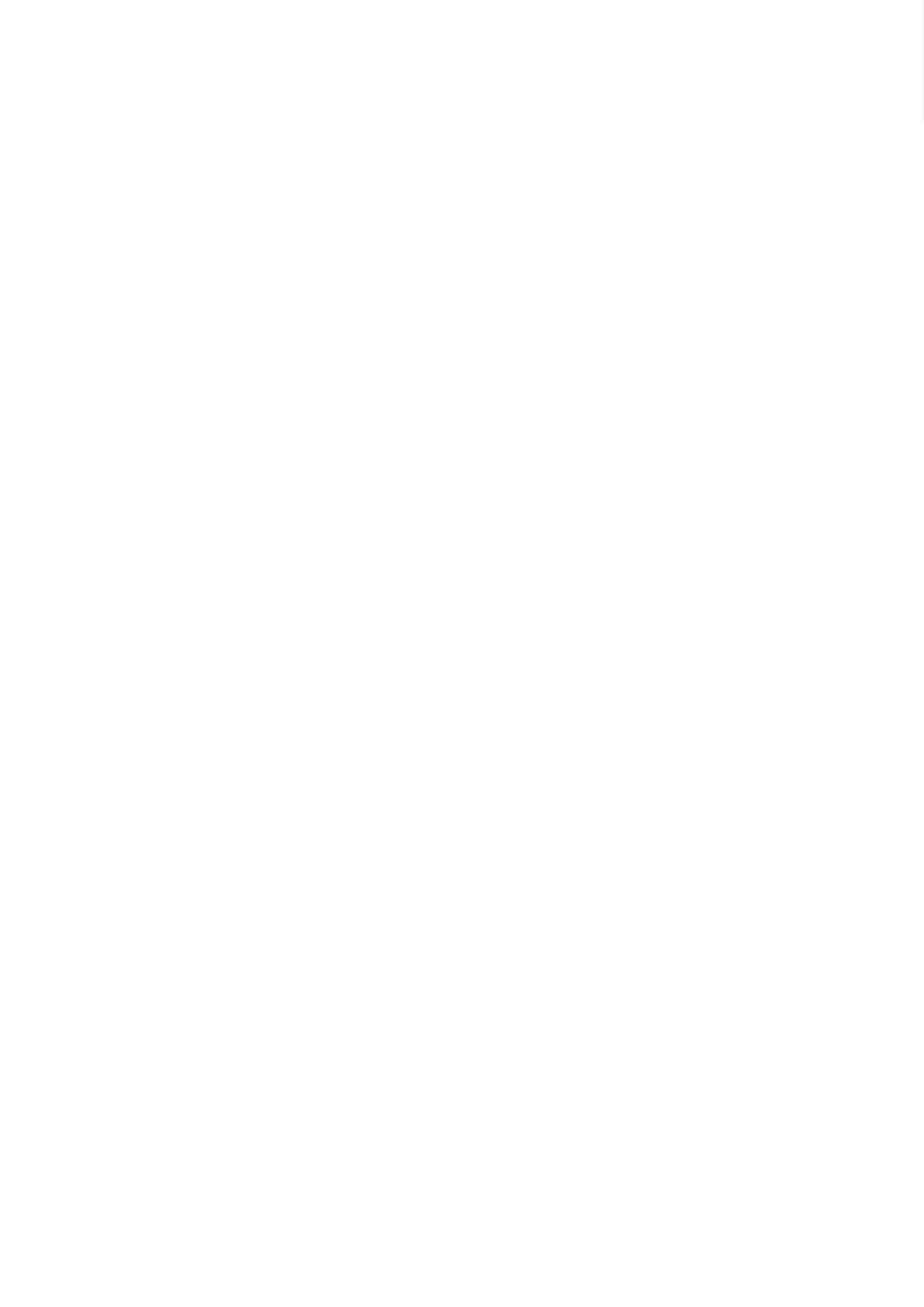| List of figures and tables                                                           | $\overline{4}$ |
|--------------------------------------------------------------------------------------|----------------|
| <b>Executive summary</b>                                                             | 6              |
| <b>Introduction</b>                                                                  | 11             |
| 1 How is alcohol portrayed in media consumed by young people?                        | 16             |
| 2 How do young people interpret media representations of alcohol?                    | 25             |
| 3 What influence do the media and celebrities have on young<br>people's alcohol use? | 37             |
| 4 What is the perspective of media professionals?                                    | 47             |
| 5 Conclusions and implications of the research                                       | 58             |
| <b>Notes</b>                                                                         | 63             |
| References                                                                           | 65             |
| Appendix I: Study design and methodology                                             | 75             |
| Appendix II: Media content analysis tables                                           | 85             |
| Acknowledgements and About the authors                                               | 89             |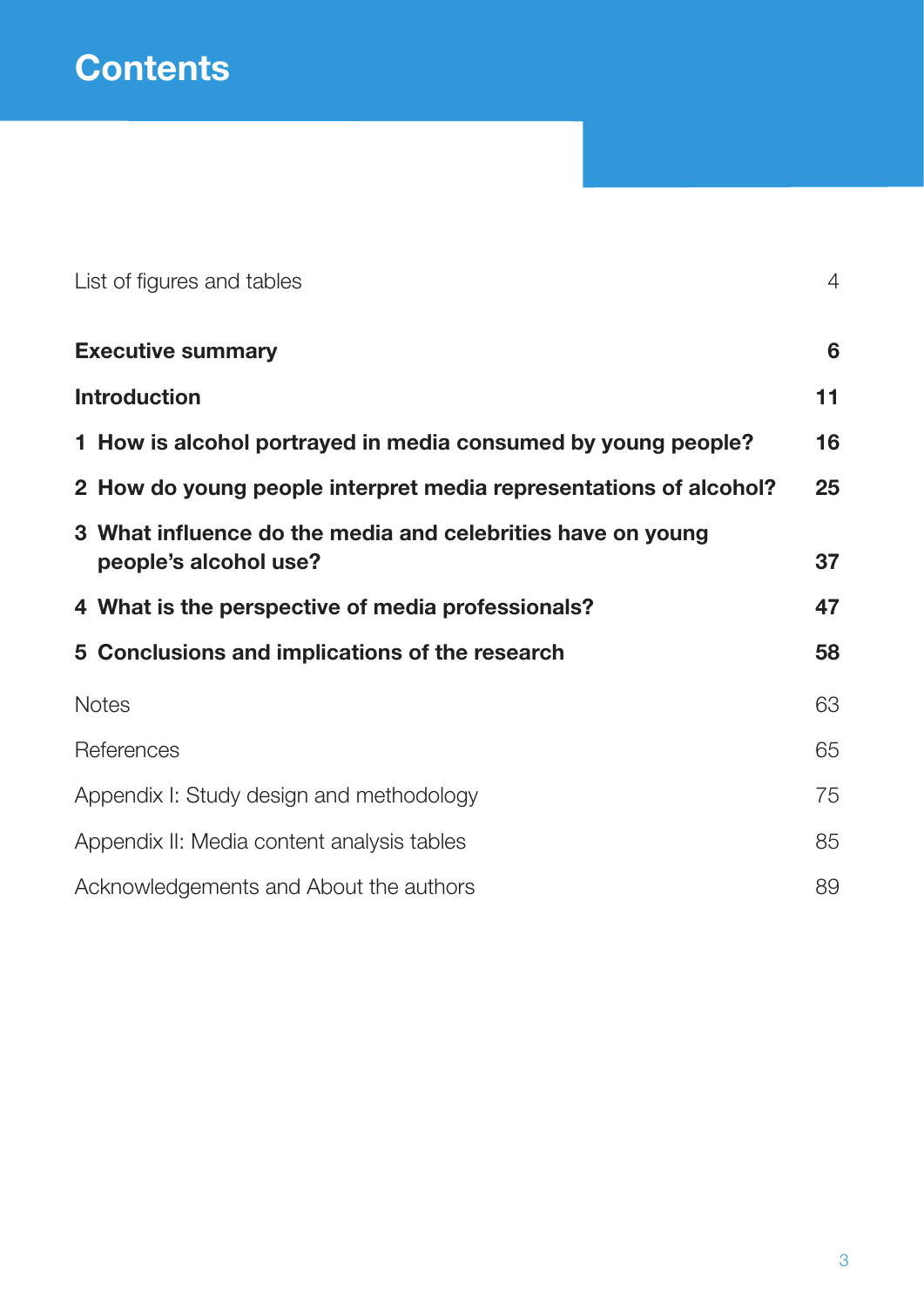## **List of figures and tables**

## **Figures**

| 1              | Percentage of young people in each age group reporting drinking around once a week or more,<br>and drinking 5+ drinks per episode more than once a month | 38 |
|----------------|----------------------------------------------------------------------------------------------------------------------------------------------------------|----|
| 2              | Relationship between age and daily exposure to alcohol adverts                                                                                           | 40 |
| 3              | Percentage of each age group who thought significant others would think it was acceptable<br>for them to drink                                           | 41 |
| 4              | Percentage of each age group who care what significant others think about their drinking                                                                 | 41 |
| 5              | Sources of alcohol information reported by young people                                                                                                  | 43 |
|                | <b>Tables</b>                                                                                                                                            |    |
| 1              | Location of drinking depicted in magazines read by young people                                                                                          | 17 |
| $\overline{2}$ | Categories of celebrities portrayed drinking in magazines read by young people                                                                           | 17 |
| 3              | Media use across all age groups                                                                                                                          | 38 |
| 4              | Young people's recall of viewing alcohol adverts by media source                                                                                         | 40 |
| 5              | Perceived frequency of others' drinking                                                                                                                  | 42 |
| 6              | Participating school years and corresponding age ranges                                                                                                  | 75 |
| 7              | Sample of magazines analysed                                                                                                                             | 76 |
| 8              | Sample of TV programmes analysed                                                                                                                         | 76 |
| 9              | Sample of SNS/video-sharing websites analysed                                                                                                            | 77 |
|                | 10 Units of analysis for TV programmes                                                                                                                   | 77 |
|                | 11 Sample of schools participating in the research                                                                                                       | 79 |
|                | 12 Focus group sample                                                                                                                                    | 81 |
|                | 13 Sample of media professionals                                                                                                                         | 83 |
|                | 14 Reasons for drinking depicted in magazines read by young people                                                                                       | 85 |
|                | 15 References to the consequences and effects of alcohol use in magazines read by young people                                                           | 85 |
|                | 16 Alcohol-related scenes by TV genre                                                                                                                    | 86 |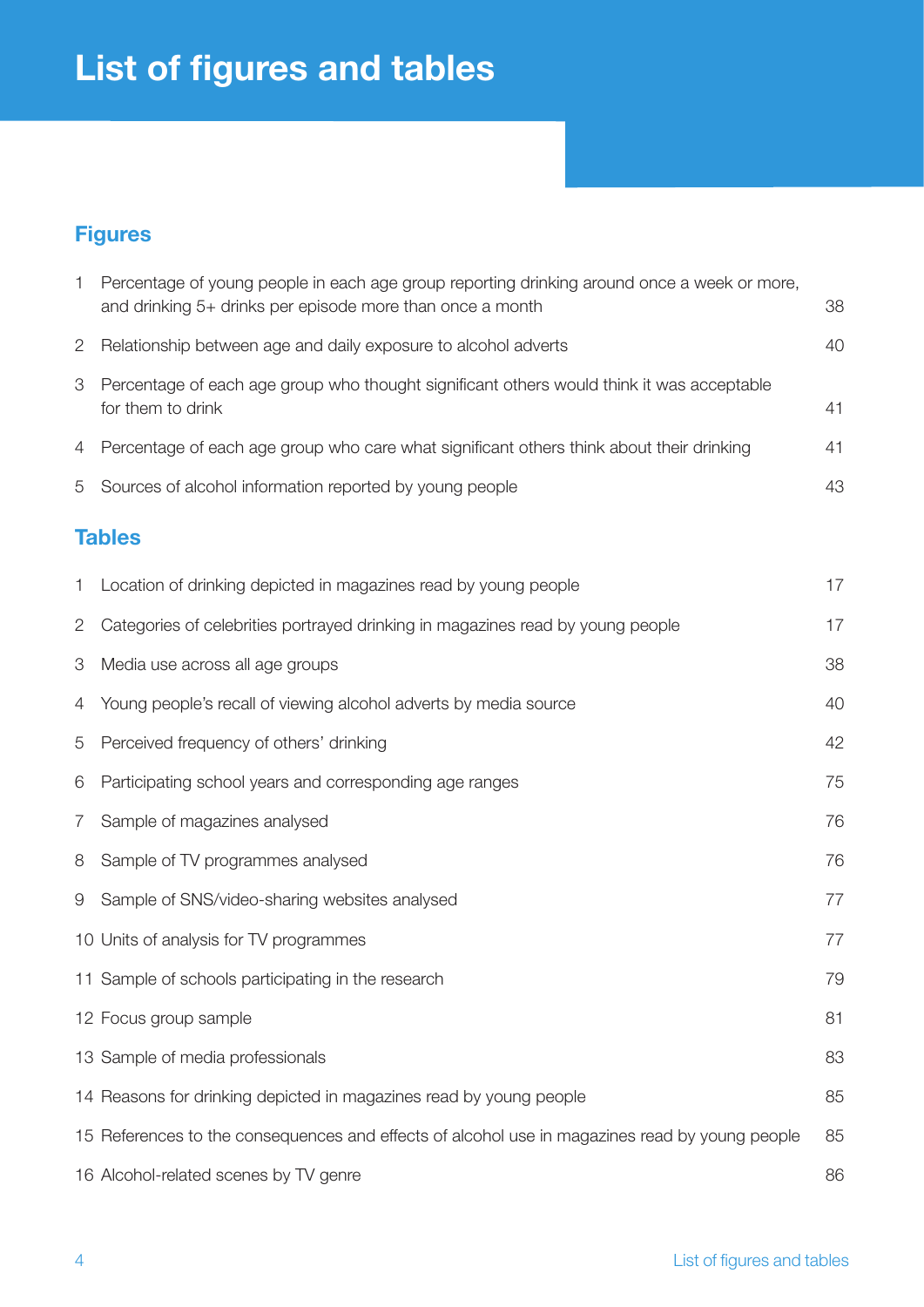| 17 Categories of alcohol reference in TV programmes viewed by young people                              | 86 |
|---------------------------------------------------------------------------------------------------------|----|
| 18 Location of drinking depicted in TV programmes viewed by young people                                | 86 |
| 19 Reasons for drinking portrayed in TV programmes viewed by young people                               | 86 |
| 20 Consequences and effects of alcohol use portrayed in TV programmes viewed by young people            | 87 |
| 21 Total number of alcohol brand-related pages (official and unofficial) on SNS used by young people 87 |    |
| 22 Total number of alcohol-related pages on SNS used by young people                                    | 88 |
| 23 Alcohol-related brand search results for YouTube                                                     | 88 |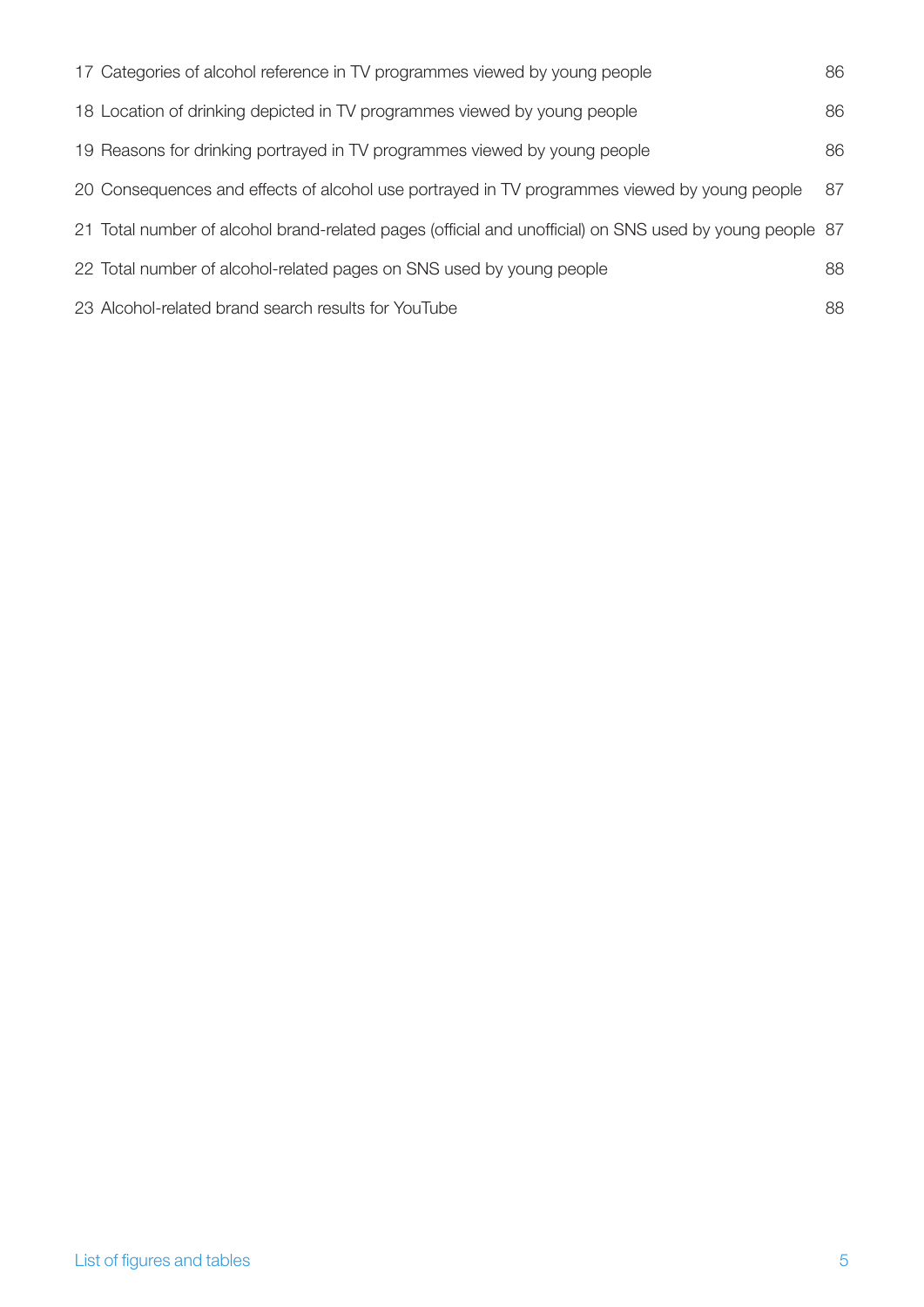## **Background**

The media is of great importance in the lives of young people, who have high levels of access to a variety of media devices and content. Through their media use, young people consume a range of alcohol depictions which may influence their attitudes to alcohol and subsequent consumption. Little is known about the non-advertising alcohol depictions young people are exposed to, and the influence of exposure on alcohol consumption. Moreover, despite speculation that media representations of celebrity alcohol use influence young people's drinking behaviour, there is a lack of evidence to support such claims.

The aim of this study was to explore how alcohol and drinking are represented in media (TV programmes, magazines and social networking sites) consumed by young people aged 11–18. Young people's perspectives and interpretations of the various ways in which alcohol is depicted in the media were also explored, as was the influence of the media and celebrities on young people's attitudes to alcohol and their alcohol consumption. The study also aimed to gain insight into the views of media professionals on the production of alcohol-related content, the potential influence of the media on young consumers, and the potential role of the media in health promotion regarding alcohol use.

## **Methodology**

A mixed-method approach was adopted and both qualitative and quantitative methods were used. Initially, a content analysis was conducted to examine the extent and nature of alcohol depictions in TV programmes (n=10), magazines (n=23) and social networking sites (n=4). The depiction of alcohol on leading alcohol brand websites (n=14) was also examined, as was the effectiveness of age verification devices aimed at restricting underage access to such websites. To explore how young people interpreted and made sense of media depictions of alcohol, focus groups (n=15) were conducted with school and college pupils (n=114). Alongside the qualitative research, a survey questionnaire was undertaken with young people (n=941) to gain evidence of the relationship between a number of factors, including media use, attachment to celebrities and alcohol consumption.

In the final stage of the research, interviews were conducted with professionals (n=12) working within a range of media industries (e.g. the news media and TV industry) to provide insight into the production of alcohol-related content. This stage of the research also explored media professionals' perspectives on earlier research findings (e.g. the influence of media depictions of alcohol on young people) and the potential role of the media in health promotion regarding alcohol.

## **Key findings**

#### **How is alcohol portrayed in media consumed by young people?**

#### *The normalisation of alcohol and drinking*

Alcohol was the most prominent substance and beverage portrayed in media consumed by young people. Drinking alcohol was predominantly presented as a normal social activity. Reasons for alcohol use were mostly pro-social, although a minority were related to alcohol dependence and personal crisis management (e.g. 'Dutch courage' and self-medication of anxiety). When effects of alcohol were shown,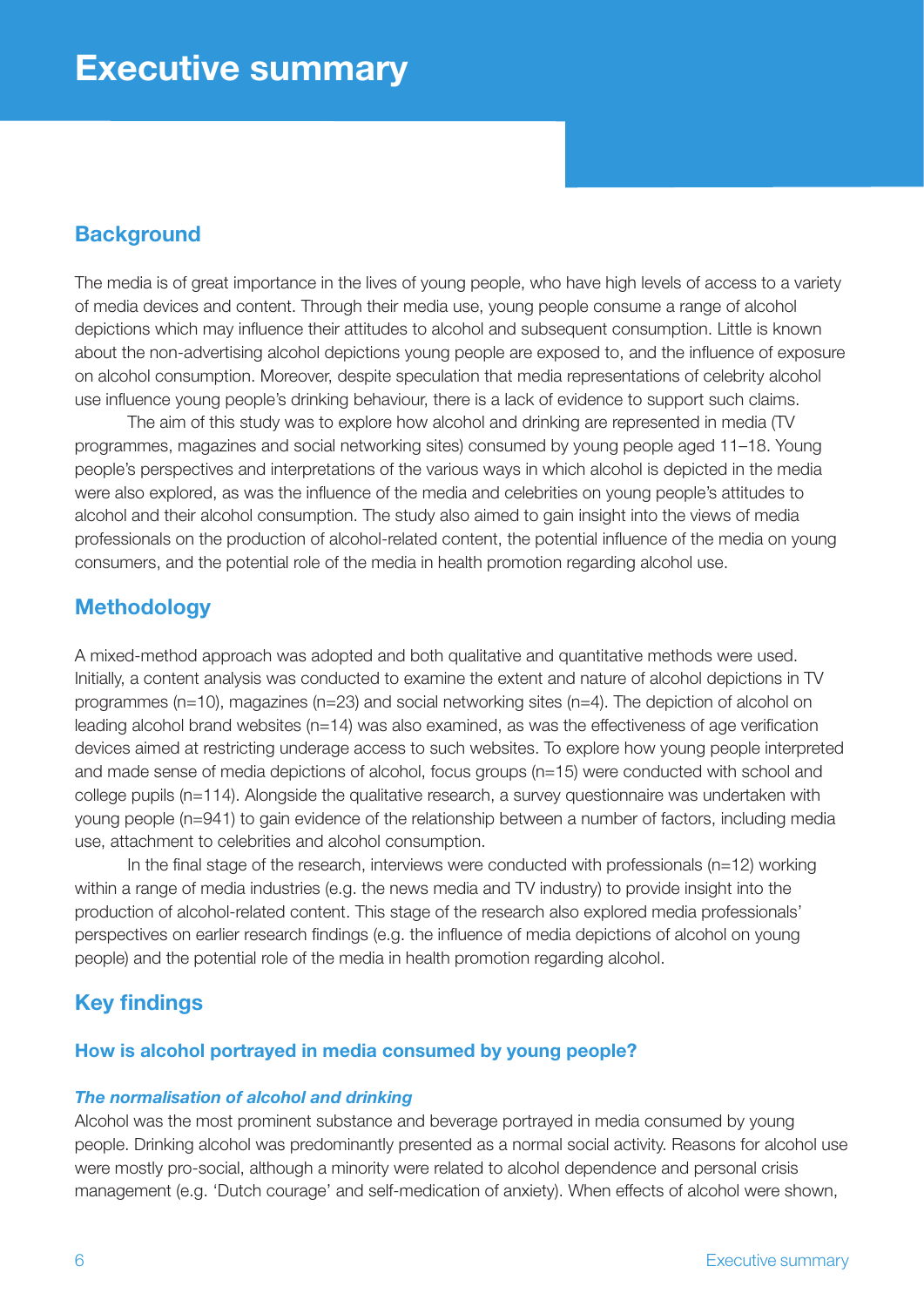they tended to focus on acute intoxication (i.e. drunkenness) and extreme adverse effects such as violence and alcohol dependence. Celebrity alcohol use, particularly by female celebrities, was frequently depicted in female-targeted magazines; in these it was depicted as a glamorous aspect of celebrity events and day-to-day activities, and as a problematic activity for a small minority.

#### *The gendering of alcohol use*

Alcohol representations in magazines were highly gendered in nature. Specific alcoholic drinks appeared to hold symbolic meaning in that some were portrayed as more masculine or feminine than others. In female-targeted magazines, drinking was portrayed as glamorous in the context of celebrity, yet at the same time the consumption of alcohol was depicted as harmful to stereotypical feminine ideals such as beauty, appearance and women's role as mothers. In men's magazines, female drinkers were portrayed as unfeminine (e.g. 'ladettes'), vulnerable and emotional, and as individuals engaging in sexual activity when drunk; for men, however, the consumption of alcohol, particularly beer within the pub context, was presented as a key aspect of masculine identity.

#### *Alcohol advertising*

Young people were viewing alcohol advertisements both pre and post the TV watershed of 9pm. Alcohol advertising in magazines and TV commercial breaks not only directly advertised alcoholic beverages, but also depicted alcohol in the promotion of non-alcoholic consumer items and the sponsorship of leisure activities such as football and music festivals. Alcohol brands were both officially and unofficially represented on social networking sites (SNS).

#### **How do young people interpret media representations of alcohol?**

#### *Young people as critical consumers of celebrity content*

Young people were critical media consumers and were aware that some sections of the media might have an economic or editorial agenda in focusing on celebrity alcohol use. The media were viewed as exaggerating the extent and nature of celebrity drinking, with extensive media coverage giving the impression that celebrities drank more than they really did. Young people were also critical of celebrities who were depicted drinking to intoxication, and it was these celebrities that young people tended to dislike. Images of casual drinking by celebrities were regarded as unproblematic, suggesting that drinking must be seen to be extreme and excessive to be labelled problematic.

#### *Alcohol on television*

Young people believed that alcohol use was included in TV programmes in order to reflect real life. However, they also felt that drinking provided a way for TV programmes to exaggerate and dramatise characters and situations. Soap operas were highlighted as programmes that regularly depicted alcohol use. Young people felt that the more subtle negative effects of alcohol use were rarely depicted on TV, and suggested that less attention should be given to extreme effects such as violence. For example, everyday effects such as hangovers were regarded as important aspects of drinking that TV often omitted.

Drinking by young people was felt to be rarely shown on television. When young people's drinking was shown on television, it was felt that TV tended to portray it as excessive, stigmatising all young people as binge drinkers. Young people felt that these portrayals did not realistically reflect the drinking experiences of all young people.

#### *Alcohol, gender and the media*

Young people felt that images of intoxicated celebrities in both magazines and the tabloid press tended to predominantly involve females. Some young people discussed drinking by female celebrities negatively and in ways which suggested that they were viewed as transgressing stereotypical gender-appropriate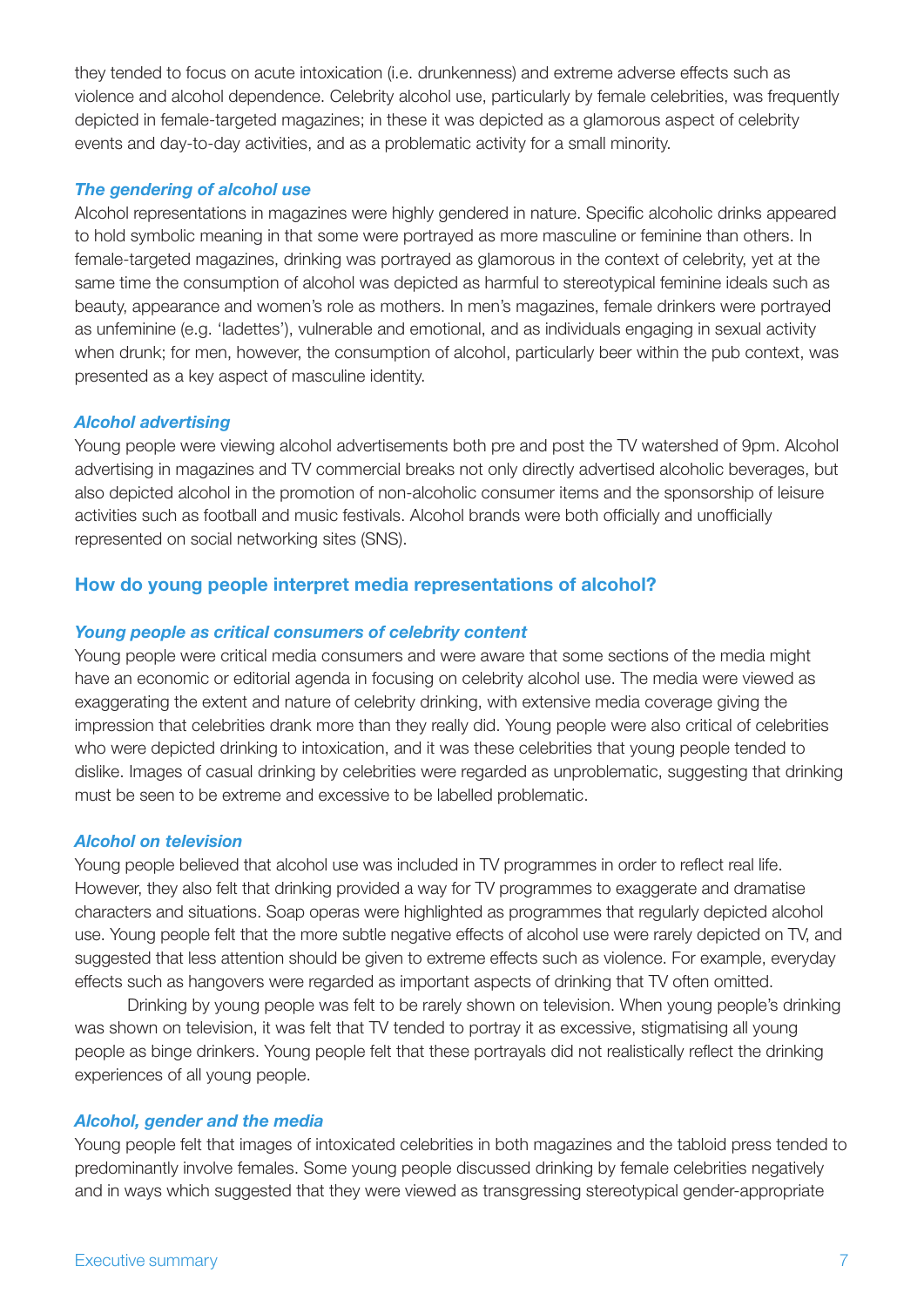behaviour. For example, drinking within the public sphere was seen as inappropriate in relation to their roles as mothers. However, it was also argued that these images reflected unequal attitudes towards men's and women's drinking in general.

Young people also believed that in real-life drinking situations men felt pressured to drink alcohol, and that the portrayal of alcohol as a key element of masculine identity in men's magazines may add to this pressure. Some participants were critical of the way that men's magazines tended to portray women who were drinking as sexual; they viewed such messages as problematic in that they suggested that woman were more willing to have sex with men when intoxicated.

#### *Perceived media influence*

Most young people felt that media portrayals of alcohol and the reporting of celebrity drinking might influence young people's attitudes and behaviour (i.e. they may encourage or prevent young people from drinking alcohol). A 'third-person effect' was found, with participants deeming younger people (i.e. those younger than themselves) and 'others' (irrespective of age) as being more susceptible to media influence than themselves. Young people also felt that the media and celebrities were less influential than other factors that influence young people's initiation into alcohol use; peer pressure and parents were highlighted as being the most influential factors, with parents seen as being the main source of information on alcohol. Young people did regard the media as having a role to play in providing alcohol information to young people, but the media was viewed as essentially having an entertainment function.

#### *Alcohol and sports sponsorship in the media*

Young people reported that, in general, they did not pay attention to alcohol sponsorship, and did not associate brand labels on football shirts with alcohol. However, alcohol brands' sponsorship of football was regarded as reflecting a longstanding cultural association between alcohol – particularly beer consumption – and football, and as such was felt to provide a way of targeting fans with alcohol advertising. Thus, cultural association, rather than direct advertising, might be an important means by which young people are exposed to, and influenced by, alcohol marketing.

#### *Social networking sites (SNS), alcohol advertising and online drinking culture*

Alcohol adverts were a regular feature of young people's online activities, particularly on SNS. SNS also appeared to form part of young people's drinking culture, with the uploading and 'tagging' of alcoholrelated images providing a way for young people to document the events of a night out, and a way of portraying particular identities.

#### **What influence do the media and celebrities have on young people's alcohol use?**

#### *Alcohol advertising*

Sixty per cent of respondents were exposed to alcohol advertisements on a daily basis; 11–12-year-olds (our youngest participants) were exposed at this level of frequency just as much as older age groups. One third of young people also reported seeing online alcohol advertisements on a daily basis. Our analysis showed though that self-reported frequency of exposure to alcohol advertising, through TV, magazines, the Internet and/or cinema, did not predict individual alcohol consumption. However, there was a small but statistically significant correlation between the age of alcohol initiation and frequency of TV advertising recall.

#### *Alcohol use and the influence of significant others*

Older respondents tended to be more likely to believe that significant others (e.g. teachers, parents, friends, celebrities) would think it was acceptable for them to drink. Apart from the views of their friends,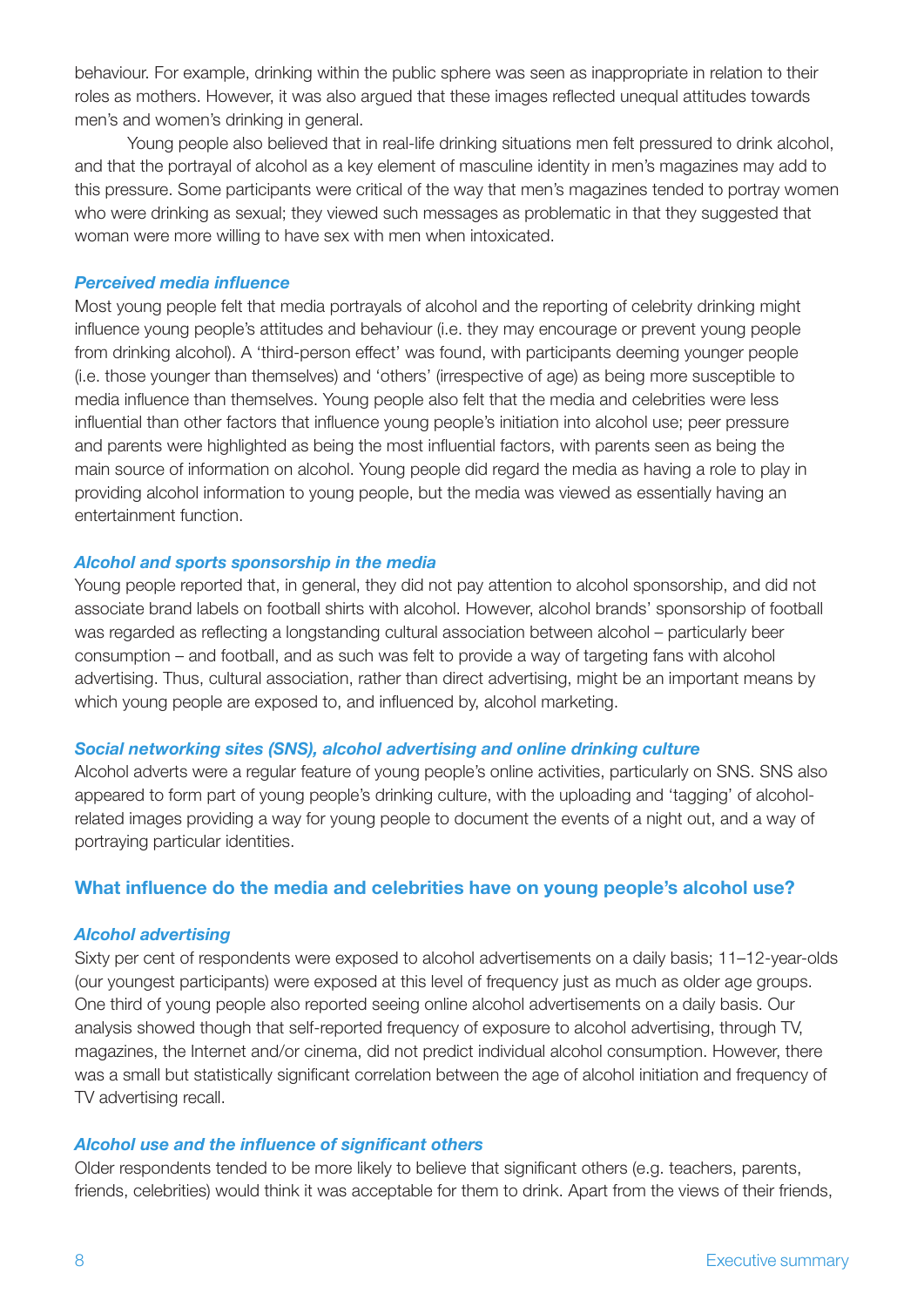they reported that they did not care what adults thought about their drinking. In general, respondents tended to overestimate the amount of alcohol their friends drank, and perceived celebrities to drink to a similar extent as their parents.

Young people were clear about which celebrities they did not like, and these tended to be the celebrities perceived to drink the most. Young people thought that, in general, celebrity alcohol behaviour was likely to influence the drinking behaviour of young people. Although there was a small but statistically significant association with indicators of how celebrities inspired their behaviour (e.g. whether the respondent had tried to change aspects of their personality, physical appearance, or attitudes and personal values to emulate the celebrity; and whether the celebrity's lifestyle had ever persuaded them to pursue a particular activity (alcohol use)), (incorrect) estimates of friends' drinking and perceived acceptability of drinking by friends were much better predictors of respondents' actual drinking.

Media use itself (i.e. the number of hours spent using a particular form of media) was not an accurate predictor of alcohol consumption when the effects of other influences were controlled for. No clear pattern emerged to support a conclusion that attachment to celebrities (and, in particular, celebrities who drank alcohol) was a risk factor for personal alcohol use. However, a small number (n=28) of young people showed both high celebrity attachment and high levels of alcohol-related harm.

#### **What are the perspectives of media professionals?**

#### *The production of alcohol-related content*

Media professionals viewed alcohol-related content as a stable feature of most media. The reasons for its inclusion varied, from political or social commentary, supporting policy and generating debate (the news media), through to representing social interactions and providing dramatic impact (television) or providing alcohol-related information to young people (youth magazines). For the news media in particular, a variety of factors were regarded as important in creating newsworthy alcohol-associated content. These included the use of visual images, case studies, credible sources such as doctors or scientists, and the reporting of behaviour perceived to be negative, new and novel. Young people's and women's drinking was discussed as providing the 'shock factor' required for reports to be newsworthy. It was also suggested that the news media rarely reported positive stories about young people, and that this may help reinforce negative stereotypes.

#### *Media influence*

Although media professionals recognised that the relationship between media use, attitudes to alcohol, and alcohol consumption was highly complex, the majority of participants believed that the media, including media depictions of celebrity drinking, might play a role in influencing attitudes to alcohol and alcohol use. This influence was seen as working in two ways: firstly, the repetition of alcohol-related content was felt to potentially reinforce alcohol use as a cultural 'norm'; secondly, it was suggested that the media may deter young people from drinking by reporting alcohol use negatively.

#### *The media's role in providing alcohol advice and information to young people*

News media journalists did not feel that providing alcohol-related advice and information was within their remit. Some participants did suggest that the news media could contribute to health promotion by reporting the views of certain interest groups/campaigns, or by advocating the public health perspective. Providing realistic representations of alcohol use on TV was felt to be difficult within an industry that primarily aims to entertain. Participants asserted that providing educative information on alcohol with the aim of health promotion would never be the main aim of TV and that entertainment would always be prioritised. However, youth-targeted media (e.g. youth magazines and youth soaps) were viewed as having a responsibility to convey educational messages to audiences and raise awareness about issues such as alcohol use.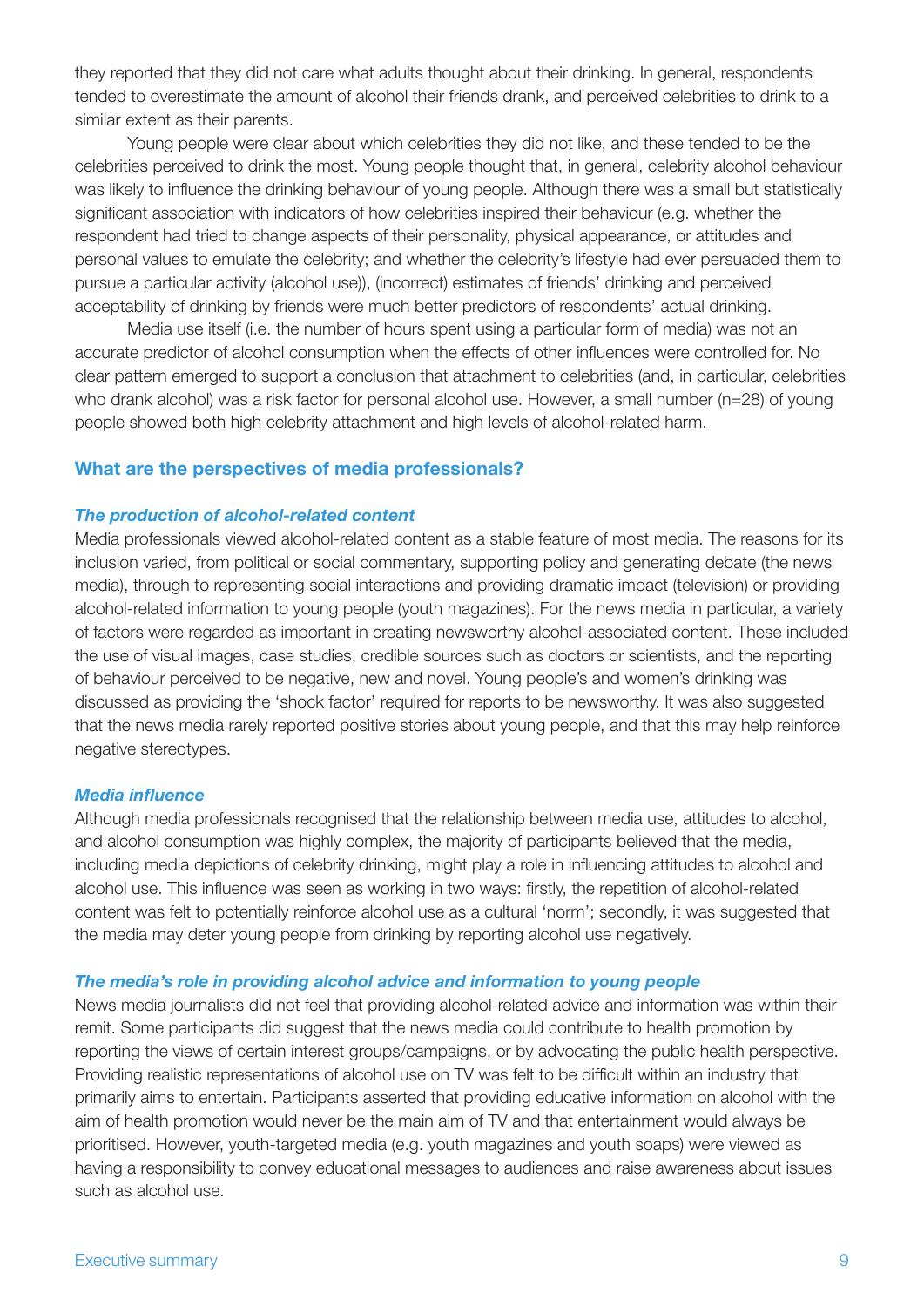## **Conclusions and implications of the research**

Alcohol and drinking were common features in media consumed by young people. Young people were sophisticated media consumers and had good insight into how particular representations of alcohol were constructed. Subsequently, celebrities, who are often blamed for providing 'bad examples' of behaviour to young people, appear to have less of an impact on behaviour than peers. Indeed, subtle and selective representations of alcohol use and its consequences, or the transmission of simplistic messages about the effects of alcohol, might be an important yet hitherto under-researched issue. Young people were exposed to these types of alcohol representations more frequently than they were to direct advertising. Although this study was not intended to be an in-depth analysis of alcohol marketing, it was clear that young people were frequently exposed to alcohol adverts through their media use.

A lack of official educative information on alcohol use within media consumed by young people suggests that the mass media is not currently being used to a great extent in the promotion of alcoholrelated health messages. Teen magazines did feature alcohol-related advice and SNS were being used by alcohol campaigns in the promotion of 'sensible drinking' messages. However, such content was relatively scarce compared to other pro-normative and advertising messages. Overall, health-related drinking messages were deemed not to be newsworthy or of entertainment value by both young people and media professionals.

The research identifies a number of considerations for policy and practice:

- Media in all its forms is just one of many influences upon young people's drinking behaviour. Adopting alcohol policies solely based on media regulation is unlikely to completely prevent alcohol use and related harm.
- There are limits to the extent to which current alcohol advertising regulations can prevent underage people from being exposed to alcohol advertising.
- Online alcohol advertising and representations of alcohol in user-generated online content pose particular challenges to policy-makers and the alcohol industry.
- Young people are active media consumers and often reject and critique simplistic messages about harm caused by alcohol and normative images of celebrity intoxication. Teaching and building upon existing critical media literacy skills in primary and secondary schools will therefore support young people in thinking critically about media representations of alcohol.
- The media can have an important role in health promotion, but this requires the rethinking of existing strategies. Inserting public health messages into entertainment media is also unlikely to be effective while they are countered by predominantly pro-normalisation messages and alcohol advertising.
- Discussion is required regarding the way in which the media respond to, and depict, alcohol use. To this end, it is important that there is discussion between media producers, health and social care professionals, regulators, the alcohol industry and young people, to establish whether it is feasible and acceptable to change the nature of alcohol content in media, and whether there is common ground to develop new and innovative media-based alcohol campaigns.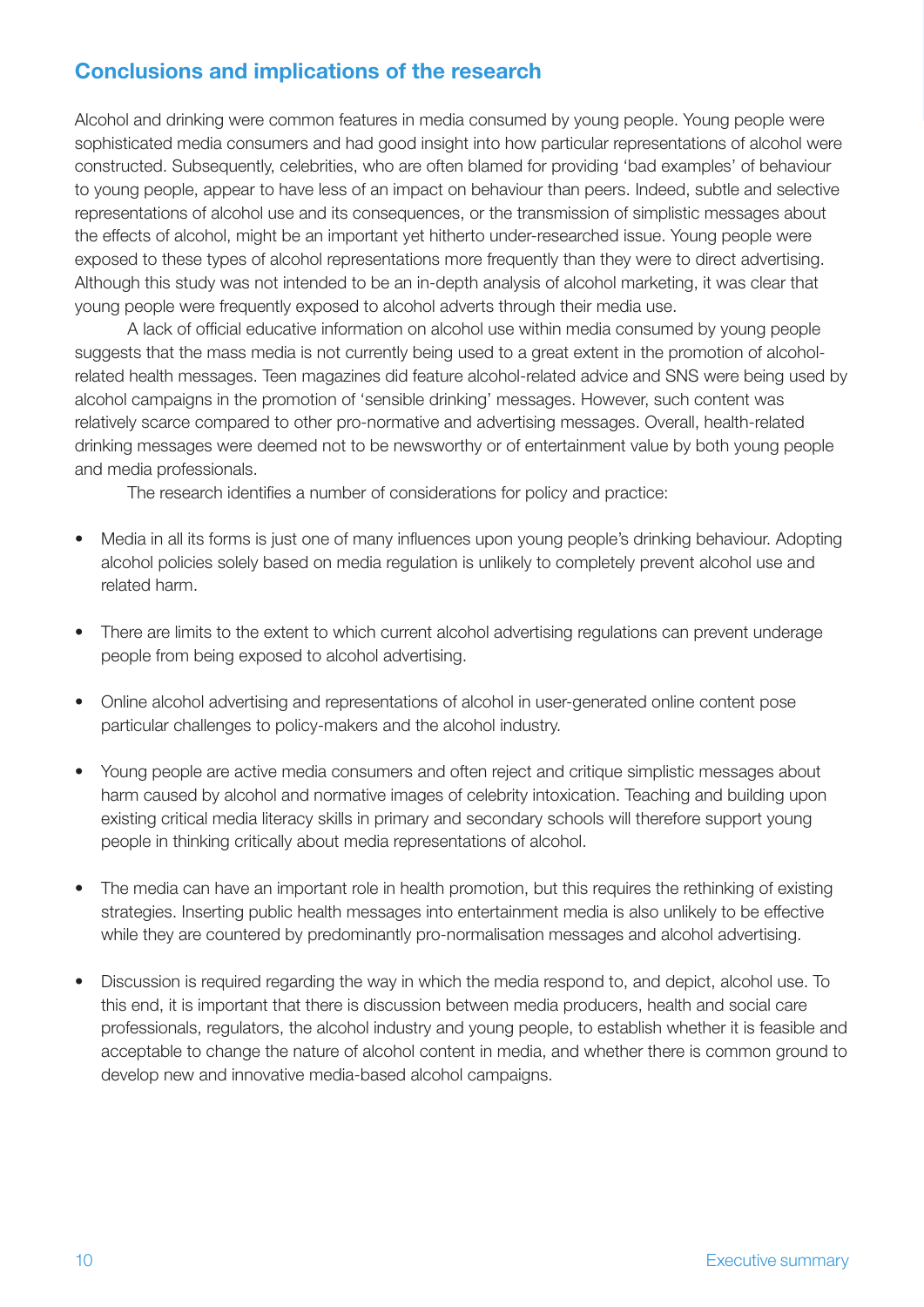While alcohol-related health and social problems among young people are increasing internationally, both consumption and associated harms are particularly high in the UK (Hibell, *et al*., 2009). There has been increased concern regarding alcohol consumption in recent years, with the drinking behaviour of young people in particular becoming a key public health and policy priority (e.g. Department of Health, 2007; Department for Children, Schools and Families, *et al*., 2008; Home Office Government 2010). Although the proportion of young people drinking seems to be decreasing, those who do drink appear to be consuming more (Fuller, 2009; Hibell, *et al*., 2009; Smith and Foxcroft, 2009a). The possible reasons for this are multi-faceted, and involve a complex mix of socio-cultural, economic and biological determinants. For example, young people acquire knowledge, attitudes, cognitive expectations and intentions to drink partly through the process of socialisation, in which multiple factors such as the family, peers, school, advertising, cultural context and the media play an influential role in shaping understanding of what is normal and acceptable drinking behaviour (Brody, *et al*., 2000; Yanovitzky and Stryker, 2001; Perkins, 2003; Borsari and Carey, 2006; Fossos and Larimer, 2007; Spijkerman, *et al*., 2007; Velleman, 2009; Moreira and Foxcroft, 2010).

Over the last decade, there has been speculation that particular media representations of alcohol have been an influence on changes in young people's drinking, leading to a normalisation of harmful consumption patterns. Lay commentators, the media itself and senior health professionals have also argued that depictions of celebrity lifestyle, in which alcohol and other substance use is central, not only present a bad example to young people, but may cause changes in consumption-related behaviours (House of Commons Culture, Media and Sport Committee, 2004; International Narcotics Control Board, 2007; Martin, 2007; Children's Society, 2008; Donnelly, 2008; Independent Advisory Group on Sexual Health and HIV, 2007; Smith, *et al*., 2009; *The Guardian*, 2010; HollywoodLife, 2010; Scottish Government, 2010). However, there is a lack of research investigating this presumed relationship.

## **Media representations of alcohol**

Media representations of alcohol are ubiquitous in contemporary society and are present in many forms, including the entertainment and information media. Alcohol advertisements and government health campaigns concerning alcohol also appear on TV and in the print and 'new' media (i.e. digital forms of communication, including the Internet), such as *Know Your Limits* and *Hollyoaks: The Morning After the Night Before* (Bennett, *et al*., 1991; Department of Health, 2007; E4, 2009; Atkinson, *et al*., 2010). Research examining the nature and effects of media portrayals has tended to focus on alcohol advertising displayed within films, television, magazines, newspapers and the Internet (Aitken, *et al*., 1988; Lipsitz, *et al*., 1993; Grube and Wallack, 1994; Unger, *et al*., 2003; Garfield, *et al*., 2003; Jernigan, *et al*., 2004; Chen *et al*., 2005; Ellickson, *et al*., 2005; CAMY, 2007; Dal Cin, *et al*., 2008; Anderson *et al*., 2009; Science Group of the European Alcohol and Health Forum, 2009; Smith and Foxcroft, 2009b; Brooks, 2010; EUCAM, 2010; Gordon, *et al*., 2010a, 2010b).

Other research has examined non-advertising images of alcohol portrayed in film (Dal Cin, *et al*., 2008; Engels, *et al*., 2009), television (Smith, *et al*., 1988, Wallack, *et al*., 1990; Pendleton, *et al*., 1991; Furham, *et al*., 1997; Hansen, 2003; Blair, *et al*., 2005; Cumberbatch and Gauntlett, 2005; Van den Bulck, *et al*., 2009; Van Hoof, *et al*., 2009), music lyrics/radio (Robinson, *et al*., 1998; Roberts, *et al*., 1999; Wingood, *et al*., 2003; Van den Bulck and Beullens, 2005; Daykin, *et al*., 2009), magazines (Anttila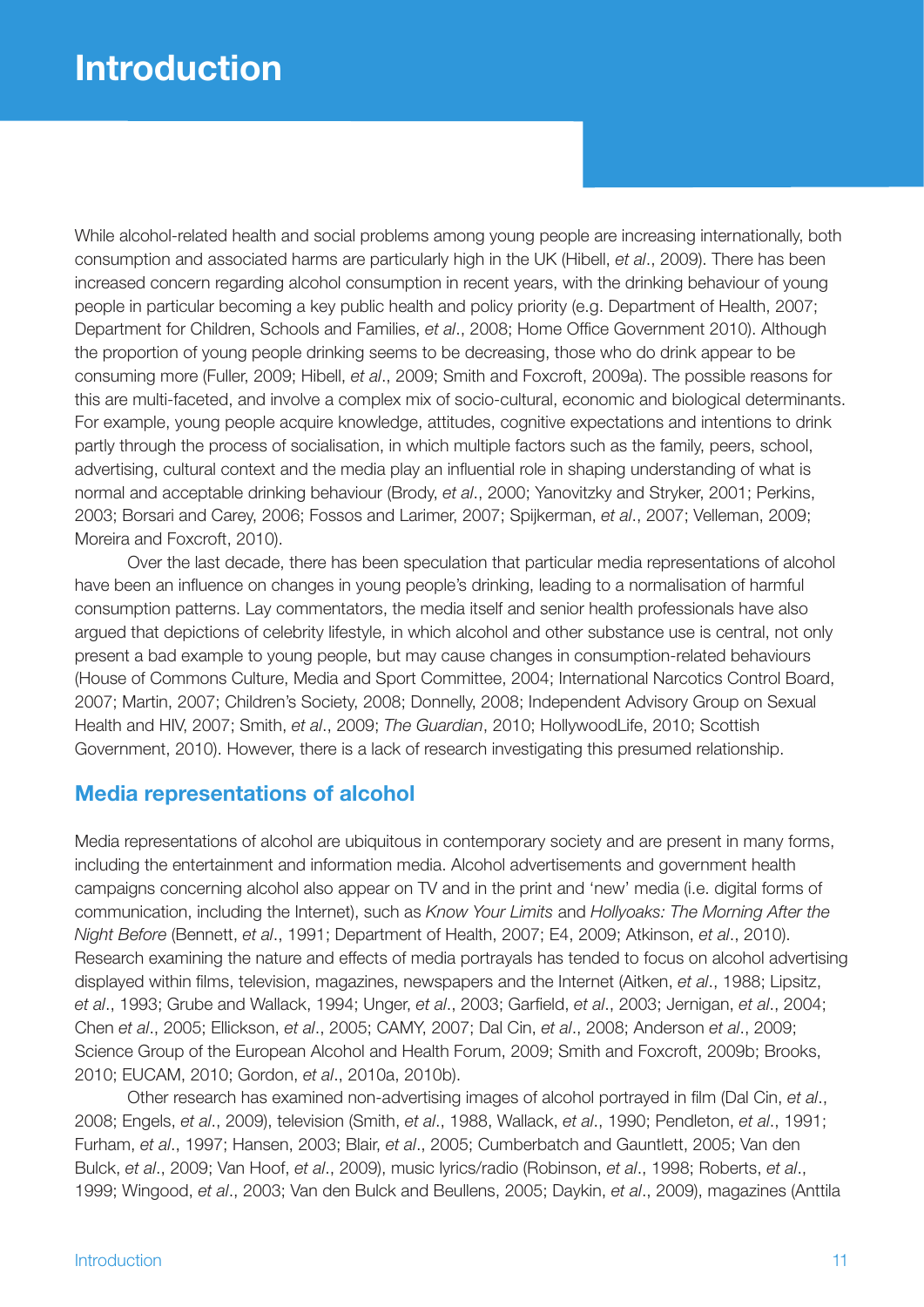and Kuussaari, 2005; DEPIS, 2005; Lyons, *et al*., 2006) and the news media (Lemmens, *et al*., 1999; Myhre, *et al*., 2002; Torronen, 2003; Day, *et al*., 2004; Hansen and Gunter, 2007; Jackson and Tinkler, 2007; Smith, *et al*., 2009; Nicholls, 2009, 2010).

An emerging body of research has also examined the extent and nature of alcohol-related content in new media consumed by young people. For example, research has examined the use of social networking sites (SNS) in alcohol advertising (Brooks, 2010; EUCAM, 2010; Hastings, *et al*., 2010) and the display of alcohol-related behaviour online (Moreno *et al*., 2009a, 2009b; Nicholls, 2009; Griffiths and Caswell, 2010).

### **Media influence**

The media is of great importance in the lives of young people, who have high levels of access to and usage of a variety of media devices (Miles, 2000; Drotner and Livingstone, 2008; Ofcom, 2009, 2010). Through their media use, young people are exposed to a range of information on alcohol which may influence their alcohol-related attitudes and behaviour. Alcohol use by young people is closely related to the volume of marketing consumed, and representations of use in specially edited films and TV programmes have been shown to increase contemporaneous drinking (Rychtarik, *et al*., 1983; Kotch, *et al*., 1986; Aitken, *et al*., 1988; Robinson *et al*., 1998; Grube and Waiters, 2005; Sargent, *et al*., 2006; Synder, *et al*., 2006; Anderson, *et al*., 2009; British Medical Association, 2009; Engels, *et al*., 2009; Harewinkel and Sargent, 2009; Science Group of the European Alcohol and Health Forum, 2009; Smith and Foxcroft, 2009b; Van Hoof, *et al*., 2009; Gordon, *et al*., 2010a, 2010b). Although non-advertising media may not directly change behaviour, by offering particular representations of alcohol use and associated lifestyles the media plays an important (albeit not exclusive) role in reinforcing and (re)affirming alcohol-related norms and values (Gerbner, *et al*., 1986; Aitken, *et al*., 1988; DeFleur and Ball-Rokeach, 1989; Giddens, 1991; Baillie, 1996; Montonen, 1996; Perkins, 2003). However, audiences are often presented with a manufactured and selective reality of alcohol use (Baillie, 1996; Roberts, *et al*., 1999; Hansen, 2003; Perkins, 2003). For example, research shows that alcohol is the most depicted beverage and substance on British entertainment television but is mostly portrayed without negative effects (Cafiso, *et al*., 1982; Hansen, 1988; Wallack, *et al*., 1990; Pendleton, *et al*., 1991; Hansen, 2003; Van den Bulck, *et al*., 2009), whereas the news media tend to focus on the negative aspects of alcohol use (Nicholls, 2009, 2010). It has also been suggested that media discussions of alcohol may sometimes be used as a substitute for public consultations in forming policy (Hansen and Gunter, 2007; McCombs, 2004; Torronen, 2003; Yanovitzky and Stryker, 2001; Casswell, 1997; Montonen, 1996). The mass media may therefore contribute towards common understandings of alcohol use, while reinforcing the normative messages transmitted through advertising. The news media in particular may help set the agenda for alcohol policy, and in turn influence public understanding of alcohol-related issues.

It must be acknowledged, though, that there is conflicting evidence of a direct effect of alcohol depictions on alcohol-related beliefs and behaviour (Rychtarik, *et al*., 1983; Kotch, *et al*., 1986; Sobell, *et al*., 1986; Hansen, 1988; Baillie, 1996; Robinson, *et al*., 1998; Grube and Waiters, 2005). The relationship between alcohol-related messages transmitted by the media and young people's alcohol-related attitudes, beliefs and behaviour may be significant, yet should not be considered as straightforwardly causal. Factors such as sex, differences in cognitions, and socio-cultural influences often mediate this relationship. Early research on media effects assumed that audiences were passive in their media consumption, with effects operating like a 'hypodermic syringe' injecting audiences with information and creating uniform responses (Baillie, 1996). However, theory in this area has developed: modern understanding suggests that the media reinforces existing attitudes and that audiences are active in their media consumption, with the capacity to reject, negotiate and modify the messages they consume (Morley, 1993; Buckingham, 1993, 1997; Byrant and Zillman, 2002; McQuail, 2005). Alcohol-related attitudes, beliefs and behaviour are also acquired through an accumulation of media messages over time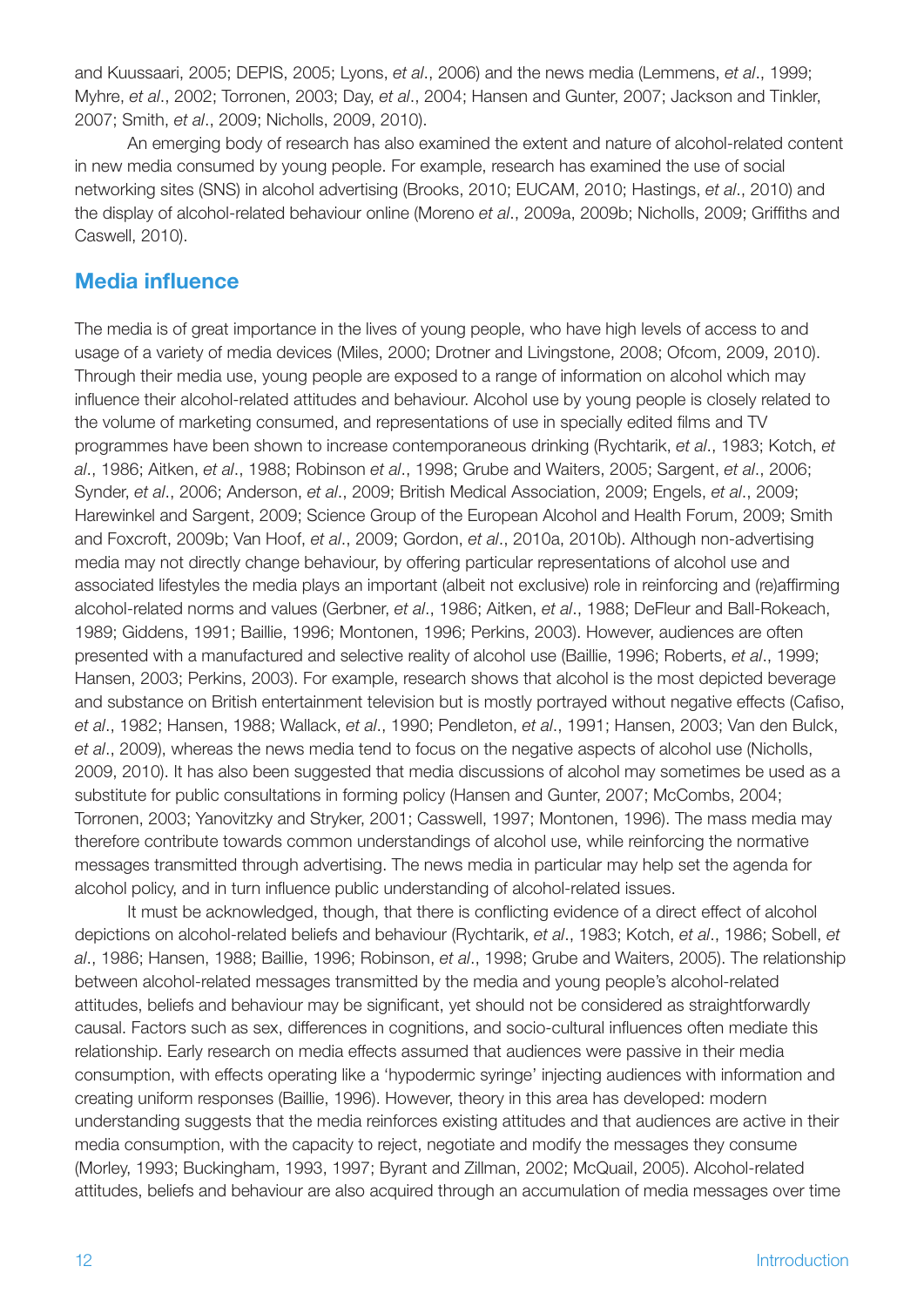(Glover, 1985; Gerbner, *et al*., 1986; Montonen, 1996; Roberts, *et al*., 1999; Roberts and Christensen, 2000). As such, media messages do not always produce uniform effects and are interpreted differently by individuals.

## **Celebrity alcohol use in the media**

Young people are also exposed, through the media, to images of celebrity alcohol use which may potentially influence their own attitudes and behaviour.<sup>1</sup> One proposed mechanism leading to acceptance of underage drinking by young people is social learning. In its simplest form, this theory suggests that people can learn from one another in a social context through observational learning, imitation and modelling (Bandura, 1977, 1986). According to this model, learning can occur without an immediate change in behaviour, but instead affects attitudes towards particular behaviours and expectations about the consequences of that behaviour. One important social learning determinant of alcohol use behaviours is social norms. A social norms approach to alcohol consumption suggests that individuals draw on the behaviour of significant others (e.g. peers, parents, siblings, role models) as a guide to what are normal drinking practices, which then reinforces socially acceptable behaviour. However, individuals tend to overestimate the amount of alcohol consumed by significant others, and these false perceptions can have an influence on personal alcohol consumption. This influence is compounded by the belief (whether accurate or not) that significant others approve of this behaviour (Perkins and Berkowitz, 1986; Perkins and Wechsler, 1996; Yanovitzky and Stryker, 2001; Perkins, 2003; Berkowitz, 2005).

Despite young people's high degree of exposure to celebrity culture, little is known about how they interpret it, particularly in relation to whether celebrities are viewed as significant others, thus influencing alcohol consumption (Turner, 2004; Evans and Hesmondhalgh, 2005; Young, 2007). To the best of our knowledge and despite much speculation about celebrity influence, there is an absence of research examining celebrity culture's ability to influence audiences with regards to health-related behaviour such as alcohol use. The influence of celebrity alcohol use on young people's drinking is frequently suggested by academics, policy-makers and the media itself. However, it is unlikely that the influential role of celebrity is as simple or deterministic as is commonly reported. Suggesting that images of celebrity drinking are causally linked to young people's alcohol use assumes the traditional 'hypodermic syringe' approach to media effects. Factors such as popularity, time investment and level of attachment to a celebrity will affect the degree of influence (Greene and Adams-Price, 1990; Boone and Lomore, 2001; Maltby, *et al*., 2002, 2004; Giles and Maltby, 2004), as well as the interplay of other influential factors, such as family and peers, in young people's alcohol use.

## **Purpose of the study**

Many factors are known to influence young people's alcohol-related beliefs and behaviour. This research explores the role of the media in this relationship. For the purpose of this study, the word 'media' is used to describe entertainment and digital media including television, magazines and social networking sites (SNS). When discussing 'alcohol depictions' this report is referring to media representations of both alcohol in general and its consumption (i.e. drinking). Alcohol advertisements appearing within these media sources were also examined, although this report does not focus on alcohol marketing per se. Young people are defined as individuals aged 11–18 years, an age range in which young people begin to experiment and initiate alcohol use (Hibell, *et al*., 2009; Fuller, 2009).

While a significant body of research on the media and alcohol has accumulated in recent years, there still exist important gaps, particularly in terms of how alcohol and its use are depicted in media specifically consumed by young people. Few studies have examined alcohol images on the Internet, although research findings in this area are slowly accumulating. There is also a lack of qualitative research exploring young people's attitudes towards media portrayals of alcohol, and a lack of research on the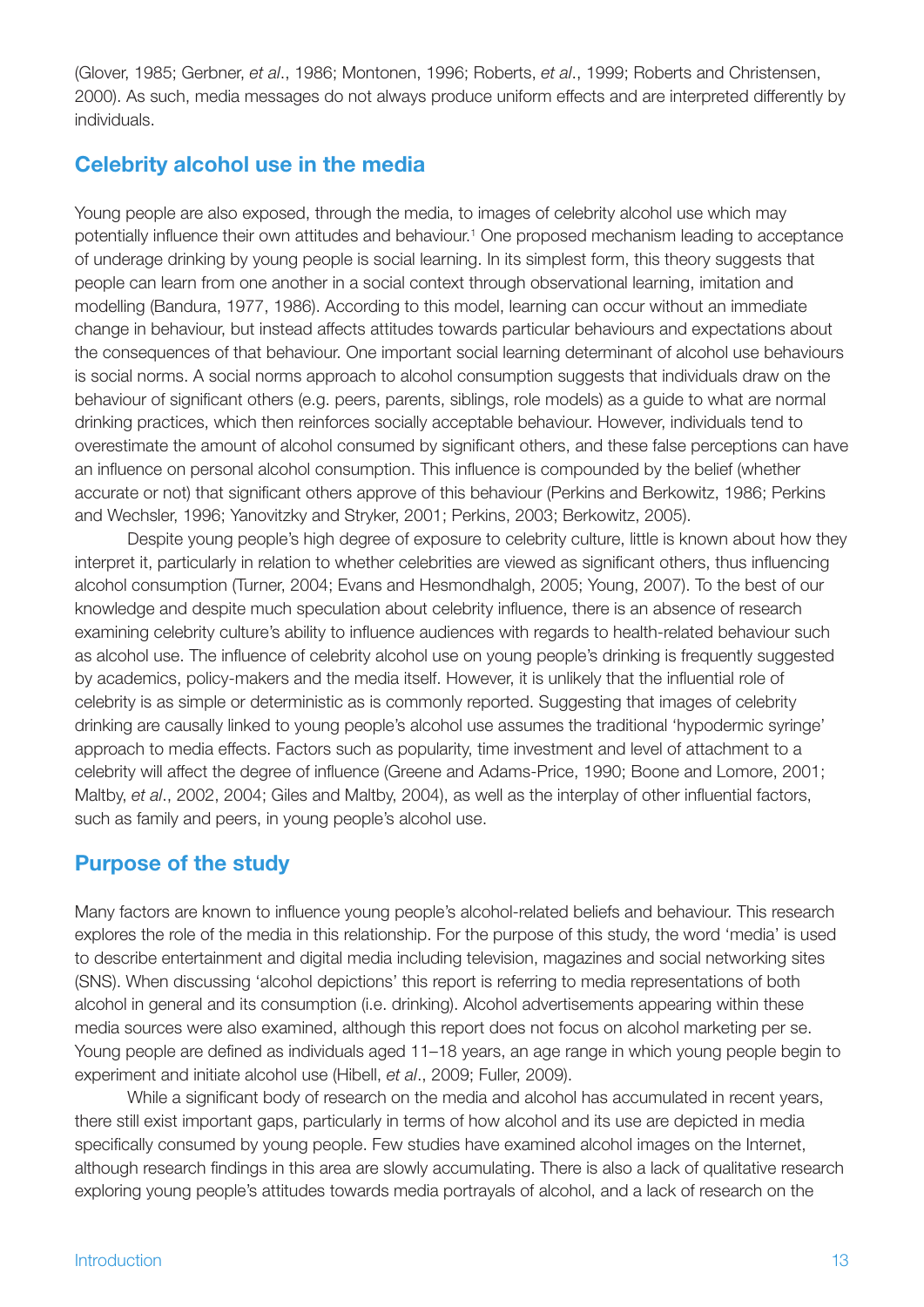production process involved in the creation of alcohol-related content. Furthermore, little is known about how young people interpret celebrity alcohol culture and the possible influence of celebrities on young people's attitudes to alcohol and their alcohol consumption. This study therefore aimed to examine how alcohol was represented in a number of media sources consumed by young people aged 11–18. Young people's own interpretations and attitudes towards the dominant ways in which the media represent alcohol were also explored. The research further examined how young people's identification with prominent individuals in the media (i.e. celebrities) may influence alcohol consumption. Consideration was also given to the views of professionals working in the media industries on the production of alcohol content, the influence of the media on young people's alcohol use and the possible role of the media in health promotion regarding alcohol.

The research objectives were to:

- determine what media sources young people aged 11-18 regularly consume;
- identify the extent to which young people are exposed to representations of alcohol through their media use, and the nature of these representations;
- examine the extent and nature of celebrity alcohol use depictions in media consumed by young people;
- explore young people's attitudes towards, and interpretations of, alcohol-related content they are exposed to through their media use;
- • explore how young people define 'celebrity' in relation to alcohol use and intoxication;
- examine the nature of the relationship between young people's media use, attachment to celebrities and their alcohol use;
- gain insight into the opinions of media professionals on how and why alcohol is represented in particular ways in the media;
- establish the views of media professionals on the potential influence of media representations of alcohol on young consumers;
- explore the views of media professionals on the potential role of the media in disseminating alcoholrelated advice and information to young people.

## **Methodology**

To achieve the research objectives, a mixed-method approach was used, adopting both qualitative and quantitative methods (see Appendix I for a full description of the methodological approach). Three stages of sequential data collection were conducted, with each stage informing the next. The first stage of the project involved an examination of alcohol depictions in media consumed by young people aged 11–18 (Chapter 1). A qualitative and quantitative content analysis was conducted to examine the different ways alcohol was portrayed in TV programmes, magazines and SNS. This informed the second stage of data collection, which involved research with young people themselves. To explore how young people interpret and make sense of media depictions of alcohol, focus groups were conducted with school and college pupils (Chapter 2). Group discussions were used to provide a variety of views on the same subject and to gain insight into young people's shared meanings and understandings of the ways in which alcohol is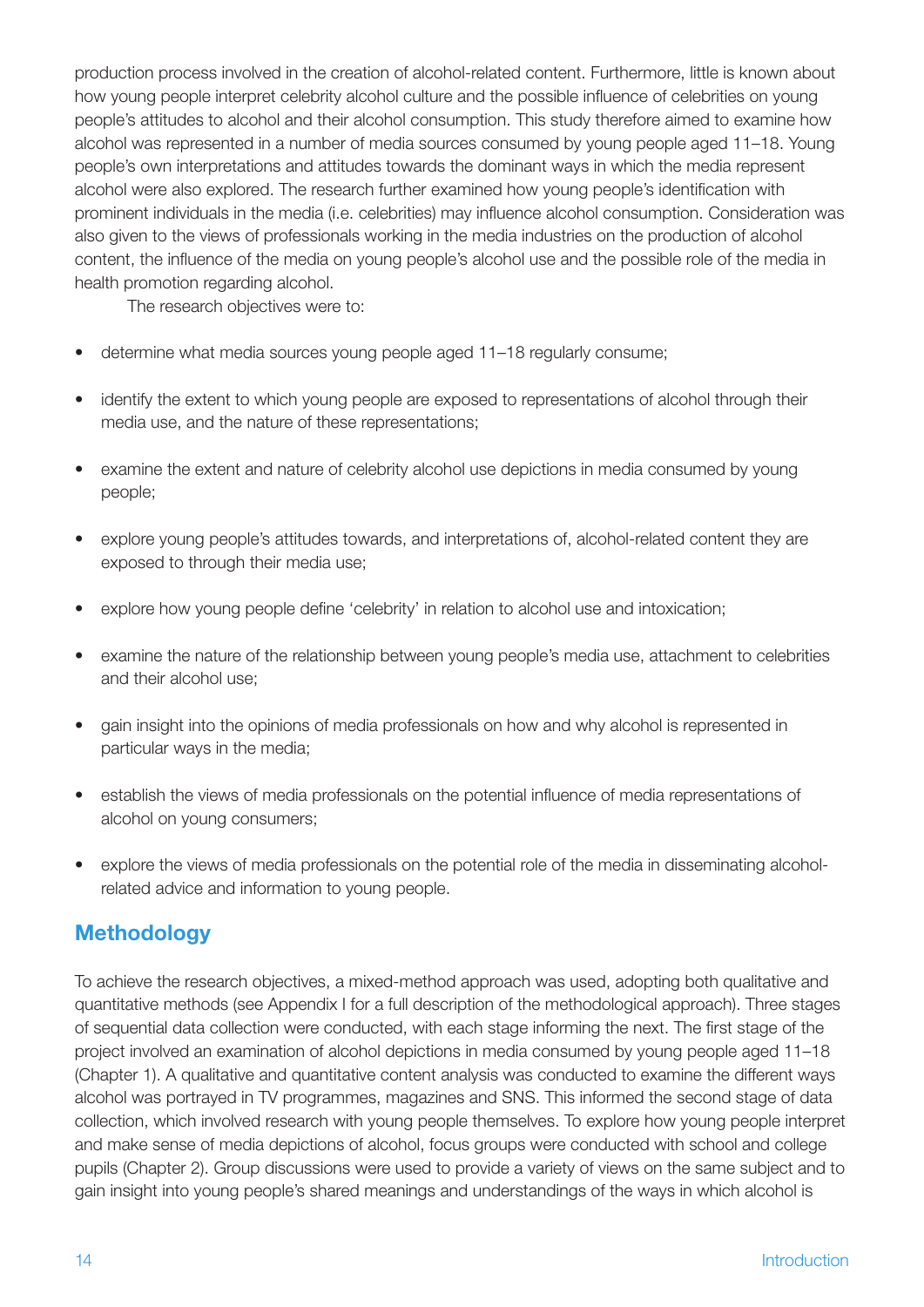portrayed in the media. A representative selection of media content (e.g. magazine articles, TV programme clips) depicting alcohol was used in the focus groups in order to instigate conversation and gain an understanding of young people's interpretations. Alongside the qualitative research, a survey questionnaire was conducted with young people to gain quantitative evidence of the relationship between a number of factors, including media use, attachment to celebrities and alcohol consumption (Chapter 3). In the final stage of the research, interviews were conducted with professionals working within a range of media industries (e.g. the news media and TV industry) to provide insight into the production of alcoholrelated content. This stage of the research also explored media professionals' perspectives on earlier research findings (e.g. the influence of media depictions of alcohol on young people) and the potential role of the media in health promotion regarding alcohol (Chapter 4). Finally, the results of each stage are synthesised and the implications of the research are considered (Chapter 5).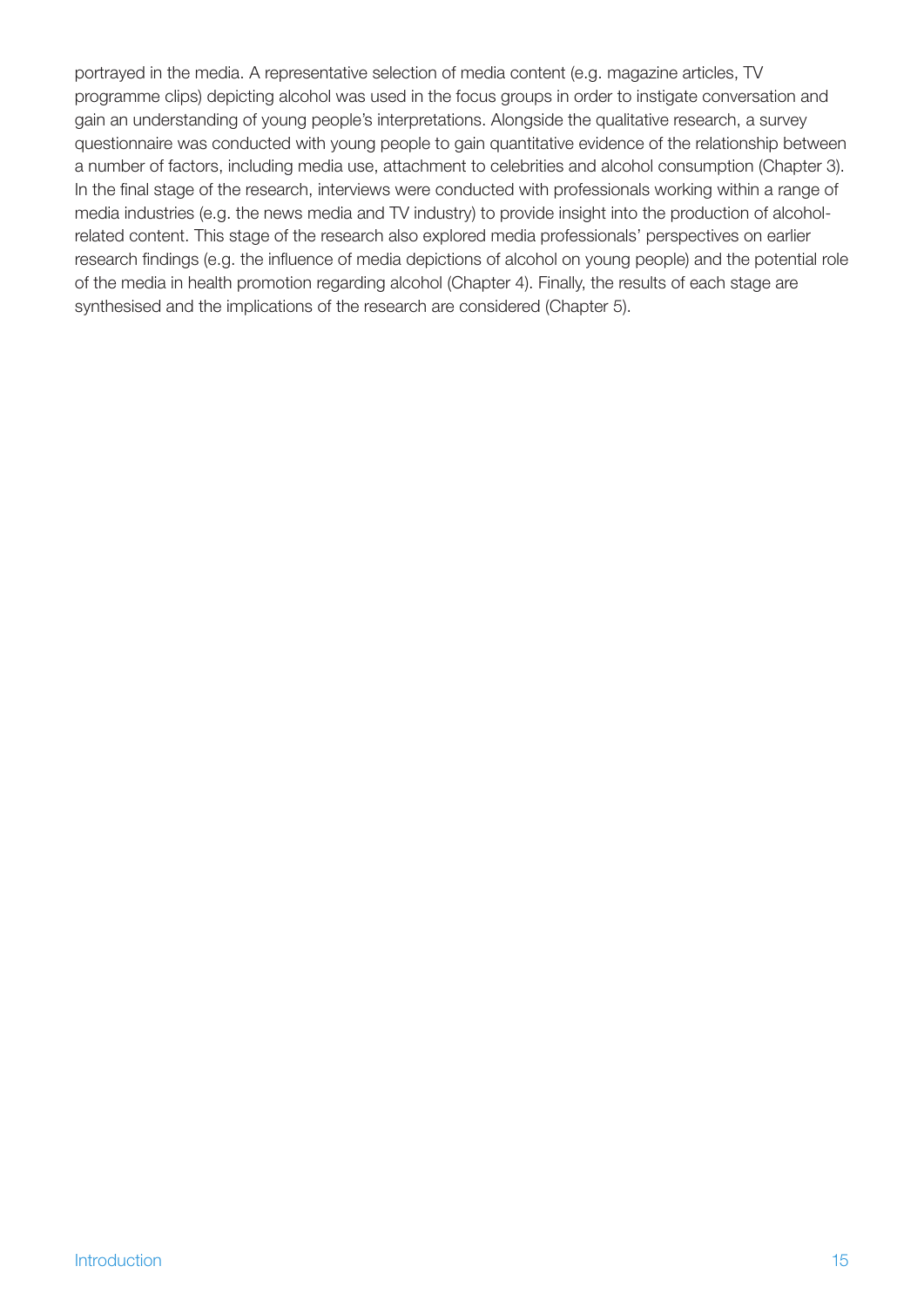## **1 How is alcohol portrayed in media consumed by young people?**

This chapter provides an overview of the differing ways in which alcohol was portrayed in media consumed by young people aged 11–18.<sup>2</sup> It does so by presenting the findings of a quantitative and qualitative content analysis of alcohol depictions in TV programmes, magazines and social networking sites (SNS) (see Appendix I for an overview of the methodological approach adopted). This chapter provides insight into the extent and nature of alcohol representations that young people are exposed to through their media use, and highlights how young people consume not only media targeted at their own age group, but also media aimed at the adult market.

## **Magazine representations of alcohol**

Alcohol and drinking were common features in magazines (n=23) read by young people. There were 1,699 discrete pieces of text across the magazines (e.g. articles, interviews), of which 8.1% (n=138) contained at least one reference to alcohol. Compared to the portrayal of other substances, alcohol was depicted to a greater extent, with illegal drugs being depicted in 1.7% (n=29) and cigarettes 0.5% (n=8) of articles. Of the 2,472 magazine pages analysed, 15.4% (n=381) contained alcohol-related references. A total of 397 individual alcohol-related references were counted. These included both those referring to an individual's drinking (51.1%, n=203) and those related to alcohol use in general, such as alcohol advertising and sponsorship of sport (48.9%, n=194). There was an almost equal number of alcoholrelated references in male- (52.1%, n=207) and female- (47.9%, n=190) targeted magazines. However, there were few references to alcohol in youth-targeted publications (5.5%, n=22). When alcohol did feature in magazines targeted at young people, this included alcohol sponsorship on football strips, and substance use advice hotlines and problem pages. There was a relative absence of references to underage drinking (n=1) and official and educative information (i.e. government campaigns) on alcohol in the sample (n=7).

Alcohol use was portrayed as a frequent and natural part of social interaction. For example, drinking occurred most often in groups (65%, n=132) and reasons for drinking were mostly pro-social (e.g. party, celebration) (see Table 14, Appendix II). Effects and consequences of drinking were portrayed in 30.5% of the alcohol-related references (n=116); the most common effect portrayed was intoxication (34.5%), followed by violence/aggression (12.9%) and alcohol dependence (8.6%) (see Table 15, Appendix II). Little reference was made to responses to alcohol use and related harms. Reponses were referred to on five occasions and involved criminal justice intervention (n=4) and alcohol treatment (n=1). Magazines also offered and predicted possible remedies or solutions to alcohol use (n=11); for example, suggesting a celebrity required rehabilitation for their alcohol use.

#### **Celebrity alcohol use**

Celebrity drinking was the most predominant theme in the magazines' portrayal of alcohol and drinking, and appeared in 65.2% (n=90) of the articles and 72.9% (n=148) of drinking references. Celebrity drinking references tended to involve women (83.8%) and were more likely to feature in female-targeted publications. Reflecting this finding, drinking was most often located at a celebrity party (34.1%, n=63)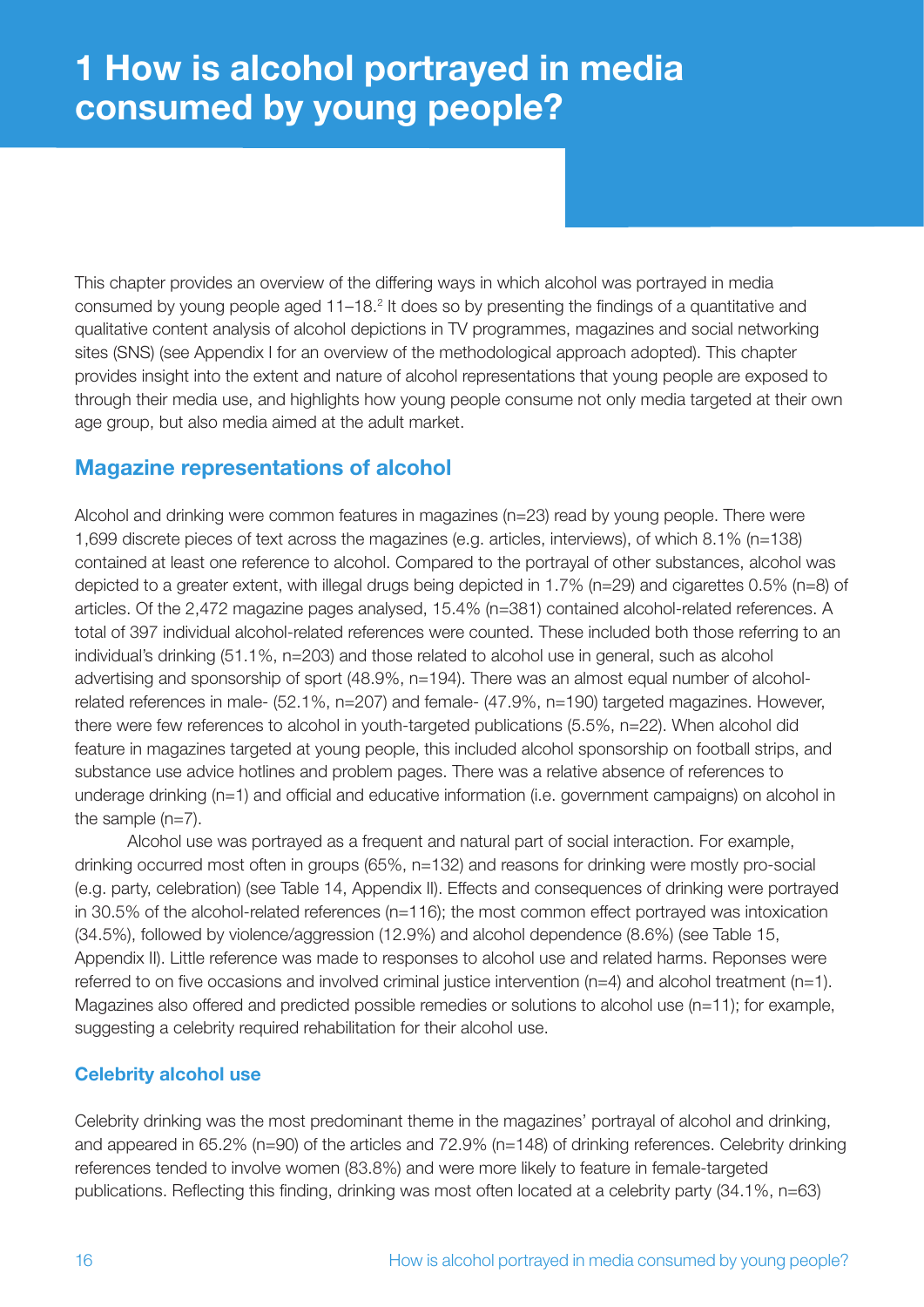(see Table 1). A variety of categories of celebrities (n=150) were depicted with reference to alcohol/ drinking, most often actors/actresses (25.3%) and singers/musicians/bands (21.3%) (see Table 2).

Alcohol use was portrayed as both a normal and glamorous aspect of celebrity events and dayto-day activities. For example, magazines printed photographs of celebrities posing while holding drinks (n=23), and quotes from celebrities who casually discussed their own drinking (n=31). Drinking was also portrayed as a key feature of music culture and band lifestyles in gig and band reviews in *NME* (n=5). A small number of articles referred to celebrities not drinking alcohol; these tended to involve females. Reasons for not drinking included pregnancy, work/professionalism and a desire to live a healthier lifestyle (n=11).

Alcohol use was also portrayed as a problematic activity for a small minority of celebrities (n=16). Such articles portrayed drinking in a negative manner, with disapproval and concern, and took a judgemental tone towards consumption. These articles tended to involve females. Female celebrities reported as having problems with alcohol were discussed in the context of mental health, relationship strains and weight issues. A language of vulnerability and control was also used when discussing female celebrity alcohol use. For example, their drinking was discussed as having 'spun out of control', and they were described as 'fragile' and 'erratic', with magazines asking and predicting how such individuals could be 'saved' (*Closer*, *Heat*, *OK!*). However, there appeared to be contradictions between the magazines' depictions of celebrity drinking and celebrities' own accounts, with some celebrities denying their alcohol use and related problems (*OK!*).

| <b>Drinking setting</b>                      | $\mathsf{n}$  | $\frac{9}{6}$ |
|----------------------------------------------|---------------|---------------|
| Celebrity party                              | 63            | 34.1          |
| Night-time environment (e.g. bar, nightclub) | 62            | 33.5          |
| Pub                                          | 32            | 17.3          |
| Restaurant                                   | 14            | 7.6           |
| Art gallery                                  |               | 3.8           |
| Home                                         | 5             | 2.7           |
| Outside/street                               | $\mathcal{P}$ | 1.1           |
| <b>Total</b>                                 | 185           | 100.1         |

#### **Table 1: Location of drinking depicted in magazines read by young people**

#### **Table 2: Categories of celebrities portrayed drinking in magazines read by young people**

| <b>Category of celebrity</b>                                                | n   | $\frac{0}{0}$ |
|-----------------------------------------------------------------------------|-----|---------------|
| Actor/actress                                                               | 38  | 25.3          |
| Singer/musician/band                                                        | 32  | 21.3          |
| General celebrity (e.g. WAG <sup>3</sup> , reality TV star, celebrity chef) | 29  | 19.3          |
| TV presenter                                                                | 15  | 10.0          |
| Model                                                                       | 15  | 10.0          |
| Writer, journalist, fashion designer, artist, food critic                   | 9   | 6.0           |
| Sports person (e.g. footballer, rugby player, boxer)                        | 8   | 5.3           |
| Comedian                                                                    | 4   | 2.7           |
| <b>Total</b>                                                                | 150 | 99.9          |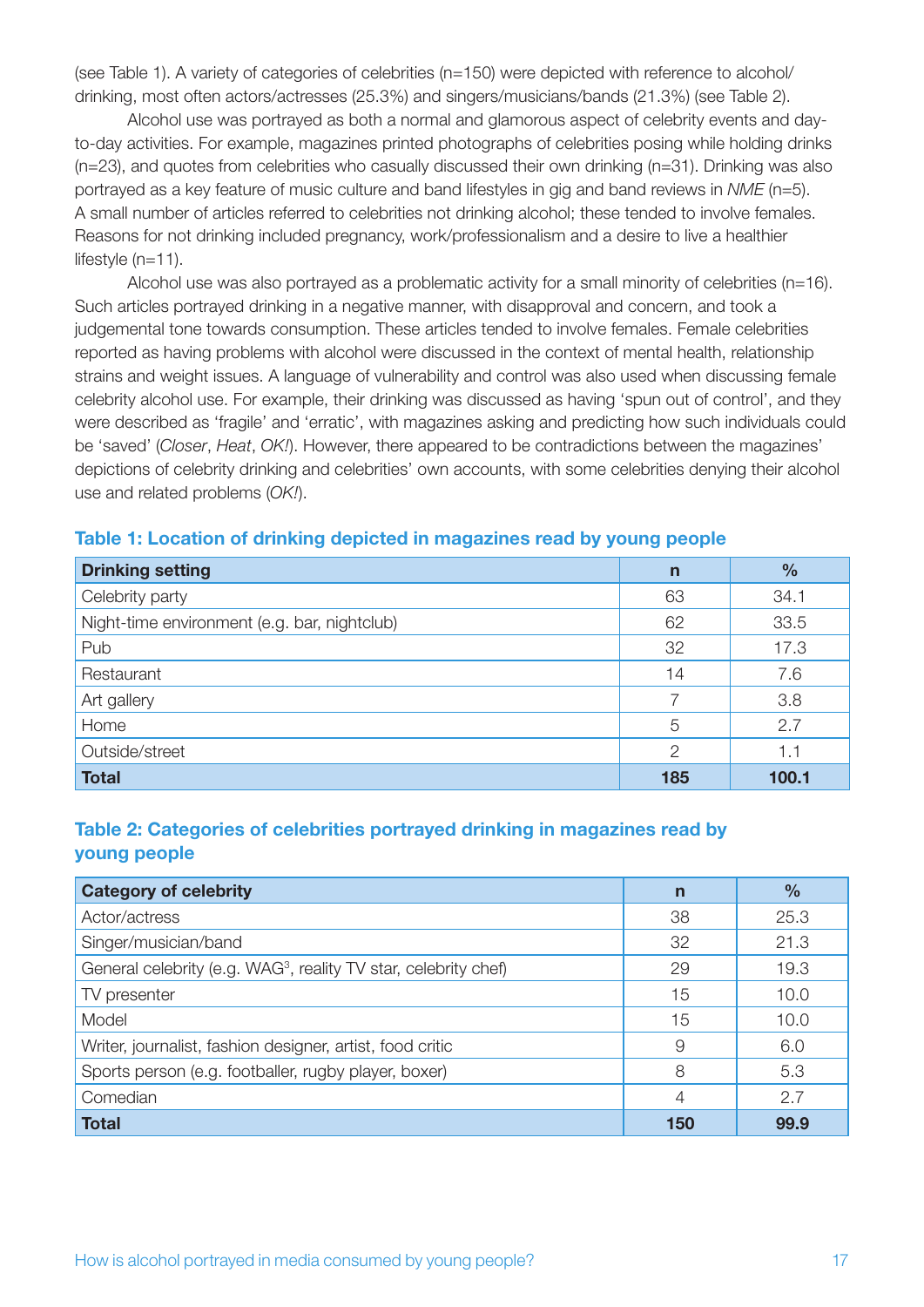#### **The gendering of alcohol depictions**

Specific alcoholic drinks appeared to be invested with symbolic meaning, in that some were portrayed as more masculine or feminine than others. There were clear differences in the types of drinks women and men were portrayed as drinking. The choice of alcoholic beverage depicted also differed between male- and female-targeted publications. Males were quite clearly constructed as beer drinkers in male magazines, yet depicted as drinking similar drinks to women in female publications. Beer was the most frequently depicted distinguishable alcoholic beverage in men's magazines (72%, n=149) and champagne in female-targeted magazines (31.1%, n=59). In terms of the actual consumption of specific beverages (n=136), women were most often portrayed as drinking wine/champagne (69.4% n=59) and men beer (39.1%, n=27). Both women and men were therefore portrayed in female-targeted magazines as having a variety of alcoholic beverages to choose from, yet in men's magazines the consumption of beer was portrayed as the only drinking practice available to men. As such, men's magazines appeared to be presenting beer consumption as a normal and expected feature of masculine culture and lifestyle. This message was further transmitted through associations between the consumption of beer and other popular masculine activities such as football fandom and spectatorship, pub culture and male bonding. In contrast, female-targeted magazines frequently presented champagne and cocktails as an aspect of glamorous lifestyles.

In female-targeted magazines, drinking was associated with health, diet and beauty, most often with reference to celebrities (11.6% of articles, n=16). For example, regular articles assessed celebrity health and diet via questions relating to their alcohol consumption, in which celebrities were keen to express that they rarely drank and justified this in relation to healthy lifestyle messages. Women's drinking was also framed as interfering with the expectation that women should conform to feminine ideals of beauty and diet. Celebrity weight gain and loss were referred to in the context of drinking, with magazines defining them as either too fat or too thin as a product of their alcohol consumption. Moreover, readers were provided with diet tips and encouraged to drink less alcohol in order to lose weight and achieve celebrity-like bodies. Alcohol-related lifestyles were also related to premature ageing and negative effects on female facial appearance. With the exception of a reference to the calorie content of alcohol and a female musician abstaining from drinking (*Zoo*, *NME*), references to health were exclusively a feature of female-targeted publications. The only reference to drinking little in the men's magazines provided male celebrities marks out of ten on a 'scale of masculinity' in the *FHM* 'Bloke test', with celebrities reporting stories of intoxication rated as being more of a 'bloke' than those drinking little.

Alcohol was presented as a key aspect of masculine identity in men's magazines (10.2% of the articles analysed, n=14). Moreover, the pub was portrayed as a male space where masculine rituals and stereotypes are enacted. For example, magazines present the pub as a site for male bonding, sports fandom and an environment in which to impress male friends. Such male pub culture was expressed through articles offering items of knowledge for males to use in conversation when drinking in single-sex groups. For example, articles providing 'Pub Ammo' (*Nuts*) and 'Pub Facts' (*Zoo*) appeared as regular features and provided information to 'impress friends without having to go to the bar' (*Zoo*). While femaletargeted magazines depicted mixed-group drinking (i.e. women drinking with men) and referred to women within the pub context, men's magazines portrayed drinking as a single-sex activity (i.e. men drinking with men). Women were thus excluded from the pub drinking context.

While men were portrayed as drinking in similar ways to women in female-targeted magazines, women's drinking was clearly differentiated from men's in male-targeted publications (18.8% of articles, n=26). In men's magazines, female drinking was portrayed in relation to sexual facilitation, and alcohol was framed as a tool in social interaction with the opposite sex. For example, glamour models<sup>4</sup> expressed how buying them a drink would be a way to impress them and instigate conversation in the drinking environment. Alcohol was also framed as an integral component of sexual encounters within readers' letters, and glamour models' sexual experiences and 'confessions' were reported in relation to alcohol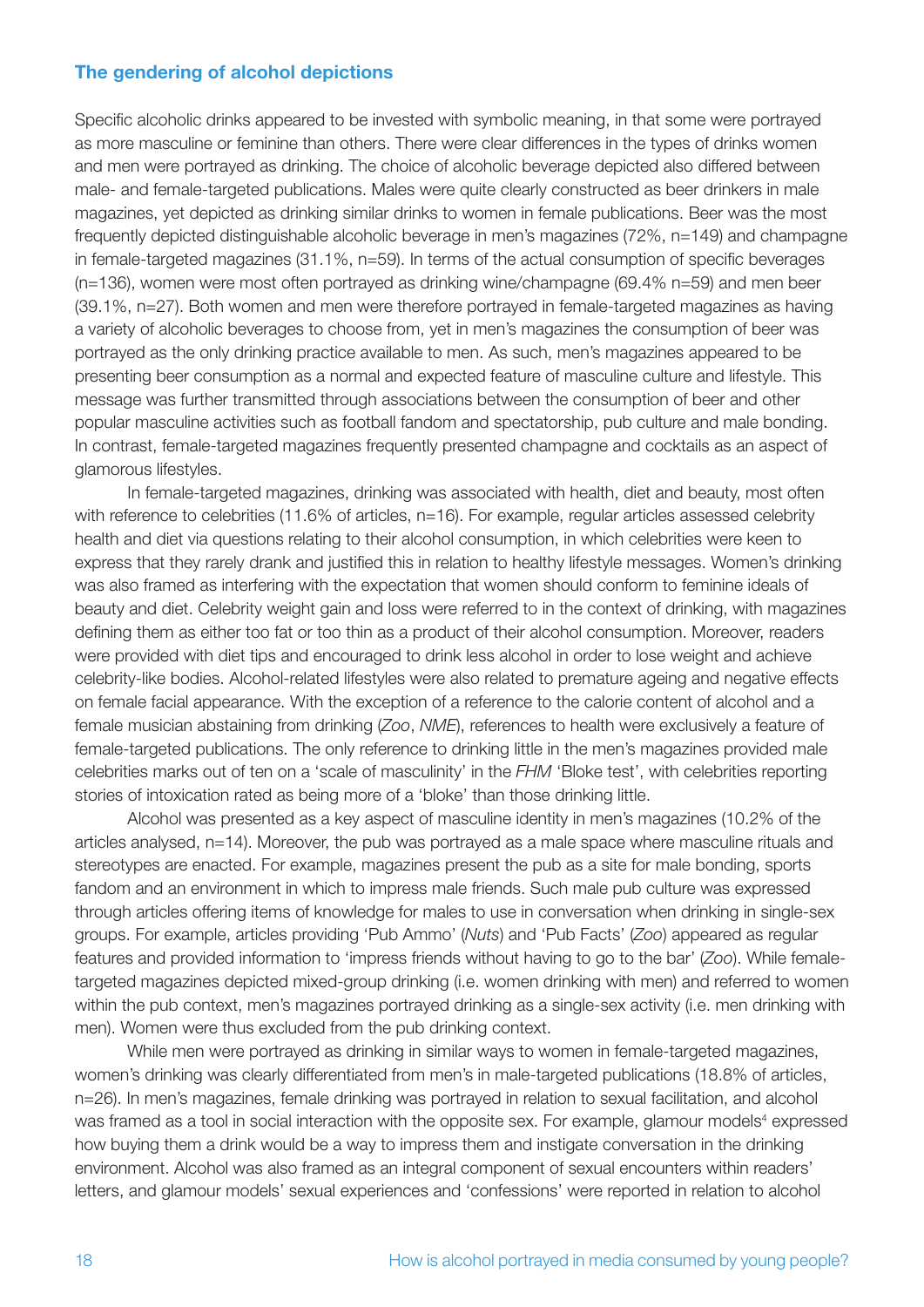use (e.g. 'Real girls confess', *Zoo*). Alcohol was also framed within a sexual context more explicitly, with alcoholic drinks being used as props in naked photo shoots.

In men's magazines, female drinking and intoxication were also discussed in relation to vulnerability and emotion, which helped to differentiate women's drinking from men's. For example, *FHM* labelled 'Asking a drunk women why they are crying' as one of the '15 things that always end badly'. Women's alcohol-related behaviour on nights out was discussed in a problematic manner, and, through a discourse on the 'ladette', their behaviour on nights out was framed as transgressing from feminine ideals (e.g. behaving in a masculine manner). For example, *Zoo* magazine presented 'need-to-know nuggets about ... lairy scouse ladettes', which discussed 'drunken' women as 'foul-mouthed' and 'violent', and drew on official statistics to label women from Liverpool as being the 'worst-behaved girls'. Women drinkers were therefore portrayed as unfeminine, vulnerable and emotional, and were excluded from participating in drinking unless engaging in sexual activity when drunk.

#### **Direct and indirect alcohol advertising**

The high prevalence of alcohol-related content within the magazines appeared to provide sympathetic environments for the advertising of alcohol. Direct (n=6) and indirect alcohol advertising (n=34) were a common feature of the magazines and appeared in 17.4% of the articles analysed. Indirect alcohol advertisements depicted alcohol use in the promotion of non-alcoholic consumer items such as computer games, and in the sponsorship of sports. These advertisements were solely a feature of magazines targeted at an adult market and, as such, absent from teen magazines. However, the alcohol industry's sponsorship of football strips was present in magazines targeted at young males (e.g. Carlsberg beer,  $n=14$ ).

Female-targeted magazines featured direct advertisements for alcohol (wine) (n=6). The nature of alcohol advertisements in female-targeted magazines included supermarket price cuts and alcohol being framed in the context of socialising with friends. There was no direct advertising of alcohol in maletargeted magazines. However, alcohol was advertised indirectly via sports sponsorship (e.g. *Nuts* magazine's football awards) and images of alcohol in the promotion of music festivals and non-alcoholic commodities (e.g. the *Guitar Hero* video game). Although links to the alcohol industry's alcohol advice website Drinkaware.co.uk were displayed within direct adverts and alongside some sports sponsorship (e.g. *Nuts* magazine's football awards), such references must be interpreted in the wider context of the magazines, where drinking was most often presented as a normal and desirable social activity.

#### **Alcohol representations in TV programmes viewed by young people**

The findings presented are from an analysis of alcohol depictions in the top ten television programmes viewed by young people aged 11–18 (see Appendix I for the list of programmes and a description of the methods employed). Programmes were analysed over a one-week period in April 2009, generating 22 hours of TV footage. The TV programme episodes analysed (n=41) were broadcasted on BBC1, ITV, Channel 4 and E4 channels, between 6pm and 11pm. Thus, young people were viewing TV programmes both pre- and post-watershed (9pm). During this period, no programmes specifically about alcohol or related issues such as crime and disorder were broadcast. The programmes were analysed for any visual references to alcohol such as unattended drinks, beer pumps, spirit bottles, alcohol advertising on football shirts, and implied and active drinking references. Through qualitative analysis, the nature of those portrayals was examined.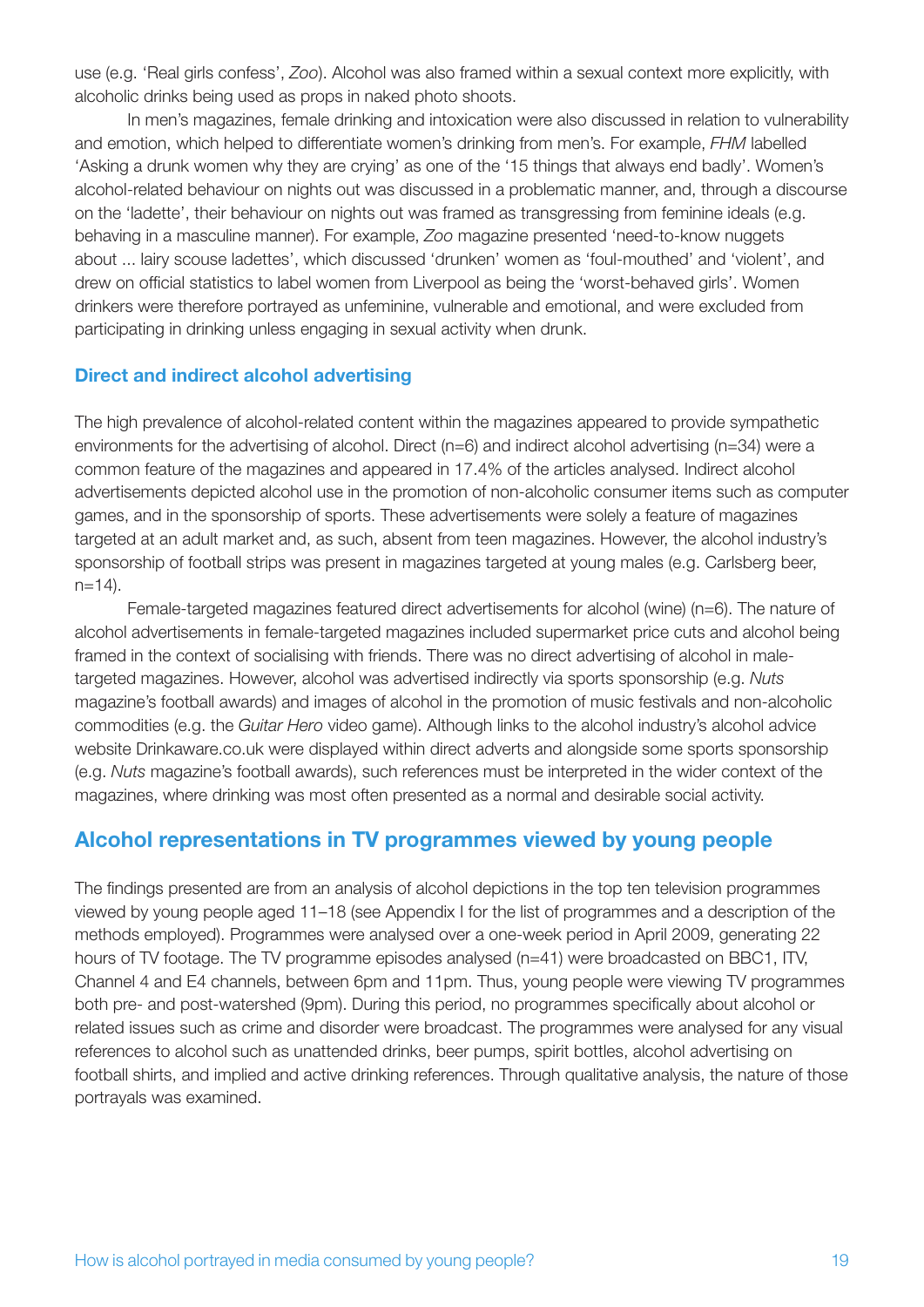#### **Frequency of alcohol-related references**

The prominence of alcohol in TV programmes viewed by young people is highlighted by the finding that alcohol featured in all the programmes analysed. Of the coded TV scenes (n=1,236), 23.2% (n=287) contained at least one reference to alcohol (n= 318). Alcohol was depicted slightly more often than non-alcoholic beverages and other substances. Of the total scenes, 22.5% contained references to non-alcoholic drinks, 4.9% (n=60) to illicit drugs and 3.1% (n=38) to smoking/cigarettes. Although alcohol featured prominently in all genres, soap operas contained the largest proportion of scenes depicting alcohol (see Table 16, Appendix II).

Drinking acts were the most prominent category of alcohol reference depicted, with 70.8% (n=804) of references showing either implied or active drinking. Visual references to alcohol (e.g. alcohol sponsorship of sports, beer pumps) accounted for 29.2% (n=331) of the references (see Table 17, Appendix II). Despite a lower number of visual references to alcohol than drinking acts, such subtle images of alcohol are significant as they reflect the importance of drinking establishments as a key setting within TV programmes and reinforce an association between alcohol and sport. Verbal references to alcohol were made in 9% (n=102) of depictions and tended to include subtle references such as requests to purchase alcohol rather than discussion of alcohol use by characters.

#### **The normalisation of alcohol use**

Alcohol use was predominantly portrayed as a key aspect of social interaction, with 78.5% of drinking acts portraying group drinking. Drinking as a social activity is also reflected in the finding that alcohol use most often occurred in public drinking environments (e.g. pub, bar/club) (see Table 18, Appendix II). Reasons for drinking (N=1,188) were mostly pro-social and included drinking for general socialising (52%) and celebration (18.3%) (see Table 19, Appendix II). The centrality of celebrating and partying within the one-week sample was significant as it brought with it the consumption of alcohol. Alcohol was used to symbolise celebration in a number of special occasions, including traditional celebrations such as engagements (*Coronation Street*), birthdays (*EastEnders*) and anniversaries (*Hollyoaks*), as well as more specific events such as a character's release from jail (*Shameless*). Alcohol use also featured within TV narrative as a component of romance, dating and sexual facilitation. Drinking in couples and as part of love and romance tended to involve wine and champagne, which through qualitative analysis was revealed as a way of setting a romantic scene (e.g. *Hollyoaks*, *Friends*). Alcohol use was also represented as a source of 'Dutch courage' (i.e. as a social facilitator, for self-confidence) most often in relation to romantic and sexual encounters (e.g. *Friends*, *The Simpsons*).

Drinking was largely portrayed as a normal part of the lives and interactions of characters. The high number of characters drinking alcohol (n=208) reflects this normalisation. Despite the high prevalence of alcohol references in the sample, alcohol rarely featured in the storyline foreground or as a narrative in itself.<sup>5</sup> As previous research in this area has suggested, alcohol and drinking were thus 'naturalised' within TV programmes, in that drinking was portrayed as a normal and most often unproblematic social activity (Hansen, 2003). This normalisation is reinforced by numerous visual cues to alcohol, such as alcohol appearing as a background prop, and by a relative absence of verbal references to characters not drinking alcohol in the sample. These normalised depictions of alcohol appeared to be used as a practical plot device (e.g. *EastEnders*, *Coronation Street*, *Emmerdale*, *Hollyoaks*, *The Bill*, *Shameless*). For example, drinking was used as a way of bringing characters together, either in the local community pub or within the home, to instigate interaction and conversation. The purchase of alcohol was also used as a mechanism in the movement or pause of a scene, and the drinking establishment was used as a means of introducing new characters to the programme.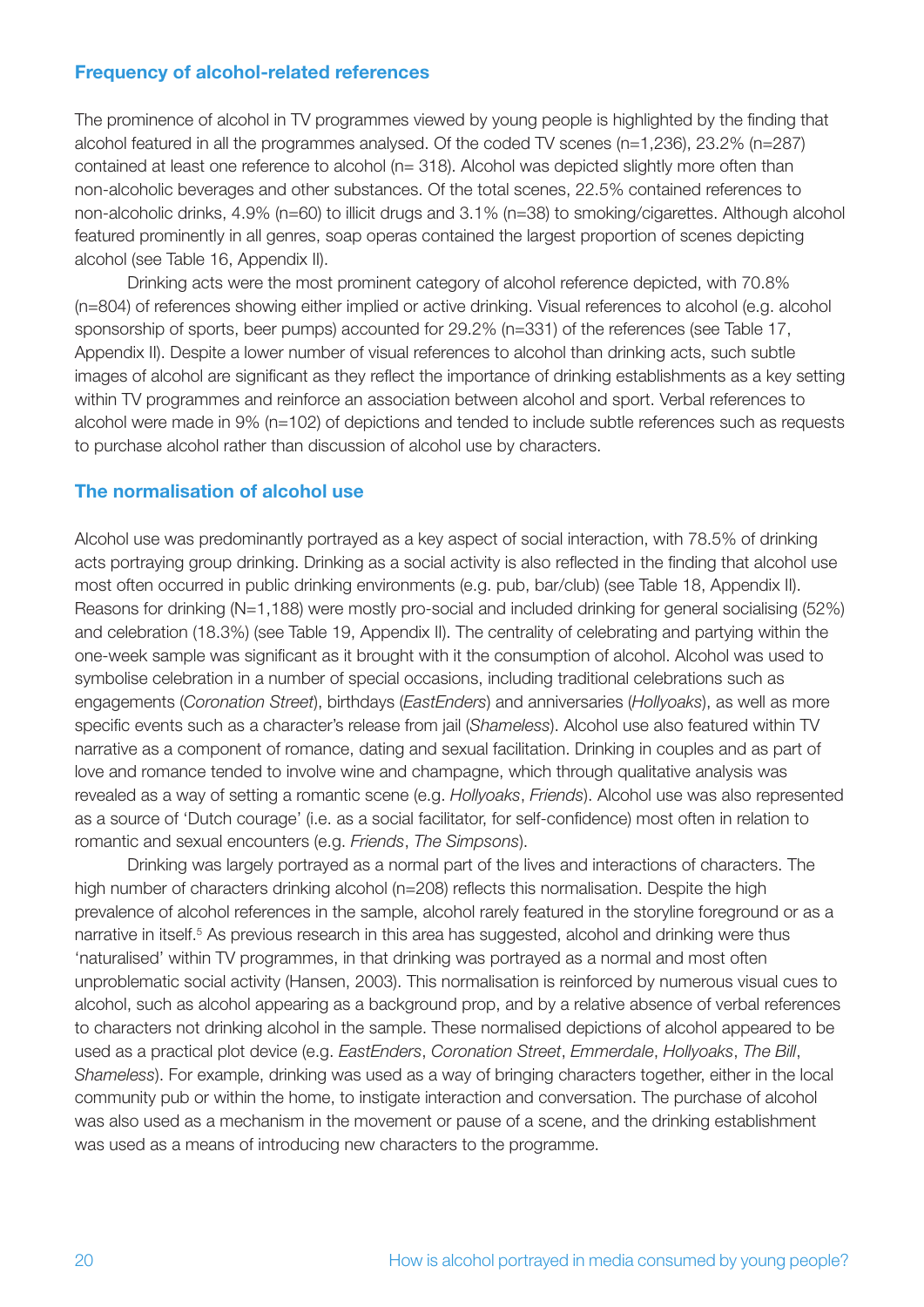#### **Alcohol-related problems and consequences**

The consequences/effects of drinking were shown in 10.2% (n=82) of the drinking acts and included both positive (e.g. laughing) and negative effects (e.g. alcohol dependence) (see Table 20, Appendix II). The comedy genre (52.3%, n=44) most often portrayed effects/consequences of alcohol use, yet this appeared to be for comedic effect. Alcohol use was portrayed as a way of forgetting one's troubles in times of crisis, and was used as a coping response to a number of troubles including relationship difficulties and work-related worries (e.g. *EastEnders*, *Skins*, *Shameless*). The consumption of specific alcoholic drinks was also used to symbolise a change in a character's mood (e.g. spirit use to express sudden stress and worry).

Alcohol dependence featured within particular programmes (e.g. *EastEnders*, *Coronation Street* and *Shameless*) and was the only form in which alcohol featured as a storyline narrative itself. Problematic alcohol use also tended to depict solitary drinking and spirit consumption. Alcohol dependence was framed in a negative light and as leading to negative consequences such as relationship strains, family problems, social work intervention and aggression. Moreover, alcohol dependence was associated with negative stereotypes such as homelessness (*The Simpsons*), and a certain degree of labelling also occurred in the portrayal of alcohol dependence, with reference being made to characters as 'alchies' and 'addicts' (e.g. *EastEnders*, *Coronation Street*).

#### **Television advertisements depicting alcohol**

Although the marketing of alcohol was not a key focus of the research, the study aimed to establish the amount of alcohol-related advertisements<sup>6</sup> appearing immediately before, during and after the TV programmes analysed over the one-week data collection period (n=41, 22 hours of footage). During the sample week, alcohol-related advertisements appeared in 30.9% of the episodes analysed (n=13). Of the 769 advertisements broadcast, 3.8% depicted alcohol (n=29). Although young people were viewing advertisements for alcohol both pre- and post-watershed (9pm), the majority were broadcast prewatershed (n=25). Within the adverts, alcohol was represented as a key aspect of friendship, leisure and social interaction. Humour and gender alignment were also used in a number of alcohol advertisements. Adverts for other consumer goods (e.g. home furniture) also used alcoholic drinks as a means of associating desirable lifestyles with these products. Alcohol sponsorship of football teams (i.e. on football strips) and matches (e.g. billboard advertisements) regularly appeared within sporting programmes (17.3% of references, n=55), which reflects a cultural association between sports viewing and alcohol use. Of the seven alcohol advertisements, four (WKD twice, Kronenbourg and Carlsberg) presented a reference to Drinkaware.co.uk in small text at the bottom of the TV screen at the end of the broadcast. None of the supermarket advertisements displayed responsible drinking references.

## **Alcohol content on SNS, video file-sharing and alcohol brand websites**

The display of alcohol-related content on social networking sites (SNS) is an important area of research due to their increasing popularity and youth appeal (Ofcom, 2008; Mart and Mergendoller, 2009; Youthnet, 2010). This element of the research aimed to provide a snapshot of alcohol representations and alcohol advertisements within the most popular SNS (Facebook, Bebo, Myspace) and video file-sharing sites (YouTube) consumed by young people (see Appendix I for a description of the methods employed). We also sought to examine whether industry-led guidance was being adhered to, and explored the effectiveness of the age verification system on SNS and a number of official alcohol brand websites. The use of SNS and YouTube by official alcohol information campaigns (e.g. Drinkaware, Talk to Frank) in the promotion of responsible drinking was also examined.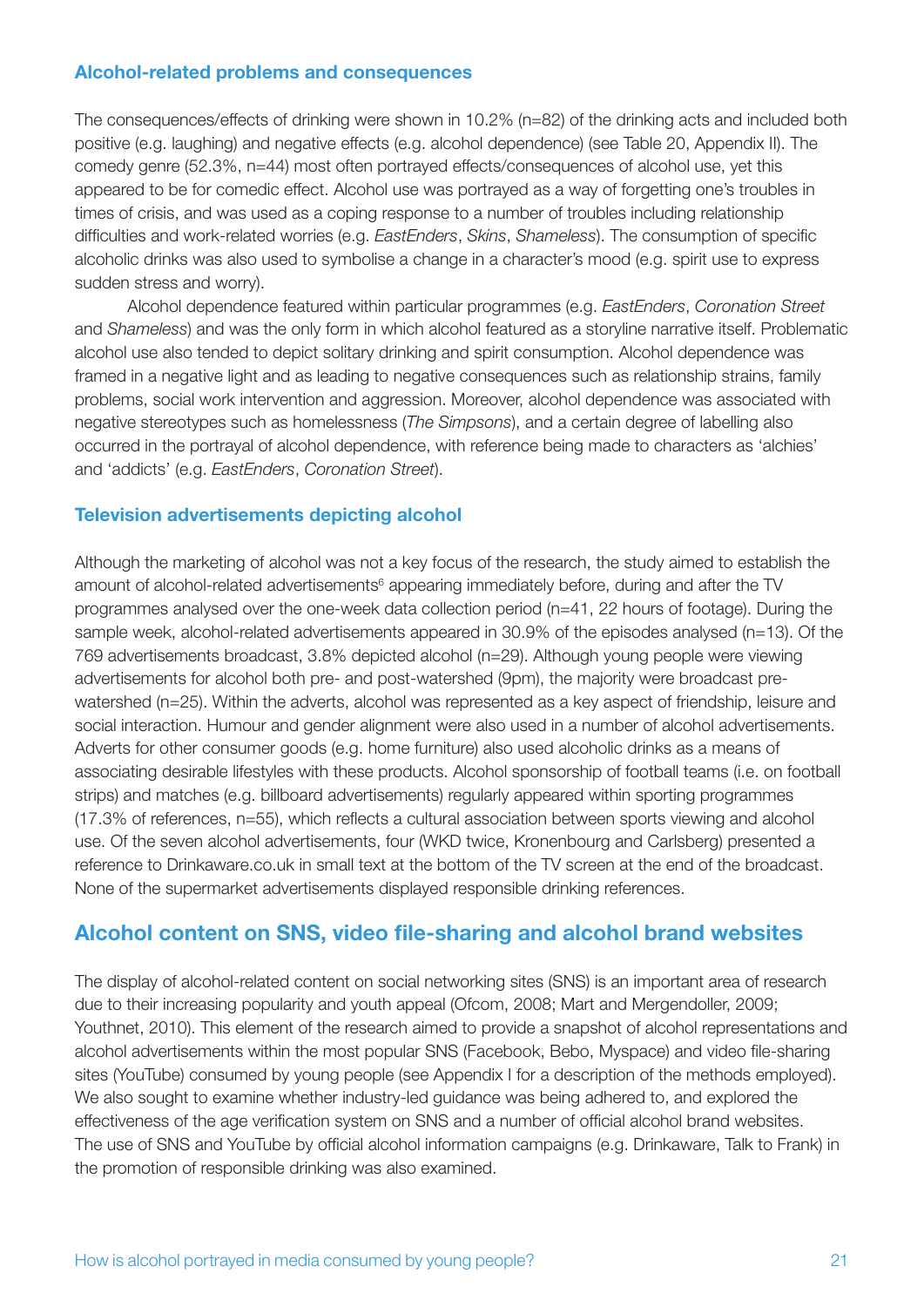#### **Alcohol depictions on SNS**

Alcohol brands were both officially (e.g. alcohol advertisements) and unofficially (e.g. user-generated content) represented on SNS. A total of 8,476 SNS pages, which referred to a number of leading alcohol brands, were retrieved (see Table 21, Appendix II). Many leading brands also had official Facebook pages, which they were able to create free of charge to promote and advertise their products. However, age verification regulations are increasingly being used on SNS to reduce the likelihood of users under the age of 18 accessing these official brand pages. Facebook, for example, requires alcohol companies to provide advertising that conforms to individual territory regulations, rather than release a global strategy (Facebook, 2010). After registering with Facebook using a fictitious age of 14, the researchers found that official alcohol brand pages were not accessible. However, only 40 (0.5%) of the SNS pages devoted to specific alcohol brands were clearly identified as official. Third parties, including young people, had created unofficial advertisements depicting product images, logos and links to official brand websites. As Facebook is based on a standardised design template, it appeared difficult to differentiate between official pages and those created by SNS users. Official pages differed slightly in that most, but not all, made reference to responsible drinking, included links to Drinkaware, and did not allow images of what might appear to be underage drinking. Unofficial pages omitted reference to responsible drinking and openly presented alcohol brands and drunkenness in a positive and celebratory manner.

Non-advertising depictions of alcohol and drinking were also prominent on SNS. The alcoholrelated search terms generated a total of 8,312,281 result pages relating to alcohol (see Table 22, Appendix II). Due to the small number of search terms used (e.g. alcohol, drunk), alcohol-related content is likely to feature more frequently than the table suggests. Examining the top 120 results showed that alcohol and drinking featured on SNS in more subtle ways than in direct alcohol advertising, with usergenerated pages related to alcohol consumption reflecting alcohol use as a popular leisure activity. This included fan groups created by users in celebration of drinking behaviour (e.g. 'being drunk') and interactive games relating to alcohol (n=79). For example, games allowed users to 'pass a [virtual] drink' to website friends. SNS also appeared to be an important element of young people's drinking culture in that they provided forums for young people to virtually express and discuss alcohol-related behaviour. Examples included users of SNS uploading and displaying images of themselves and others consuming alcohol (n=41).

#### **Age verification on official alcohol brand websites**

All the leading alcohol brand websites examined  $(N=14,$  see Table 21, Appendix II) used the age verification system to restrict under-18s from accessing the websites. Access was denied when attempting to enter the websites using our false identity of a 14-year-old. Some age verification pages (n=9) made reference to responsible drinking and also provided links to the industry-led alcohol information website Drinkaware.co.uk (n=6). Once access was denied, five websites automatically diverted the underage website user to the Drinkaware site. However, after accessing the websites with a declared age of 18, the user was able to subsequently access brand websites without further age verification. Most alcohol producers (n=11) were abiding by ASA regulations stating that reference to responsible drinking (e.g. Drinkaware.co.uk) should be made on the home pages of official alcohol-brand websites. The prominence of these references varied, with some websites providing the Drinkaware logo and additional information, while others depicted the Drinkaware web link in small text at the foot of the home page. Official websites were also being used to promote and link users to the brand's Facebook page.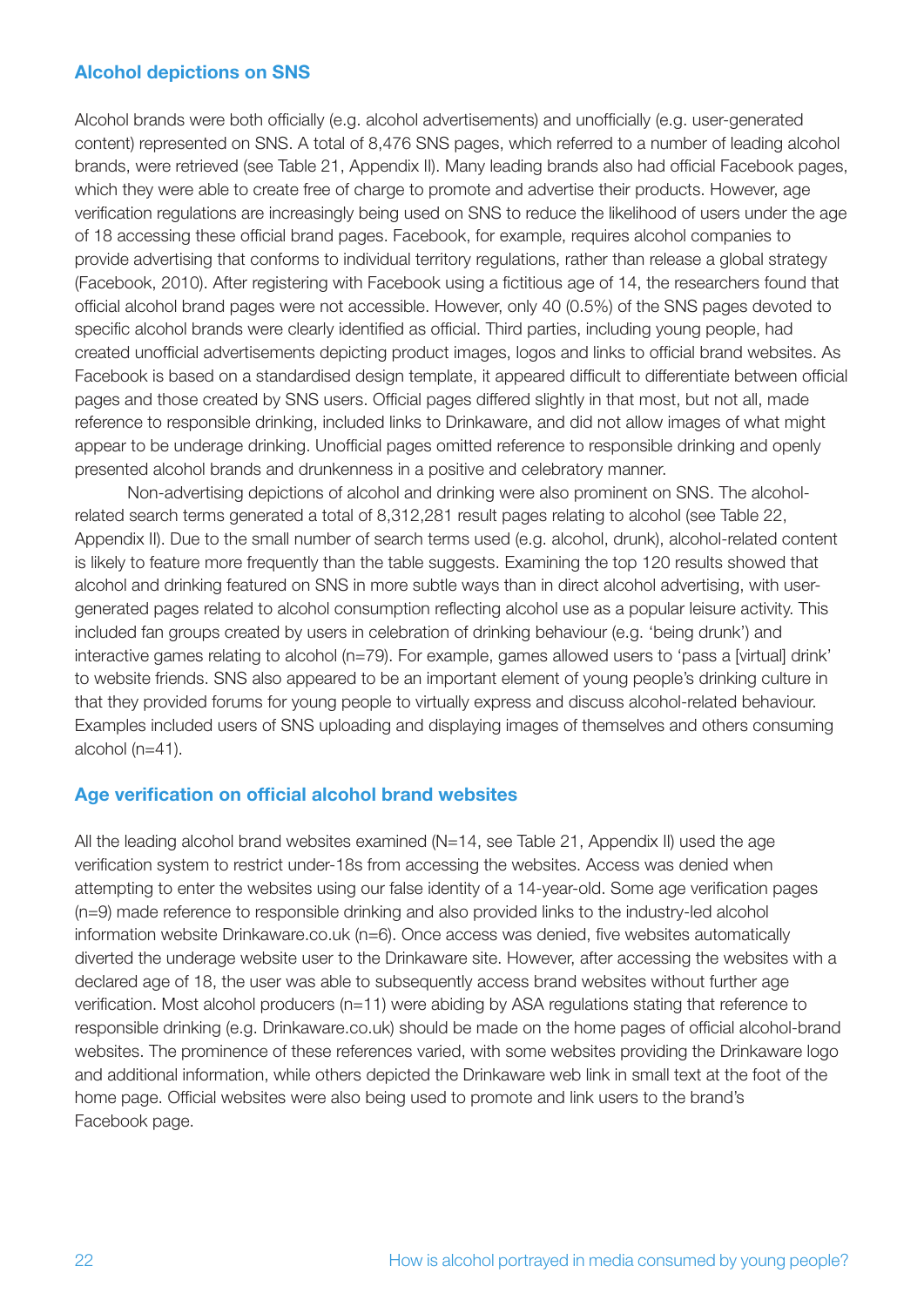#### **Alcohol depictions on the video file-sharing website YouTube**

The top ten most viewed YouTube video clips at two time intervals (June 2009 and June 2010) were screened for alcohol content (N=20). Of these, three video clips contained references to alcohol, including drinking on reality TV programmes, within music videos and clips of celebrity drinking. A total of 6,254 videos relating to leading alcohol brands appeared on YouTube (see Table 23, Appendix II). A brief observation to determine the nature of such clips showed that alcohol advertisements were being uploaded by YouTube users, including those banned by the Advertising Standards Agency (ASA), and these clips could be viewed by users of any age. YouTube users also presented their own remakes of official alcohol advertisements (e.g. WKD robot advert, 'Do the Lambrini'). Videos also depicted individuals drinking specific alcohol brands (e.g. WKD) and participating in drinking games (e.g. After Shock, Jägermeister). Alcohol brands were also displayed within videos through the sponsorship and branding of sports and music events (e.g. Carling, Jägermeister and WKD).

#### **The use of SNS and YouTube for the display of official alcohol information**

Official alcohol information campaigns such as Drinkaware and Talk to Frank (which are UK government funded) had a SNS and YouTube presence. Both campaigns have created SNS pages providing alcohol advice and information and YouTube channels for the display of video campaigns to promote the idea of 'responsible' drinking. However, SNS and YouTube also provide consumers with an opportunity to comment on and challenge official alcohol messages through the uploading of video 'spoofs'7 , mimicking official campaigns. SNS users were also posting humorous comments on the official campaign SNS pages. Overall, responsible drinking information was less prominent compared with the amount of amateur and unofficial alcohol content promoting alcohol use.

#### **Key findings from the content analysis**

- Alcohol was the most prominent substance and beverage portrayed in media consumed by young people, and it featured in all the sources analysed.
- Young people were viewing not only alcohol depictions in entertainment media targeted at a youth audience, but also those aimed at the adult market and those that were aired after the TV watershed (9pm).
- Young people were viewing alcohol advertisements both before and after the TV watershed. Alcohol advertising in magazines and TV commercial breaks not only directly advertised alcoholic beverages, but depicted alcohol in the promotion of non-alcoholic consumer items and the sponsorship of leisure activities such as football and music festivals.
- Magazines targeted at a youth audience rarely depicted alcohol-related content. When alcohol was portrayed in youth-targeted magazines, it included alcohol sponsorship on football strips and substance use advice hotlines/problem pages. Young people (underage drinkers) were rarely shown drinking in magazines and TV programmes.
- Alcohol was predominantly presented as a normalised social activity. Reasons for alcohol use were mostly pro-social, although a minority reflected alcohol dependence and personal crisis management. When effects of alcohol were shown, they tended to focus on intoxication (i.e. drunkenness) and extreme effects such as violence and alcohol dependence.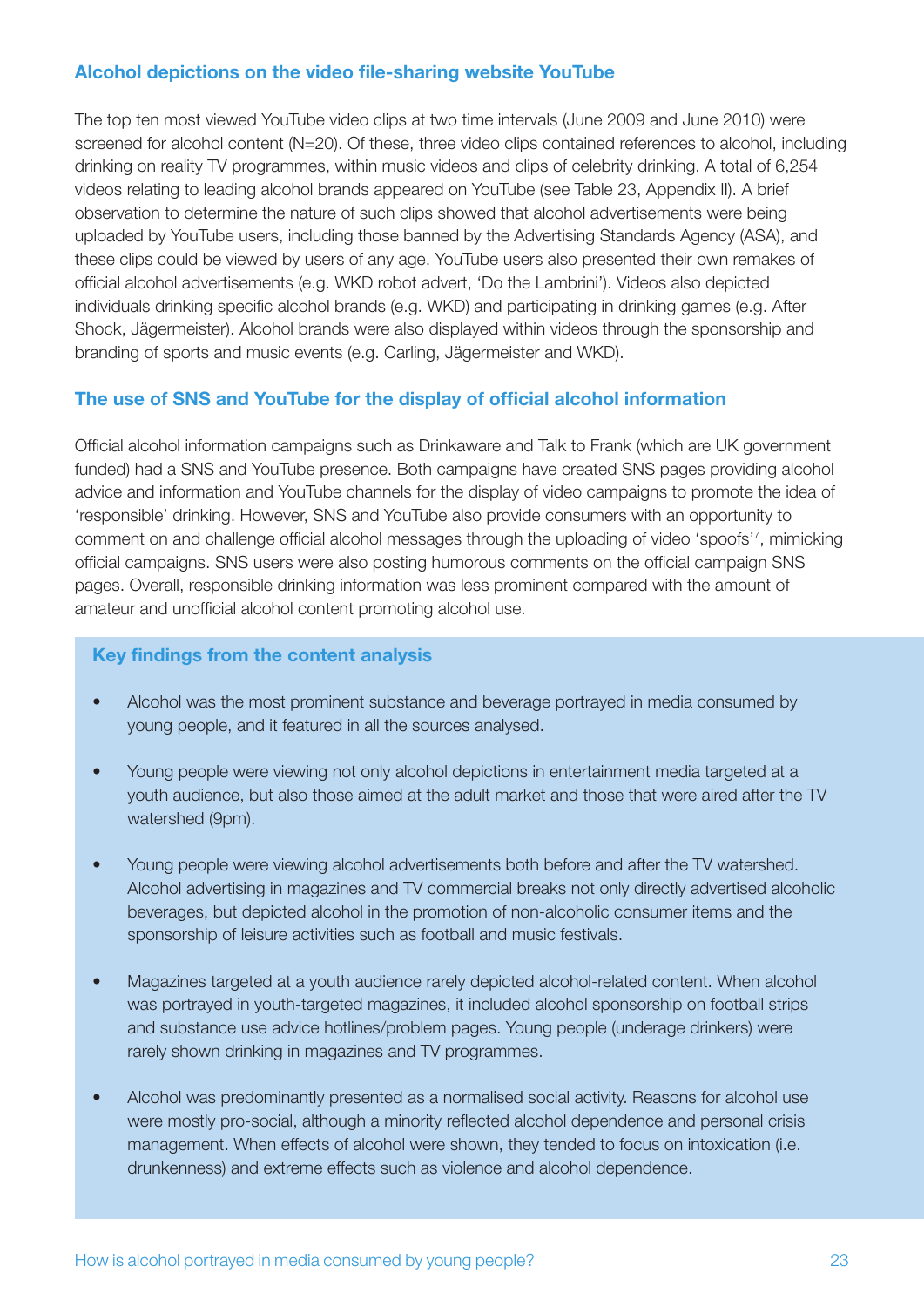- Celebrity alcohol use, particularly alcohol use by female celebrities, was frequently depicted in female-targeted magazines. Alcohol use was portrayed as both a normal and glamorous aspect of celebrity events and day-to-day activities, and as a problematic activity for a small minority of celebrities.
- Alcohol representations in magazines were highly gendered in nature. Specific alcoholic drinks were portrayed as being more masculine or feminine than others. In female-targeted magazines, drinking was portrayed as glamorous in the context of celebrity, yet at the same time the consumption of alcohol was depicted as harmful to stereotypical feminine ideals such as beauty, appearance and women's role as mothers. In men's magazines, female drinkers were portrayed as unfeminine, vulnerable and emotional, and as individuals engaging in sexual activity when drunk. In men's magazines, the consumption of alcohol, particularly beer within the pub context, was presented as a key aspect of masculine identity.
- Alcohol brands were both officially and unofficially represented on SNS. Users of SNS were indirectly marketing alcohol products on behalf of the alcohol industry by creating unofficial advertisements depicting product images, logos and links to the brands' official websites. Young people's drinking culture also appears to be represented online, with young people uploading drinking-related photographs and videos to SNS such as Facebook.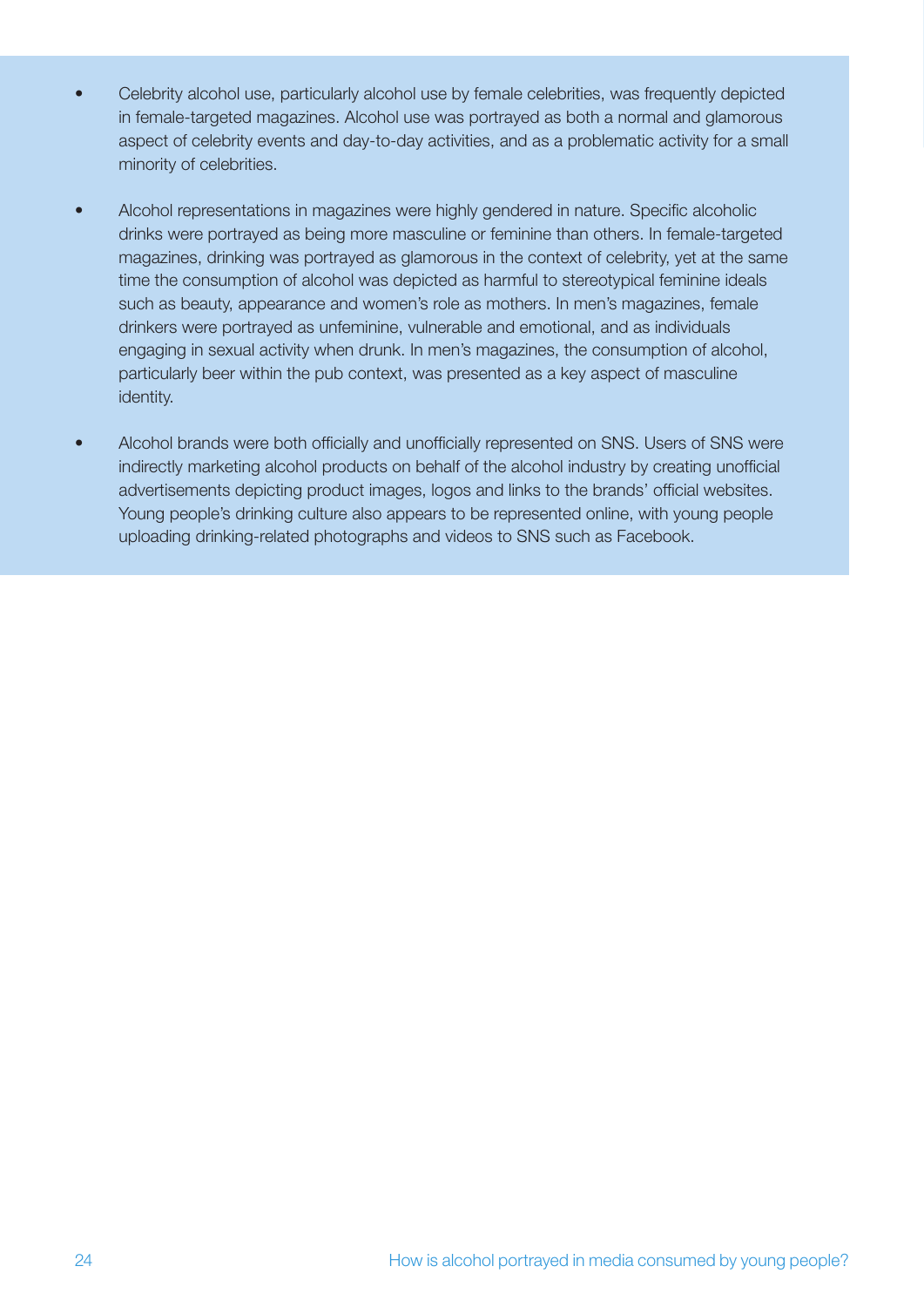## **2 How do young people interpret media representations of alcohol?**

This chapter presents young people's (N=114) perspectives on media representations of alcohol and drinking. It provides an account of young people's understanding of celebrity culture and their attitudes towards media reporting of celebrity alcohol use. Young people's attitudes towards media representations of alcohol that are highly gendered in nature (e.g. alcohol use as a symbol of femininity and masculinity; alcohol and female sexuality) are also discussed, as are their views on the sponsorship of sport (e.g. football) by the alcohol industry and the related images that frequently feature in the media (e.g. magazines and TV). The chapter also presents young people's opinions on the depiction of alcohol use on TV and how images of alcohol feature as part of their online activities (e.g. their experiences of online alcohol advertising). The chapter concludes by discussing young people's preferred sources of alcohol information and their views on the potential role of the media in disseminating alcohol-related advice and information to young people. Details on the study sample (e.g. demographics, ages corresponding with school years, and alcohol use) are provided in Appendix I.

## **Celebrity culture and alcohol use**

## **Defining celebrity**

Participants differentiated between two types of celebrity. The first type included those believed to have achieved success through talent and hard work; characteristics required to be labelled a celebrity in this category included being 'unique' and 'talented'. It was this category of celebrity that young people liked and discussed positively.

*I class someone famous as having a very unique talent; they've got to have something that's different and like people who make their own ways up, and not have to have other people like doing it for them ...*

Female, Year 12

The concept of celebrity was regarded as ambiguous, however, in that many famous individuals were not necessarily regarded as having achieved characteristics worthy of being 'celebrated'. This included individuals viewed as lacking talent or uniqueness, such as those known for their participation in reality TV<sup>8</sup>. Individuals known for their inherited wealth or those 'born famous' were also discussed as being less worthy of their celebrity status. Although these celebrities were classed as being 'famous for being famous', young people still labelled them as 'celebrities', suggesting that young people's definition of celebrity is broad and inclusive. Participants talked negatively about this category of celebrities and regarded them as maintaining fame and income through selling access to their private lives, including alcohol-related behaviour.

*Well, Kerry [Katona, former singer and reality TV star] was on drugs and she drinks a lot. But then she got better and went back on them again. That's what she does in her personal life, but then that's what we all know her for now really. She'll get money for exposing it ...*

Female, Year 9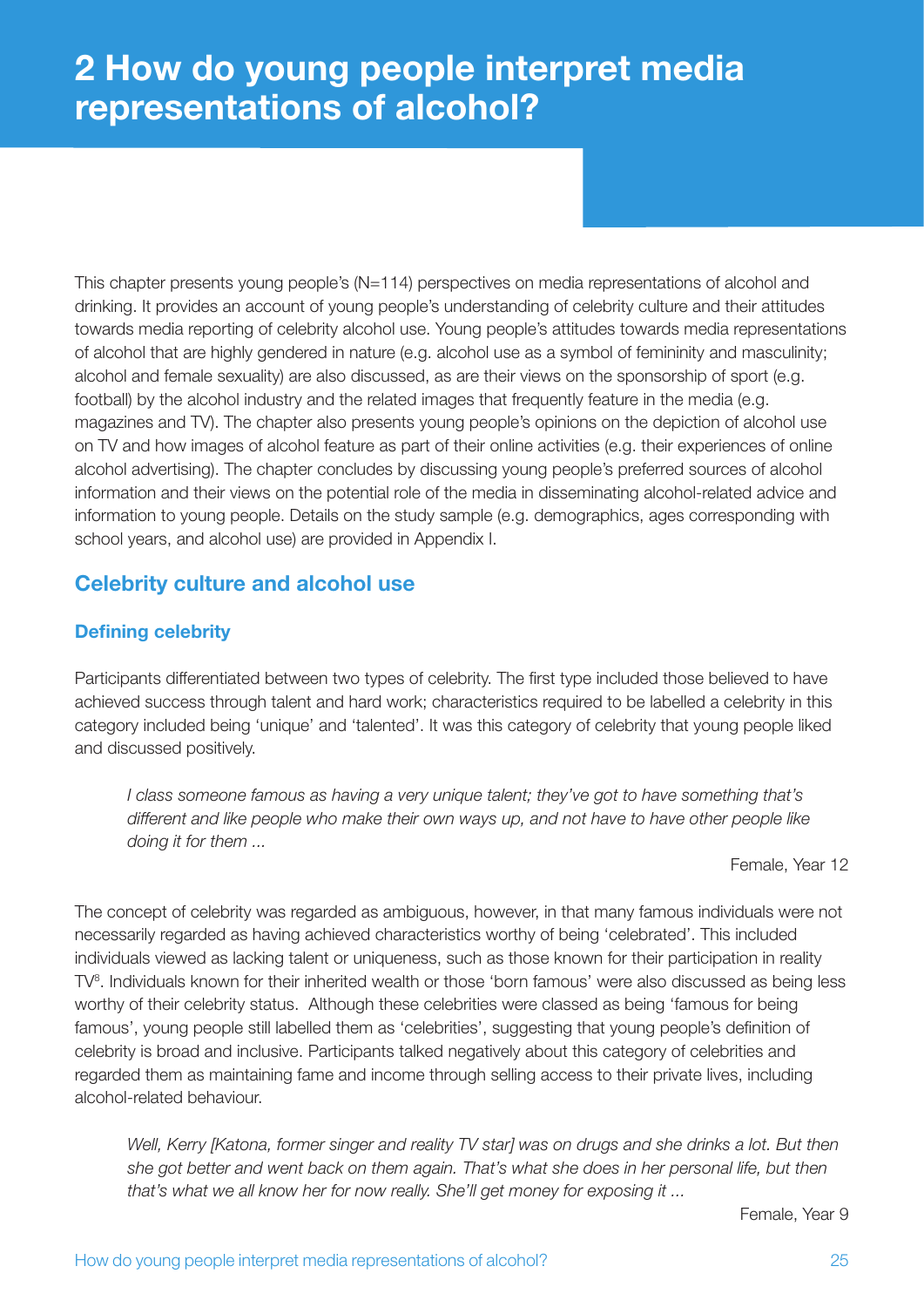#### **Favourite and unpopular celebrities**

Most young people were willing to name their favourite celebrity, although males were more reluctant to do so. A variety of famous individuals was named, including footballers (most often cited by males), musicians, actors and models. Young people provided a number of reasons for liking their favourite celebrity, including the celebrity's talent, character traits such as being a 'nice person' (Female, Year 9) and attractiveness (e.g. 'They're just gorgeous', 'She's fit', Female and Male, Year 8). Most young people did not reveal disliking their favourite celebrity in any way. However, when asked if there were any aspects of their favourite celebrity's lifestyle they did not like, 'drinking' and 'partying' were mentioned by participants. As in the survey data (see Chapter 3), specific celebrities were unpopular among young people, including those who had received negative media reporting in relation to their alcohol and drug use. A number of reasons for not liking particular celebrities were discussed, including being wealthy, relationship history, (perceived) attention-seeking behaviour and alcohol and drug use.

#### **Celebrity lifestyles, personal lives and alcohol use**

Participants were shown a number of non-drinking photographs of celebrities who had been identified consuming alcohol in the magazines analysed (see Chapter 1). Young people were initially asked whether they knew who the celebrities were and then asked what they knew about their lifestyles and personal lives. Young people showed a high degree of familiarity with the celebrities and were more knowledgeable about female celebrities than male celebrities.<sup>9</sup> Media stories relating to celebrities' home lives, relationships, wealth, alcohol/drug use and alcohol-related events (e.g. violence, driving under the influence of alcohol) were commonly recalled by participants.

Once participants had discussed alcohol and drug use as an aspect of celebrity lifestyles, they were shown a selection of images of the same celebrities, this time drinking alcohol. Again, young people were knowledgeable about celebrity alcohol use through stories in magazines, the Internet and the news media (particularly the tabloid press). Participants initially spoke negatively about the celebrity drinking images, although some did recognise the positive and 'fun' aspects of drinking depicted in the images. Young people were critical of images showing excessive drinking and intoxication, yet viewed images of mundane and casual drinking styles as less problematic. Most participants suggested that they did not find the images particularly appealing, yet some did regard the wealth associated with celebrity drinking lifestyles as desirable.

*They look like they are in trouble ...*

Female, Year 9

*They can have a good time and have a drink and stuff but then if it gets out of hand then that's just bad ...*

Female, Year 7

*Yeah but everyone wants that lifestyle, don't they? Everyone wants loads of money and like live how they wanna live and spend how much they want to spend ...* 

Female, Year 9

Overall, the idea that celebrities drank to a great extent was regarded as a media creation. Young people suggested that the media exaggerates the extent and nature of celebrity drinking, with extensive media coverage giving the impression that celebrities drank more than they actually do. Celebrities were also viewed as consuming alcohol to the same extent as the rest of the population due to them essentially being 'normal people'. Others felt that celebrities drank less than the general public due to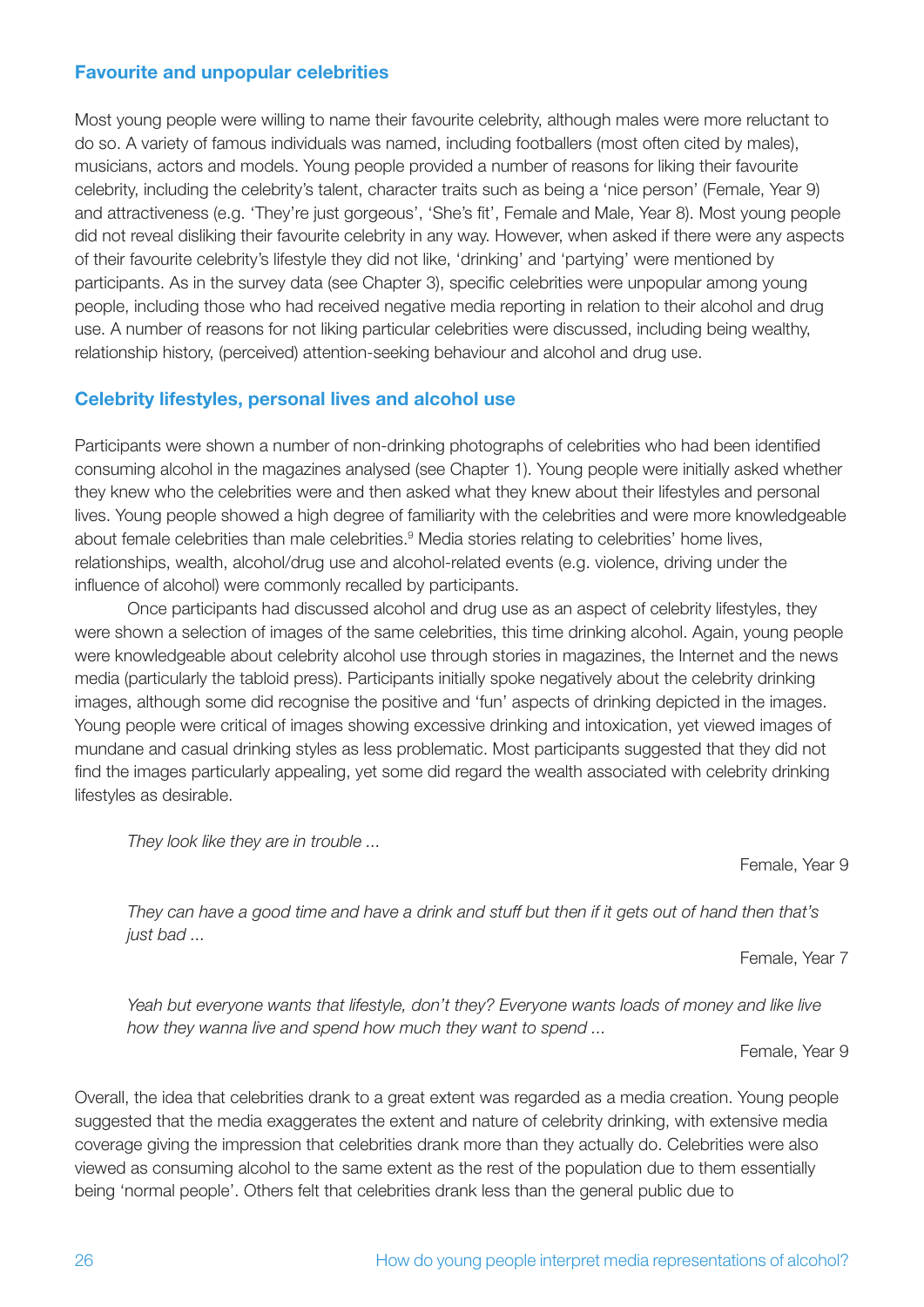professionalism and a need to maintain the right image. Sports stars in particular were discussed as drinking less, or abstaining from alcohol, due to the need to train and maintain fitness and strict diets. However, sports stars were discussed as drinking on 'special occasions' or to 'celebrate'.

*Maybe they just wanna get like in the papers and stuff so they get caught drinking, like the reality [TV] people and stuff to get money ...*

Female, Year 8

*I think sometimes it's blown out of proportion as well though. Because in the end, they are just normal people and they're the ones who get photographed, whereas we don't …*

Female, Year 12

Celebrity wealth was one of the main reasons given by participants to explain why celebrities might drink to a greater extent than other people. For example, alcohol and drugs were regarded as items that celebrities could purchase in order to spend their vast amounts of money. A number of participants suggested that everyone would drink to the same extent as celebrities if they themselves were as wealthy. Participants also thought that being reported drinking in the media was a way of maintaining celebrity status. This was seen to be particularly relevant to those celebrities without 'talent', who relied on media coverage of their personal lives to gain income. Moreover, problematic alcohol use was discussed as an outcome of the added pressure and stress celebrities were subjected to as a result of media attention. An interesting cycle of alcohol use was suggested by participants who thought that some celebrities relied upon media coverage of their alcohol-related lifestyles to maintain public interest, yet subsequently drank alcohol to deal with the added stress related to consistently receiving negative media coverage.

#### **Celebrity influence**

Participants were divided as to whether they believed that media representations of celebrity alcohol use influenced young people's attitudes towards alcohol and their alcohol consumption. Media reporting of celebrity alcohol use was seen as conveying the idea that drinking alcohol was an acceptable and normalised activity. Many thought that young people would be influenced by celebrities and described them as 'role models'.

*Yeah, like with celebrities they're like saying it's cool to drink …*

Female, Year 8

*If you're seeing people drinking all the time in papers and magazines, and they're the people who you like, then the more likely you're gonna drink, not drink more but like you know, just drink, it's normal …*

Male, vocational training class, aged 17

However, participants believed that they themselves were not susceptible to influence. A 'third-person effect' was evident in discussions, with most participants suggesting that celebrities influenced 'other' young people or 'kids', but not themselves. They also suggested that they had the ability to select particular positive behaviours to emulate while ignoring the more negative behaviours.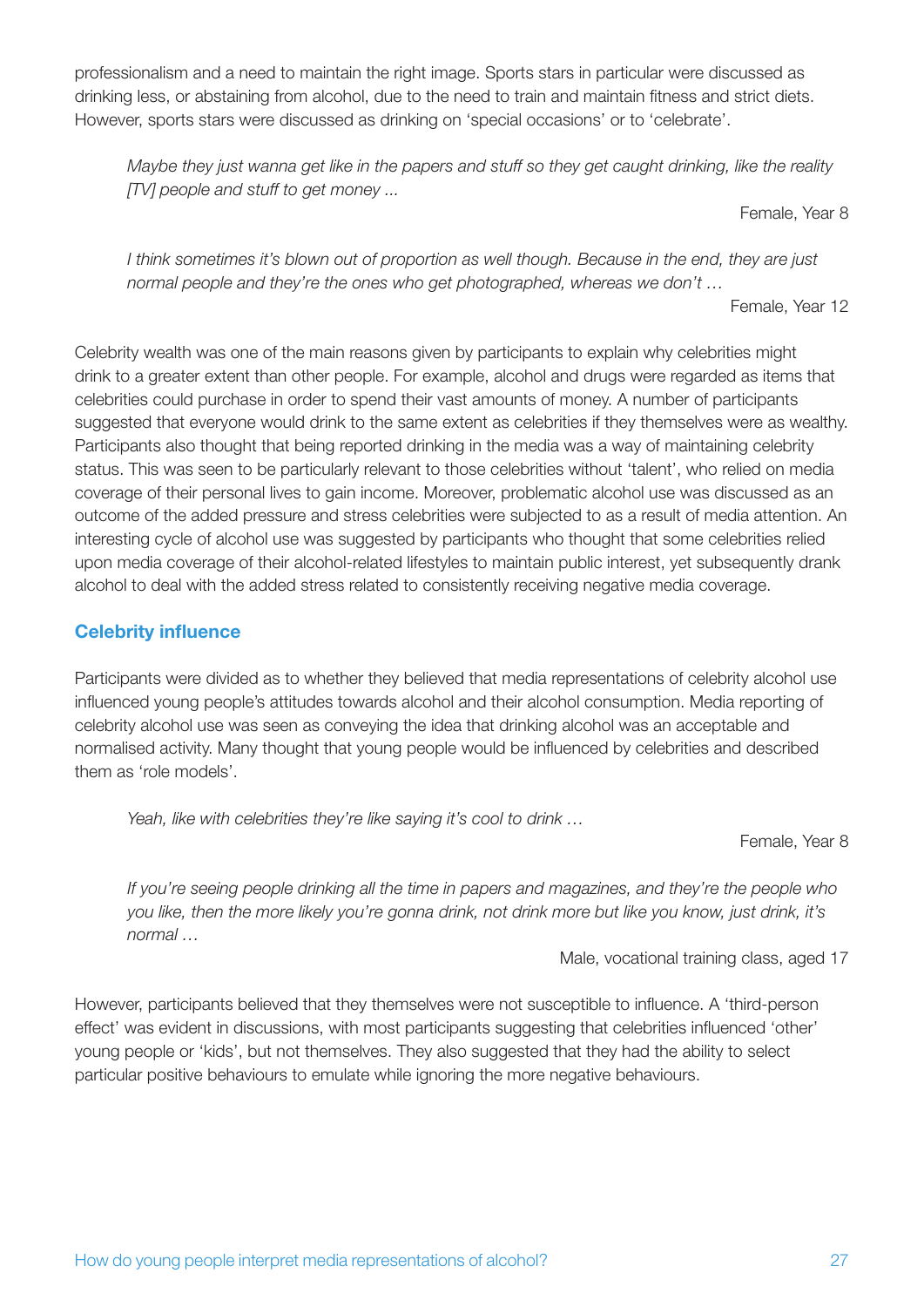*Because other people might like, kids might like see them and think it's right to do it. Because they may not have had a drink or know about it like older people do, like us, you know it's not OK from like your parents, but kids might not know that …*

Male, Year 8

*When you look at your role model, it's usually what, you know, their talent is that you wanna be. It's not usually negative stuff. We are able to pick the good bits and ignore the bad bits …*  Female, Year 9

While a number of participants acknowledged a potential influence of celebrity drinking on young people and labelled them as role models, most did not feel that celebrities had a responsibility to prevent themselves from being photographed drinking alcohol. The reason for this was that they were viewed as 'normal people', and as such should be free to drink alcohol without being scrutinised. Some participants disagreed that celebrities would influence young people's drinking and were keen to highlight that depictions were 'only a picture' (Males and Female, vocational training class). It was also noted that the influence of celebrity drinking would differ depending on the nature of the image. For example, portrayals of intoxication and related negative behaviour were viewed as having the ability to deter young people from alcohol use. Overall, young people felt that factors such as peers, parents and family were more influential on young people's alcohol use than the media and celebrities.

*But like if there's horrible pictures of them on the floor and that, like drunk and stuff, then it makes you not wanna drink …*

Female, vocational training, aged 17

*If it looks like in the picture, if it looks like they're having a good time, then they'll think 'oh I wanna good time too', so I'll be more likely to drink. But if they're all over the place drunk, they won't; they'll be like 'oh I don't wanna be like that', why would you?*

Male, Year 9

*Kind of a mixture of things influence people to drink. I reckon like celebrities that's the least, because we don't know them and we don't go 'oh I like them pictures, I'll copy'. It's not as simple as that …*

Male, Year 9

#### **Young people as critical consumers**

Participants were aware that some sections of the media might have an agenda in focusing on celebrity alcohol use. Young people were critical and sceptical towards the reporting of celebrity alcohol use, and were conscious that both magazines and newspapers created and exaggerated stories in order to attract readers and make a profit. This was one of the main reasons why they did not trust magazine and newspaper accounts of celebrity behaviour. Young people were keen to express the role of the media in deliberately reporting and constructing negative images of celebrities, and were aware of the techniques employed in doing so. As previously discussed, young people regarded the idea that celebrities drink more than other people as a media creation. This suggests that young people were able to make sophisticated assessments regarding the nature and production of media depictions. With the exception of a few younger participants who appeared to be less media literate and took some of the images at face value, young people were also sceptical about celebrities' own accounts of their drinking behaviour (e.g. in interviews). Most participants felt that it was unfair for the media to report a celebrity's drinking, particularly problematic alcohol use, as they believed this to be a private issue and as such something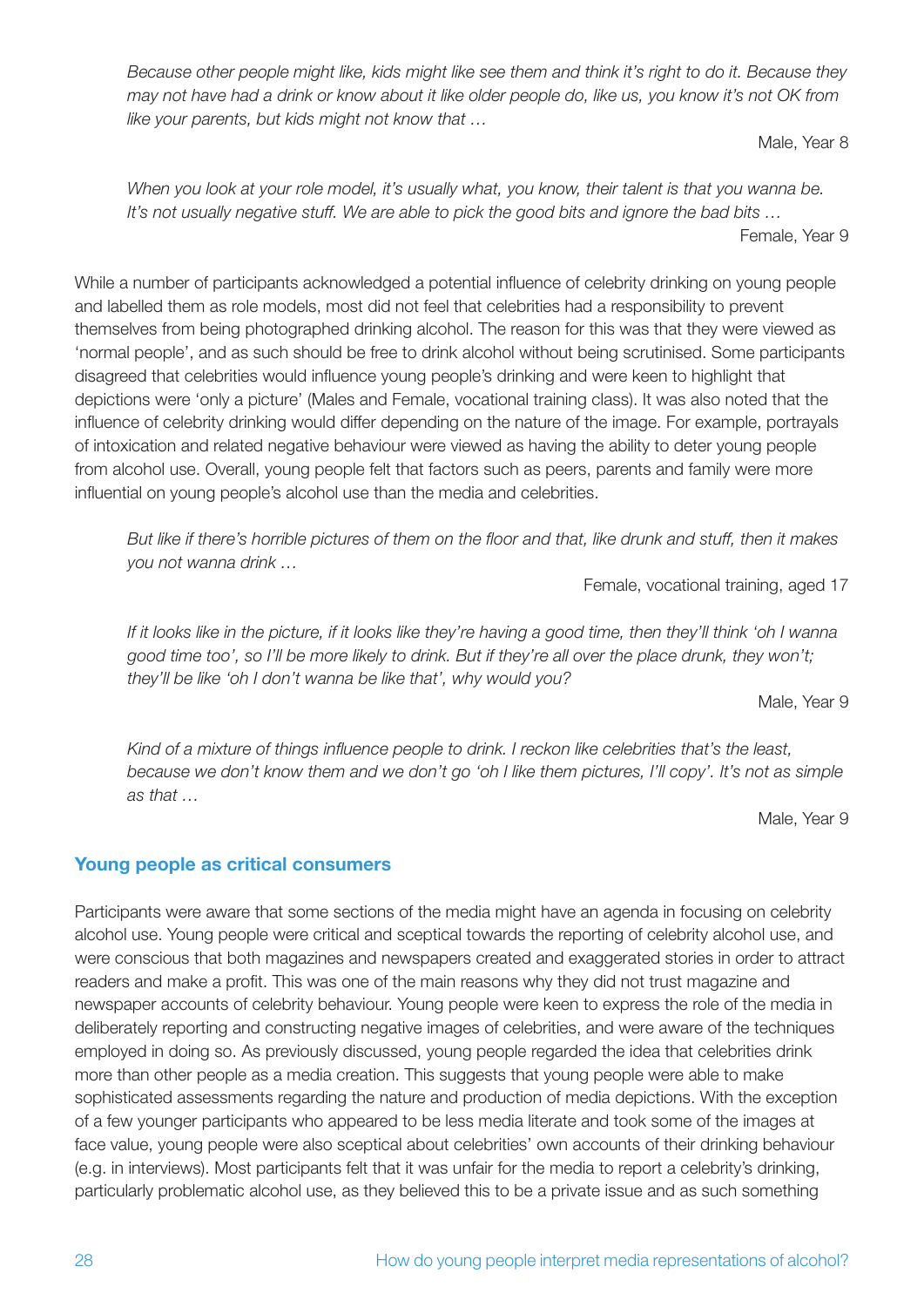that should not be exposed via the media. However, they also expressed an interest in reading about celebrities' drinking and related behaviour (particularly female celebrities), with some acknowledging this paradox. Others felt that media reporting of private issues was acceptable and a necessary aspect of being a celebrity.

*Like if they find one little thing, they try and make it bigger to sell a paper …*

Male, Year 10

*Because, no, but I reckon it's not as bad as they make it out to be. Because if they get a bad picture and then they decide to add a certain title [caption] to it then you're gonna think that it's bad. But people should realise they've just created the story so we'll all buy it and then they'll get money. And if we know it's not true, it's not going to make us drink …*

Male, Year 9

## **Gender, the media and alcohol**

Throughout the discussions, participants debated and discussed differences in men's and women's drinking, which reflected the ways in which drinking had been depicted in the magazines analysed. For example, men and women were aligned with different alcoholic drinks, and men were discussed as being able to control their drinking more than women.

*Girls always get this fancy drink, like [high-pitched voice] 'I'll have a vodka but with a bit of coke, and a dash of lemon' and lads are just like [deep voice] 'a beer' …*

Male, Year 9

*I* mean, men can generally handle their drink better, but we can drink a lot more generally and it *depends what you drink …*

Male, vocational training class, aged 16

Associations between alcohol use, weight and appearance were also implied by young people, particularly in relation to women's drinking. For example, both weight gain and weight loss were associated with alcohol use and discussed in the context of the media critique of celebrity appearance and body image.

*Because she had liposuction and then she went fat, because she drunk too much, that's what happens to the girl celebrities if they drink too much and then the magazine pictures them all fat and that …*

Female, Year 7

Participants also noted that in both magazines and the tabloid press, images of intoxicated celebrities tended to involve females. It was suggested that this was because celebrity-based magazines are targeted at a female audience who are generally more interested in female celebrity culture. Drinking by female celebrities was also believed to be more 'interesting' to read about than drinking by males. Young people also discussed drinking by female celebrities negatively and in ways which suggested that they were viewed as transgressing stereotypical gender-appropriate behaviour. For example, drinking within the public sphere was seen as inappropriate in relation to their roles as mothers, and celebrities displaying themselves sexually in the drinking context were viewed negatively by some. However, older females tended to be critical of the way magazines and the news media portrayed female celebrities who drank in a negative manner. It was argued that these images reflected unequal attitudes towards men's and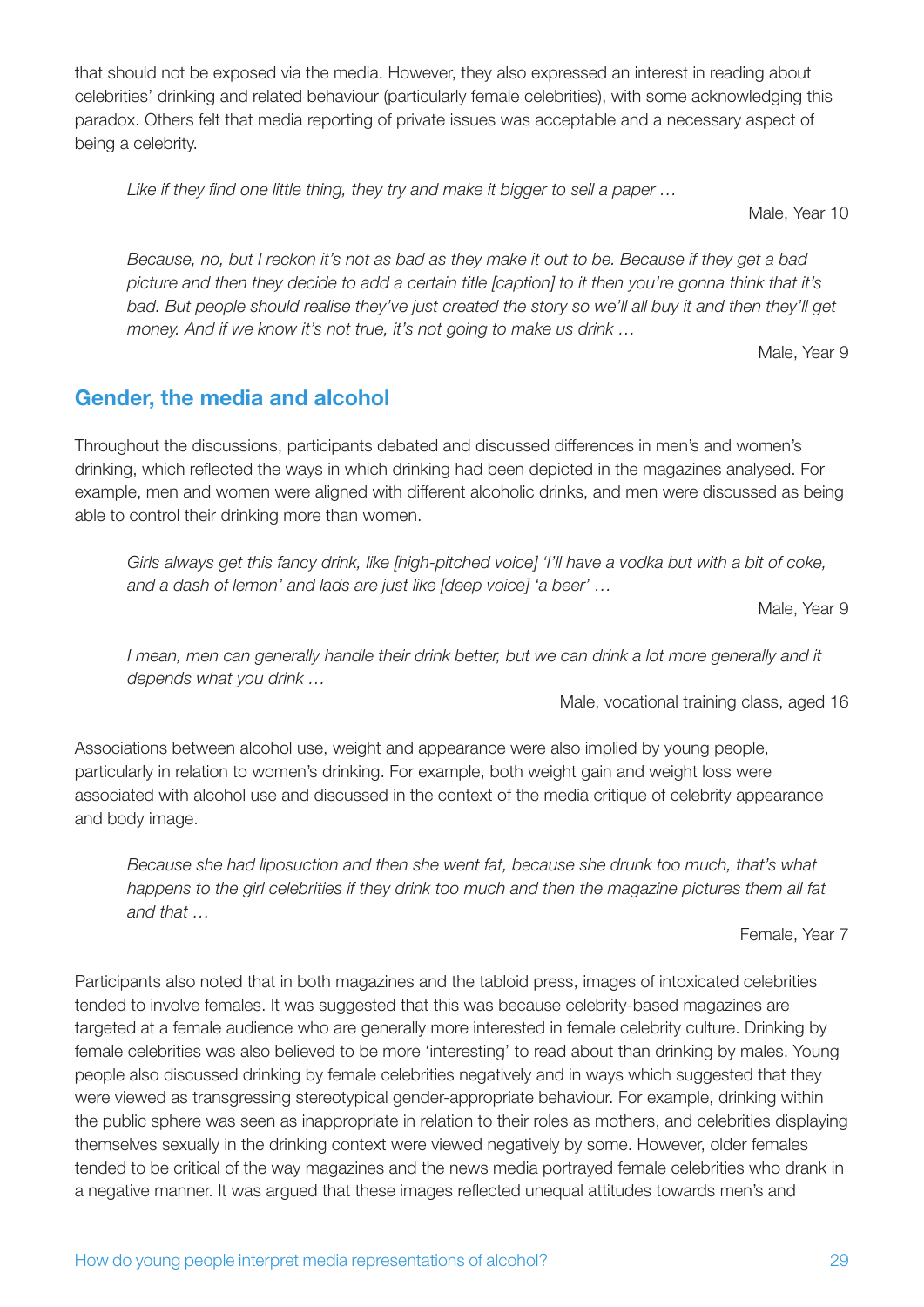*women working, cleaning and stuff, might be looking after the kids as well. So, when they go out,* 

Most participants thought that messages from men's magazines depicting alcohol as a key aspect of masculine identity were 'unfair', 'untrue', 'stupid', 'silly' and 'stereotypical', suggesting that 'you can still be a man if you don't drink' (Male, Year 8). However, it was acknowledged that in real-life drinking situations men feel pressured to drink alcohol, and that magazines may add to this pressure. Participants commented that articles in men's magazines that suggest men drink in single-sex groups did not reflect their own drinking practices or their perception of drinking practices in general. Instead, drinking was viewed as commonly occurring in mixed-sex groups.

*It's saying if you don't [drink] you're a coward and you couldn't handle it …*

*Yeah. And if you try and fit in with 'the lads', and be one of 'the lads', then you're gonna try and be the manliest you can be, aren't you?*

Male, Year 12

Male, Year 9

Young people also discussed the way in which alcohol is associated with sexual encounters and interaction with the opposite sex (particularly in men's magazines), and agreed with the message that, in real life, purchasing alcohol provided a way of instigating conversation with the opposite sex. However, some participants viewed such messages as problematic in that they suggested that women are more willing to have sex when intoxicated.

*Yeah, because you're in that kind of atmosphere as well. Like, if you were in a park, you'd say do you want an ice cream, if the ice cream van's there. But because you're not, you're in a club, so it's the only thing you have to communicate with someone is a drink …*

Female, Year 12

It's like he's looking for a one-night stand, he's gonna be buying someone a drink, isn't he, and *hoping that they're gonna be all like that model in the magazine … because it's like giving the message that get a girl drunk and you can get her …*

Male, Year 12

## **Alcohol and sport sponsorship in the media**

Young people's recognition of alcohol brand sponsorship of sport was explored using images of alcohol sponsorship on football shirts (e.g. Chang and Carlsberg) that had featured in the TV programmes and magazines analysed in the early stages of the research. Young people's recognition of alcohol sponsorship varied, with older participants and males being more aware of the sponsorship. Six out of the fifteen groups did not recognise the alcohol sponsorship. Those who did not recall the brand names

women's drinking in general. Participants also recognised that magazine and newspaper editors were not simply representing female celebrity drinking, but were also attempting to comment upon it.

*Men are like known for doing it. Like everyone knows that men drink, but like so, if you're like a* 

*They all kind of look like whores …*

*it's like viewed as being worse …*

Male, Year 9

Female, Year 9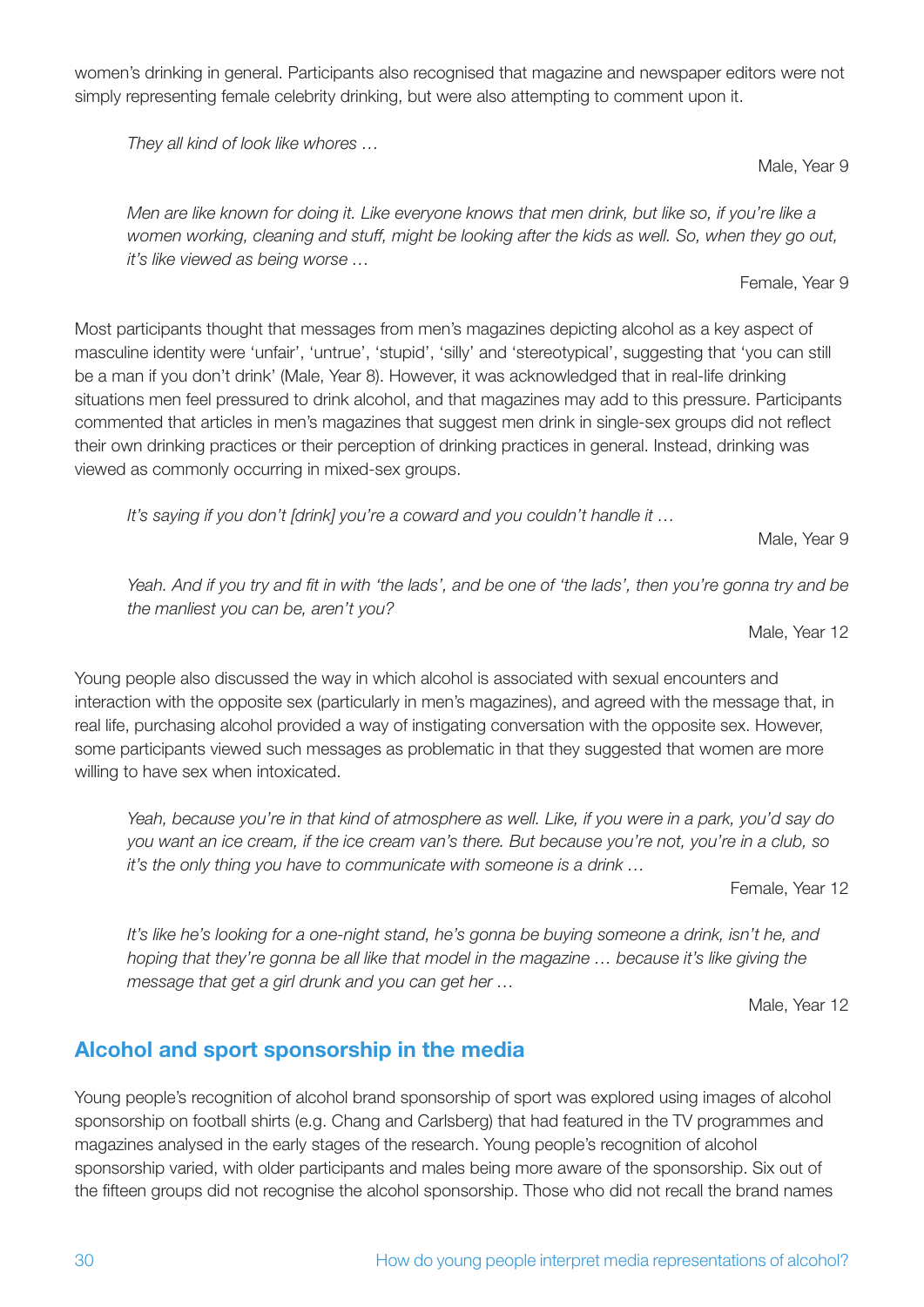provided other explanations as to why the images were related to alcohol. For example, football was associated with positive health outcomes such as fitness and a healthy diet, which were viewed as restricting alcohol use among players. Furthermore, participants suggested that football players would drink after both winning and losing a game. Young people believed that the reason for the alcohol industry's sponsorship of sports was purely economic, with the industry targeting fans, particularly men, in order to boost profits. Young people also felt that alcohol brands' sponsorship of football reflected a longstanding cultural association between alcohol, particularly beer consumption, and football, which was also felt to be a male-dominated activity.

*To be more profitable. Because if they're going out on a football pitch, the camera's gonna be on them, so they'll see the make …*

Female, Year 9

*I think like pubs and football, as in alcohol and football, are always linked. People go to the pub to watch a match …*

Female, Year 12

*I think it's kind of like a subliminal message. If you imagine, some people watching games in the pubs yeah, you imagine like big, um, blokes ordering beer, yeah. So, they see Carlsberg, they probably wanna buy Carlsberg beer …*

Male, Year 9

The branding of football shirts by the alcohol industry was viewed as potentially influencing brand choice among particular groups (e.g. 'kids', 'bitter fans'). Overall, most participants believed that fans of a particular football team would not deliberately buy a particular alcoholic beverage simply because of the football team it sponsored. However, influences of sponsorship on brand choice were felt to be more indirect. For example, it was noted that particular alcohol brands had become more accessible in local supermarkets since the manufacturer had begun to sponsor a local football team, and that brand choice was restricted to the sponsor's brand at football matches.

In a similar manner to young people's views on the potential influence of celebrities, young people insisted that the alcohol industry's sponsorship of football would not impact on *their* brand choice. Young people also suggested that the branding of football with alcohol both reflected and reproduced a cultural association between drinking and sports fandom. Young people reported that in general they did not pay attention to alcohol sponsorship and did not associate brand labels on football shirts with alcohol. Instead, the alcohol branding was viewed as being a standard and expected element of the football strip. In this way, cultural association, rather than direct advertising, might be an important means by which young people are exposed to, and influenced by, alcohol marketing.

*It wouldn't influence me, no. Just like some really pathetic people …*

Female, Year 12

*I just think it's part of the outfit now. Like if I seen, um, the football shirt, I'd just like immediately associate it with the football shirt. I wouldn't think of like the beer or nothing. It's just like a standard thing that goes on …*

Male, Year 12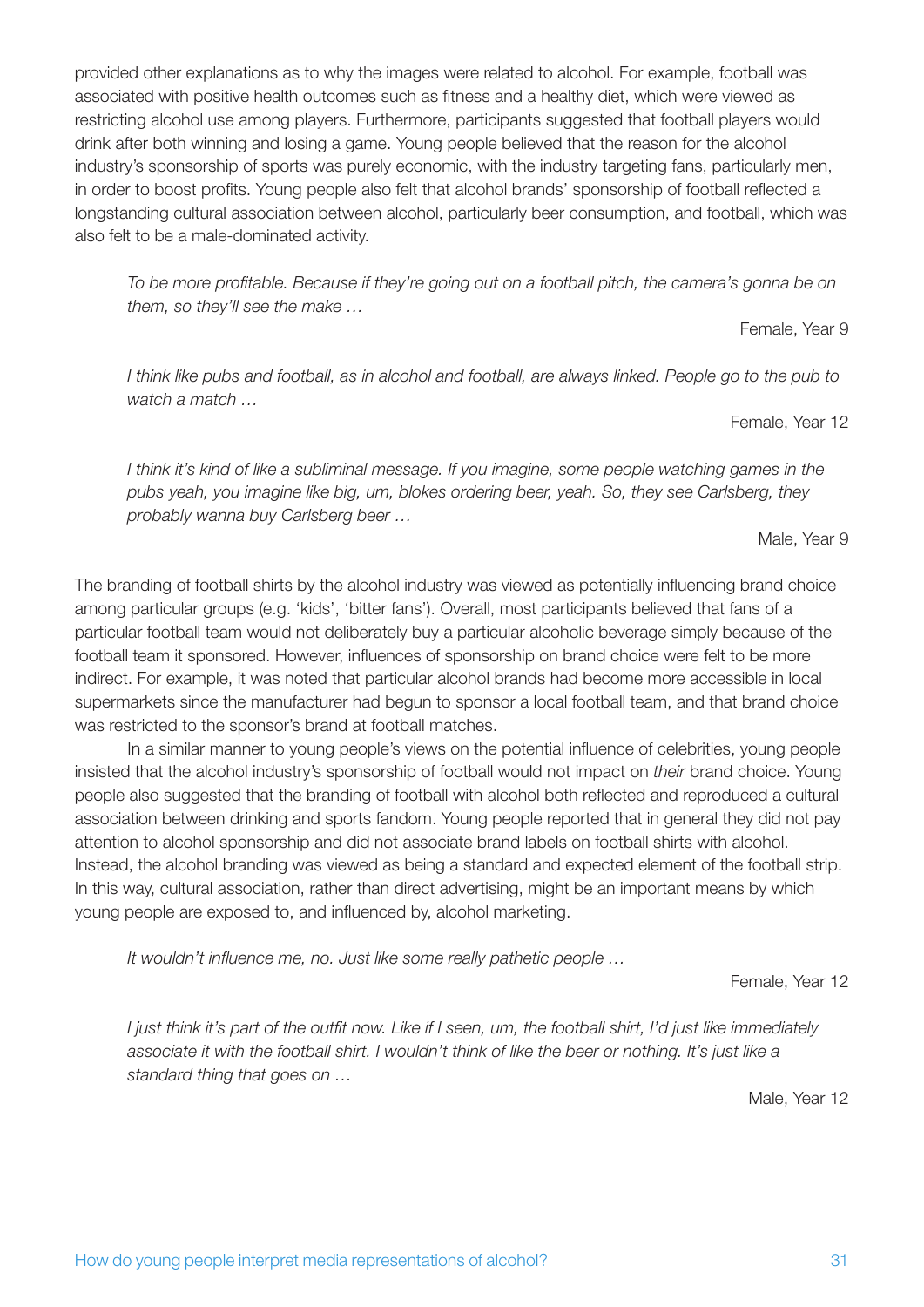## **Alcohol and the Internet**

Participants were asked to discuss the ways in which alcohol featured as part of their online activities. With a few exceptions, participants reported regularly viewing online alcohol advertising for a variety of brands, particularly when logged into SNS such as Facebook. Young people also recalled having viewed alcohol advertising on football team websites, YouTube and 'pop ups' on non-alcohol related websites.

SNS had also acquired an important role in young people's drinking culture, with the uploading of drinking photographs discussed as providing a means of documenting an enjoyable night out. Older participants mentioned how they had seen images of themselves and their friends drinking alcohol on SNS. However, most young people were reluctant to openly discuss uploading images of themselves drinking and talked negatively about others who did. When asked why people did this, participants suggested that uploading drinking photographs was a way of portraying a particular image of themselves (e.g. 'mad', 'cool', 'fun' and 'hard').

*I* just always find random pictures of me drunk on Facebook ... and I've got a video on my phone, *do you wanna see it? Me having a race with a man, and he's got a pint of mild and I've got a pint of lager …*

Female, vocational training class, aged 16

*Yeah, because they think it'll make them look like fun people, kind of stuff, or like hard …*

Female, Year 12

## **Alcohol on television**

Young people were asked to recall TV programmes depicting alcohol use and their general thoughts on the representation of alcohol on television. Participants listed a variety of programmes, suggesting an awareness of the high prominence of alcohol use on television. Soap operas were highlighted as programmes that regularly depicted alcohol due to the pub being a popular scene setting. Participants were then shown a selection of TV clips portraying alcohol use from the programmes analysed in the early stages of the project (*EastEnders*, *Friends*, *Shameless*, *Skins* and *The Simpsons*). The clips portrayed alcohol in a number of differing contexts including alcohol in more positive and humorous ways, mundane and everyday use of alcohol, alcohol dependence and young people's drinking specifically. Participants discussed the ways that alcohol was represented in the clips and the type of alcohol-related messages they believed were being transmitted. Young people were critical consumers in that they were able to deconstruct the alcohol-related messages being transmitted within the programmes (e.g. the relationship between alcohol and sex, alcohol use for celebration).

However, young people were divided as to whether they thought alcohol use had been represented in a realistic manner in the programmes shown. Participants felt that the more mundane aspects of alcohol on TV reflected real-life drinking culture, yet the amount of time characters were shown drinking in the pub was regarded as unrealistic. Young people believed that alcohol use was included in TV programmes in order to reflect real life. However, they also felt that drinking provided a way for TV programmes to exaggerate and dramatise characters and situations. As such, young people appeared to be uncertain as to whether alcohol was shown in a realistic manner on TV.

*Like you know, Coronation Street and all that, all they do on it is go to the pub. That's it. They just go 'I'll meet you in the pub' every five minutes. People do go the pub but you don't get all the street spending all their time down there together …*

Male, Year 7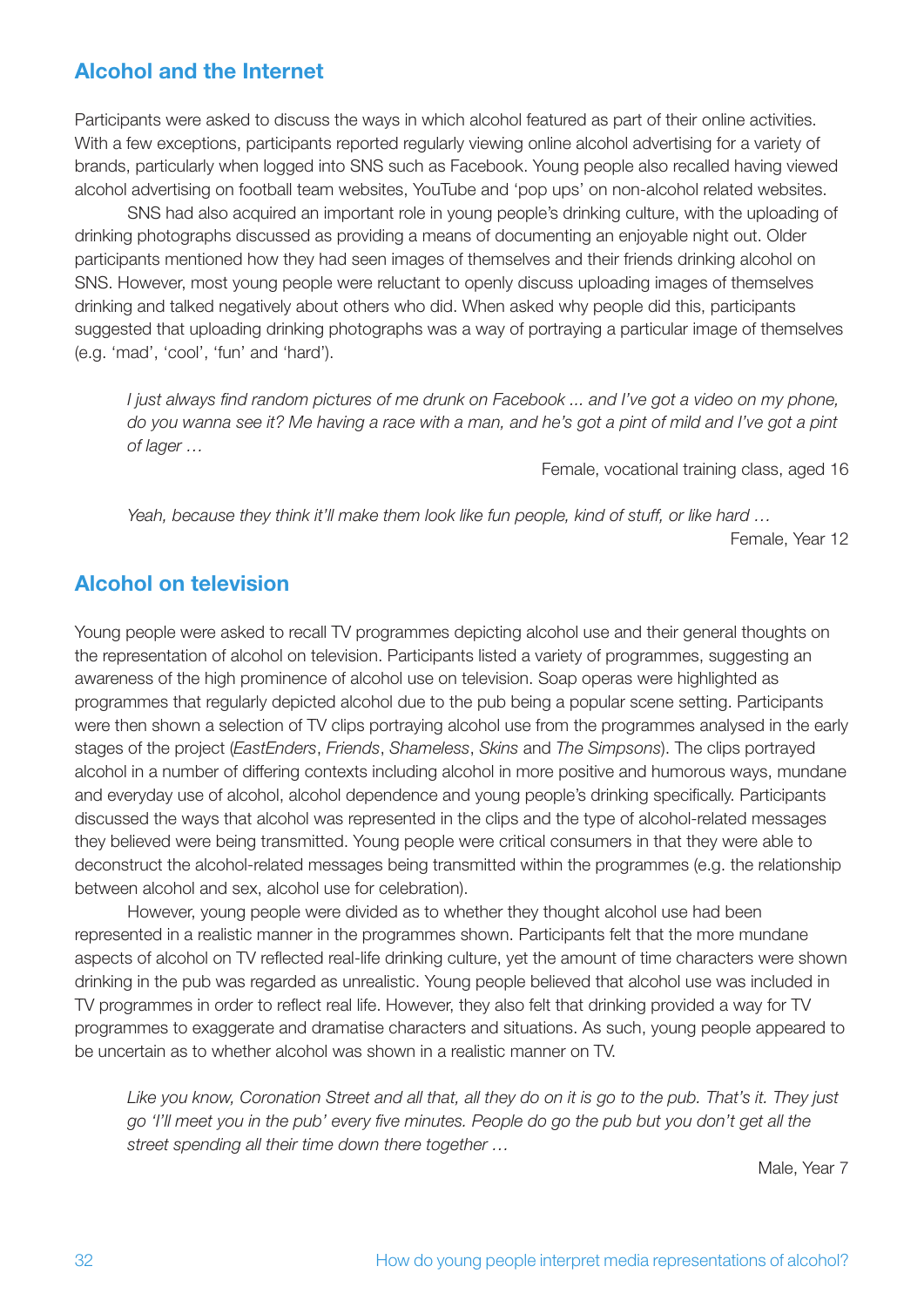*I think just dramatic soaps … nearly every programme really. But then the soaps have it in to make it seem more real, but then add in, like an alcoholic or something, to make it seem more dramatic …*

Male, Year 9

Young people felt that television presented a selective image of alcohol use, with certain aspects of drinking being omitted. For example, the more subtle negative effects of drinking were thought to be rarely shown (e.g. hangovers). Young people commented that this created an unrealistic account of drinking as, in reality, alcohol use could result in negative effects. It was suggested that showing the associated harms and effects of alcohol on TV could be a way of informing young people of the possible dangers associated with alcohol use. However, it was highlighted that focusing only on the negative effects of alcohol would also provide an unrealistic account as, in real life, alcohol use does not always result in negative experiences. Participants felt that TV should provide a balanced view of alcohol use, showing both the positive side of drinking and the possible negative effects without an overemphasis on the latter. In contrast, some young people expressed that they did not want television programmes to focus on the negative effects of alcohol, as this would impact on the entertainment value of the programme.

*Yeah like when it's all positive, it gives people a false impression and a false idea of alcohol and then it makes them wanna go out and do it, even though they don't know the full extent or damage they're doing long term. Like it's not always bad, but people should know it could be. But they shouldn't overdo it on the negative side, or it would be less real than it is now …*

Male, Year 9

*The thing is, it's because like sometimes, you actually are generally having a good time and then there's no fights or nothing bad after drinking when everyone drinks. But like, at the same time if bad things about alcohol are shown then it may put people off, but like I say, it's not always bad. There needs to be a balance, and it's not about having a big scary storyline, just adding things like hangovers and things in, but not make a fuss about it …*

Female, Year 9

*No, they're making it entertaining though, aren't they? You're watching programmes to be entertained, you don't wanna see the negatives …*

Male, Year 12

Participants also noted a lack of young people's drinking on television. One youth drama in particular (*Skins*) was regarded as covering the more negative side of alcohol by young people. However, young people felt that the programme exaggerated the effects of alcohol use to some extent, and did not feel this reflected their own drinking experiences. By presenting excessive alcohol and recreational drug use as a key aspect of youth leisure, some participants felt that television unfairly labels all young people as binge drinkers and recreational drug users.

*I think it shows the realistic extreme side of like when things go wrong, or people get like drunk, and high and stuff. So, it is realistic in the extreme scenarios, but not like every weekend, it's not like that …*

Female, Year 12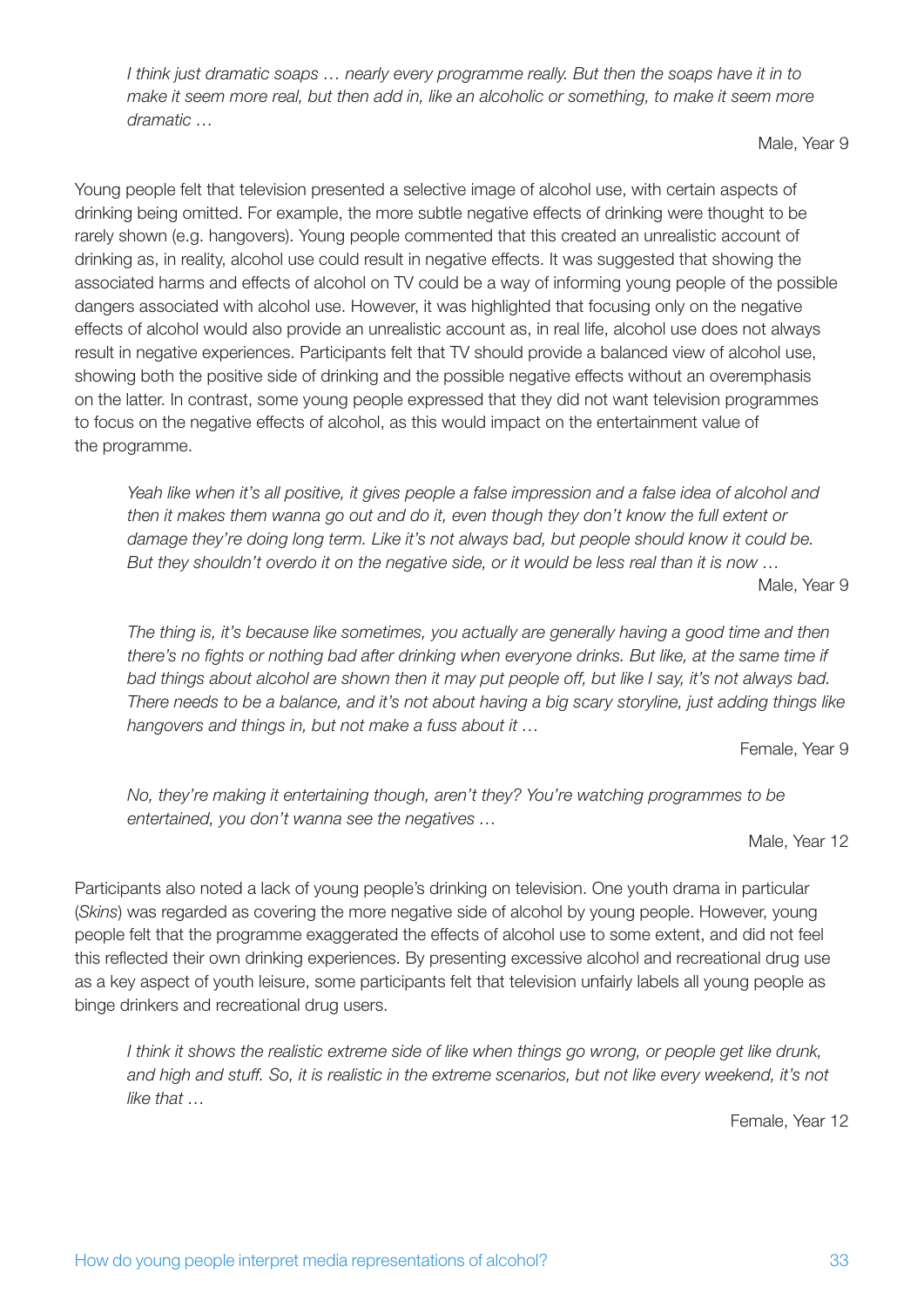*I don't think it's everyone. It's just like everyone drinks to a point, but not everyone's like a binge drinker. Not everyone goes out to get drunk …*

Male, Year 12

Young people were divided as to whether they felt that TV's portrayal of alcohol influenced their attitudes towards alcohol and their alcohol use. Most participants were adamant that TV did not influence them, stressing that they recognised the portrayals were 'not real'. Again, participants spoke in the third person and suggested that TV may influence 'younger' people by presenting alcohol in an attractive manner. Negative portrayals were viewed as potentially deterring young people from drinking.

*It's like the way people say 'oh people start smoking, young people, because they see it in films' and stuff like that. Well, it's not really is it? You don't like see someone in a film and think 'oh I'll start smoking' …*

Male, Year 12

*I don't think TV would encourage me though, because they show like how they can get aggressive and it shows like that you get memory loss and everything from it, so why would I want that?* Female, Year 8

## **Sources of alcohol information and the media's role in health promotion**

Participants were asked whether they had ever required information on alcohol and what their main source of alcohol information would be. Most participants noted that they had not required information on alcohol, yet some recalled receiving advice from their parents and alcohol education at school. Parents and the family were discussed as the main sources of information young people would turn to if they required information on alcohol. Some participants suggested that they would use the Internet to search for alcohol advice, yet this would not be their first point of contact. Confusion and scepticism regarding the trustworthiness of alcohol information online appeared to act as a barrier to young people searching for alcohol information online. Official branding of websites was viewed as an indicator of a website's trustworthiness, with official sources such as the NHS, Talk to Frank and Drinkaware regarded as legitimate sources.

Drawing on the issues discussed throughout the focus groups, young people were asked their views on how the media could be used to disseminate alcohol advice and information to young people. Participants agreed that television was a good way of targeting the population and suggested that alcohol-related messages could be transmitted before or after television programmes in order to reach a large audience. However, it was felt that educating audiences on alcohol-related issues was not a priority purpose or key role of the media.

*The whole of the UK watches EastEnders and like it's kids watch it as well, and like if they show the bad side of it, kids won't drink as much …*

Male, Year 9

*Yeah, at the end of the programme or something they could have a message or hotlines, or in magazines but not in TV programmes or as a main part of the magazines. Because that's not what they are for …*

Female, Year 8

Drawing on an example of a government campaign produced in collaboration with a popular youth soap (*Hollyoaks*) to deliver responsible drinking messages to young people, participants were asked their views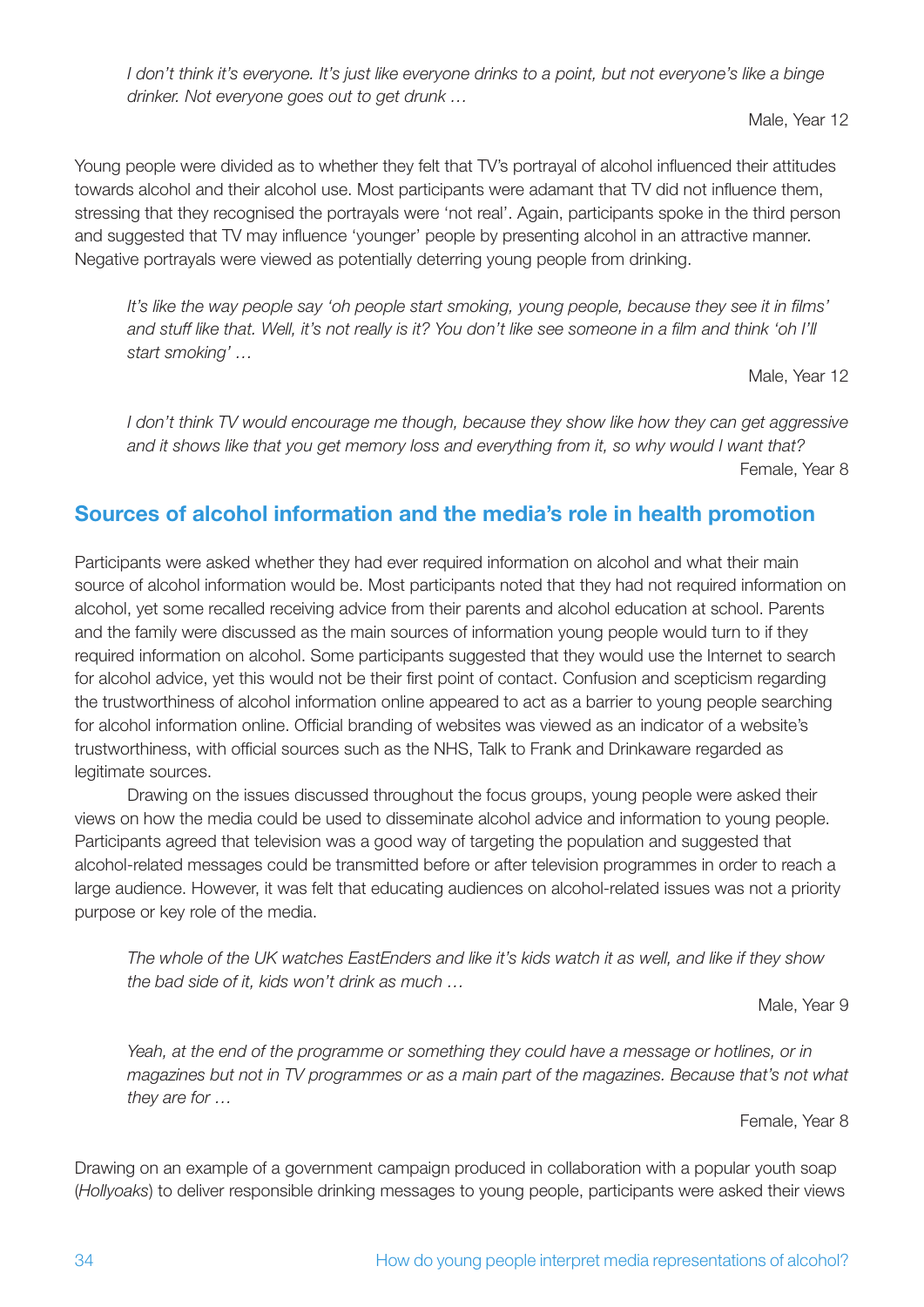on TV programmes incorporating health messages around alcohol in their storylines. While some believed this was a good way of delivering information, others expressed the opinion that this approach would have little impact and would reduce the entertainment element of the programme. Targeting the population with messages via TV was also felt to be unfair, as not everyone was regarded as requiring such advice and information.

*I think everyone already knows you're not meant to so giving messages on TV or in magazines and stuff isn't going to make a difference is it?*

Female, vocational training, aged 16

*Personally, I'd prefer not to have them … and people switch off. So if young people are being told like a serious message, they'll switch off …*

Male, Year 12

*And if you're just watching like what's going on around you, you're watching it every day anyway, so you don't wanna come home and watch it on the telly, do you? You wanna be entertained by other things …*

Female, Year 12

#### **Key findings: young people's perspectives on media representations of alcohol**

- Young people were critical media consumers and were aware that some sections of the media might have an economic or editorial agenda in focusing on celebrity alcohol use. The media were viewed as exaggerating the extent and nature of celebrity drinking, with extensive media coverage giving the impression that celebrities drank more than they actually did. The idea that celebrities drank more was therefore regarded as a media creation.
- Young people were critical of celebrities who were depicted drinking to intoxication, and it was these celebrities (often females) that young people tended to dislike and were critical of. Images of casual drinking by celebrities were regarded as unproblematic; this suggested that drinking must be seen to be extreme and excessive to be labelled problematic.
- Most participants felt that media reporting of celebrity drinking may influence young people's attitudes and behaviour (i.e. may encourage or prevent young people from initiating alcohol use). Participants deemed younger people and 'others' as being more susceptible to media and advertising influence than themselves.
- Media depictions of celebrity alcohol use were felt to be less influential than other factors (e.g. peers, family) that influence young people's initiation into alcohol use. Peer pressure and parents were highlighted as being the most influential factors.
- Young people felt that the more subtle negative effects of alcohol use were rarely depicted on TV, and suggested that less attention should be given to extreme effects such as violence. For example, everyday effects such as hangovers reflected the reality of 'everyday' drinking that TV often omits.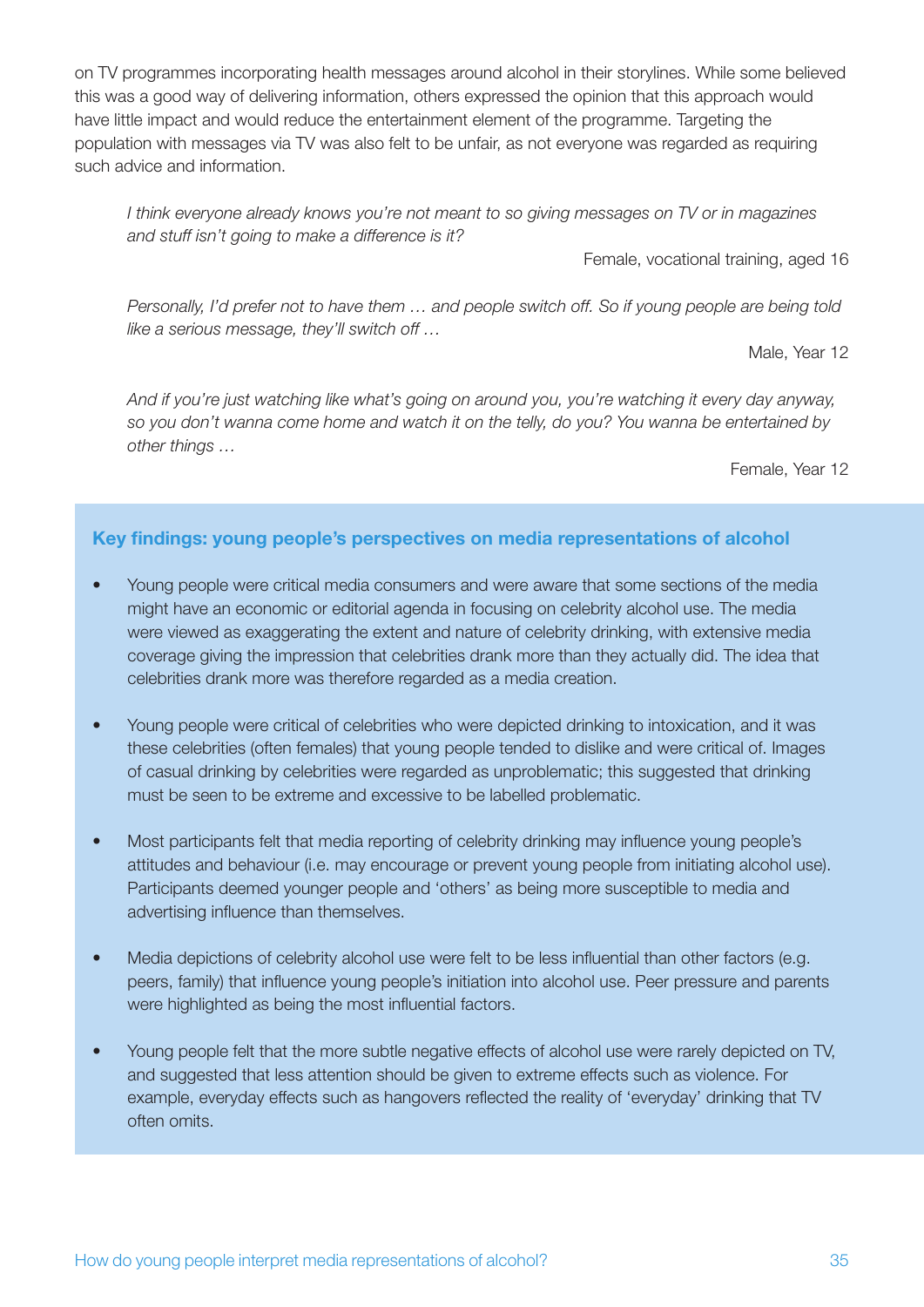- Participants felt that young people's drinking is rarely shown on television, and felt that, when it is shown, it tends to focus on young people as excessive and binge drinkers. Young people felt that these depictions do not realistically reflect the drinking experiences of all young people, label all young people as binge drinkers and potentially reinforce negative stereotypes of young people.
- Alcohol adverts were a regular feature of young people's online activities, particularly on SNS. Young people themselves also uploaded and 'tagged' alcohol-related images to document a night out. Documenting alcohol-related materials online may be helping to shape some young people's identities, as well as circulating messages about alcohol use between peers. Such online interactions may therefore be seen as an extension of young people's 'real-world' drinking culture.
- Young people did regard the media as having a role to play in providing alcohol information to young people. However, the media was viewed as essentially having an entertainment function. Parents were highlighted as young people's main source of information on alcohol.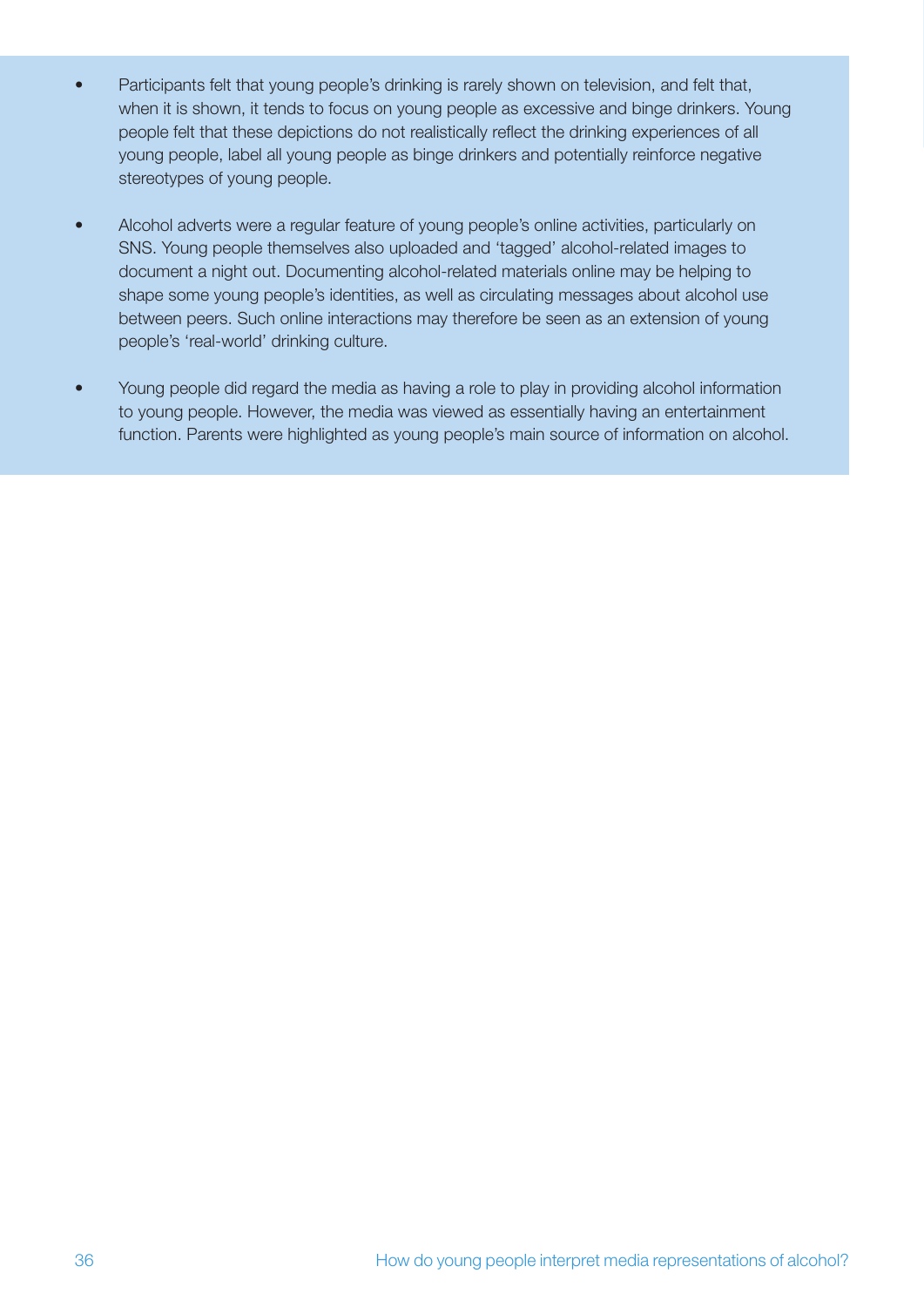# **3 What influence do the media and celebrities have on young people's alcohol use?**

This chapter presents the findings of a survey of school and college pupils aged 11–18 (see Appendix I for a description of the methodology). The chapter describes typical drinking behaviour for this sample and then sets out how this may be related to media use, and more specifically celebrity attachment and modelling of behaviour in response to media representations of alcohol. Although this data is subject to some of the same 'social desirability' biases as the focus groups, whereby respondents might provide answers that they think they are expected to give to please the researcher, the questionnaire allowed us to explore topics in multiple and indirect ways. This means we were able to assess the influence of media on young people's alcohol behaviour in a way that would not be immediately obvious to most respondents, hence reducing the opportunities for them to provide answers that they thought we would have liked to hear, or that they thought would present them or people of importance in their lives (e.g. friends, parents, 'role models') in a good light.

As we collected a large amount of data, we have only reported those findings of most relevance to this report. Where we have reported data relationships and differences, this means that the findings are generally statistically significant, but for readability we have not reported statistical parameters. Full statistical details are available upon request and scientific papers reporting on this data in more detail are being prepared.

# **The sample**

In total, 941 young people provided complete data sets (i.e. provided responses to all questions about alcohol use and the majority of media/celebrity questions); 60% were female and 40% male (reflecting the greater percentage of male questionnaires that were incomplete or assessed as unreliable), and the majority self-identified as White British (92%). The majority of participants reported being Christian (61%; the majority of others did not identify with a religion) and one in ten of the sample reported attending a religious service outside of school.

## **Alcohol use**

The majority of the sample (82%) reported having consumed at least one full drink of alcohol. Of those who drank, the age of initiation into alcohol use ranged from 5 to 17 years. The average age at which participants had their first full drink of alcohol was 12.5 years. Of those reporting frequency of alcohol use, the largest proportion reported drinking 'a few times a year (e.g. on special occasions)' (37%). Unsurprisingly there was a strong correlation between the age of the respondent and frequency of use. The most frequently reported type of drinks consumed were alcopops (79.2%; the examples given in the questionnaire were WKD and Smirnoff Ice), spirits (38.4%; e.g. vodka, gin), beer (28.4%), wine (26.2%), and cans (18.9%) and litre bottles (9.6%) of cider. One third of drinkers reported drinking more than five drinks on one occasion, although this mostly took place 'a few times a year (e.g. on special occasions)'. Again, this seemed to be age-related and was more common in older respondents (see Figure 1). Overall, there were no significant differences between having ever drunk alcohol and the sex of the participant. The number of boys and girls reporting ever having drunk alcohol was equivalent in each age group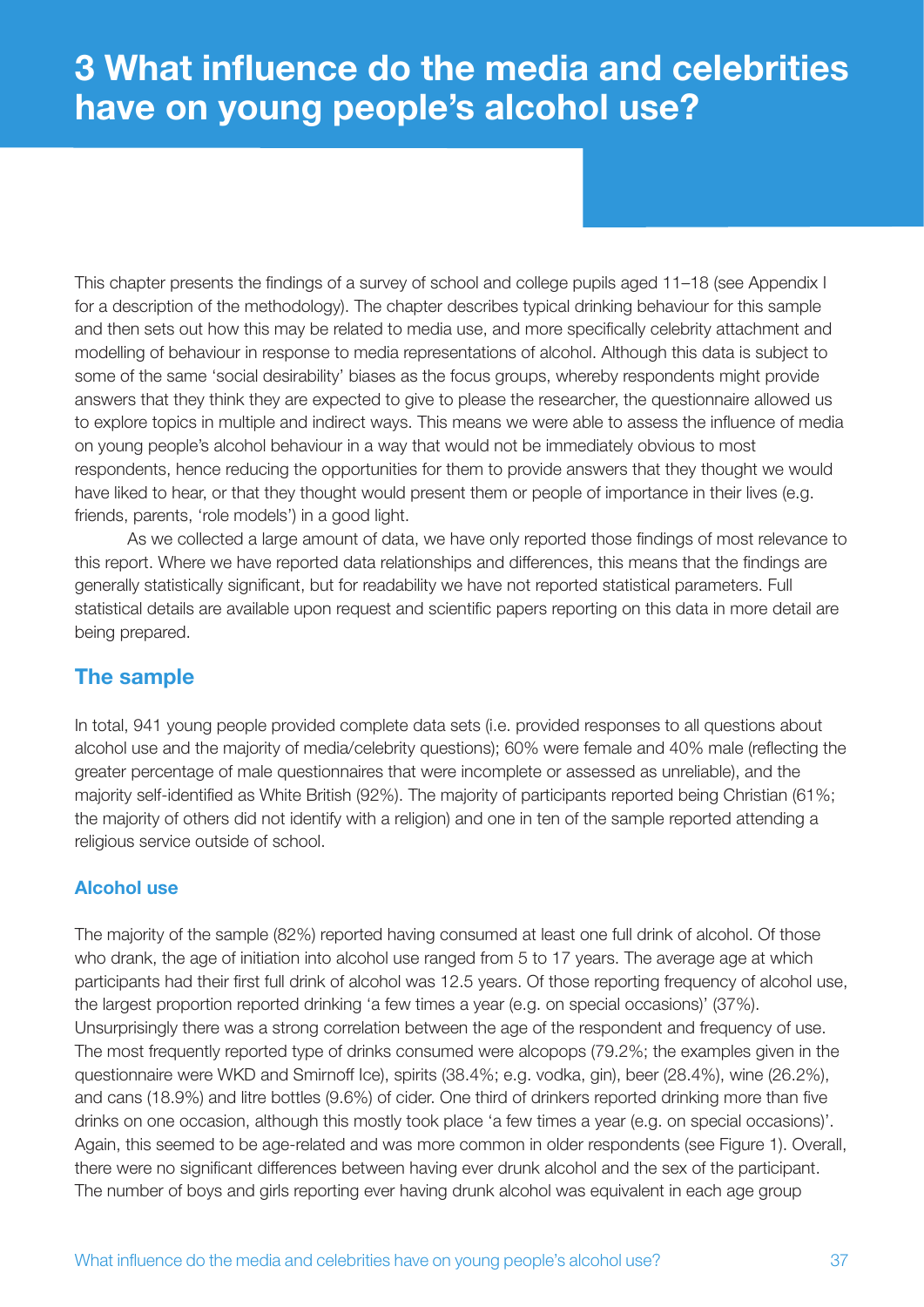

## **Figure 1: Percentage of young people in each age group reporting drinking around once a week or more, and drinking 5+ drinks per episode more than once a month**

examined (11–12, 13–14, 15–16, 17–18). However, boys did initiate use at a slightly younger age (12 years, 2 months vs 12 years, 10 months).

## **Media use and celebrities**

As shown in Table 3, the most frequent form of media consumed by young people was TV, followed by the Internet and magazines. Across all age groups, young people reported using these media on a daily basis. However, participants tended to use the Internet for a longer period of time than TV (8.1 vs 7.1 hours a week). Magazines were read for an average of 1.3 hours a week. Interestingly, statistics showed that girls used the Internet (8.5 vs 7.7 hours a week) and read magazines (1.6 vs 0.9 hours a week) for longer than boys, although both sexes watched TV for around the same amount of time (about 7 hours a week). Controlling for these sex differences, it was found that the older participants were, the less time they spent watching TV.

| Form of<br>media | <b>Every day</b> | <b>Several</b><br>times a<br>week | <b>Weekends</b><br>only | <b>Several</b><br>times a<br>month | <b>Several</b><br>times a<br>year | <b>Never</b><br>used | <b>Total</b>       |
|------------------|------------------|-----------------------------------|-------------------------|------------------------------------|-----------------------------------|----------------------|--------------------|
| Internet         | 75.7%            | 19.9%                             | 2.4%                    | 1.8%                               | 0.1%                              | 0.1%                 | 100%<br>$(n=934)$  |
| TV               | 78.6%            | 18.0%                             | 1.2%                    | 1.7%                               | 0.2%                              | 0.2%                 | 99.9%<br>$(n=933)$ |
| Magazines        | 6.3%             | 25.6%                             | 8.4%                    | 28.2%                              | 16.9%                             | 14.5%                | 99.9%<br>$(n=915)$ |

## **Table 3: Media use across all age groups**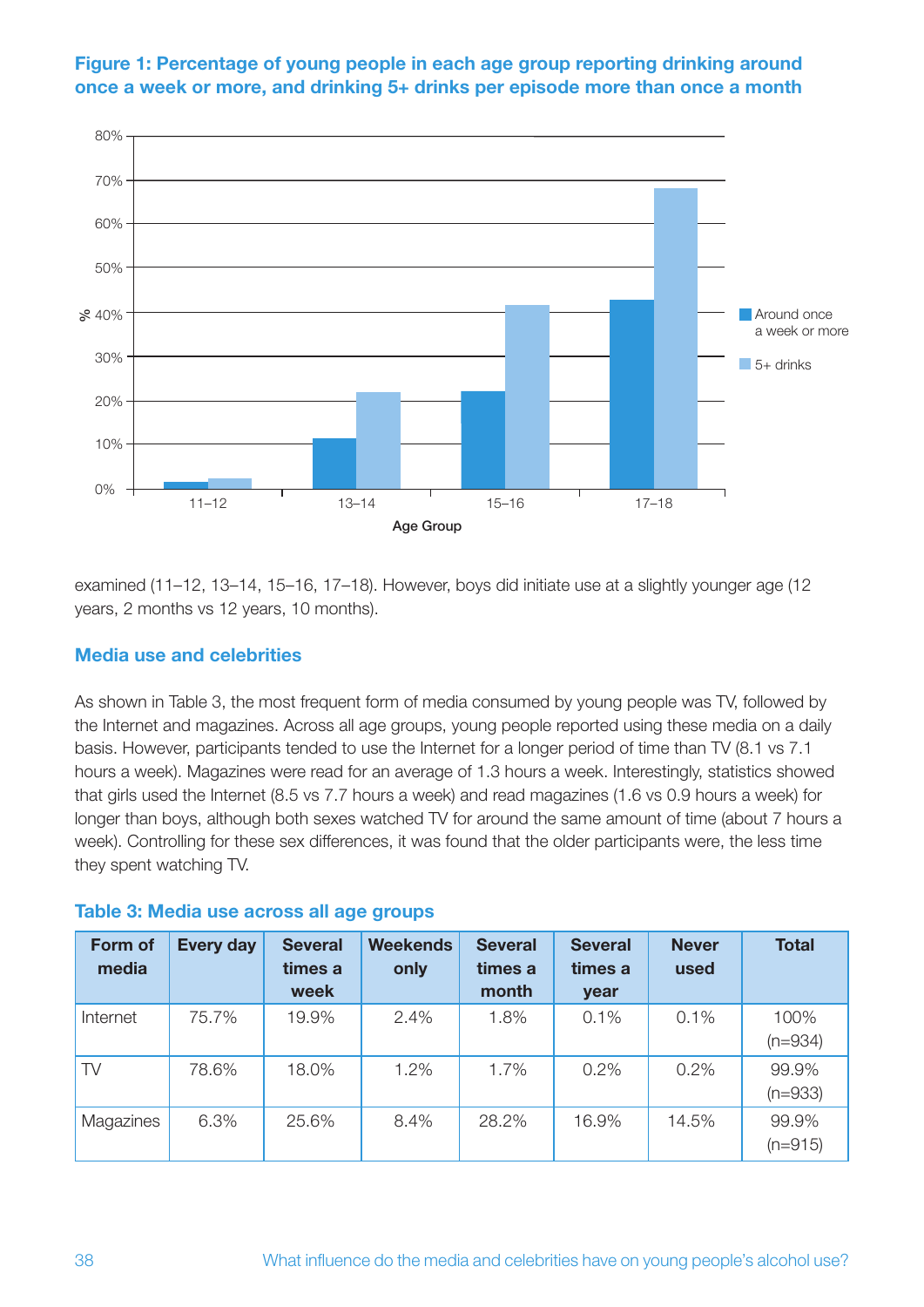Although names are not shown here, when asked to list their favourite celebrities, participants provided a diverse list. Young people reported liking a wide range of celebrities, including pop singers, actors and sports stars. Interestingly, there was greater agreement about the celebrities that young people did not like compared with the level of agreement on those that they liked. The most disliked celebrities were also thought to drink the most. Similarly, celebrities who were thought not to drink included many of those mentioned as young people's favourites, including sports stars and other professional athletes, as well as internationally famous pop stars and some Saturday night TV stars.

## **Beliefs about alcohol representations in the media**

When asked directly, young people were undecided as to the relative effects of alcohol representations in the media on their own and other young people's drinking behaviour. This may represent a lack of previous thought on the topic, a general indecision, or a genuine difficulty in determination. However, slightly more (albeit a non-significant number of) young people believed that representations of celebrity alcohol use would encourage young people to drink more than direct advertising, general alcohol representations in the media, and representations specifically depicting young people drinking alcohol. This is an interesting finding, but as discussed in the sections below, when assessed more objectively and indirectly, celebrity drinking did not seem to be exerting much influence on young people. When respondents were grouped according to their age, there were few age differences in their beliefs on whether alcohol advertisements made young people drink more or if depictions of celebrities who drank made young people drink more (e.g. 15–16-year-olds held both of these beliefs to a greater extent than 11–12-year-olds).

#### **Exposure to alcohol advertisements**

Looking at alcohol advertisements in more detail, 60% of young people (all ages) reported being exposed to alcohol advertisements on a daily basis, primarily through watching TV. Around one third of respondents also reported seeing alcohol advertisements on the Internet daily, where, at the time of study, there was little guidance or regulation.<sup>10</sup> Around 16% of the sample recalled seeing alcohol information provision (e.g. Know Your Limits), while 4% spontaneously reported having seen advertisements for discounted drinks. This suggests that the majority of representations were for alcohol brands rather than retailers (such as supermarkets, who tend to advertise price discounts). Table 4 shows the frequency of seeing advertisements in particular forms of media, although these figures are largely dependent on the frequency of engagement with the source. In addition, cinema data would also be subject to the effects of age restrictions in place to prevent underage viewing of films, although films classed as suitable for under-18s (e.g. British Board of Film Classification (BBFC), 2009) may still carry alcohol adverts before screenings (Cinema Advertising Association code of practice). There was no relationship between the age of the respondent and the percentage reporting seeing advertisements daily (see Figure 2 for TV data). Self-reported frequency of exposure to alcohol advertising through TV, magazines, the Internet and cinema did not significantly predict self-reported alcohol consumption. However, there was a small but significant correlation between the age of alcohol initiation and frequency of TV advertising recall.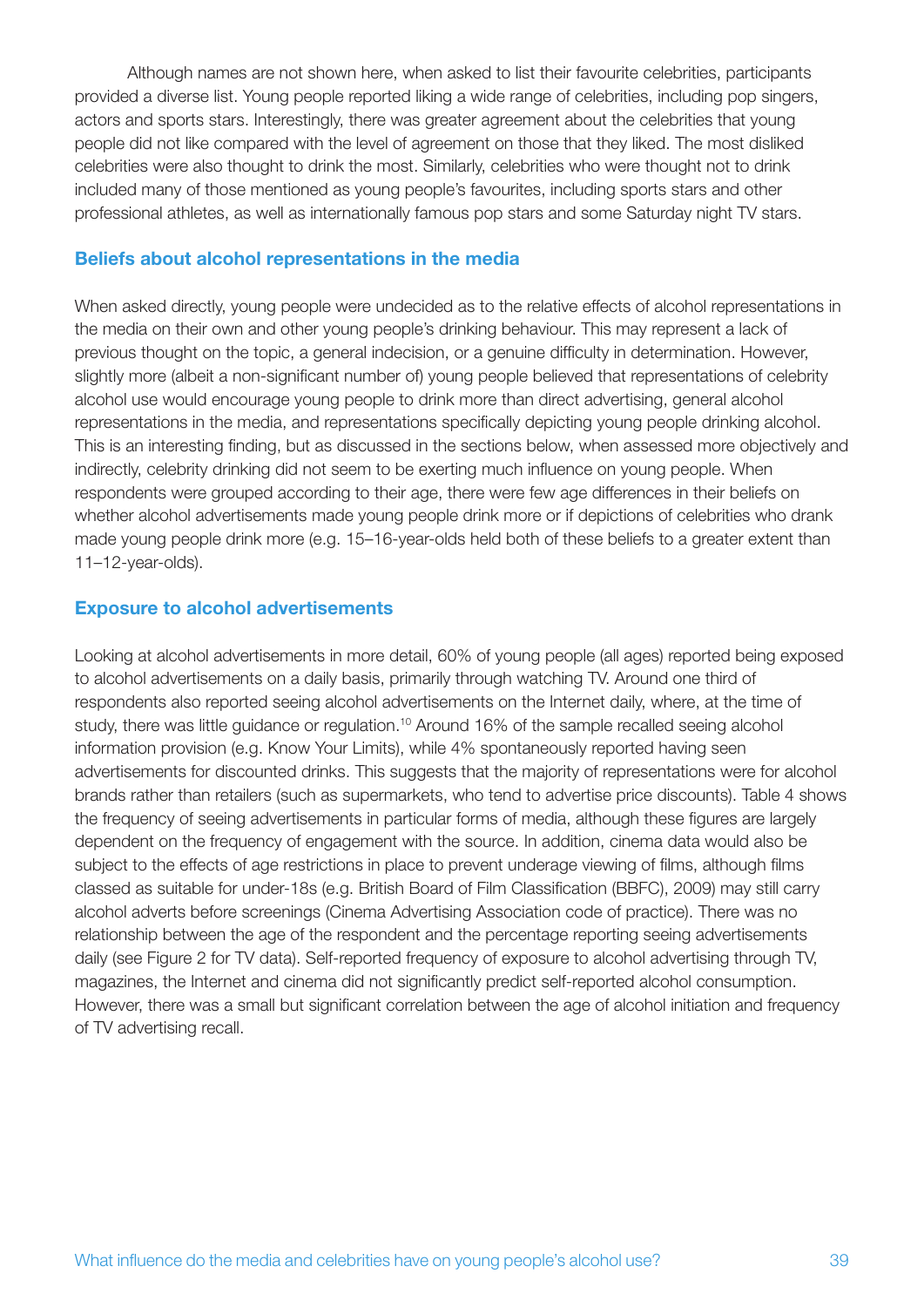|                    | TV        | <b>Internet</b> | <b>Magazines</b> | <b>Cinema</b> |  |
|--------------------|-----------|-----------------|------------------|---------------|--|
| Daily              | 60.8%     | 35.9%           | 25.0%            | 10.2%         |  |
| Weekly             | 28.7%     | 32.6%           | 36.7%            | 15.6%         |  |
| Monthly            | 6.4%      | 15.3%           | 18.3%            | 27.2%         |  |
| A few times a year | 4.1%      | 16.2%           | 20.1%            | 47.0%         |  |
| <b>Total</b>       | 100%      | 100%            | 100.1%           | 100%          |  |
|                    | $(n=854)$ | $(n=810)$       | $(n=788)$        | $(n=755)$     |  |

#### **Table 4: Young people's recall of viewing alcohol adverts by media source**





## **The influence of significant others**

With regard to the perceived acceptability of their own drinking by significant others, our sample clearly differentiated between their beliefs about friends (who they believed would think it was acceptable for them to drink), teachers (who would not), parents/carers (most, but not all, of whom were presumed to disapprove of alcohol use), and celebrities (where respondents did not suggest perceived approval or disapproval). Like many alcohol use behaviours and attitudes, these beliefs were affected by the age of the survey respondent, and there was a significant trend between the age of the respondent and the belief that there would be greater acceptance of alcohol use by these significant others (i.e. alcohol consumption was seen to become more acceptable to others with age). Likewise, this pattern of responses was repeated when examining whether respondents actually 'cared' what other people would think about their drinking. It is notable that, as well as young people thinking that their friends would approve of their drinking, a majority also 'cared' about their friends' reaction, suggesting that friends' approval was an important factor in determining alcohol use (see Figures 3 and 4). Older respondents reported caring more about what their friends thought about their drinking than younger respondents.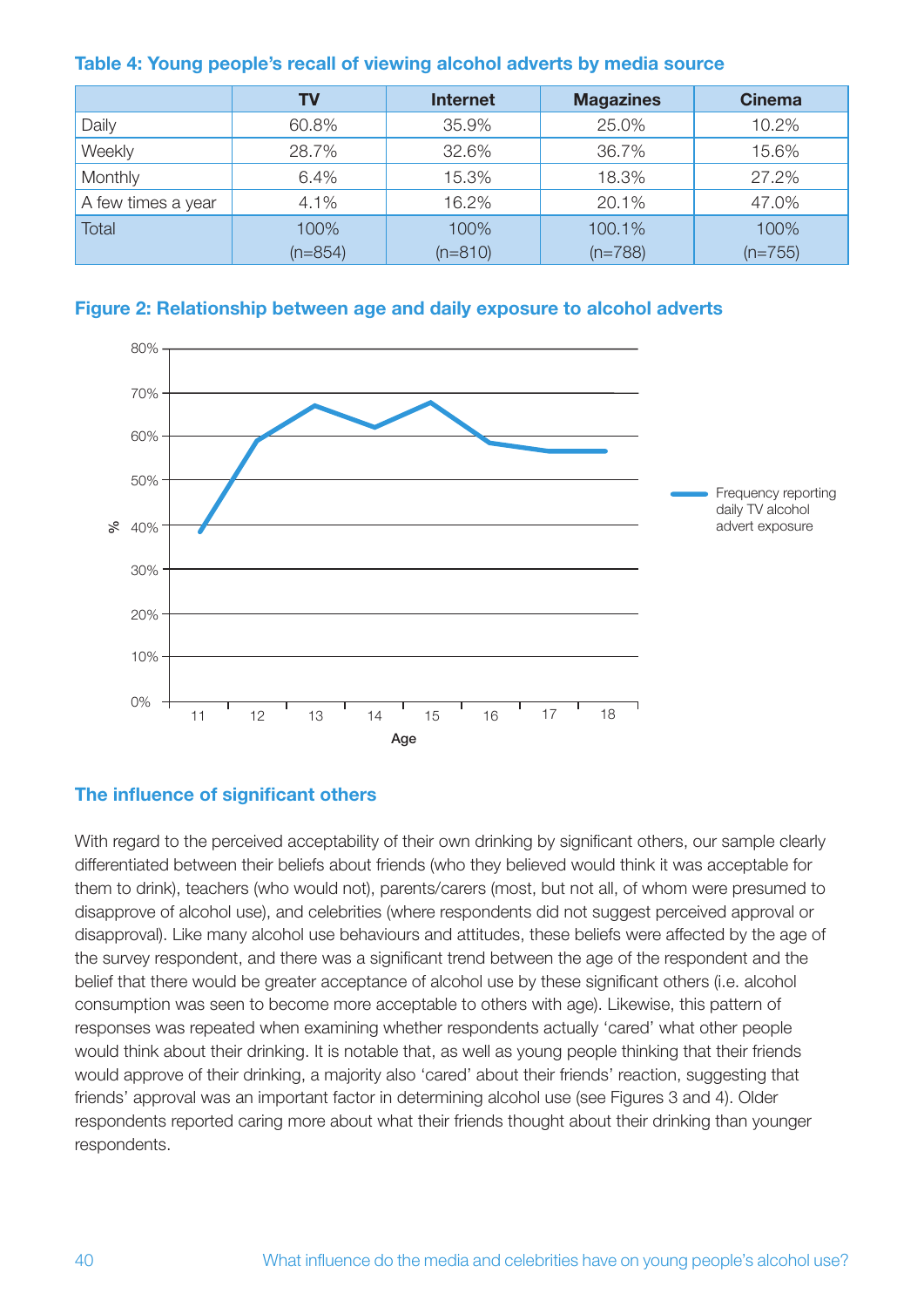

**Figure 3: Percentage of each age group who thought significant others would think it was acceptable for them to drink**

**Figure 4: Percentage of each age group who care what significant others think about their drinking**

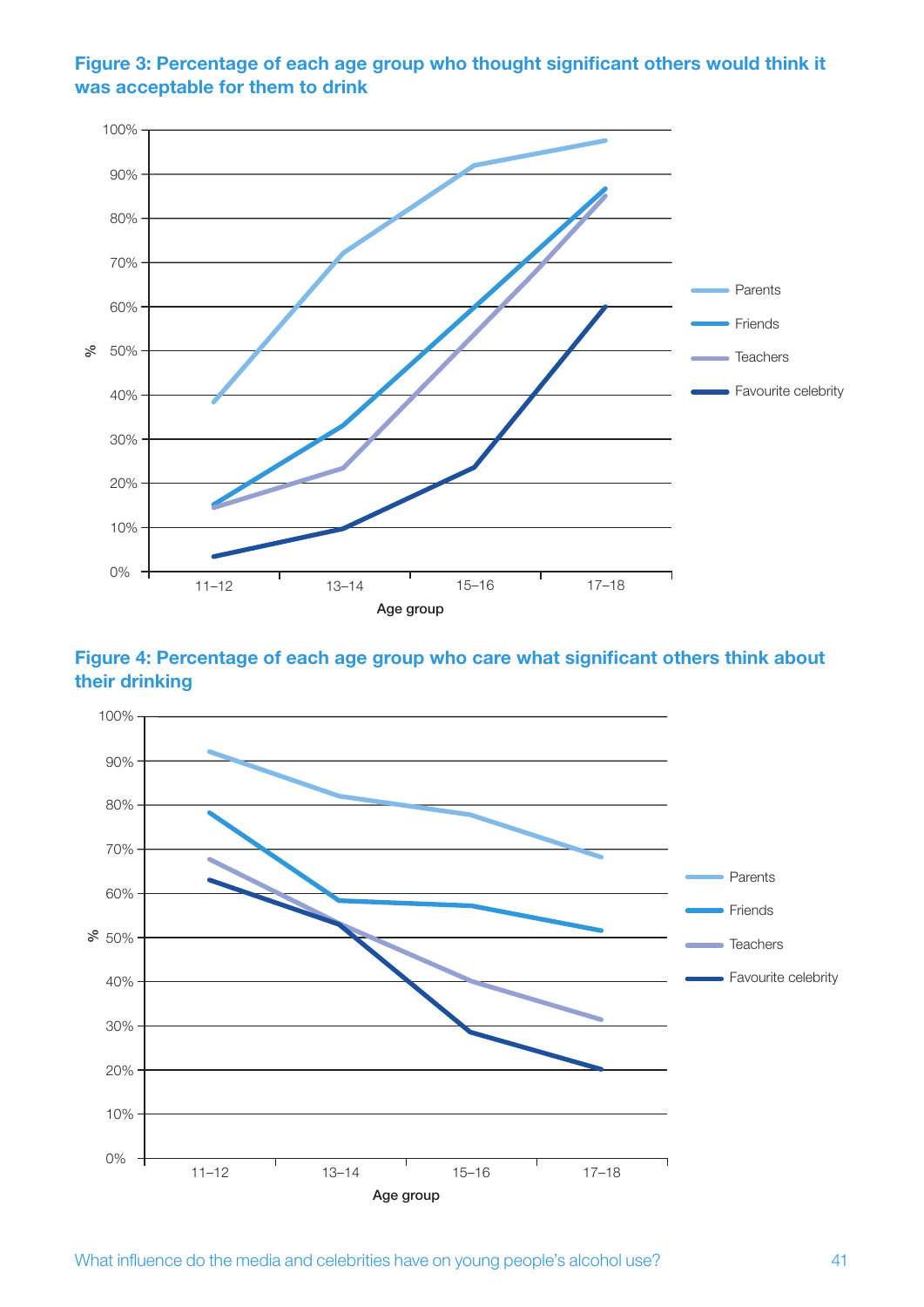#### *Perceived alcohol use by significant others*

Young people's beliefs about how frequently significant others drank are shown in Table 5.

We were able to compare this data to drinking prevalence estimates collected in a similar geographical area by the Centre for Public Health, Liverpool John Moores University (Elliott, *et al*., 2010) (the bottom two rows of Table 5). We were not able to collect data from respondents' parents about their drinking in our study, but in Elliott, *et al*. (2010), actual drinking frequency in typical parents was estimated. Although not all frequency categories were directly equivalent, it can be seen that our respondents seemed to be quite accurate in estimating the proportion of parents who drank once a month or less frequently. However, differences arose when our respondents were asked to estimate more frequent patterns of drinking; they thought that their parents drank more frequently than this other data suggests they actually do.

Interestingly, our data also suggests that young people believed celebrities drank similar amounts to their parents/carers. They also believed their friends drank more than themselves, which is a common finding in research that seeks to determine factors that influence young people's drinking. Estimation of friends' drinking was similar in younger age groups to that of the participant, but older respondents tended to believe that their friends drank more than they did themselves. Finally, there was a significant

|                                         | <b>Never</b> | A few<br>times a<br>year | Once a<br>month | <b>Once</b><br>every<br>two<br>weeks | Once a<br>week | <b>Twice a</b><br>week | <b>Every</b><br>day | <b>Total</b>             |
|-----------------------------------------|--------------|--------------------------|-----------------|--------------------------------------|----------------|------------------------|---------------------|--------------------------|
| <b>Current study</b>                    |              |                          |                 |                                      |                |                        |                     |                          |
| Mother/female<br>carer                  | 12.1         | 19.7                     | 17.3            | 13.5                                 | 15.8           | 14.2                   | 7.5                 | 868<br>$(100.1\%)$       |
| <b>Father/male</b><br>carer             | 11.7         | 15.5                     | 13.5            | 12.9                                 | 16.3           | 18.0                   | 12.1                | 838<br>$(100\%)$         |
| <b>Friends</b>                          | 17.7         | 23.7                     | 11.5            | 16.6                                 | 16.4           | 11.9                   | 2.2                 | 866<br>$(100\%)$         |
| <b>Favourite</b><br>celebrity           | 12.2         | 15.2                     | 15.0            | 16.2                                 | 16.1           | 17.7                   | 7.7                 | 809<br>$(100.1\%)$       |
| Respondents'<br>reported<br>drinking    | 6.0          | 37.0                     | 16.0            | 17.0                                 | 8.0            | 14.0                   | 2.0                 | 941<br>$(100\%)$         |
|                                         |              |                          |                 |                                      |                |                        |                     |                          |
| Data from Elliott, et al.*              |              |                          |                 |                                      |                |                        |                     |                          |
| <b>Mother/female</b><br>carer           | 15.0         | 26.0                     | 18.0            | < 1.0                                | 25.0           | 11.0                   | 5.0                 |                          |
| <b>Father/carer</b>                     | 12.0         | 18.0                     | 16.0            | < 1.0                                | 30.0           | 15.0                   | 8.0                 | $\overline{\phantom{a}}$ |
| Mother's<br>reported<br>drinking        | 15.0         | 24.0                     | 12.0            | < 1.0                                | 32.0           | 13.0                   | 3.0                 |                          |
| <b>Father's</b><br>reported<br>drinking | 12.0         | 19.0                     | 9.0             | 0.0                                  | 25.0           | 28.0                   | 7.0                 | $\overline{a}$           |

## **Table 5: Perceived frequency of others' drinking**

\*Supplementary data analysis from Elliott, G., Morleo, M., Harkins, C., Cook, P.A., Phillips-Howard, P.A. (forthcoming) *Parents' perceptions of their children's alcohol consumption*. Centre for Public Health, Liverpool John Moores University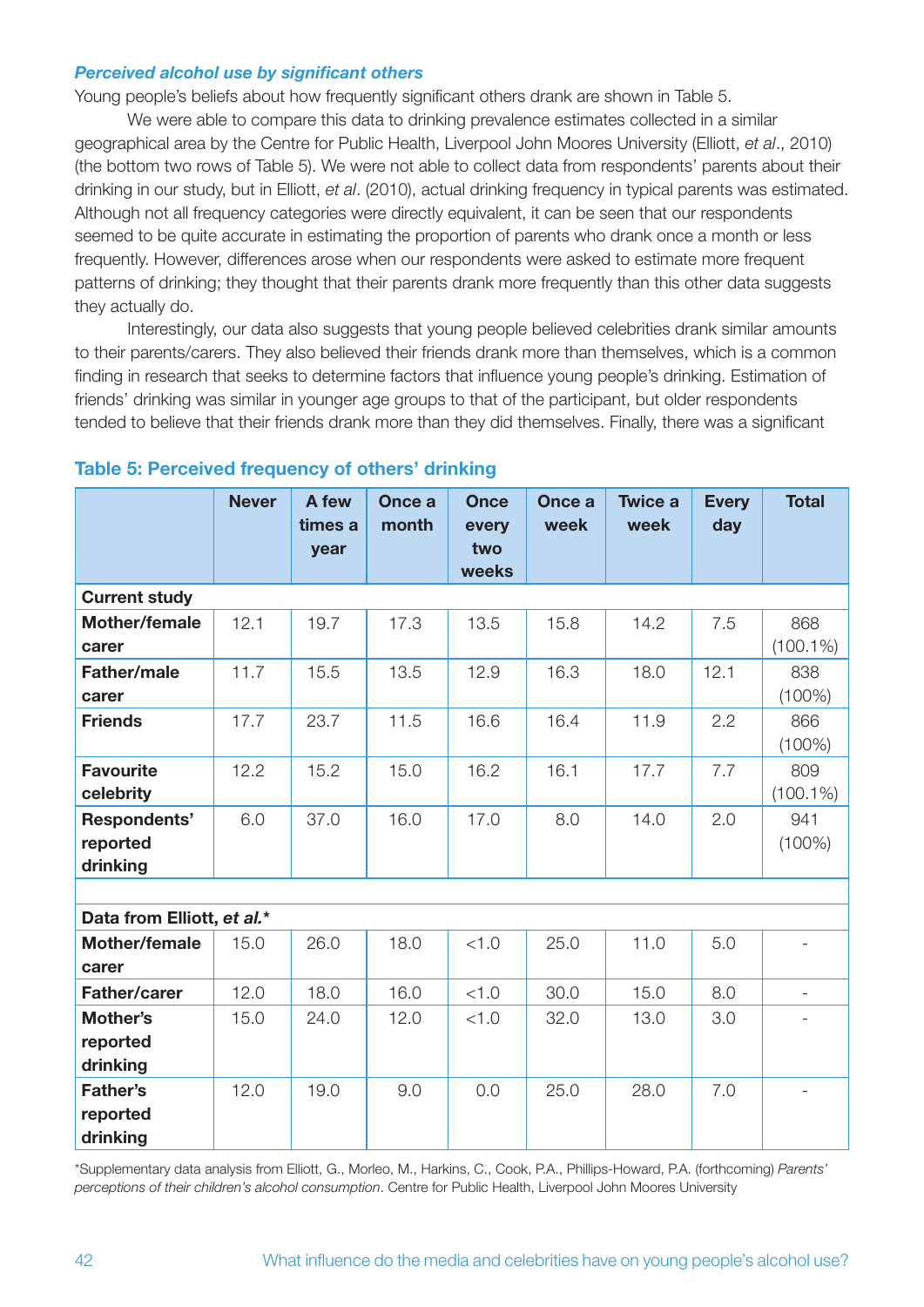relationship between the frequency of respondents' drinking and their beliefs about the frequency of other people's drinking (we controlled for the effects of respondents' age in this analysis). This relationship was strongest between young people and their friends, meaning that the more the respondent thought their friends drank, the more they drank themselves. However, there was no significant relationship between young people's estimates of the frequency they believed their favourite celebrity drank alcohol and their own consumption of alcohol.

Young people's views on how they believed friends, parents and teachers would react to the respondent's own drinking were also examined. Overall, parents and teachers were thought most likely to want to encourage the young person to stop drinking, or at least drink less. Although some younger respondents felt that their friends would want them to drink less or stop drinking, a higher percentage, particularly in older respondents, believed their friends would encourage them to drink more. Friends were thought to encourage drinking more and be less likely to inform authority figures. While parents and teachers were thought not to encourage drinking, they were considered less likely to tell the young person to stop drinking altogether, and more likely instead to advise them to reduce their consumption.

#### **Sources of alcohol information**

Finally, young people were asked to indicate their main sources of alcohol information (see Figure 5). Friends and parents were the sources most frequently referred to. Interestingly, there were more respondents who reported that they would get information from television (the third most frequent source), magazines or the Internet, than those who would get information from health professionals.



#### **Figure 5: Sources of alcohol information reported by young people**

Information source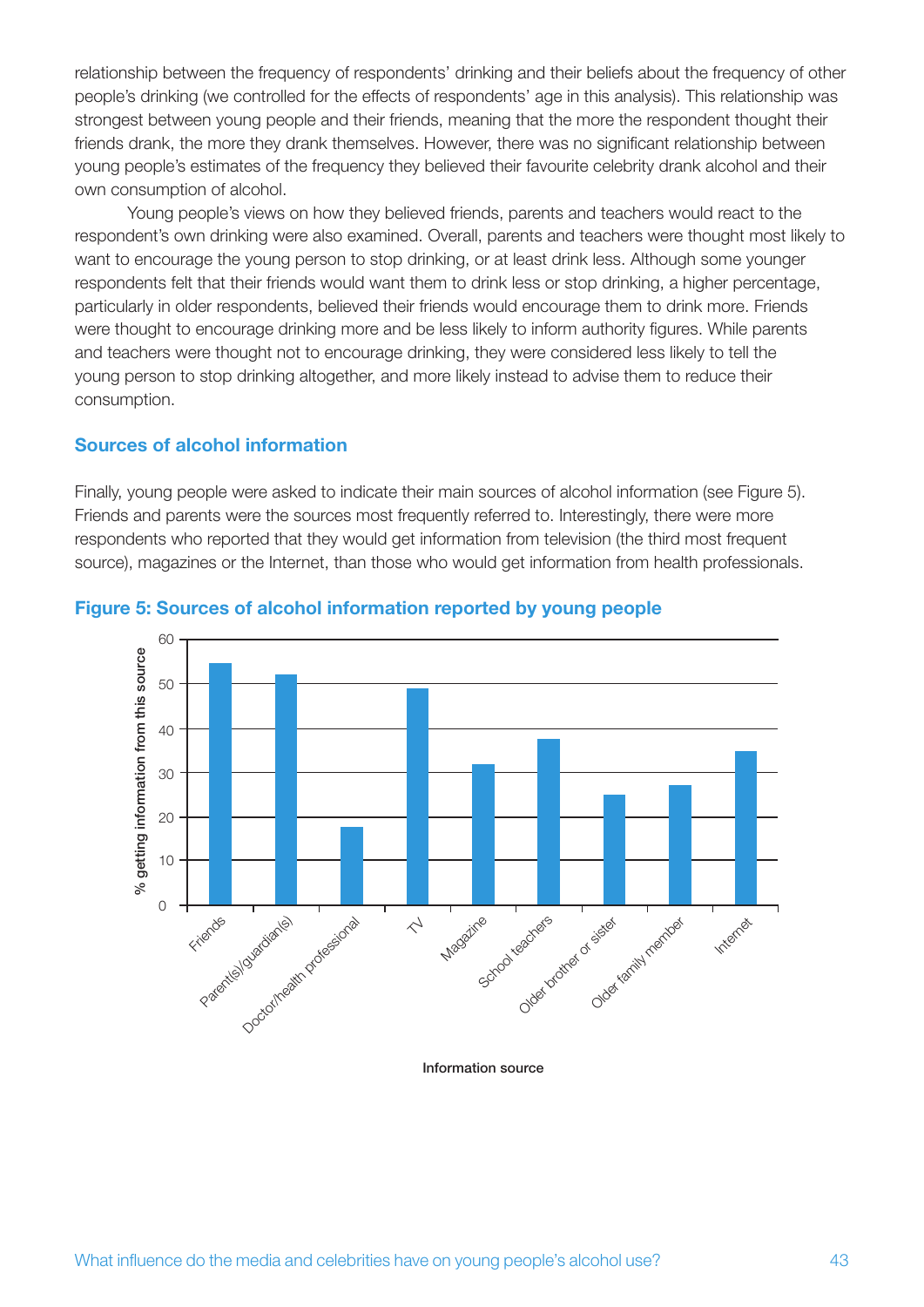## **How media use and attitudes towards celebrities influence young people's drinking**

To determine the relationship between the social learning data collected and personal alcohol use, we conducted a statistical analysis (hierarchical logistic regression) that allowed us to predict how scores on particular questionnaire scales and items were related to young people's alcohol use.

In this section of the report, we refer to common terms that are used in social learning research but were assessed by more than one question in our survey. These are detailed below:

i) **Alcohol norms**<sup>11</sup> – the extent to which young people believe that alcohol use is a frequent and accepted activity among significant others; used in defining alcohol behaviours in which the individual is expected to conform.

Indicators of alcohol norms used in the questionnaire were: respondents' estimates of parents', friends' and favourite celebrity's alcohol use; the favourite celebrity of the respondent being known for drinking alcohol; attitudes to alcohol laws; approval or disapproval of alcohol use.

ii) **Differential association**<sup>12</sup> – a classic theory, derived from criminology, suggesting that, partly through interaction with others, individuals learn the values, attitudes, techniques and motives for their behaviour.

Indicators were: respondents' perception of approving or disapproving attitudes of adults (including celebrities) and friends towards their own drinking.

iii) **Differential reinforcement**<sup>13</sup> – explains how the frequency of behaviours are altered by attitudes and beliefs that either encourage or discourage that behaviour. So with respect to alcohol use, beliefs about other people's reaction to a person's own alcohol use will determine whether it is initiated, increased, ceased or maintained.

Indicators were: encouragement by others to drink; caring about others' views on their drinking; perceived reaction/sanctions by parents to their drinking; perceived chance of parents finding out about drinking; perceived chance of police catching underage drinkers; interference of drinking with participation in important activities, such as schoolwork and extra-curricular activities.

Our analysis proceeded in several stages, and in each we examined how answers to different types of question predicted young people's alcohol use. Firstly, we added demographic information, then media use, then exposure to alcohol in the media (including advertising), then the three sets of variables mentioned above (alcohol norms, differential association and differential reinforcement). Finally, we added responses to those questions assessing celebrity attachment (see Appendix I for details of how this concept was measured).

Overall, and unsurprisingly, age was the best predictor of personal alcohol involvement (i.e. the older the young person, the more likely it was that they had drunk alcohol). There were some media use effects, but these were small in comparison to the effects of age. There was a small but significant impact of celebrity-inspired behavioural change, but estimates of friends' drinking and perceived acceptability of drinking by friends were much better predictors.

## **Describing subpopulations of young people according to their celebrity attachment**

We used a statistical technique called Latent Profile Analysis (which allows categorisation of survey respondents into groups based upon similarities in how they respond to questionnaires; see description of Methods in Appendix I) to identify five distinct subgroups (or classes) of young people based upon their celebrity attachment. This was calculated from scores obtained from questions about celebrity exposure,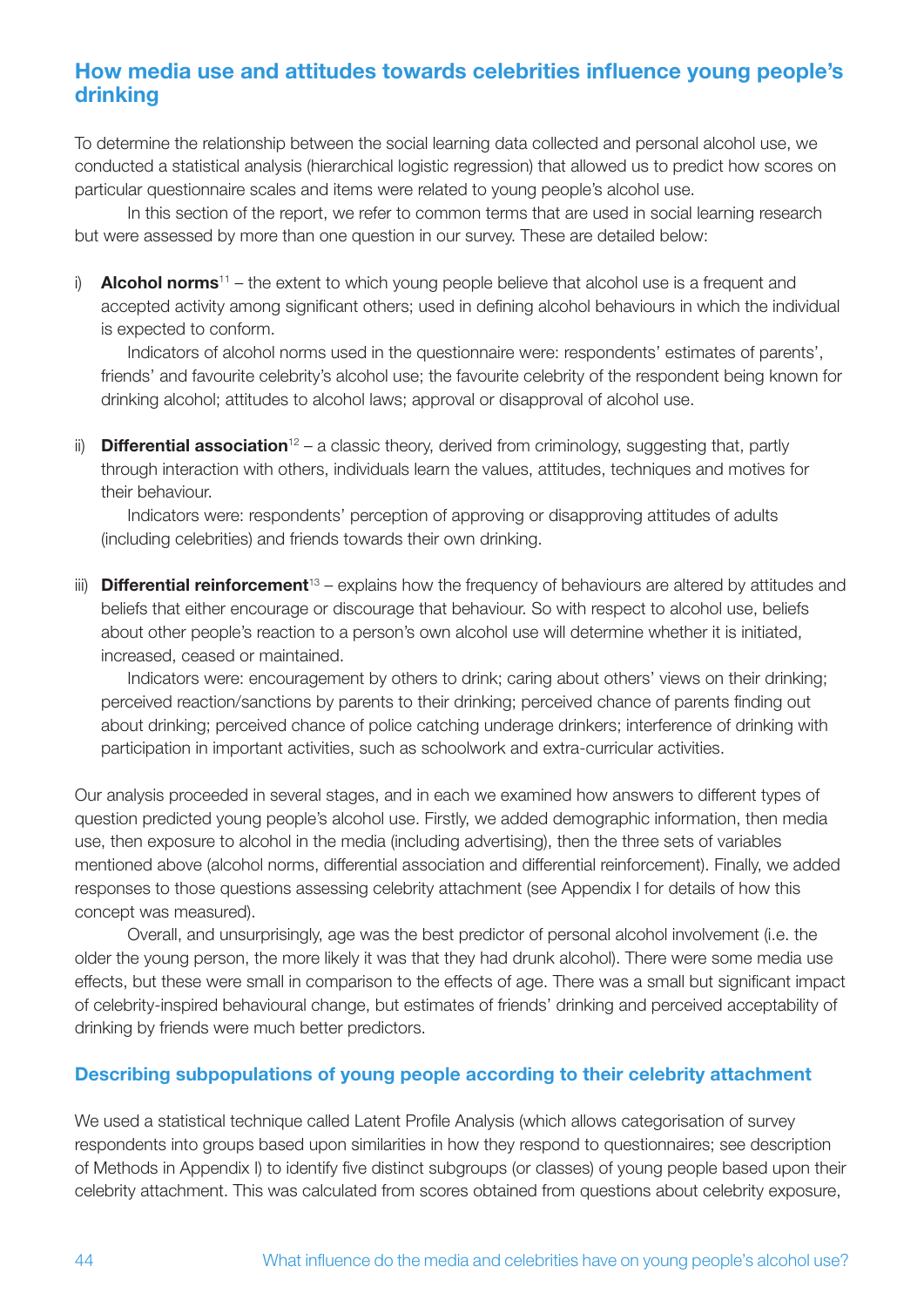celebrity influence, celebrity behaviour, social activities focusing on celebrities, and seeing their favourite celebrity drinking (see 'Celebrity attachment typologies', below).

Controlling for age and sex differences between classes (older males would tend to drink more and therefore bias the results), we investigated whether there were differences in reported alcohol use indicators between these derived celebrity attachment classes. It was clear that those young people reporting the greatest celebrity attachment did not necessarily report the greatest alcohol use involvement. For example, there was no difference in the frequency of drinking more than five drinks per occasion between groups. However, Class 5, the smallest group (n=28), who reported the highest celebrity attachment, also reported the greatest alcohol use involvement, and the greatest level of harm from their own and others' drinking. This suggests that, for a small number of young people, there is an association between celebrity attachment and alcohol use.

#### *Celebrity attachment typologies*

- • **Class 1** comprised 37% of participants.
- They had the lowest composite celebrity attachment score.
- Members reported low celebrity influence and were unlikely to report changing their behaviour in response to their favourite celebrity's behaviour.
- Although they reported high levels of 'celebrity socialisation' (i.e. they liked talking about their favourite celebrity and being around others who shared their interest), they thought there were too many media stories about celebrities in general.
- • **Class 2** comprised 26% of participants.
- They were quite similar to Class 1, but reported being influenced more by celebrities, and were slightly less likely to enjoy social aspects of celebrity.
- • **Class 3** comprised 20% of participants.
- They had the highest composite celebrity attachment score.
- They reported the highest level of celebrity influence, with respect to both personal investment and how much they had tried to personally change in response to celebrity behaviour.
- Members of this group reported less enjoyment in sharing their interest in celebrities with others, and thought that there were the least amount of celebrity stories in the media.
- • **Class 4** comprised 14% of participants.
- They were similar to Class 3, but were less likely to think that celebrities had exerted an influence upon their lives.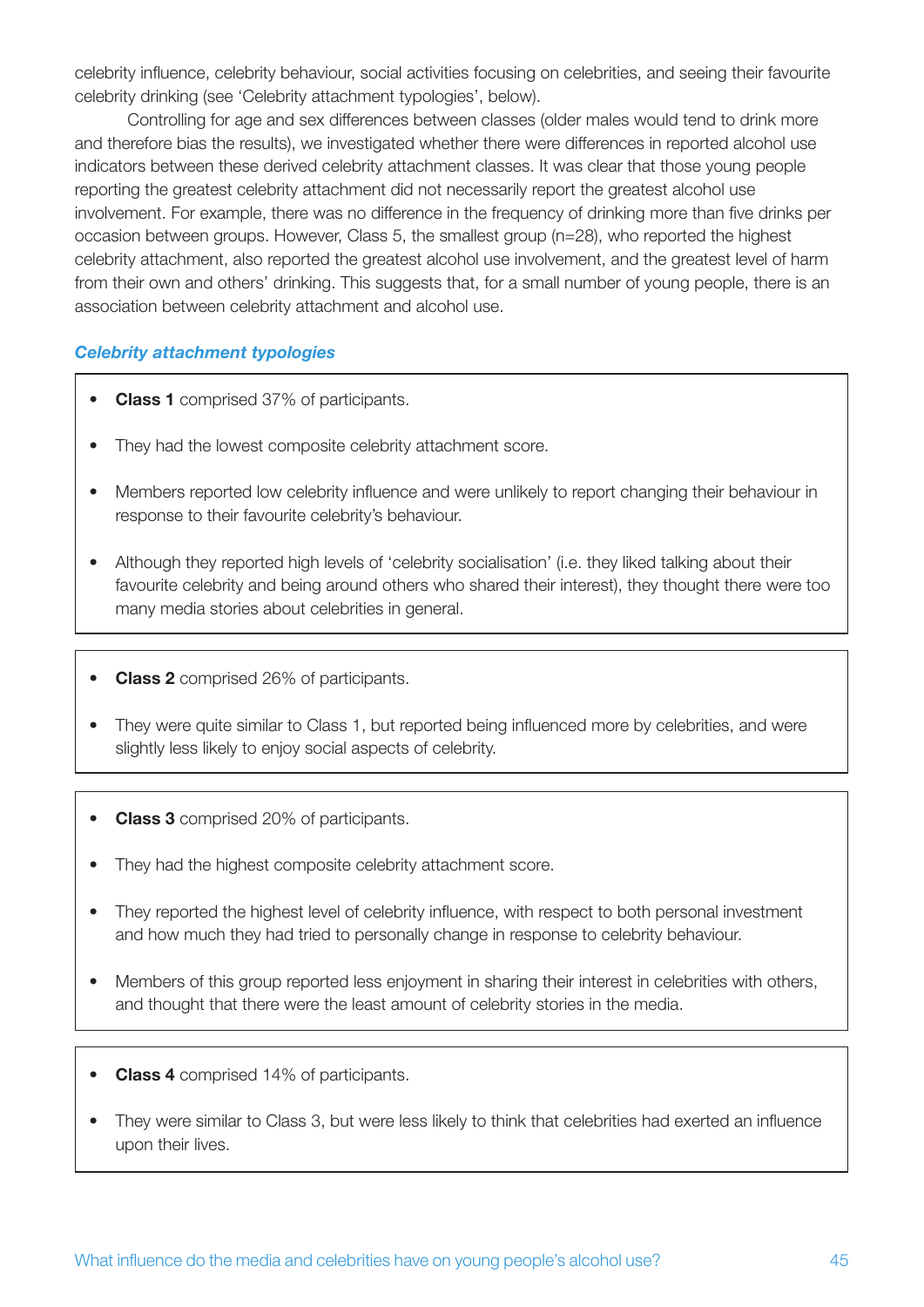- **Class 5** comprised just 3% (n=28) of respondents, but they reported the greatest celebrity attachment.
- Although they reported low levels of celebrity influence, they also reported greater enjoyment from social aspects of celebrity and a high level of behaviour change in response to their favourite celebrity's own behaviour and attitudes.
- There was evidence to suggest that this group drank the most, and they reported the greatest level of alcohol-related harm.

## **Key findings from the survey**

- Our sample reported similar drinking behaviours to those of young people in other surveys. Older respondents tended to be more likely to believe that significant others (teachers, parents, friends) would think it was acceptable for them to drink. Apart from the views of their friends, they reported that they did not care what others thought about their drinking. In general, respondents tended to overestimate the amount of alcohol their friends drank, and perceived celebrities to drink to a similar extent as their parents.
- Television was the most frequently used media form, although younger people spent longer using the Internet. Older participants tended to watch TV less.
- Sixty per cent of respondents were exposed to alcohol advertisements on a daily basis; 11–12-year-olds were exposed at this level of frequency just as much as older age groups. One third of young people also reported seeing online alcohol advertisements on a daily basis.
- Parents, friends and TV were the most frequently cited sources of information about alcohol. Respondents rarely reported seeking advice from health professionals and doctors.
- Young people liked a wide variety of celebrities from the fields of music, sport and drama. However, they were clear about which celebrities they did not like, and these were also likely to be the celebrities perceived to drink the most.
- Young people thought that, in general, celebrity alcohol behaviour was likely to influence the drinking behaviour of young people in general. However, although there was a small but significant impact of celebrity-inspired behavioural change, (incorrect) estimates of friends' drinking and the perceived acceptability of drinking by friends were much better predictors of respondents' actual drinking. Media use itself (i.e. number of hours using a particular form of media) was not an accurate predictor of alcohol consumption when the effects of other influences were controlled for.
- Different classes of young people could be constructed based upon their alcohol use and celebrity-related behaviours. No clear pattern emerged to support a conclusion that celebrity attachment (and attachment to alcohol-drinking celebrities in particular) was a risk factor for personal alcohol use. However, a small number of young people (n=28) showed both high celebrity attachment and high levels of alcohol-related harm.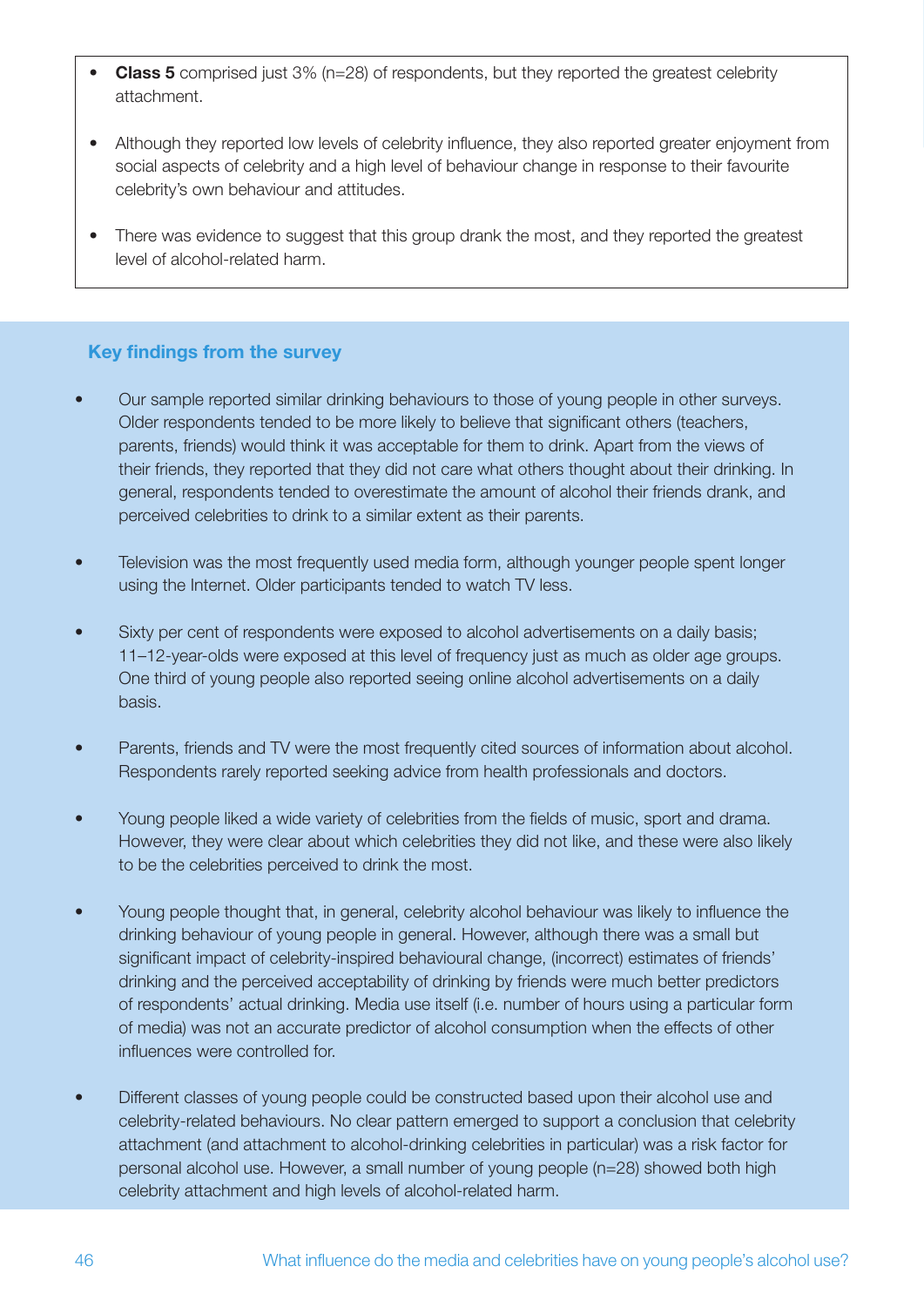This chapter presents the perspectives of individuals (N=12) working within a range of media industries on the production of alcohol-related content (see Appendix I for details). Although the news media has not been examined in depth in previous chapters, we aimed to examine the *production* of alcohol-related news content.14 The overall aim of the interviews was to seek an understanding of whether media professionals actively sought to frame alcohol in particular ways in their work, and if they believed the ways in which alcohol is depicted can influence young people in both positive and negative ways. The potential role of the media in providing alcohol-related advice and information to young people was also explored. It must be noted that, due to the small sample, the views and experiences discussed are personal perspectives. As such our analysis should not be considered representative of the media industries, and caution should be taken in generalising the findings.

# **News media reporting of alcohol**

## **The aims and origins of an alcohol-related story**

Alcohol was viewed as a stable news item and an issue that had constant relevance with no seasonal constraints. The main reasons for producing alcohol-related news reports were believed to be providing information, reflecting public opinion and the interests of the audience/readership, and generating debate. It was also suggested that the news media may actively support or oppose specific policies and campaigns (e.g. minimum pricing). The decision to create an alcohol-related story was discussed as arising in both a reactive and active manner. Stories were discussed as being created in reaction to the publication of research, national statistics, policy, and information provided by the public. It was also suggested that an alcohol-related issue would receive more coverage if previous news reports had received a high level of public interest (i.e. they had already been proven to be newsworthy). Stories were also discussed as being instigated by journalists themselves (e.g. investigative journalism into supermarket pricing and student drinking), with alcohol-related issues being chosen based on general observations and individual preferences.

## **Objective and balanced reporting?**

All participants highlighted the importance of producing objective and balanced reporting on alcohol. In order to reduce the risk of a journalist's own views and opinions biasing news reports, participants stated that they aim to present the views of a range of key interest groups. It was also suggested that journalists are obligated to report a balanced account by presenting both sides of an argument. For example, a public health perspective would be reported alongside the viewpoint of the alcohol industry. However, a number of issues appeared to potentially undermine the production of objective and balanced reporting. For example, it was felt that, although differing perspectives are presented, reports may still be more critical of one school of thought; some journalists acknowledged this as problematic. It was also suggested that an issue (e.g. alcohol use) would be presented differently depending on the ideological position of the newspaper. Moreover, it was acknowledged that journalists tend to work on papers that represent their own ideological perspective.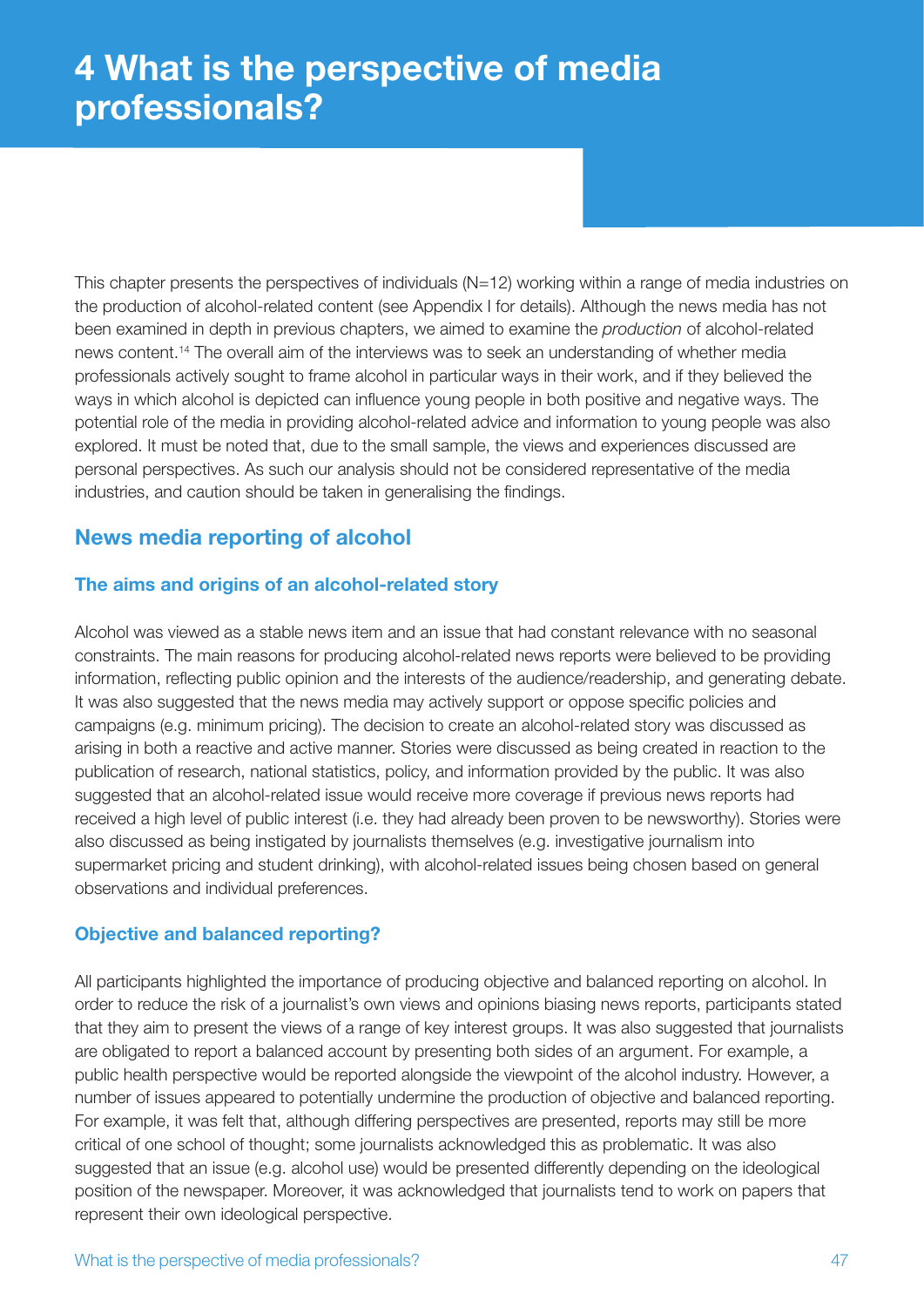*When I approach a story, without doubt, you get both sides to it ... I think the way you do that is by getting different people to speak … So the way you reflect what you might be thinking is by having those two sides of the argument, and you try and get other people to reflect those opinions ... like if you think that one side of the story is stronger than the other, then sometimes you might have what we call vox pop for people and you might reflect some of what people say more towards your slant as your story. Which shouldn't happen; it should reflect equally. That's how it could happen, but it shouldn't happen …*

Broadcast news and video journalist

*If it is critical or calling for action by someone else, then we'll try and speak to that person or that organisation as well, to obviously give them a fair ... I mean that's our legal kind of obligation, in terms of giving them a right to reply. And if there's any interested parties, ideally kind of get their reaction, even if we don't, aren't able to include everything in the piece, so that it's as balanced as possible …*

News print journalist

## **Characteristics of newsworthiness**

The production of alcohol-related news reports was discussed by participants with reference to the creation of 'newsy', 'interesting', 'shocking' and 'dramatic' stories. A number of factors were identified as important in the production of a newsworthy story and are discussed below.

*Whether it's interesting. That's all news is; is it interesting? And which is more interesting? And you're constantly vying with which is the more interesting of your stories that are on your list.* National broadcast news journalist

## **The use of sources**

Participants reported using a variety of sources in the production of alcohol-related news reports. Research and 'expert' views were regarded as an essential component of a news story. For example, academics, alcohol/drug charities, advocacy and pressure groups, doctors, police, publicans, magistrates, youth workers, health professionals and the alcohol industry were noted as credible sources, or sources that the public perceive to be credible. However, it was suggested that some sectors (e.g. health services) may be suspicious of providing information to the news media due to a fear that their views will be taken out of context. Assessing the credibility of such sources was regarded as important, with credibility being judged by individual journalists and through consultation with colleagues. Journalists also highlighted that they developed relationships with key individuals whose credibility they believed was assured (e.g. academics, doctors, charity spokespeople). Establishing who funded research was also seen as important in considering the credibility of a source.

*I suppose mostly, we're not dealing with bodies that we've never heard of before. You know, they're established kind of groups, and so that is a certain credibility …*

News print journalist

*We would always go to a reputable source. And if for example we're taking statistics from the drinks industry, we would always say somewhere within our script, or within our graphics, the source of that information. And for example, if I suddenly found a report that said that whisky was the North West's favourite drink, I would look at who commissioned the report. And if it turned out to be a whisky industry, then you would think twice about using it …*

National broadcast news journalist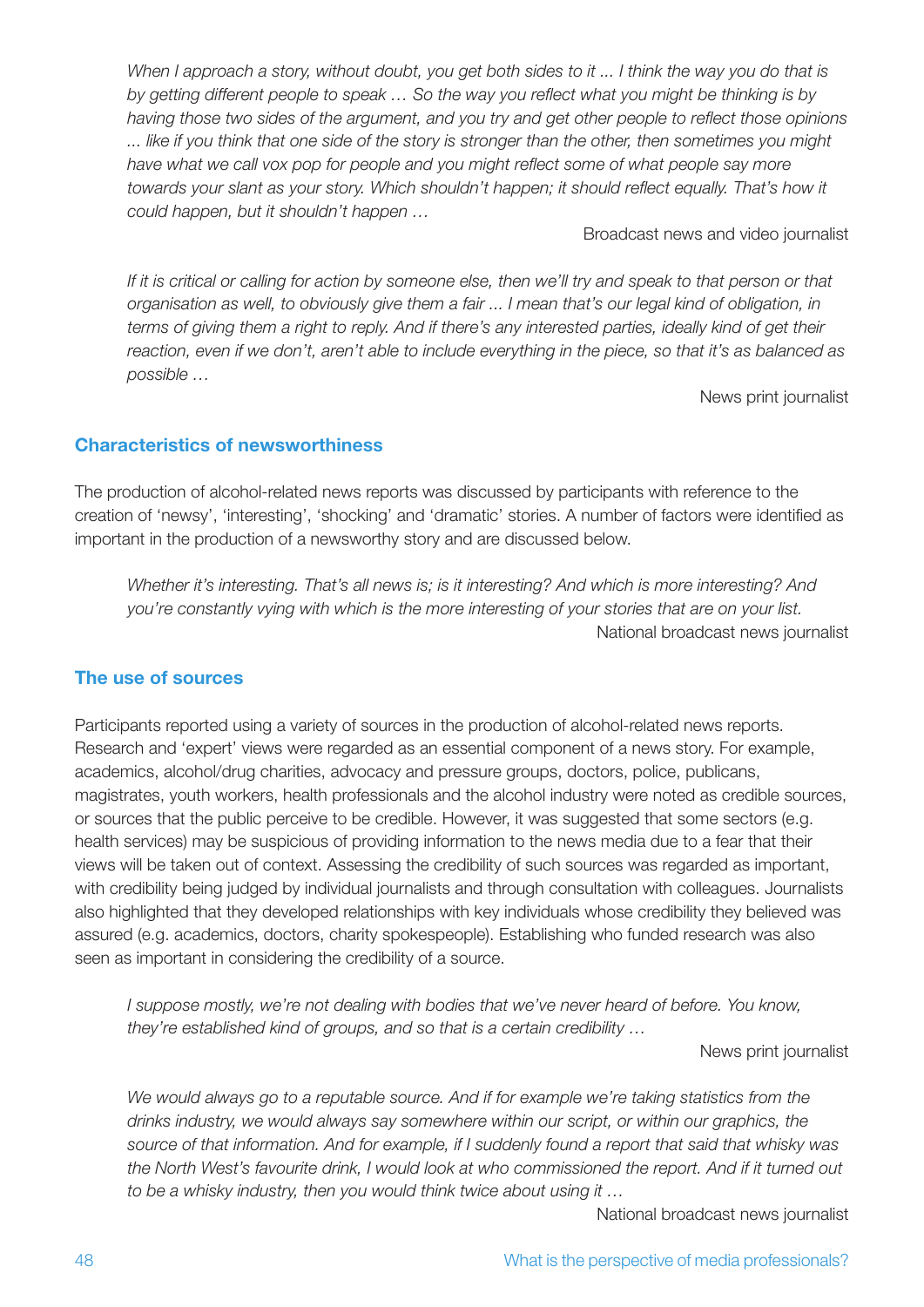## **Human interest/case studies**

Human interest stories or case studies were regarded as important elements of alcohol-related news reports. For example, a news report would aim to present a personal account from an individual in alcohol treatment alongside coverage of recently published research evidence. Substance-use charities were mentioned as useful in the recruitment of individuals for case studies. However, it was acknowledged that such case studies may not necessarily provide a representative account.

You will look for the key elements for telling a story. So you nearly always need a case study of *some sort. Whether that's a landlord who's struggling, that might be your case study. Or if you're doing a story about public health, you might need to find someone who's got an alcohol problem. Um, so you go and find a case study that illustrates your story, and then you look for sources of information around it; people who are in a position of knowledge …*

National broadcast news journalist

*When I have been working [in an advisory role to the news media] they [newspaper reports] haven't exactly been based on evidence. And I think there are some stories, for example there's quite a common story about ... middle-aged women who are addicted to valium. The key to a story is usually that there is a case study. So they'll interview someone who is in this position. Now that'll probably get stapled into a piece about how Britain's middle-class valium addicts are … you know?*

Advisory professional (substance-use charity) and journalist

## **Negative, new and novel reporting**

With the exception of one journalist, news media reporting (including alcohol-related news) was discussed as being predominantly negative in nature. It was felt that, to some extent, there was a public demand for negative news, and, as such, negative news reports provided interesting stories for readers/viewers. While it was suggested that negative reporting reflected alcohol-related problems that exist in society, participants also suggested that positive stories about alcohol use (i.e. reductions in use) were rarely reported due to them being less newsworthy. Alcohol-related news stories were also discussed as having to be perceived as 'novel' and 'new'. It was suggested that one way of achieving this was using new information such as research, policy, laws and campaigns. Although young people's drinking was regarded as a stable news item and as such not necessarily 'new', the 'shock factor' associated with young people's alcohol use was felt to maintain the impression of a new and novel story.

*So with alcohol, for example, things that would make me want to do a story on alcohol, something that's with alcohol would be, if something bad has happened as a result, like there's been a death or a crash, or a teenager has decided to speak out about living with alcoholic parents and how horrendous it is, you know, that's really emotional …*

Broadcast news and video journalist

*I think it's easy, well how can I say this? It's hard to, sometimes it's hard to make a story, or it's hard to say why something should get a place within a news programme, when it is good behaviour. Not saying there's no such thing as a good news story, but it has to be novel and unusual. Now if you're behaving responsibly and normally, is that newsworthy?*

National broadcast news journalist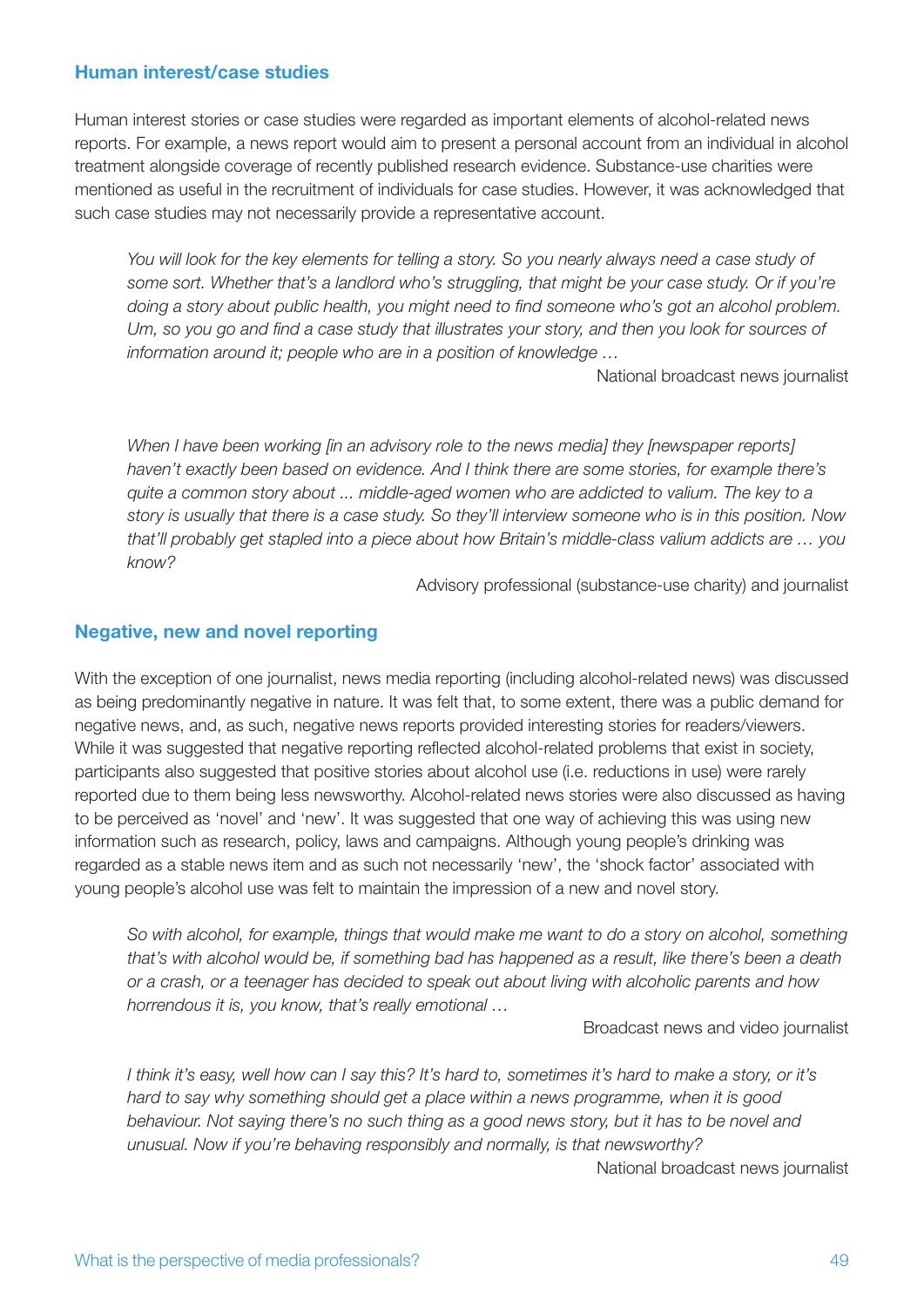*Newspapers try to reflect what is actually happening in courts, councils, government, on the street and in the home. News, by its very nature, involves the 'new' and the 'out of the ordinary'. For this reason alone, the status quo is not reported as readily as the unusual or the sensational. A newspaper will also seek to reflect the views of its readers and these are often male, middle aged and middle class, or at least perceived to be by journalists. This can lead to a focus on young drinkers and the problems they create …*

Newspaper editor and lecturer in journalism

## **Visual images**

Individuals working within both the print and broadcast news emphasised the importance of visually representing alcohol in news reports. The decision to cover an alcohol-related story within the broadcast news was discussed as ultimately depending on whether the issue provided the opportunity to film and generate interesting images. While participants suggested that visual images within news stories provided essential elements of drama, this was felt to be problematic in terms of providing balanced reporting.

*Don't forget we work in television, so you always need pictures ... and so we have some good drama that would work on television, and it's obviously a problem. A reason why we might not do it is because, um, there's not a lot we can film …*

Broadcast news and video journalist

*New information and sort of pictures. There's an awful lot of stories which are interesting but if you can't illustrate them then they don't make good TV and tend to get dropped. So if something is suddenly just lots of exteriors of pubs, that's not interesting; you need to get into a venue, you need to see people doing things …*

National broadcast news journalist

## **Alcohol use by specific groups**

Participants acknowledged that news media reporting on alcohol use tends to focus on specific groups (mostly women and young people). The national press were noted as being more likely to accept and reinforce stereotypes as they are more removed from their readership than local newspapers, and consequently pay less regard to audience feedback. At the same time, drinking by some groups was discussed as receiving less media attention due to it essentially being less newsworthy. For example, it was noted that drinking by middle-aged people provides less opportunity for dramatic alcoholrelated images.

*... pictures of people drinking a bottle of wine at home at night probably aren't quite as interesting as a bunch of kids, hanging around a bus stop, smashing a window at the same time ... it is, again, image driven ... I'm afraid it is about pictures and this is an image-driven media …* National broadcast news journalist

Women's alcohol use was highlighted as receiving increased news media attention in recent years. This was viewed as reflecting statistics showing an increase in women's drinking. However, it was noted that, although men's alcohol use is also a cause for concern, it receives less press coverage. Women's drinking was felt to receive more attention due to being more 'interesting' and 'newsworthy'. The use of photographs in press reports showing drunken women was also discussed as an example of the sexist nature of news reporting and the importance of dramatic visual imagery. Young people's drinking, and binge drinking in particular, were common stories recalled by participants and were regarded as stable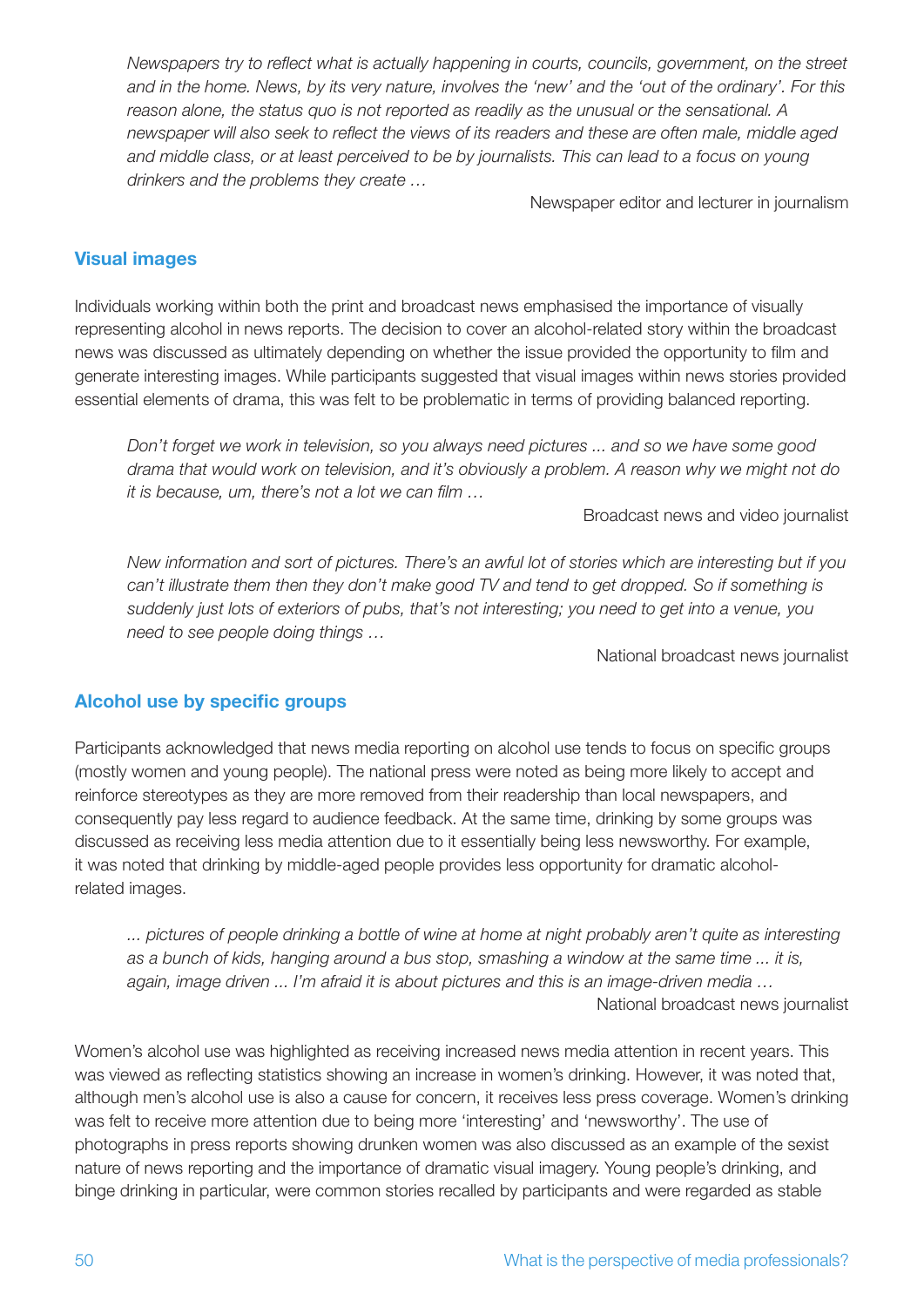news items. Young people's drinking was discussed as providing the 'shock factor' required for reports to be newsworthy, and, as such, a bias against young people within news media reporting was acknowledged. It was also suggested that the news media rarely report positive stories about young people, which can help reinforce negative stereotypes. The age of a news subject was also noted as an important factor when reporting problematic alcohol use and dependence. For example, it was felt that a substance user under the age of 18 would be reported as innocent and the story framed sympathetically, compared to an individual over the age of 18, who would be portrayed in a negative and stigmatised manner.

*I* would argue that on my particular programme we would be serving to educate people and tell *them the facts about drinking. However, if we are focusing on a particular subgroup, there is no doubt that, that kind of image of young people and alcohol reinforces that stereotype, even if it is minority, it does reinforce it because you see it more often. But I would also argue that's not what we do on our programme …*

#### National broadcast news journalist

*I think it's the shock factor. And I think it's also an association partly that people can go out and they do see women getting drunk, and they think, "oh yes, I've seen someone", or, "I've done it myself", and they think, "gosh yeah, my mum never used to do this". So maybe they buy into the fact that actually … and maybe we all do, we all think, "gosh yes, people are getting more drunk and we have more money", and everything fits into place. I think that that's probably why. But I think that their alcohol coverage in the media is very sort of biased towards that. I agree with you, it's always about young people. That's all you ever really hear about alcohol, about young people, the result of drink driving and things like that …*

Broadcast news and video journalist

## **The portrayal of alcohol on entertainment television**

## **The nature of alcohol representations on television**

The portrayal of alcohol use on TV was discussed as changing over time to reflect the changing position of alcohol within society. It was noted that TV representations of drinking were initially limited to reflecting distinctions between the leisure activities of different social groups, i.e. working vs middle vs upper classes: "proper people drank properly, and feckless people drank improperly" (TV producer). However, increased access to television was highlighted as allowing for the expression of differing viewpoints on social issues such as alcohol use. From the 1960s onwards, the portrayal of drinking within the home was noted as an expression of the aspirations of the increasingly wealthy 'working class'. In the early years of television, alcohol use was therefore viewed as being used as a marker of wealth and prosperity. Another shift in the portrayal of alcohol consumption on TV was noted as occurring in the 1970s and 1980s, in response to greater societal awareness of the social and health harms associated with alcohol use. It was suggested that this resulted in influence from the 'health lobby' and an increase in representations of the negative effects of alcohol. More recently, representations were viewed as portraying European drinking styles (e.g. 'cafe culture'), which were supported by contemporaneous policy drivers, and drinking within the night-time environment. This was seen as reflecting recent developments to the urban drinking environment and the use of nightlife to regenerate city centres.

Despite the changing nature of alcohol depictions over time, two distinct types of alcohol representations were defined by participants. Firstly, alcohol was discussed as being portrayed in a subtle manner, often within the background of a storyline (e.g. characters ordering drinks, or as an accessory to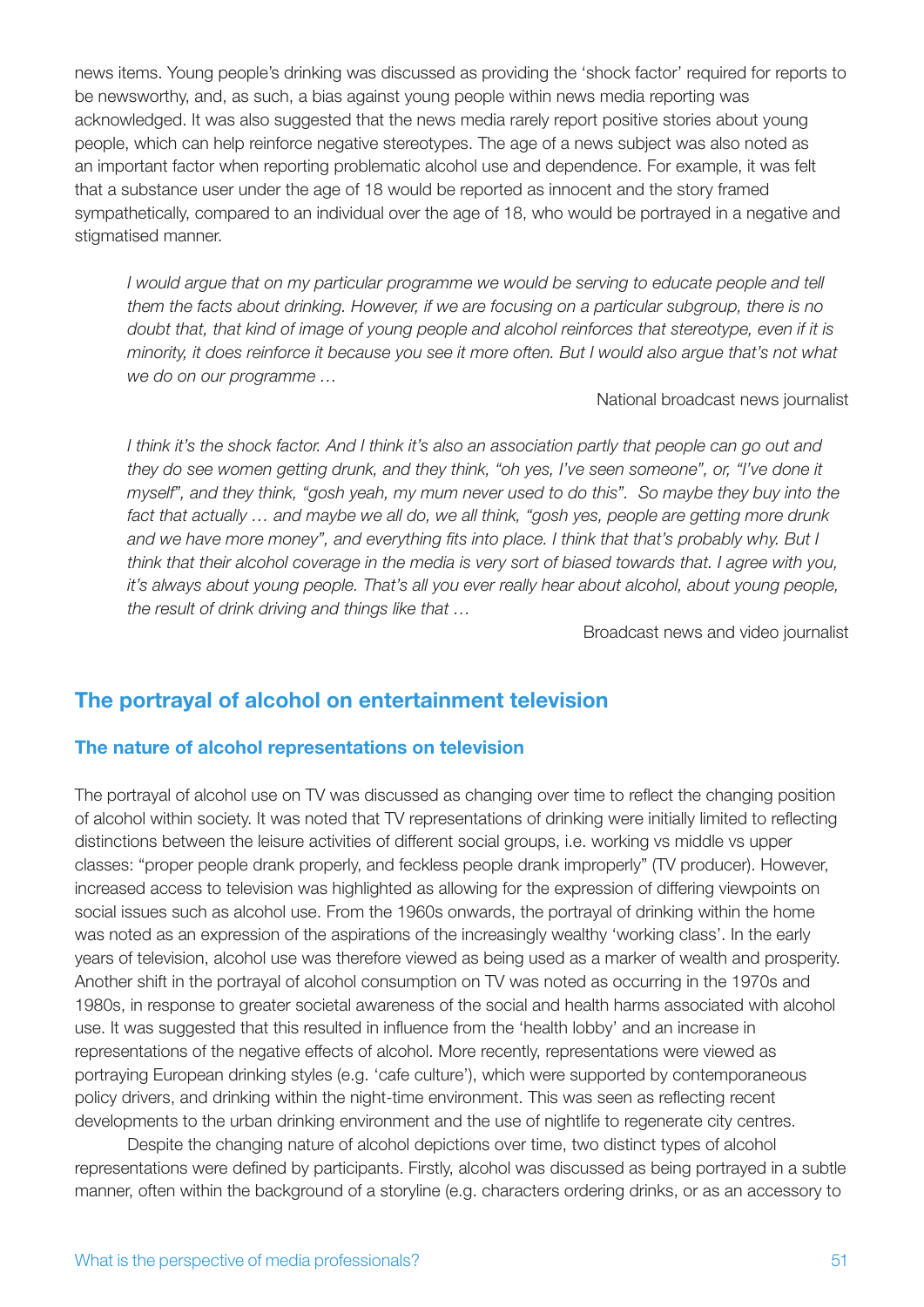other activities (e.g. drinking during a meal or meeting). This type of representation was seen as reflecting real life. Secondly, alcohol use and related consequences were discussed as providing storyline narratives. These representations were discussed as providing dramatic content, as well as a way of raising public awareness of such issues.

## **Reflecting real-life drinking?**

The depiction of normative and social drinking on TV was believed to reflect real-life drinking styles and public attitudes towards drinking. Although some participants suggested that an emphasis on drinking locations as main sites for social interaction reflected real-life situations, it was also suggested that the portrayal of the pub as a community focal point may be somewhat out of date with contemporary drinking styles.

*And it is real life. People do tend to socialise, in our society, people do tend to socialise in those kinds of places; in pubs and clubs, and restaurants and, you know, the student union bar …* Series editor, youth soap

*The pub doesn't tend to be the centre of a community anymore. Perhaps 30 years ago, but not now. In that respect it's not realistic that everyone always gathers at the pub every night … These*  days people do a lot more drinking at home, but then, that's not interesting to watch. We need our *soap characters to interact with each other …*

Freelance scriptwriter, soap operas

Normative and social drinking were discussed as being used as practical devices within TV programmes. For example, alcohol consumption and drinking environments provided social situations which allowed for character interaction. Alcohol use was also discussed as allowing for the movement of a scene and as a way of filling gaps in unscripted moments. Some participants did not view this as problematic as it was seen as reflecting real life. However, others believed that such frequent depiction of alcohol use without a specific narrative purpose should be avoided as it reinforced a normalised image of alcohol use.

*And writers, directors, actors, whenever they were looking for unscripted bits of business to fill the vacuum, "err what shall I do here?" It's very easy to say, "he comes in and pours a drink", because that's what everybody got used to …*

TV producer

*Well, the reason for having the pub is the social setting. It's a great way of kind of crossing stories; it's a great way of getting people in; it's a very social place. And it is real life …*

Series editor, youth soap

*The pub tends to be the central hub of the community. It's part of the wallpaper in a soap opera …*

Freelance scriptwriter, soap operas

## **Alcohol use as a dramatic and entertaining storyline**

Problematic alcohol use and alcohol-related consequences were discussed as providing dramatic storylines. However, the portrayal of alcohol consumption on TV was labelled as uninteresting in itself. Instead it was the behaviours surrounding drinking, and negative consequences, that were highlighted as key to the creation of interesting and dramatic narratives. Moreover, it was suggested that alcohol use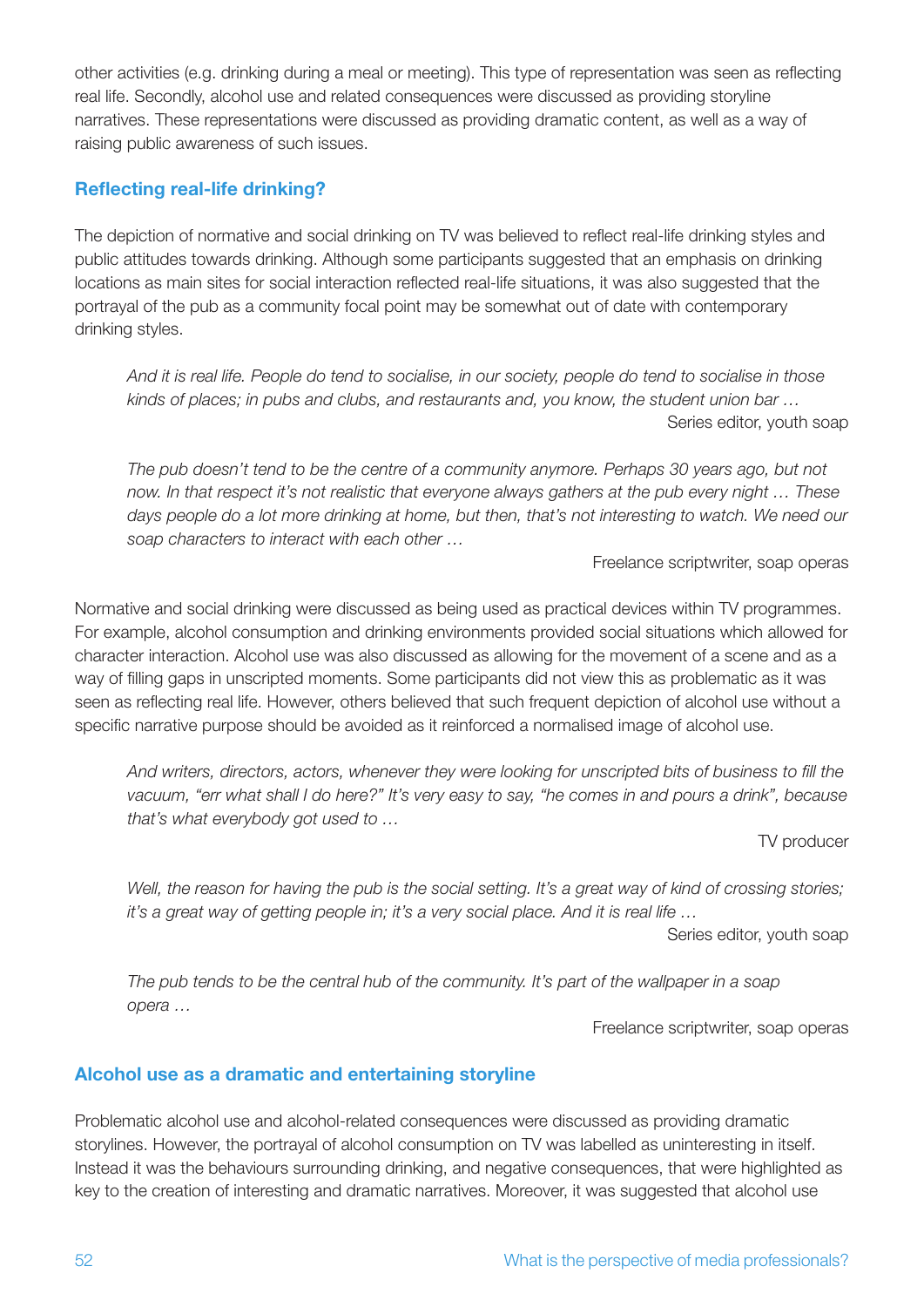provided a useful drama prop in generating radical behaviour and 'interesting' consequences that could be depicted over short periods of time, compared to, for example, smoking, where consequences occur over longer periods. It was also suggested that reflecting the realities of problematic alcohol (and drug) use was not particularly entertaining: "quite often, drug misuse is repetitive and kind of dull" (Series editor, youth soap). A tension was therefore acknowledged between reflecting realistic images of alcohol consumption and problematic use, and the need to provide dramatic and entertaining television. It was also noted that, within the current TV climate of falling audience figures and high levels of competition, alcohol use and related issues would be dramatised and exaggerated in order to make programmes 'watchable'. It was acknowledged that a watchable TV programme was essentially one defined as 'sensational' (TV producer).

*Then looking for drama, looking for stories, we'll invent someone that's drunk, you know, their inhibitions drop, and then exaggerate the characters …*

TV producer

We also use binge drinking as a device. It allows characters to do/say things they wouldn't *normally have the courage/idiocy to do. It makes good drama …*

Freelance scriptwriter, soap operas

*But also, just generally, what is the fun in watching a story about people just having a good time? It's great to have fun, happy stories, where people are just having a good time, but it's not great drama. Because there's no conflict involved in that.*

Series editor, youth soap

Participants highlighted that, when alcohol was presented as the main focus of a storyline, it tended to be mostly portrayed in a negative light. This was viewed as an outcome of Ofcom guidelines that prohibit excessive drinking being shown in a 'positive' manner, particularly in youth programmes and when portraying young people. Furthermore, it was believed by some participants that young people's drinking had to be portrayed negatively to prevent depictions of 'safe, sensible and social' drinking by young people being perceived as promoting drinking or underage consumption. Participants discussed how such guidelines were strictly adhered to, and how they consciously worked within the codes to balance positive and negative representations of alcohol use.

*Underage drinking is probably one area that we never portray realistically. Editorial guidelines mean we always have to show drastic consequences to a teenager drinking, i.e. being really ill, or*  admitted to hospital, or failing all their exams or some such. The reality is that teenagers drink all *the time without any such consequences but it would be deemed irresponsible to show that …*  Freelance scriptwriter, soap operas

# **Online alcohol advertising**

The one interviewee working within online media suggested that new media such as the Internet was being used by the alcohol industry as it provided cost-effective marketing in a competitive environment. It was also noted that new media allowed advertisers to target advertisements at specific audiences. The participant also asserted that on the website for which he worked, alcohol advertising was strictly monitored and controlled through age verification, which prohibited under-18s from viewing alcohol adverts. It was also noted that, in the participants' experience, alcohol advertisers did not wish to target their products at underage website users.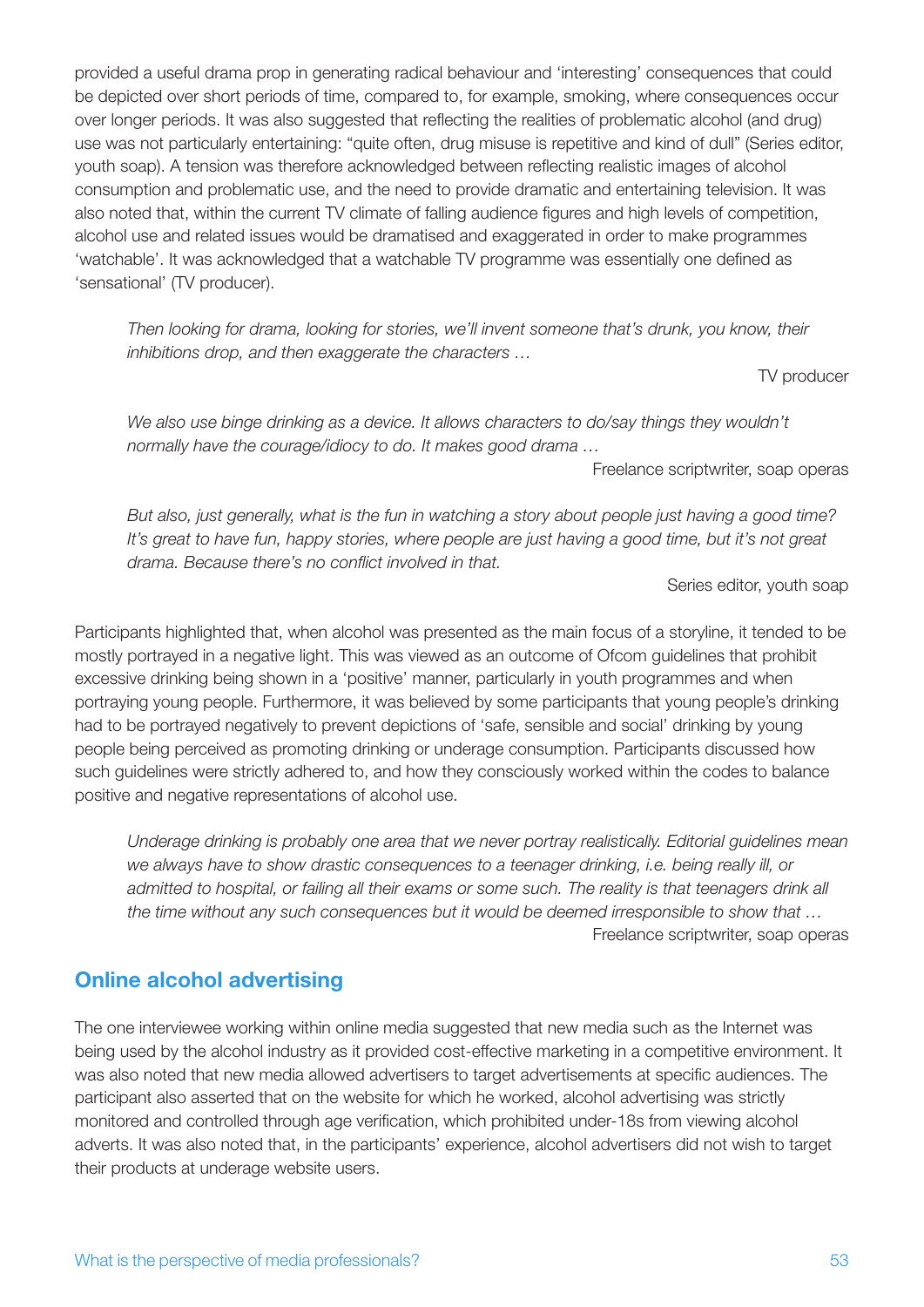We're very conscious of where targeted advertising should go to, and we don't see any benefit of *it going to anyone under age. Because a) well, it's not legal, and b) they're not the people that the alcohol brands that we work with wanna target, I'm sure …*

Representative from a legal music-sharing website

## **The influence of media representations of alcohol use: a complex relationship**

The majority of participants agreed that the media, including entertainment TV, news media and magazines, may play a role in influencing young people's attitudes to alcohol and their alcohol consumption. Influence was seen as working in two ways: firstly, through the process of normalisation with repetition of alcohol-related news reports reinforcing alcohol use as a normal and expected leisure activity; secondly, it was suggested that the media may deter young people from drinking by reporting alcohol use negatively. It was also felt that the reporting of celebrity drinking could potentially contribute towards the normalisation of alcohol use over time, by presenting intoxication as a normal and acceptable behaviour. However, it was noted that celebrity drinking most often receives negative coverage, and, as the national news 'mocks' celebrities, such reporting may potentially deter young people from drinking. Overall, the reporting of celebrity behaviour, including alcohol use, was regarded as a stable news item due to public interest and demand.

Some news journalists rejected the idea of media influence and suggested that the news media simply reflect societal issues. It was also suggested that it was easy to blame the media with regard to public opinion and behaviour, highlighting the role of individual choice and responsibility in drinking behaviour (National tabloid and broadsheet news journalist). The degree to which TV may influence young people's attitudes to alcohol and their alcohol use was felt to be dependent on the degree to which content resonates with individuals. Participants suggested that TV may influence viewers by reinforcing existing views and providing a means for individuals to self-validate already existing values and behaviours. News media journalists suggested that representations of alcohol on entertainment TV may be more influential on young people than the news, while those working within the TV industry felt the news media was important in influencing public perceptions of alcohol. All participants highlighted that the influence of media depictions of alcohol on young people was highly complex. For example, it was noted that media influence would occur among a variety of other influential factors (e.g. parental influence, young people's experience of alcohol use) and over time. Participants also suggested that the influence of the media was cumulative, noting that it is difficult to determine the influence of one media source in isolation. With regard to the potential influence of alcohol advertisements on young people's drinking, it was highlighted that alcohol advertising would be one of many influential factors contributing towards young people's initiation into alcohol use, with factors such as the wider cultural context and the family being more influential.

*I think it might encourage them, "oh look, how do they get their alcohol, let's try that" or it might encourage them to think, "shit, they look really awful, let's not drink" ... from a news perspective, it's more likely to have a positive impact than a negative one. Because I think, if you watched someone on the news and saw them getting drunk, then you would think "oh that doesn't look very good" …*

Broadcast news and video journalist

*I think it's self-reinforcement values, isn't it? I mean the thing about alcohol is that we as a nation, or we as a society, a race, a species, whatever, across the world, we teach our young how to drink, from an early age … So it all becomes self-reinforcing, so they are eager to turn around and say, "well, you know, everybody at school does it, everybody on TV does it" …*

TV producer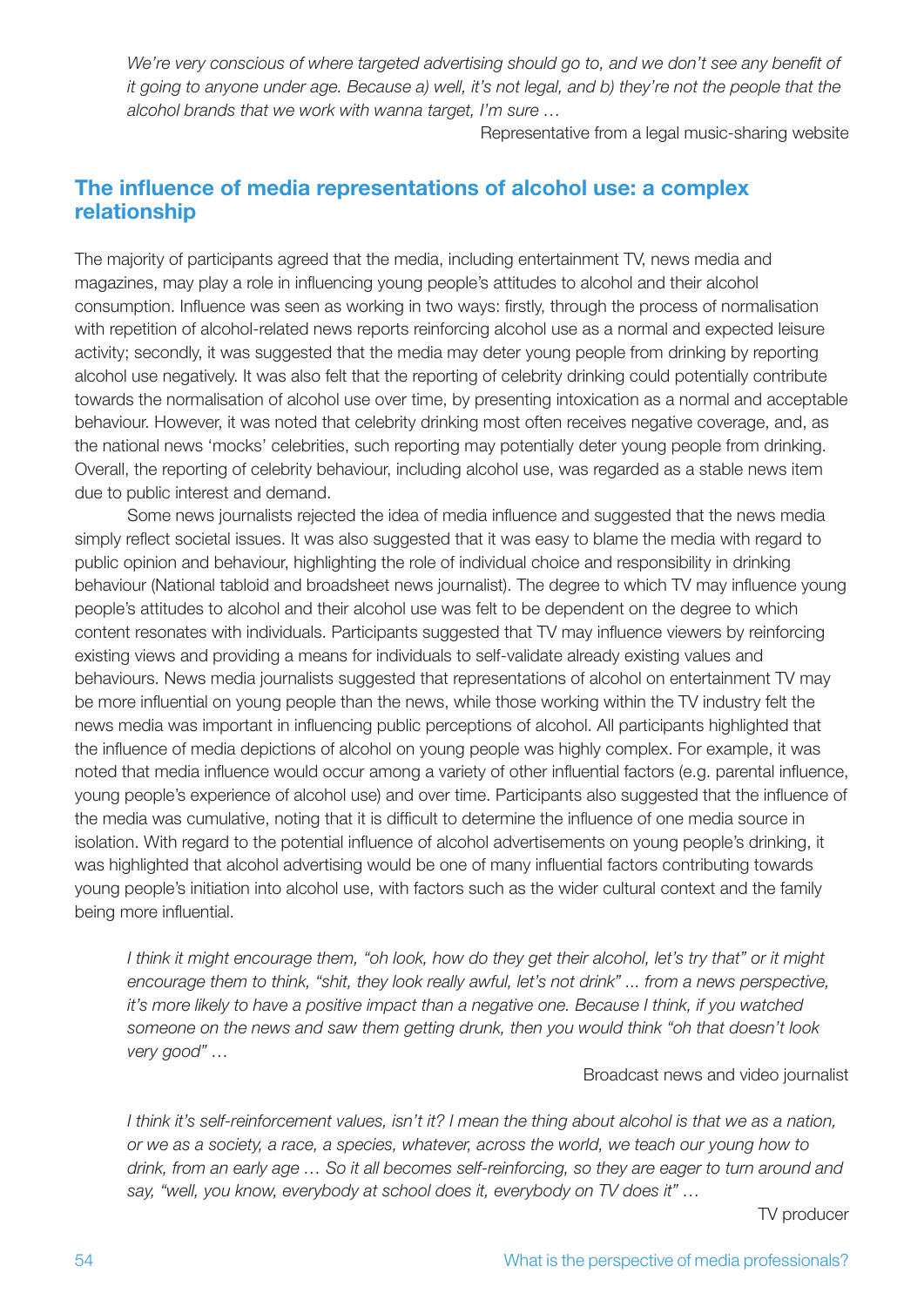*I think probably taken together with all the other media, it probably over time does change people's perceptions. But it's very difficult to say that one particular story would have a specific outcome. Especially, I think, a newspaper story, because it's so transient really and even if someone reads the same newspaper every day, there's no guarantee that they're reading all the articles. I think it's more of a drip-drip process.*

News print journalist

## **The media's role in health promotion and disseminating alcohol-related information to young people**

Media professionals differed in their views with regard to the media's role in disseminating alcohol-related information to young people. News media journalists did not feel that providing alcohol-related advice and information was within their remit. The main reason for this was that health-related drinking messages and information about alcohol were not regarded as newsworthy content. Instead, the entertainment media such as TV and magazines were viewed as having more of a role to play in providing such information. However, it was suggested that lighter-hearted 'feature' articles and newspaper magazine supplements could potentially be used in disseminating health advice on issues such as alcohol. Some news journalists also suggested that the news media could contribute to health promotion by reporting the views of certain interest groups/campaigns, or by advocating and endorsing views from a public health perspective (e.g. researchers, doctors, alcohol charities). It was also highlighted that the news print media (particularly the tabloids) have the potential power to portray alcohol (and drug) use in useful ways due to their large public reach. Moreover, changing the stereotypical ways that alcohol misuse is portrayed in the news media was viewed as important in changing negative public opinion and false perceptions of problematic alcohol use.

*Well, I don't think that is the role, no. I mean it's not what newspapers are there for ... it's never gonna be the primary purpose, it's not their business …* 

News print journalist

*Only in the same way they have a role to play with all information that's newsworthy. I don't think young people have a specific right to this information …*

Broadcast journalist

*Newspapers do have a social conscience, but not to the extent of damaging readership figures. Campaigns do not sell newspapers directly but they can add to public perception over the longer term …*

#### Newspaper editor and lecturer in journalism

Participants working within the TV and magazine industry felt that the entrainment media provided a useful means of reaching a large targeted audience with health information on alcohol use. However, it was suggested that unrepresentative or small-scale health issues should not be prioritised as this may give a false impression of impact and prevalence. Youth-targeted media in particular (e.g. youth magazines and youth soaps) were viewed as having a responsibility to convey educational messages to audiences and raise awareness about issues such as alcohol. They were also discussed as having a responsibility not to depict alcohol in a celebratory and normalised manner. One youth magazine in particular held a strong ethos on the way that alcohol should be presented, and had made a deliberate decision to provide alcohol-related advice and information to young people. Participants from youth media provided examples of collaborations with government organisations in presenting drinking messages, and highlighted substance-use charities and government-supported organisations as credible sources used by TV programmes to inform the creation of alcohol-related content.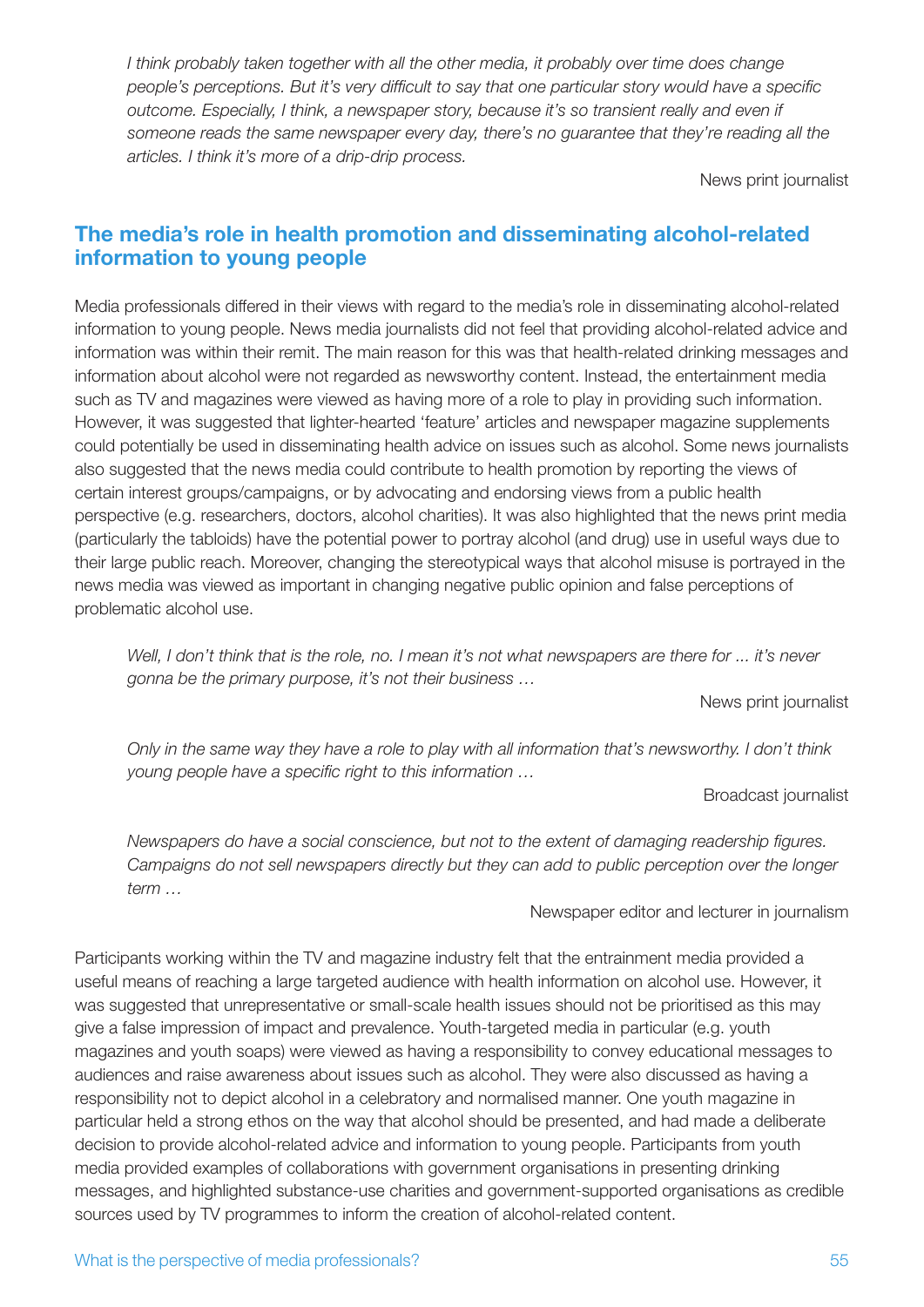You can plug into something that the public are already concerned about, they're already thinking *about, and if you tell a story, which they will then go, "ah yeah, okay". And what that does, it creates a more sympathetic environment for a health campaign, if you actually listen to it. That's what we do, you know, or that's what we used to do in [TV programme]. But we never set out to change anything ourselves. All we wanted to do was to say, "listen to this, right, this is really interesting. Now listen to this bit because these are the answers" …*

#### TV producer

*But then, with this show, there is a sense that, we've got a young audience and, therefore, part of our role and responsibility is about educating them. I think there is a strong sense of responsibility …*

#### Series editor, youth soap

*I mean our readers are kind of ... 13 to 15, 14 to 17, but we know that we're getting younger people, and you've just to be really responsible … they're at that point where they're making that decision whether they want to drink or not drink, or how much … and there's a responsibility to kind of give them the information, so that they're informed, to make whatever is the right decision for them …*

Editor, teenage girls' magazine

Despite TV being viewed as useful in the delivery of alcohol information, it was noted that, as some programmes cover so many 'social issues', writers and producers were struggling to portray these issues with sufficient depth and balance. Overall, participants asserted that providing educative information on alcohol with the aim of health promotion would never be the main aim of TV. Instead, entertainment would always be prioritised.

*I think there is a role for it, but it doesn't have to be sanctimonious, it doesn't have to be preachy. I mean [TV programme] is not anywhere near as good as it used to be, in my opinion, because they don't drill into the issues as much ... It's kind of lost the vocational vision that was once behind television …*

## TV producer

*If you want to know about the consequences of alcohol, you can go on the Internet, you can get a book, you can talk to a health professional. You don't switch on the telly for that. You switch on the telly to watch these characters doing exciting, interesting, informative maybe, things. But I mean, try as much as possible to kind of bury the messages …*

## Series editor, youth soap

*I think that when the media tries to send out messages, young people will generally compare it to their own experience. If they go out drinking every weekend with little consequence then they'll see straight though our attempts to educate them by showing a teenager having their stomach pumped … I think that TV drama is there for entertainment. I think when we try to send out alcohol-related messages we may be able to influence/educate a few people, but I think by far the stronger influence is society itself …*

Freelance scriptwriter, soap operas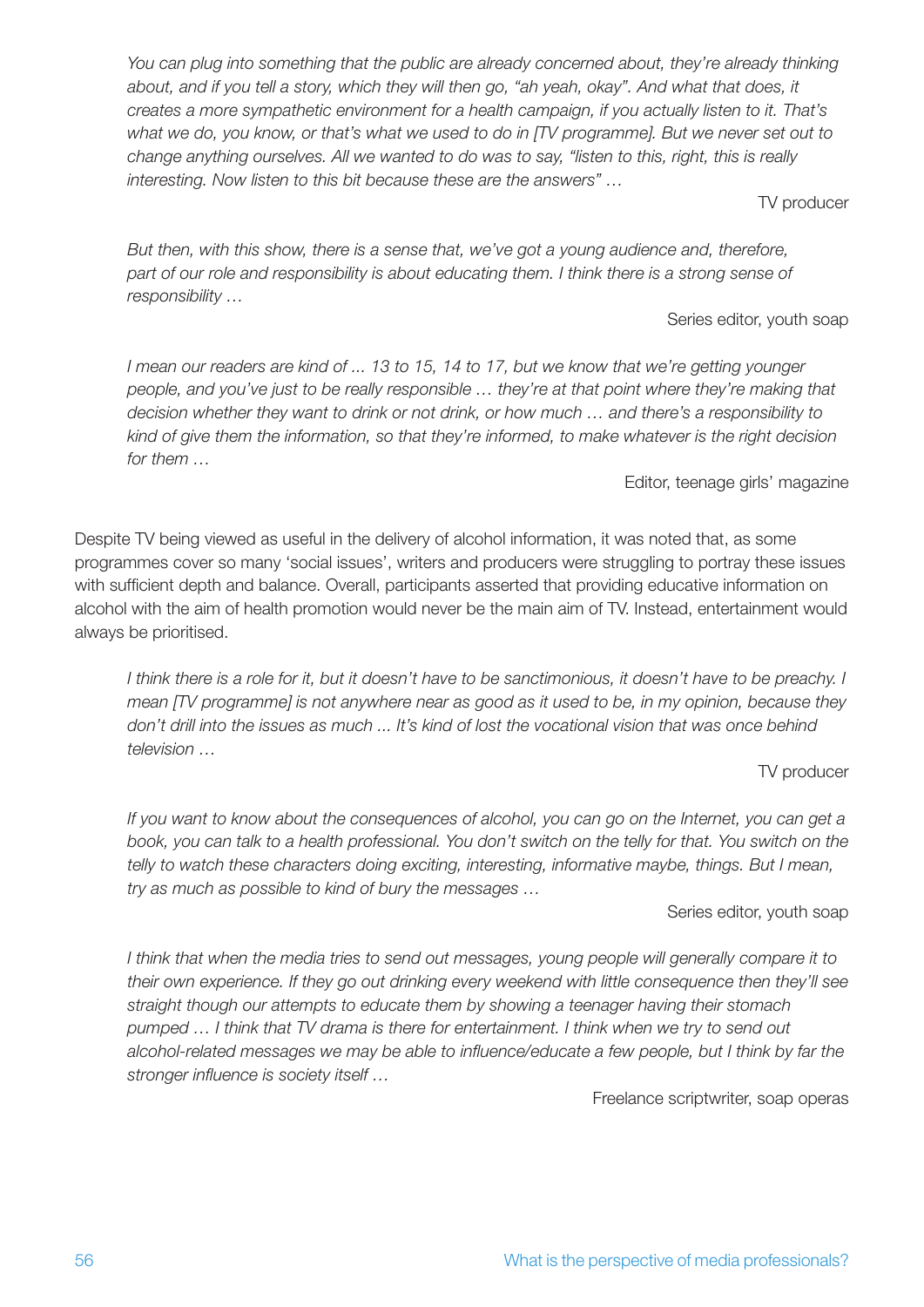## **Key findings: the perspective of media professionals**

- Alcohol-related content was viewed as a stable feature of most media throughout the year. The reasons for its inclusion varied, from political or social commentary, supporting policy and generating debate (news media), through to symbolising social interactions, providing dramatic impact (television) and providing alcohol-related information to young people (youth magazines).
- The majority of participants agreed that the media, including media depictions of celebrity drinking, might play a role in influencing attitudes to alcohol and alcohol use. Influence was seen as working in two ways: firstly, the repetition of alcohol-related content was felt to potentially reinforce alcohol use as a cultural 'norm'; secondly, it was suggested that the media may deter young people from drinking by reporting alcohol use negatively.
- While news media journalists suggested that TV representations of alcohol may be more influential on young people than news, those working within the TV industry felt that print media was important in influencing public perceptions of alcohol.
- News media reporting on alcohol use was seen as focusing on specific groups (mostly women and young people). Young people's and women's drinking was discussed as providing the 'shock factor' required for reports to be newsworthy. It was also suggested that the news media rarely report positive stories about young people, and that this can help reinforce negative stereotypes.
- News media journalists did not feel that providing alcohol-related advice and information was within their remit. Some participants did suggest that the news media could contribute to health promotion by reporting the views of certain interest groups/campaigns, or by advocating the public health perspective.
- Providing realistic representations of alcohol use on TV was felt to be difficult within an industry that primarily aims to entertain. Participants asserted that providing educative information on alcohol with the aim of health promotion would never be the main aim of TV. Entertainment would always be prioritised.
- Youth-targeted media in particular (e.g. youth magazines and youth soaps) were viewed as having a responsibility to convey educational messages to audiences and raise awareness about issues such as alcohol.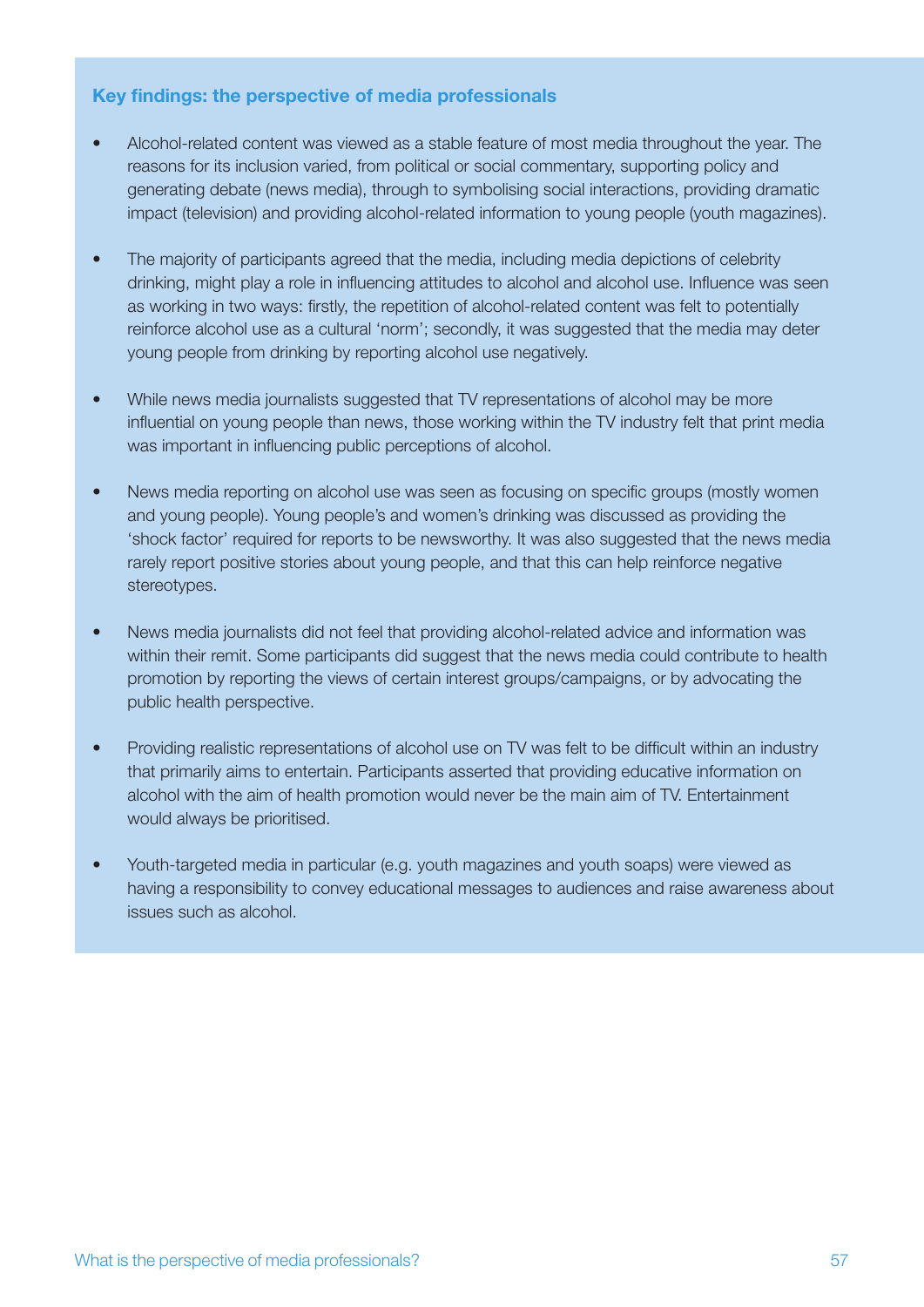Many factors are known to influence young people's alcohol-related beliefs and behaviour. This research explored the role of the media in this relationship. Alcohol and drinking appeared to be common in media consumed by young people, with a variety of alcohol-related depictions present across the different media sources. However, young people were sophisticated media consumers and had good insight into how particular representations of alcohol are constructed. Subsequently, celebrities, who are so often blamed for providing 'bad examples' of behaviour to young people, appear to have less of an impact on behaviour than friends. Young people were exposed to subtle and selective representations of alcohol use and its consequences more frequently than direct advertising.

Comprehensive responses to alcohol require a more carefully considered and long-term examination of the impact of media products on young people and wider society. Addressing young people's media use or alcohol representations in the media in isolation (e.g. through initiatives such as advertising watersheds or bans) is not an adequate approach to changing young people's drinking practices. Instead, such initiatives need to be part of a multi-component response.

## **The normalisation and transmission of alcohol use**

In all forms of media examined, alcohol was predominantly presented as a normalised activity that accompanied, if not defined, a wide variety of social events. Reasons for its use were mostly pro-social, although a minority reflected alcohol dependence and personal crisis management (e.g. self-medication for stress). When references were made to negative consequences of alcohol, they tended to focus upon the more extreme effects such as alcohol dependence and violence. Young people and media professionals suggested that alcohol was included in TV programmes both to reflect real life and to add elements of drama and comedy. Young people also suggested that showing the harms and effects of alcohol was a way of informing young people of the possible dangers associated with alcohol use. However, exclusively focusing on the negative effects of alcohol was also viewed as unrealistic by young people, who felt that, in reality, alcohol use does not always involve negative experiences. Overall, young people felt that TV in particular should provide a balanced view of alcohol use, showing both the positive side of drinking and the possible subtle negative effects (e.g. hangovers, falls, inappropriate or embarrassing behaviour).

Our data cannot tell us directly whether alcohol use has been normalised through the media, but classic social learning theories (Biddle, *et al*., 1980) indicate that norms around alcohol are established in two main ways: firstly, individuals believe themselves to be different from their peers in their drinking (i.e. they believe they are light drinkers whereas others are heavy drinkers); and secondly, individuals believe that their own particular patterns of alcohol behaviour occur more frequently than they actually do (i.e. they drink heavily and so think everyone else also does). Environments or cultures which support these views are likely to reinforce these misperceptions. This has one of several effects on beliefs about health behaviours such as alcohol use. Firstly, beliefs are established around the types of behaviour that other people exhibit and the number of people that conduct them. Secondly, beliefs are established around whether a particular behaviour is acceptable to the individual and wider society. Inaccurate and frequent alcohol representations in the media are therefore likely to contribute to this normalisation process.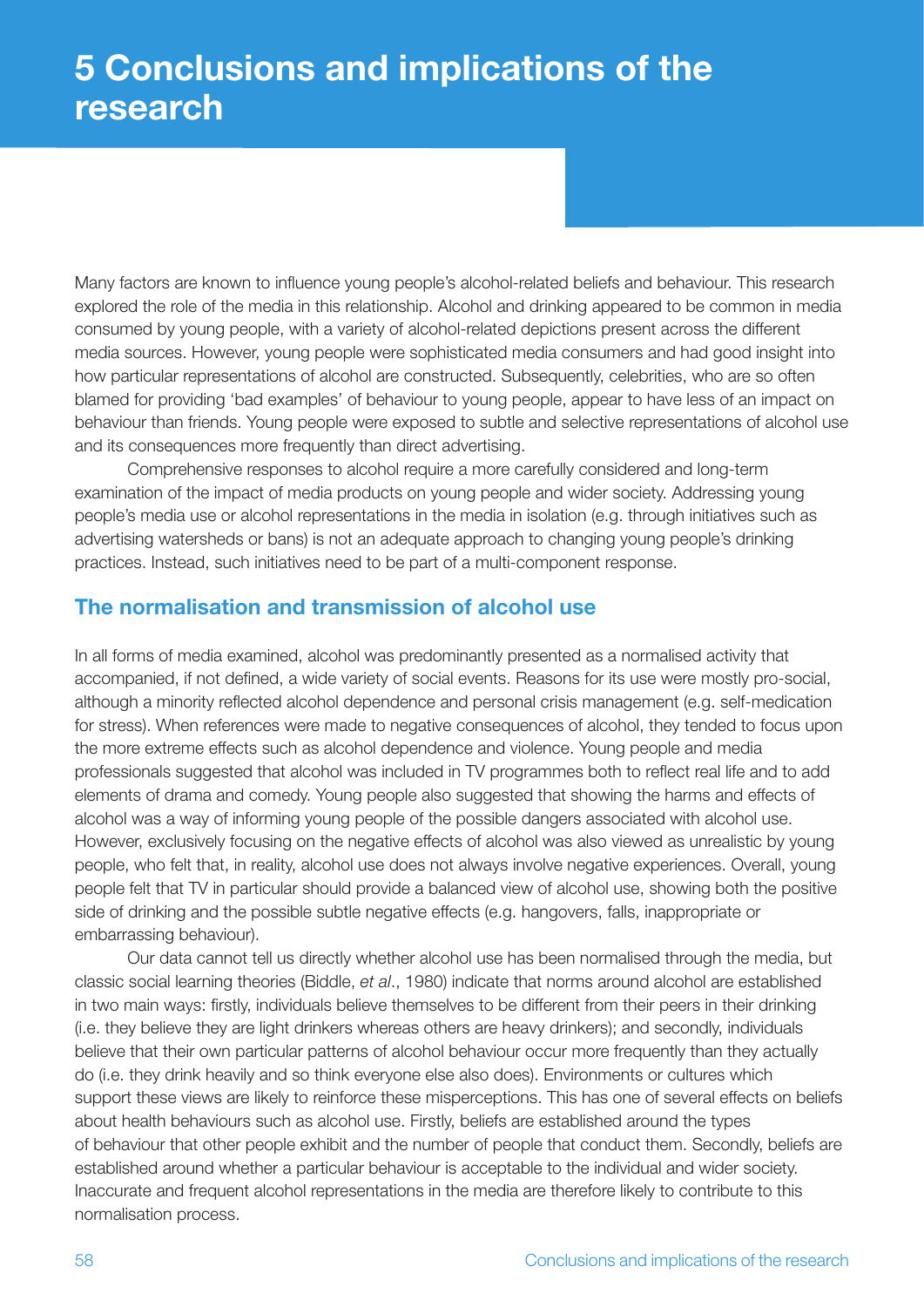Both young people and media professionals were unsure as to whether they believed that media representations of alcohol (including consumption by celebrities) influenced young people's attitudes towards alcohol and their alcohol consumption. Media reporting of celebrity alcohol use and normative depictions of alcohol use were seen as reinforcing the idea that drinking alcohol was an acceptable, unproblematic and normalised activity. They also suggested portrayals of intoxication and related negative behaviour held the ability to deter young people from alcohol use. However, it was also noted that portrayals of intoxication and related negative behaviour may transmit the message that such behaviour is also common and acceptable. A 'third-person effect' was evident in discussions with participants who suggested that the media and celebrities influenced 'other' young people or 'kids', but not themselves. Both young people and media professionals felt that other factors, such as peers and parents, were more influential in young people's initiation into alcohol use than the media and celebrities.

Our survey data also indicated that one of the best predictors of personal alcohol use was not media use *per se*, or sense of attachment to celebrities associated with alcohol use, but the belief that friends drank frequently. The key question, therefore, is how these beliefs about friends' drinking arose? The simplest explanation is that individuals tend to socialise, or seek out friendships, with other people who exhibit (or at least give the impression that they exhibit) identical or desirable behaviours (e.g. alcohol use). Friends' drinking could therefore be seen as an accurate reflection of survey respondents' own alcohol use. Another more complex reason is that, as outlined above, through the establishment of norms (partly, but not exclusively attributed to media representations), young people held the false perception that their friends were heavier drinkers than themselves.

Therefore, we must ask, what is the effect of presenting a selective view of alcohol use in the media? In contrast to news reports, which provide a negative and extreme view of adverse alcohol use outcomes, focusing on death, violence, drink driving and long-term health impacts (see Nicholls, 2010, and confirmed by our interviews with media professionals), young people are predominantly exposed to consequence-free depictions of alcohol use in the entertainment media. Although representations of extreme negative outcomes of alcohol use may reinforce commitments not to drink alcohol to excess in some individuals, there is the possibility that such depictions may also provoke a defence mechanism in others, whereby they 'explain away' the messages received as not being relevant to their particular behaviour or circumstances. Young people may therefore set artificial upper limits on their alcohol behaviour according to these extreme negative outcomes, without realising that harm is still associated with relatively lighter and apparently unproblematic patterns of use.

## **Celebrity behaviour is unlikely to have a direct influence on young people's alcohol consumption**

A key feature of the drinking depictions in magazines read by young people was an emphasis on celebrity alcohol use, which was reported in both a positive (e.g. glamorous) and negative manner (e.g. alcohol dependence). A fascination with celebrity alcohol use in magazines and the news media was identified by young people. Media professionals suggested that magazines and newspapers (particularly the tabloids) focused on celebrity behaviour, including alcohol use, due to public interest and demand. Young people were extremely 'celebrity literate' and knowledgeable about celebrities' alcoholrelated behaviour, and held negative views towards those celebrities who were shown drinking to intoxication in the media. In contrast, images of casual drinking by celebrities were regarded as unproblematic, which suggested that alcohol use must be seen to be extreme and excessive to be labelled problematic.

Within the survey findings, and contrary to their declared opinions, measures of celebrity attachment (i.e. the time and effort spent on pursuing the celebrity relationship, particularly alcohol-using celebrities) did not predict young people's personal alcohol use. Although we asked young people about only one favourite celebrity, and young people are likely to admire a range of famous individuals, we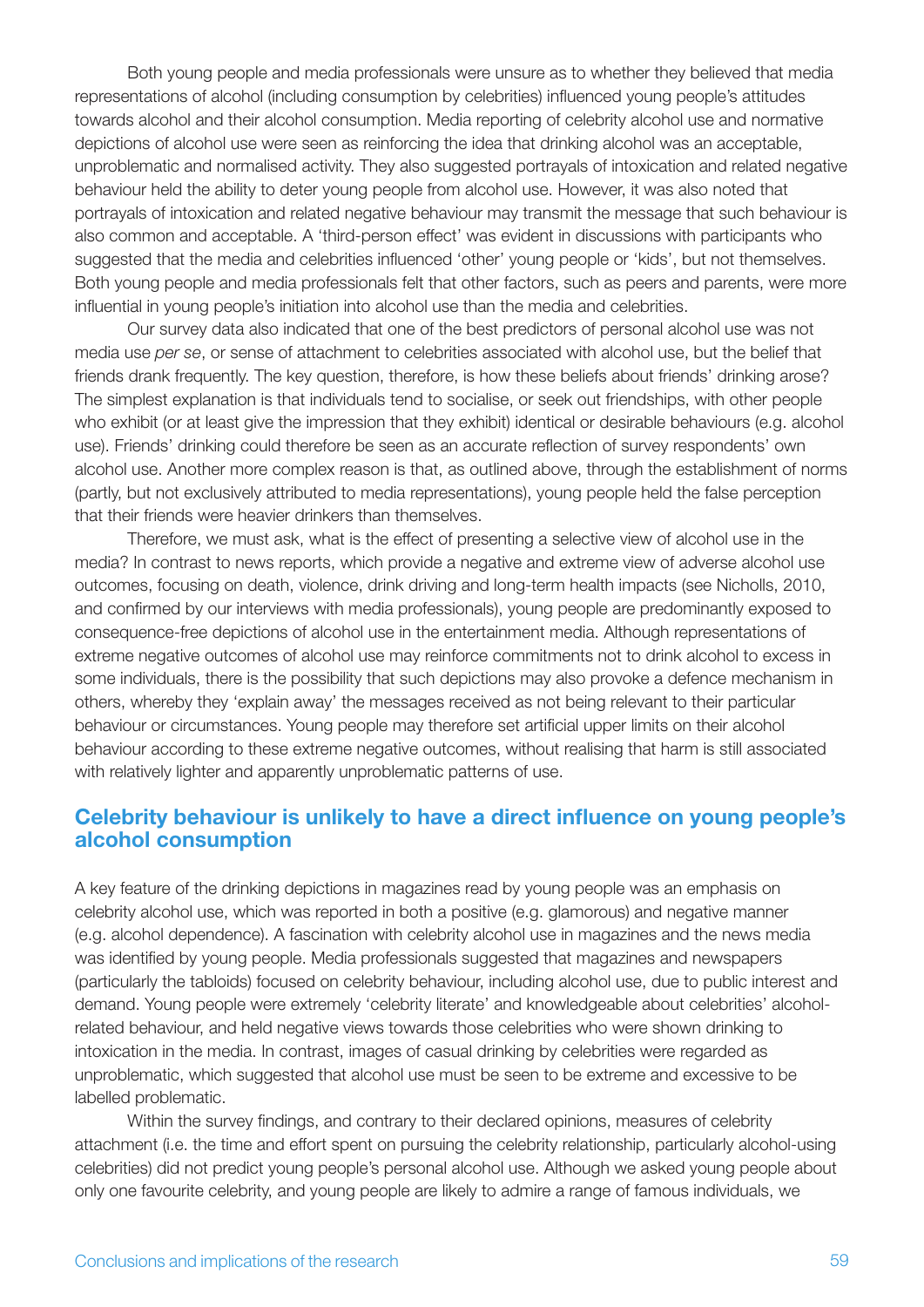concluded that celebrities were admired for their talents and not for their alcohol use behaviours. Young people were therefore unlikely to model unhealthy behaviours on the activities of celebrities.

## **Young people are critical and sophisticated media consumers**

An important finding of the research was that young people made sophisticated assessments regarding the nature, production and interpretation of media representations of alcohol. They were critical and sceptical towards the reporting of celebrity alcohol use, and were aware that both magazines and newspapers created exaggerated stories in order to attract readers and make profits. This was one of the main reasons why they did not trust magazine and newspaper accounts of celebrity behaviour. Moreover, they were aware that the main reason for the inclusion of alcohol use on television was to give the impression of reality, yet, at the same time, intoxication was regarded as a way of adding drama to TV programmes to increase audience viewing figures. Such scepticism and critical media literacy may have implications for the degree to which images of alcohol use can actually shape young people's attitudes towards alcohol.

## **Media representations of alcohol are highly gendered**

It was noticeable that media representations of alcohol, particularly within magazines, were highly gendered in nature. This was also reflected in conversations with young people, in which gender was central to discussions about drinking. In female-targeted magazines, drinking was aligned with health, diet, glamour and beauty, most often with reference to celebrity. In male-targeted magazines, alcohol use was associated with masculine activities and presented as being embedded in male leisure and social interaction. Most young people rejected magazine content that suggested alcohol use is a key aspect of masculine identity, yet acknowledged that, in real-life drinking situations, men may still feel pressured to drink alcohol to symbolise their masculinity, and that magazines may add to this pressure. There was also an absence of references to alcohol-related effects and consequences, and to drinking little, in men's magazines.

Women's alcohol use was portrayed as being relatively more problematic than men's. In men's magazines, female drinkers were portrayed as unfeminine, vulnerable, emotional and as individuals engaging in sexual activity when drunk. Some young people were critical of the way that drinking by females (including celebrities) received more negative media reporting than men's drinking, and suggested that these images reflected unequal attitudes towards men's and women's drinking in general. Societal norms that cause excessive use of alcohol to be more stigmatising for women than for men were thus being reinforced through these media images of women's drinking.

# **Young people are frequently exposed to 'official' and 'unofficial' alcohol advertising**

Although this study was not intended to be an in-depth analysis of alcohol marketing (for a review see Gordon, *et al*., 2010b), it was clear that young people were frequently exposed to alcohol adverts through their media use. Our survey data showed that, regardless of age, 60% of young people reported being exposed to alcohol adverts on a daily basis through TV, 35.9% through the Internet and 25% through magazine readership. Alcohol advertising was a common feature in magazines and TV commercials, as were adverts which featured alcohol use in the promotion of non-alcoholic consumer items (e.g. DIY stores). SNS and YouTube were being used by alcohol producers to display official alcohol advertising. Users of SNS, including young people, were also 'advertising' alcohol brands and intoxication through the creation of user-generated content that promoted and displayed brand images. On sites such as Facebook, these 'informal' pages were almost visually identical to official industry pages, but tended not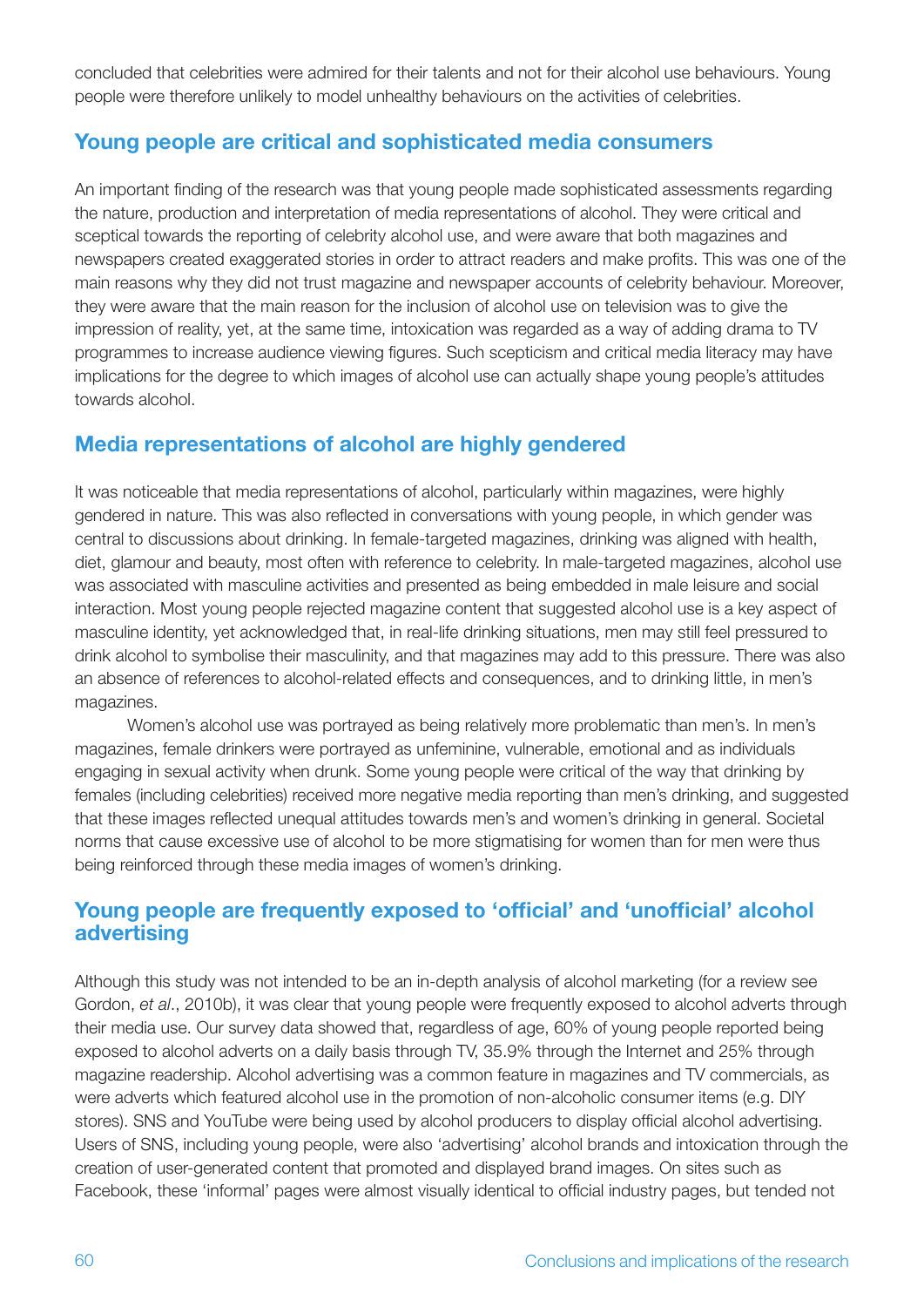to display links to sources of alcohol information such as Drinkaware. Although not measured in this research, the nature of alcohol advertising (e.g. gender alignment, cultural association) and the extent to which young people find alcohol adverts appealing is likely to influence young people's drinking over time.

Young people were also exposed to alcohol adverts through the sponsorship of sports (e.g. football) and events (e.g. music festivals), and believed alcohol brands sponsored football due to alcohol being an integral element of football fandom and sports fandom in general. The sponsorship of leisure activities such as sport and music is an important part of the overall alcohol marketing mix, and although young people may not recognise that they are influenced, this type of advertising contributes to the overall normalisation of alcohol branding.

A large body of research confirms links between the total amount of exposure to alcohol advertising and young people's drinking behaviour (Anderson, *et al*., 2009; Smith and Foxcroft, 2009b; Gordon, *et al*., 2010a, 2010b), and so the extension of alcohol advertising through online media such as SNS is of concern. Online age verification devices are being used by alcohol producers to try to prevent those under the age of 18 from being exposed to alcohol advertisements on SNS and official brand websites. However, age verification itself is not an effective deterrent to underage visitors, as users can easily enter a fictitious age to override the restrictions. Participants in our own research who were aged under 13 had SNS profile pages, despite the fact that, in theory, these pages cannot be set up by those under 13; this shows that young people are able to consume media despite age restrictions.

## **Do the media have a role in alcohol-related health promotion?**

Media producers should not assume they are presenting balanced and responsible portrayals of alcohol and young people's drinking simply by adhering to codes of conduct (e.g. ASA, Ofcom, Portman Group). A lack of official educative information on alcohol use within media consumed by young people suggests that the mass media is not currently being used to a great extent in the promotion of alcohol-related health messages. Teen magazines did feature alcohol-related advice and SNS were being used by alcohol campaigns in the promotion of 'sensible drinking' messages. However, such content was relatively scarce compared to other pro-normative and advertising messages presented. Overall, healthrelated drinking messages were deemed not to be newsworthy or of entertainment value by both young people and media professionals. Although it was suggested that the media might help raise awareness of social issues such as alcohol, there is a lack of evidence to suggest that current approaches lead to behavioural change (Boots and Midford, 2003; Babor, *et al*., 2010).

## **Considerations for policy and practice**

The research has a number of considerations for policy and practice:

- • **Overall, media, in all its forms, is just one among many influences upon young people's**  drinking behaviour. Therefore, adopting alcohol policies solely based on media regulation is unlikely to prevent alcohol use and related harm. Focusing on media controls in isolation and ignoring wider societal and cultural factors (e.g. peers) is not an adequate or effective way of reducing alcohol-related harm in young people. Unlike advertising bans, prohibiting all alcohol depictions in the entertainment and news media is unrealistic, compromises producers' creativity, and may reduce young people's entertainment opportunities.
- There are limits to the extent to which current alcohol advertising regulations can prevent **young people from being exposed to alcohol advertising.** Alcohol advertising is currently subject to self-regulation (ASA, 2009). Our research shows that young people are easily able to access media targeted at adults and are therefore exposed to alcohol advertisements before and after the TV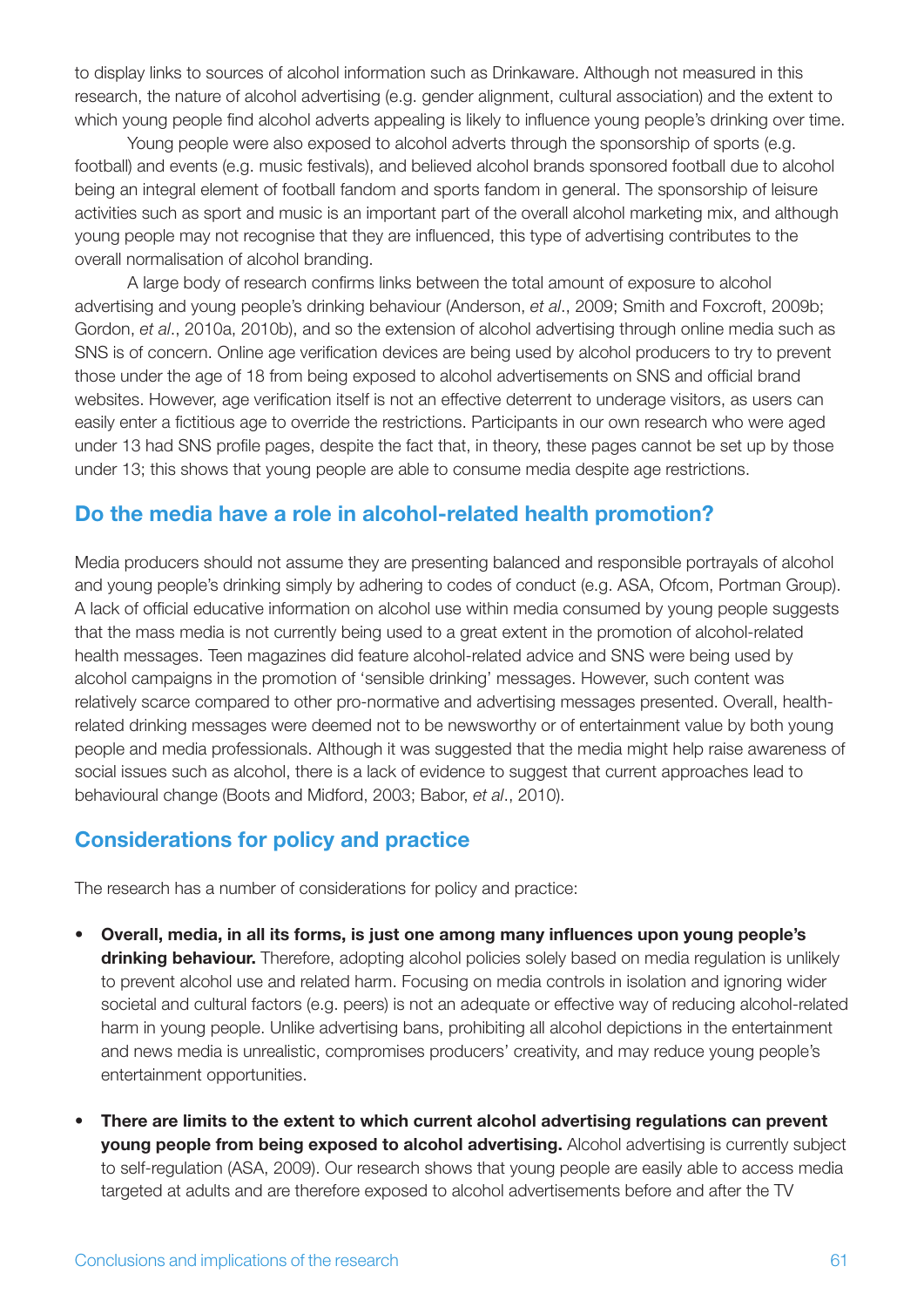watershed (9pm). This poses problems for advertising regulators. Although a pre-watershed advertising ban would reduce the total exposure to advertisements, it is important to recognise that under-18s are frequently viewing TV post-watershed and are able to access late-night TV programmes through digital recording devices and the Internet. If a total TV alcohol advertising ban is introduced in the UK, young people will still be able to access international advertising via the Internet.

- • **Online alcohol advertising and depictions of alcohol pose particular challenges to policymakers and the alcohol industry.** Regulation and self-regulation face strong challenges from the very nature of the Internet, where content is easily shared and globalised. It is one of the great values of the Internet that users can produce and share their own content. However, informal 'advertising' techniques initiated by Internet users challenge industry or regulatory body attempts to control exposure to alcohol marketing. The industry needs to clearly differentiate its own marketing activities from that of consumers and support activities that seek to reduce the impact of 'informal' advertising.
- Young people are active media consumers and often reject simplistic and normalised **messages about alcohol and related harms.** Such scepticism and critical media literacy may have implications for the degree to which images of alcohol use can actually shape young people's attitudes towards alcohol. Teaching and building upon these existing media literacy skills in primary and secondary schools will therefore support young people in thinking critically about how and why alcohol is represented in the media, and how these representations may influence them to drink in particular ways.
- The media can have an important role in health promotion, but this requires rethinking of **existing strategies.** Entertainment media generally depict alcohol as a mundane, consequence-free activity, which may be equally important as direct advertising upon young people's alcohol use behaviours. Inserting public health messages into entertainment media is unlikely to be effective while they are countered by predominantly pro-normalisation messages and alcohol advertising. For media producers, the challenge is to provide consistent, practical and factually accurate alcohol advice and content for all ages, without being undermined by pressures to produce an 'entertaining' story. It is no easy task to integrate the two approaches, and viewers are unlikely to be entertained by purely factual content. If the media can overcome these challenges they may be able to play a useful role by supporting efforts to reduce alcohol-related harms through social marketing or advocacy.
- **Discussion is required regarding the way in which the media respond to, and depict, alcohol use.** Depicting alcohol responsibly in the media should not just be seen as a legal 'tick box' exercise by producers and regulators. Current regulators' codes of conduct might be a useful starting point but these require development. Media professionals themselves should be encouraged to think about the wider potential impact of their work on health and social issues. To this end, it is important that there is discussion between media producers, health and social care professionals, regulators, the alcohol industry and young people to establish whether it is feasible and acceptable to change the nature of alcohol content, and whether there is common ground on which to develop new and innovative media-based alcohol campaigns.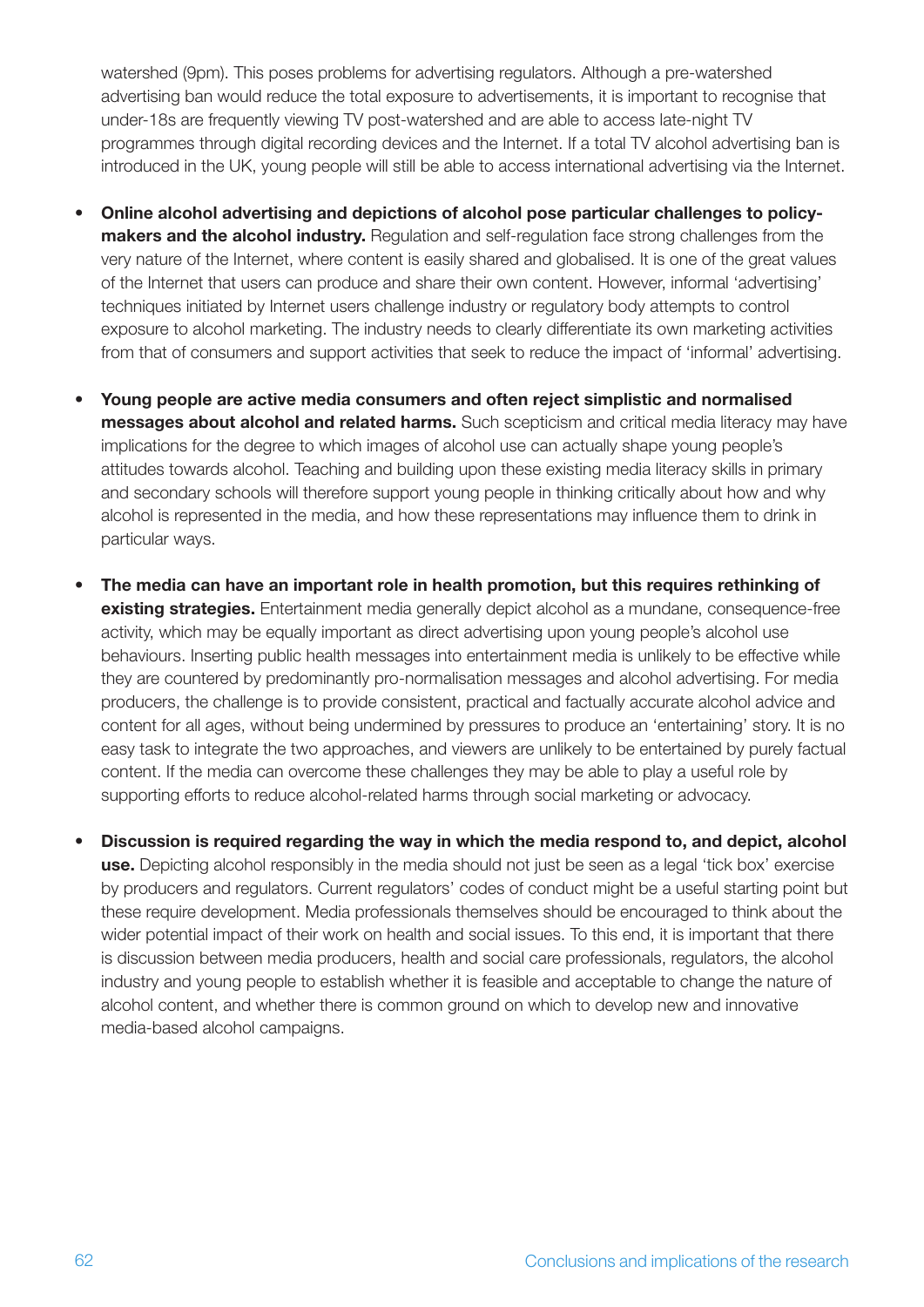# **Notes**

- 1 It must be acknowledged that the media are key to the rise of celebrity through the commoditisation and promotion of the individual via representation and the circulation of images (Turner, 2004; Evans, 2005).
- 2 It should be noted that these findings informed the qualitative research with young people. As such, the chapter provides an overview of the type of depictions young people were asked to discuss in the focus groups (findings presented in Chapter 2).
- 3 Footballer's wife or girlfriend.
- 4 Glamour models are topless female models presented within male-targeted publications.
- 5 *Shameless*, *The Simpsons* and *Coronation Street* were the only programmes in which alcohol featured as a storyline narrative.
- 6 By *alcohol-related advertisements* we are referring to *advertisements for alcohol*, as well as advertisements where alcohol features i.e. in the background or as a key feature of the advertisement.
- 7 Spoofs are mocking imitations of social marketing campaigns produced by members of the public.
- 8 Reality TV is a television genre that usually follows the lives of 'ordinary' people, as well as 'celebrities', in both everyday and extraordinary situations. The content is presented as unscripted and as reflecting 'real-life' situations and interactions.
- 9 Images of the following celebrities were shown in the focus groups: Katie Price (model), Kerry Katona (former singer and reality TV participant), Lindsay Lohan (actress), Alex Gerrard (footballer's wife), Paris Hilton (socialite), Lilly Allen (singer), Sarah Harding (singer), Kate Moss (model), Ricky Hatton (boxer), Pete Doherty (singer), Gavin Henson (rubgy player), Jack Tweed (reality TV participant), Danny Dyer (actor).
- 10 The Advertising Standards Authority (ASA) began regulating Internet advertising for UK companies on 1 March 2011.
- 11 See Biddle, *et al*. (1980), for one of the earliest discussions of this topic and McAlaney, *et al*. (2010) for a recent UK guide on how to incorporate social norms approaches into health and social practice.
- 12 See Matsueda (1988).
- 13 See, for example, Siegel, L.J. (2008) for chapters on differential reinforcement.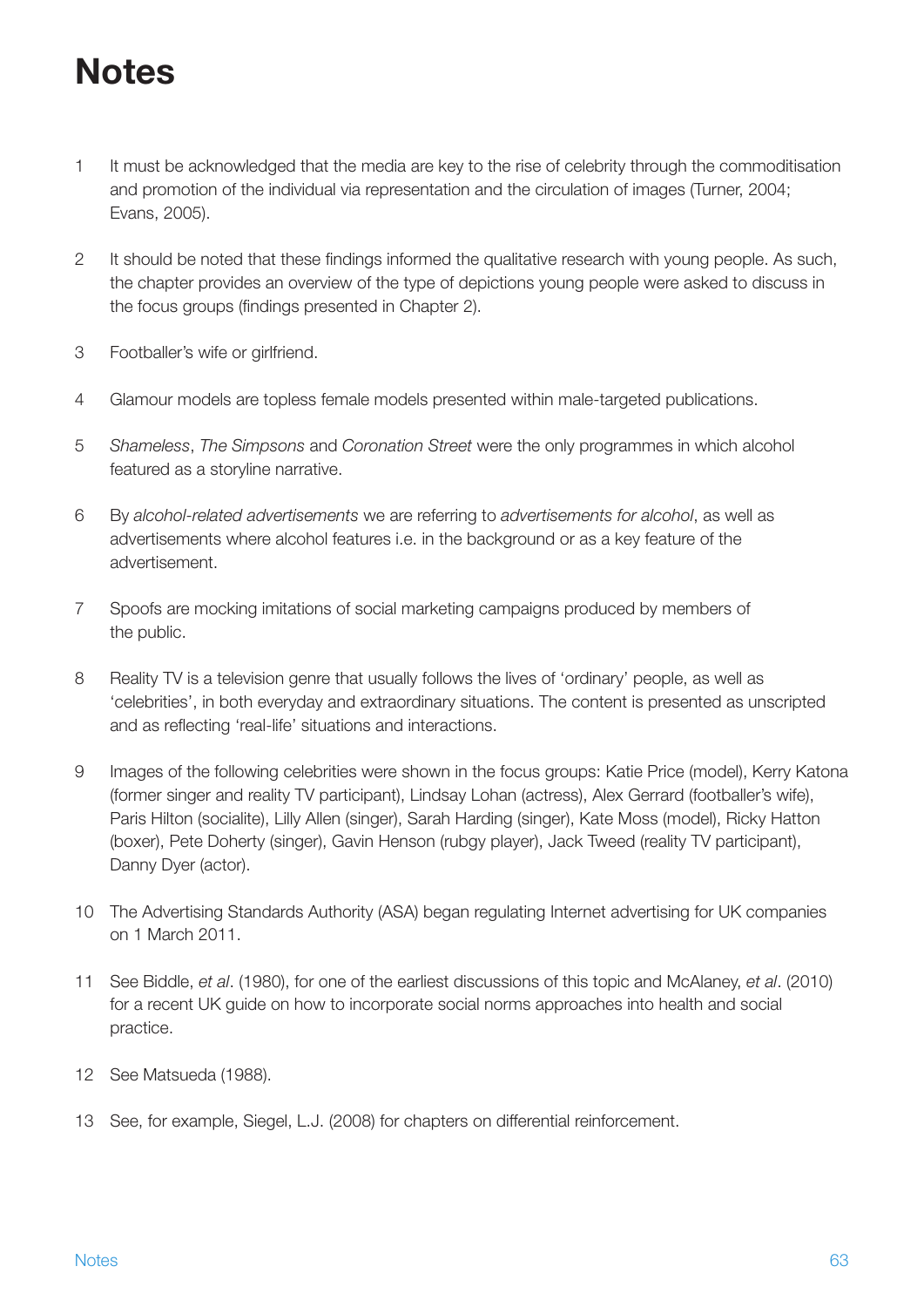- 14 At the start of the project it became known to us that other research was being conducted on the UK news media's portrayal of alcohol. This analysis showed that negative outcomes and celebrity alcohol use are frequently portrayed in the news media. (For a thorough analysis of the UK news media's portrayal of alcohol, see Nicholls, 2009, 2010.) We therefore decided not to repeat this work, but aimed to extend it by interviewing news journalists on the production of alcohol-related content.
- 15 Smirnoff, After Shock, Jägermeister, Absolut Vodka, Stella Artois, Budweiser, Carling, Carlsberg, Coors, Lambrini, Jacob's Creek, Magners, Strongbow, WKD.
- 16 This was the median age of the study's target group.
- 17 [www.ofsted.gov.uk/portal/site/Internet/menuitem.455968b0530071c4828a0d8308c08a0c/?vgnexto](http://www.ofsted.gov.uk/portal/site/Internet/menuitem.455968b0530071c4828a0d8308c08a0c/?vgnextoid=69e46c472b6b1110VgnVCM1000003507640aRCRD) id=69e46c472b6b1110VgnVCM1000003507640aRCR[D](http://www.ofsted.gov.uk/portal/site/Internet/menuitem.455968b0530071c4828a0d8308c08a0c/?vgnextoid=69e46c472b6b1110VgnVCM1000003507640aRCRD)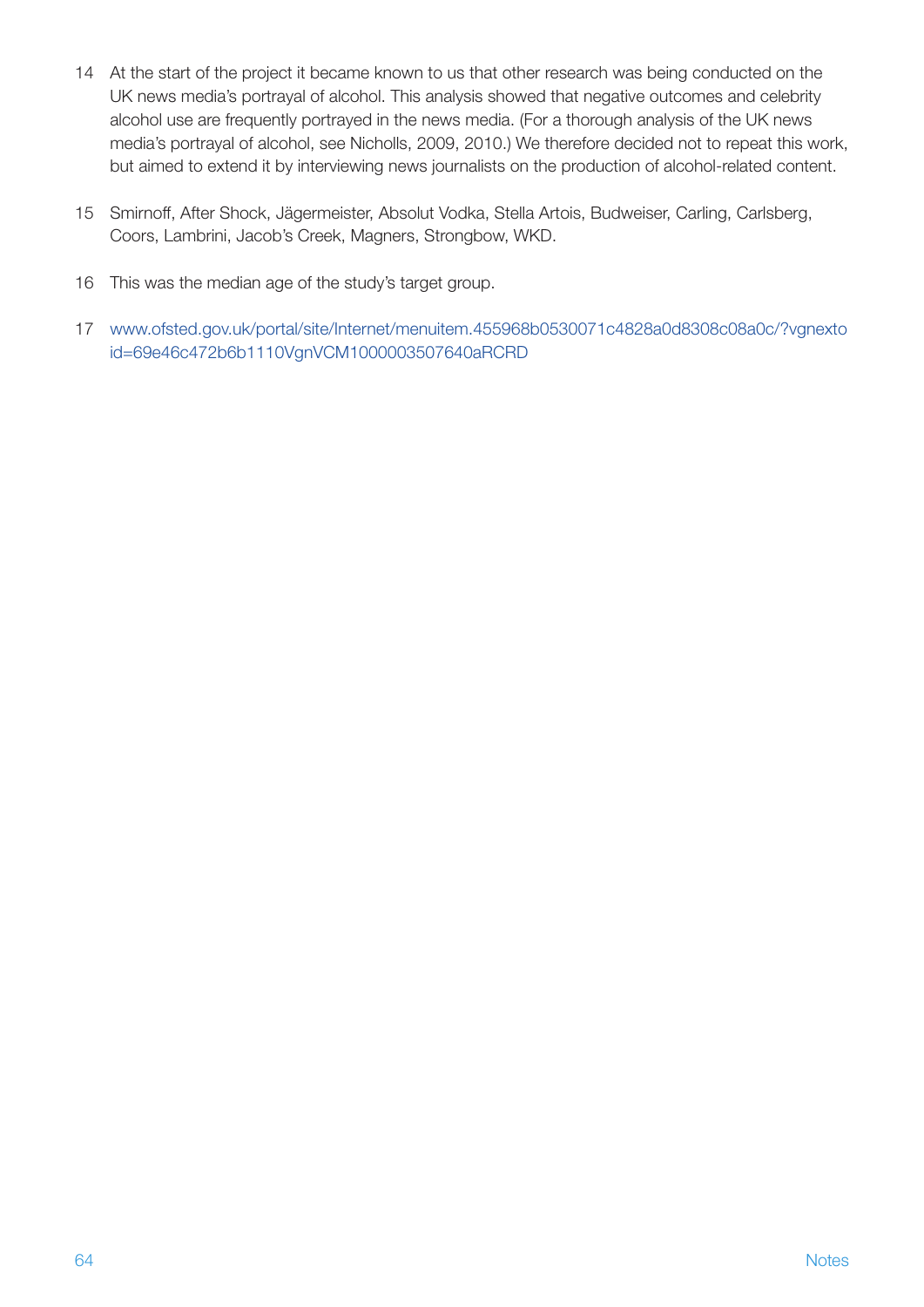# **References**

ABC (2009) *Consumer Magazines*. Interactive Analysis Consumer Magazine Selection. Available at <www.abc.org.uk>

Advertising Standards Authority (ASA) (2009) *Compliance Report: Alcohol Advertising Survey 2009*. London: ASA

Aitken, P.P., Eadie, D.R., Leather, D.S., McNeil, R.E.J. and Scott, A.C. (1988) 'Television advertisements do reinforce underage drinking', *British Journal of Addiction*, Vol. 83, No.12, pp. 1399–1419

Altheide, D.L. (1996) *Qualitative media analysis: Qualitative research methods*, Volume 38. London: Sage

Anderson, P., De Bruijn, A., Angus, K., Gordon, R. and Hastings, G. (2009) 'Impact Of Alcohol Advertising and Media Exposure on Adolescent Alcohol Use: A Systematic Review of Longitudinal Studies', *Alcohol and Alcoholism*, Vol. 44, No. 3, pp. 229–43

Anttila, A. and Kuussaari, K. (2005) 'The Normalisation of Drug and Alcohol use in Finnish Youth Magazines'. In Lalander, P. and Salasuo, M. (eds) *Globalization, Youth Cultures and Drugs*. Helsinki: Nordic Council for Alcohol and Drug Research

Atkinson, A.M., Sumnall, H.R. and Measham, F. (2010) 'Depictions of alcohol use in a UK Government partnered online social marketing campaign: Hollyoaks "The Morning after the night before"', *Drugs: Education, Prevention and Policy*, Early Online: 1–14

Babor, T., Caetano, R., Casswell, S. Edwards, G., Giesbrecht, N., Graham, K., Grube, J., Grunewald, P., Hill, L., Holder, H., Homel, R., Osterberg, E., Rehm, J., Room, R., Rossow, I. (2010) *Alcohol No Ordinary Commodity: Research and Public Policy*. Oxford: Oxford University Press

Bagnoli, A. and Clark, A. (2010) 'Focus groups with young people: a participatory approach to research planning', *Journal of Youth Studies*, Vol. 13, No. 1, pp. 101–19

Baillie, R. (1996) 'Determining the effects of media portrayals of alcohol going beyond short term influence', *Alcohol & Alcoholism*, Vol. 31, No. 3, pp. 235–42

Bandura, A. (1977) *Social Learning Theory*. New York: General Learning Press

Bandura, A. (1986) *Social Foundations of Thought and Action: A Social Cognitive Theory*. New Jersey: Prentice Hall

Bennett, P., Smith, C., Nugent, Z. and Panter, C. (1991) ' "Pssst ... the really useful guide to alcohol": an evaluation of an alcohol education television series', *Health Education Research*, Vol. 6, No. 1, pp. 57–64

Berkowitz, A.D. (2005) 'An overview of the social norms approach'. In Lederman, L. and Stewart, L. (eds) *Changing the culture of college drinking: A socially situated health communication campaign*, pp. 193–214. Creskill, NJ: Hampton Press

#### References 65 and 2012 to 2012 the set of the set of the set of the set of the set of the set of the set of the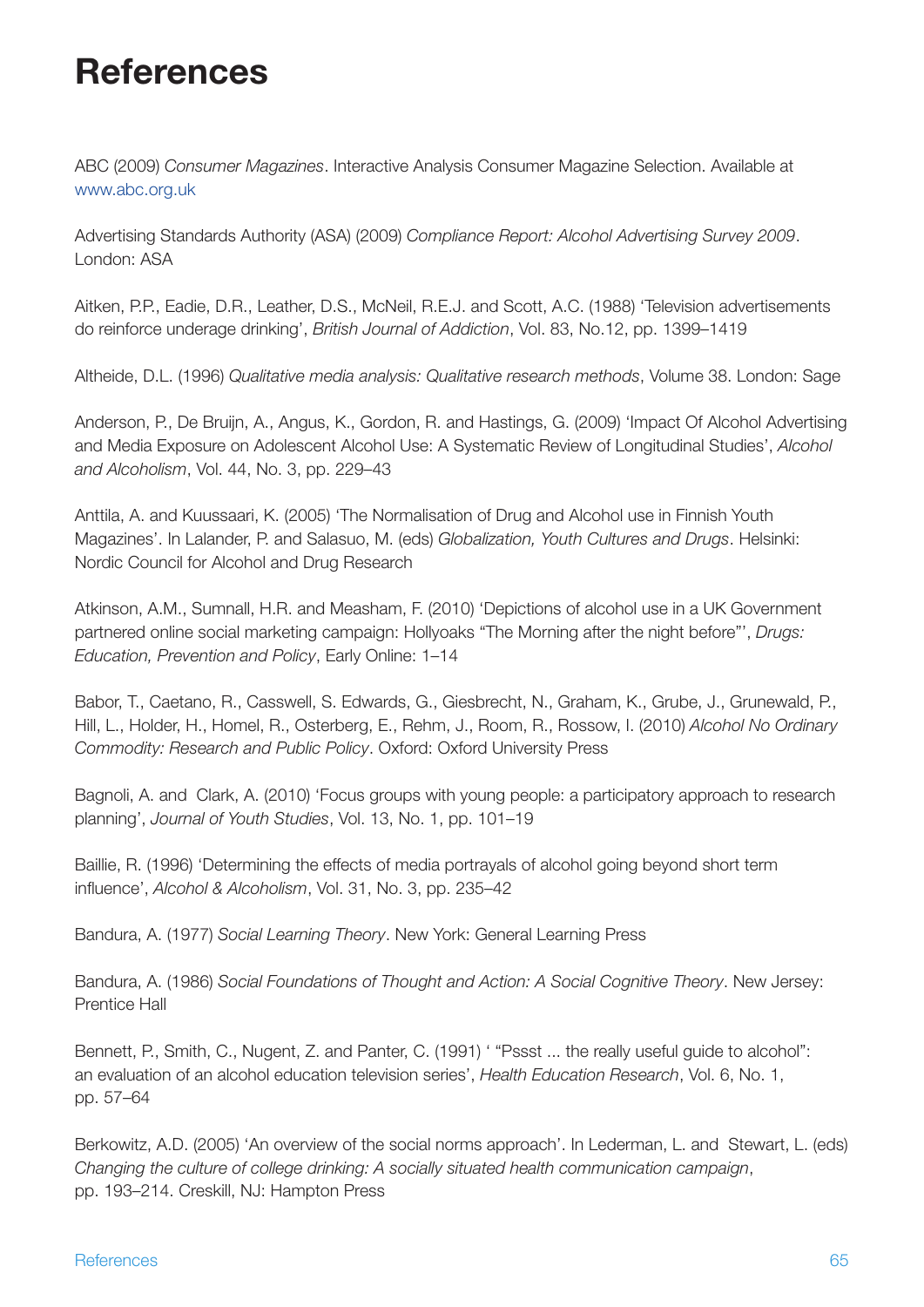Biddle, B.J., Bank, B.J. and Marlin, M.M. (1980) 'Social determinants of adolescent drinking', *Journal of Studies on Alcohol*, Vol. 4, No. 2, pp. 15–24

Blair, N.A., Kuen Yue, S., Sing, R. and Bernhardt, J.M. (2005) 'Sex, drugs, and rock and roll: Depictions of substance use in reality television: a content analysis of *The Osbournes*', *British Medical Journal*, Vol. 331, No. 7531, pp. 1517–19

Boone, S.D. and Lomore, C.D. (2001) 'Admirer-celebrity relationships among young adults: explaining perceptions of celebrity influence on identity', *Human Communication Research*, Vol. 27, No. 3, pp. 432–65

Boots, K. and Midford, R. (2003) 'Mass media marketing and advocacy to reduce alcohol-related harm'. In Heather, N. and Stockwell, T. (eds) *The essential handbook of treatment and prevention of alcohol problems*, Chapter 18, pp. 321–38. West Sussex: John Wiley & Sons

Borsari, B. and Carey, K.B. (2006) 'How the quality of peer relationships influences college alcohol use', *Drug and Alcohol Review*, Vol. 25, No. 4, pp. 361–70

Boyatzis, R.E. (1998) *Transforming Qualitative Information: Thematic Analysis and Code Development*. London: Sage

British Board of Film Classification (BBFC) (2009) *BBFC Film Classification Guidelines 2009*. London: British Board of Film Classification

British Medical Association (2009) *Under the influence: the damaging effect of alcohol marketing on young people*. London: BMA Marketing and Publications

Broadcasters' Audience Research Board (BARB) (2009) *BARB figures for programmes viewed by 10–19 year olds, 16th–22nd March 2009*. London: BARB

Brody, G., Ge, X., Katz, J. and Arias, I. (2000) 'A longitudinal analysis of internalization of parental alcoholuse norms and adolescent alcohol use', *Applied Developmental Science*, Vol. 4, No. 2, pp. 71–9

Brooks, O. (2010) *"Routes to Magic": The Alcoholic Beverage Industry's Use of New Media in Alcohol Marketing*. Institute for Social Marketing, University of Stirling and the Open University

Bryant, J. and Zillman, D. (2002) *Media Effects: Advances in Theory and Research*. Mahwah, New Jersey: Lawrence Erlbaum

Buckingham, D. (1993) *Reading Audiences: Young People and the Media*. Manchester: Manchester University Press

Buckingham, D. (1997) 'Electronic child abuse? Rethinking the media's effects on children'. In Parker, M. and Petley, J. (eds) *Ill Effects: The Media/Violence Debate*, pp. 32–47. London: Routledge

Cafiso, J., Goodstadt, M.S., Garlington, W.K. and Sheppard, M.A. (1982) 'Television portrayal of alcohol and other beverages', *Journal of Studies on Alcohol*, Vol. 43, No. 11, pp. 1232–4

CAMY (2007) *Youth Overexposed: Alcohol Advertising in Magazines, 2001 to 2006*. Washington, DC: Center on Alcohol Marketing and Youth, Georgetown University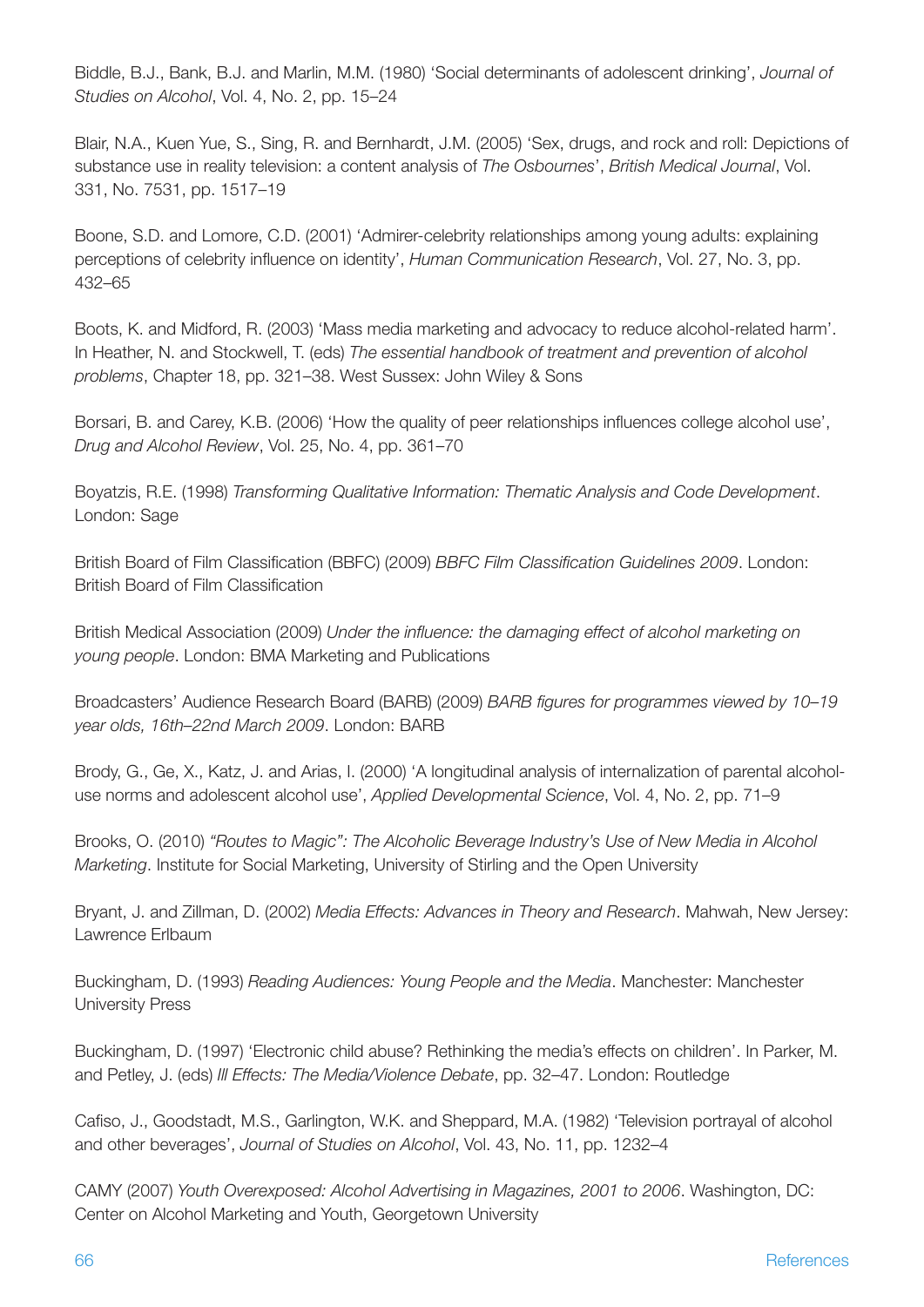Casswell, S. (1997) 'Public discourse on alcohol', *Health Promotion International*, Vol. 12, No. 3, pp. 251–7

Chen, M.J., Grube, J.W., Bersamin, M., Waiters, E. and Keefe, D.B. (2005) 'Alcohol advertising: What makes it attractive to youth?', *Journal of Health Communication*, Vol. 10, No. 6, pp. 533–65

Children's Society (2008) *The Children's Society Response to the NICE Public Health Guidance on Alcohol Use Disorders in Adults and Young People*. London: Children's Society

ClickyMedia (2010a) *UK Social Network Statistics July 2009*. Available at [www.clickymedia.co.](www.clickymedia.co.uk/2009/07/uk-social-network-statistics-july-2009/) [uk/2009/07/uk-social-network-statistics-july-2009/](www.clickymedia.co.uk/2009/07/uk-social-network-statistics-july-2009/)

ClickyMedia (2010b) *UK Facebook User Statistics April 2010*. Available at [www.clickymedia.co.](www.clickymedia.co.uk/2010/04/uk-facebook-user-statistics-april-2010/) [uk/2010/04/uk-facebook-user-statistics-april-2010/](www.clickymedia.co.uk/2010/04/uk-facebook-user-statistics-april-2010/)

Cumberbatch, G. and Gauntlett, S. (2005) *Smoking, alcohol and drugs in television*. London: Ofcom

Dal Cin, S., Worth, K.A., Dalton, M.A. and Sargent, J.D. (2008) 'Youth exposure to alcohol use and brand appearances in popular contemporary movies', *Addiction*, Vol. 103, No. 12, pp. 1925–32

Day, K., Gough, B. and McFadden, M. (2004) 'Warning! Alcohol can seriously damage your feminine health', *Feminist Media Studies*, Vol. 4, No. 2, pp. 165–85

Daykin, N., Irwin, I., Kimberlee, R., Orme, J., Plant, M., McCarron, L. and Rahbari, M. (2009) 'Alcohol, young people and the media: a study of radio output in six radio stations in England', *Journal of Public Health*, Vol. 31, No. 1, pp. 105–12

DeFleur, M. L. and Ball-Rokeach, S. (1989) *Theories of Mass Communication*. London: Longman

Department for Children, Schools and Families, Department of Health and Home Office (2008) *Youth Alcohol Action Plan*. London: Department of Children, Schools and Families

Department of Health (2007) *Safe, Sensible, Social: The next steps in the National Alcohol Strategy*. London: Home Office

DEPIS (2005) *Media Messages: A Review of Drug Related Messages Reaching Young People*. Drug Education and Prevention Information Service

Drotner, P. and Livingstone, S. (2008) *International Handbook of Children, Media and Culture*. London: Sage

Donnelly, L. (2008) 'Drunken celebrities are poor role models', *The Telegraph*, 27 December 2008. Available at [www.telegraph.co.uk/news/newstopics/celebritynews/3981161/Drunken-celebrities-are](www.telegraph.co.uk/news/newstopics/celebritynews/3981161/Drunken-celebrities-are-poor-role-models.html)[poor-role-models.html](www.telegraph.co.uk/news/newstopics/celebritynews/3981161/Drunken-celebrities-are-poor-role-models.html)

E4 (2009) *Hollyoaks: The morning after the night before*. Available at [www.e4.com/hollyoaks/the-morning](www.e4.com/hollyoaks/the-morning-after-the-night-before/)[after-the-night-before/](www.e4.com/hollyoaks/the-morning-after-the-night-before/)

Eder, D. and Ferguson, L. (2003) 'Interviewing children and young people'. In Holstein, J. and Grubrium, J. (eds) *Inside Interviewing: New Lenses, New Concerns*. Thousand Oaks, CA: Sage

#### References 67 and 2012 to 2014 the set of the set of the set of the set of the set of the set of the set of the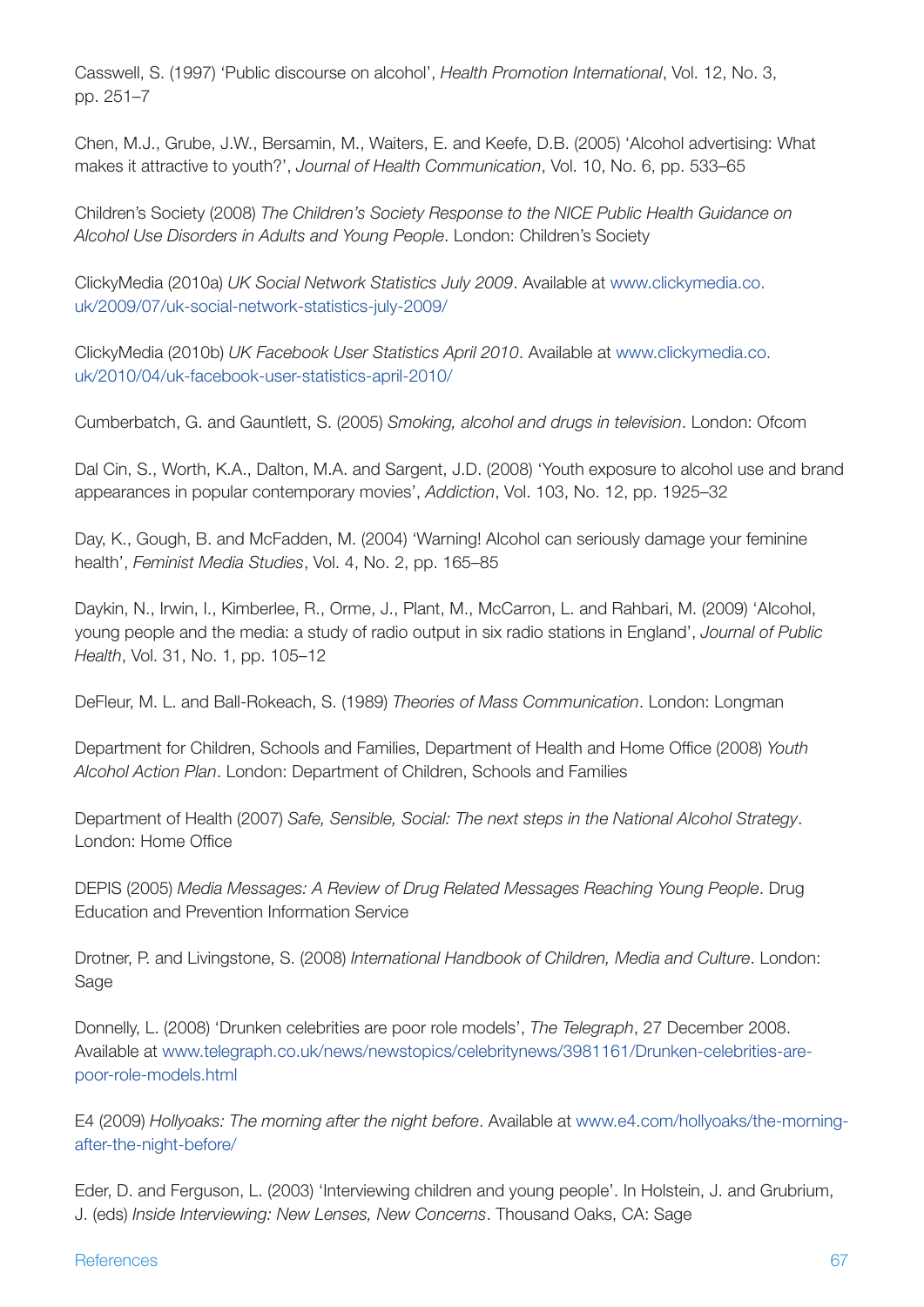Ellickson, P., Collins, R., Hambarsoomians, K. and McCaffrey, D. (2005) 'Does alcohol advertising promote adolescent drinking? Results from a longitudinal assessment', *Addiction*, Vol. 100, No. 2, pp. 235–46

Elliott. G., Morleo, M., Harkins, C., Cook, P.A. and Phillips-Howard, P.A. (forthcoming) *Parents' perceptions of their children's alcohol consumption*. Centre for Public Health, Liverpool John Moores **University** 

Engels, R.C.M.E., Hermans, R., Van Baaren, R.B., Hollenstein, T. and Bot, S.M. (2009) 'Alcohol Portrayal on Television Affects Actual Drinking Behaviour', *Alcohol and Alcoholism*, Vol. 44, No. 3, pp. 244–9

EUCAM (2010) *Alcohol advertising in new media trends in Alcohol Marketing*. Netherlands: EUCAM

Evans, J. (2005) 'Celebrity: What's the media got to do with it?'. In Evans, J. and Hesmondhalgh, D. (eds) *Understanding Media: Inside Celebrity*. Berkshire: Open University Press

Evans, J. and Hesmondhalgh, D. (2005) *Understanding Media: Inside Celebrity*. Berkshire: Open University Press

Facebook (2010) *Facebook Advertising Guidelines*. Available at [www.facebook.com/ad\\_guidelines.php](www.facebook.com/ad_guidelines.php)

Fossos, N. and Larimer, M.E. (2007) 'Are Social Norms the Best Predictor of Outcomes Among Heavy-Drinking College Students?', *Journal of Studies on Alcohol and Drugs*, Vol. 68, No. 4, pp. 556–65

Fuller, E. (2009) *Smoking, drinking and drug use among young people in England in 2008*. London: NHS Information Centre for Health and Social Care

Furham, A., Ingle, H., Gunter, B. and McClelland, A. (1997) 'A content analysis of alcohol portrayal and drinking in British television soap operas', *Health Education Research*, Vol. 12, No. 4, pp. 519–29

Garfield, C.F., Chung, P.J. and Rathouz, P.J. (2003) 'Alcohol Advertising in Magazines and Adolescent Readership', *JAMA*, Vol. 289, No. 18, pp. 2424–9

Gerbner, G., Gross, L. and Signorelli, N. (1986) 'Living with television: The dynamics of the cultivation process'. In Bryant, J. and Zillman, D. (eds) *Perspectives on Media Effects*, pp. 17–40. New Jersey: Lawrence Erlbaum Associates Inc

Gibbs, A. (1997) 'Focus groups', *Social Research Update*, No. 19, University of Surrey

Giddens, A. (1991) *Modernity and Self-Identity: Self and Society in the Late Modern Age*. Cambridge: Polity Press

Giles, D.C. and Maltby, J. (2004) 'The Role of Media Figures in Adolescent Development: Relations Between Autonomy, Attachment, and Interest in Celebrities', *Personality and Individual Differences*, Vol. 36, No. 4, pp. 813–22

Glover, D. (1985) 'The Sociology of the Mass Media'. In Haralambos, M. (ed), *Sociology: New Directions*, pp. 369–442. Lancashire: Causeway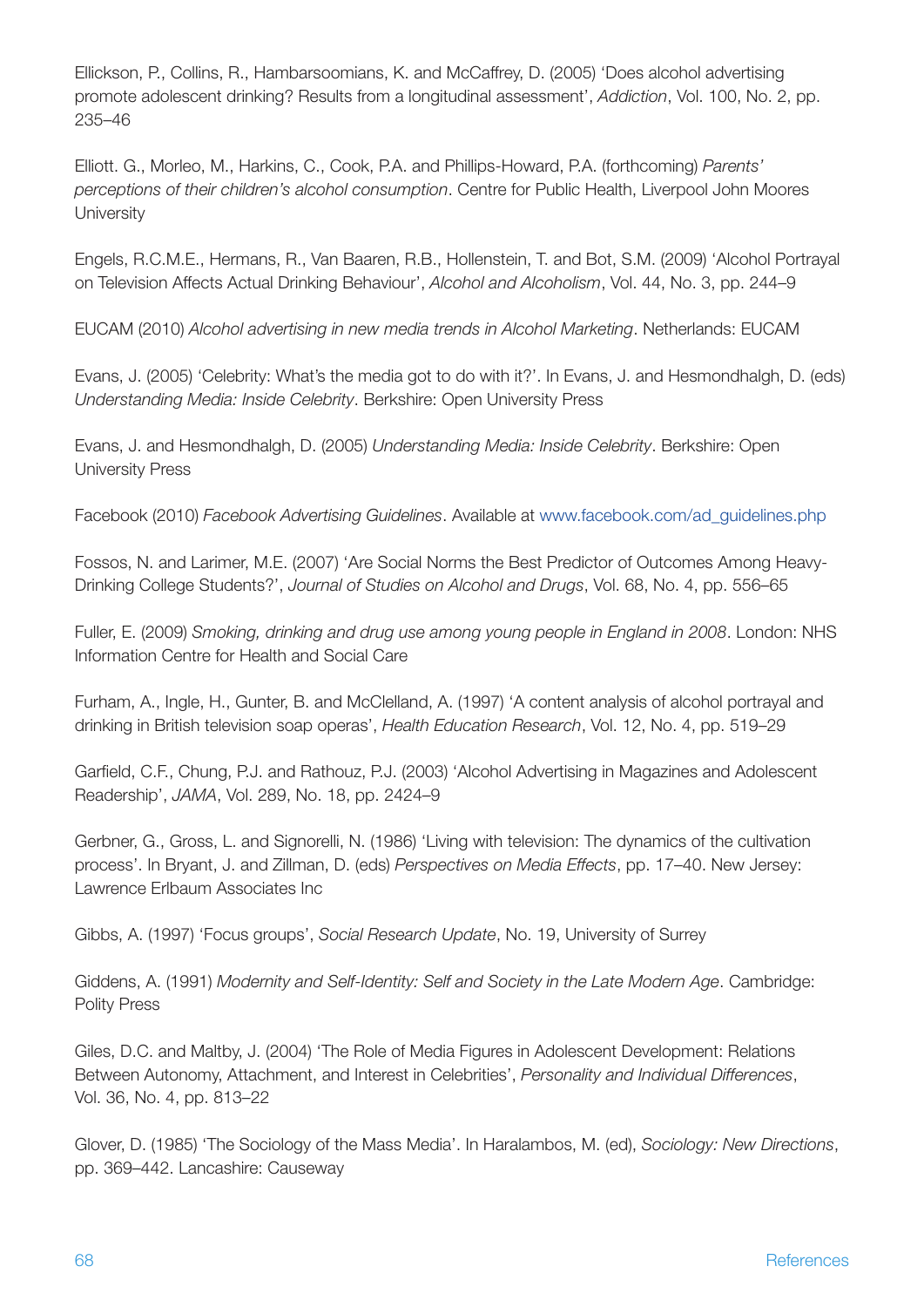Gordon, R., MacKintosh, A.M. and Moodie, M. (2010a) 'The Impact of Alcohol Advertising on Youth Drinking Behaviour: A Two-stage Cohort Study', *Alcohol and Alcoholism*, Vol. 45, No. 5, pp. 470–80

Gordon, R., Hastings, G.B. and Moodie, C. (2010b) 'Alcohol marketing and young people's drinking: What the evidence base suggests for policy', *Journal of Public Affairs*, Vol, 10, No. 1–2, pp. 88–101

Greene, A.L. and Adams-Price, C. (1990) 'Adolescents' secondary attachments to celebrity figures', *Sex Roles*, Vol. 23, No. 7–8, pp. 335–47

Griffiths, R. and Casswell, S. (2010) 'Intoxigenic digital spaces? Youth, social networking sites and alcohol marketing', *Drug and Alcohol Review*, Vol. 29, No. 5, pp. 525–30

Grube, J.W. and Wallack, L. (1994) 'Television beer advertising and drinking knowledge, beliefs, and intentions among school children', *American Journal of Public Health*, Vol. 84, No. 2, pp. 254–9

Grube, J.W. and Waiters, E. (2005) 'Alcohol in the media: content and effects on drinking beliefs and behaviours among youth', *Adolescent Medicine Clinic*, Vol. 16, No. 2, pp.327–43

*The Guardian* (2010) *Do you think that celebrities and soaps have an impact on people drinking?* Available at<www.guardian.co.uk/alcoholandyoungpeople/video/celebrities-soaps>

Hansen, A. (1988) 'The contents and effects of television images of alcohol: towards a framework for analysis', *Contemporary Drug Issues*, Vol. 15, No. 2, pp. 249–79

Hansen, A. (2003) *The portrayal of alcohol and alcohol consumption in television news and drama programmes*: *a research report for Alcohol Concern*. Leicester: The University of Leicester

Hansen, A. and Gunter, B. (2007) 'Constructing public and political discourse on alcohol issues: towards a framework for analysis', *Alcohol and Alcoholism*, Vol. 42, No. 2, pp. 150–7

Harewinkel, R. and Sargent, J.D. (2009) 'Longitudinal study of exposure to entertainment media and alcohol use among German adolescents', *Paediatrics*, Vol. 123, No. 3, pp. 989–95

Hargreaves, I. and Thomas, J. (2002) *New News, Old News*. London: Independent Television **Communication** 

Hastings, G., Brooks, O., Stead, M., Angus, K., Anker, T. and Farrell, T. (2010) *"They'll Drink Bucket Loads of the Stuff": An Analysis of Internal Advertising Documents*. Institute for Social Marketing, University of Stirling and the Open University

Heath, S., Brooks, R., Cleaver, E. and Ireland, E. (2009) *Researching Young People's Lives*. London: Sage

Hibell, B., Guttormsson, U., Ahlström, S., Balakireva, O., Bjarnason, T., Kokkevi, A. and Kraus, L. (2009) *The 2007 ESPAD Report: Substance Use Among Students in 35 European Countries*. Stockholm: Swedish Council for Information on Alcohol and Other Drugs (CAN)/Pompidou Group at the Council of Europe

HollywoodLife (2010) '*Alcohol Awareness Group Says Miley Cyrus' Illegal Underage Drinking Puts Safety Of Young People At Risk! Do You Agree?*' 6 November. Available at [www.hollywoodlife.com/2010/11/06/](www.hollywoodlife.com/2010/11/06/alcohol-awareness-group-says-miley-cyrus-illegal-underage-drinking-puts-safety-of-young-people-at-risk/)

#### References 69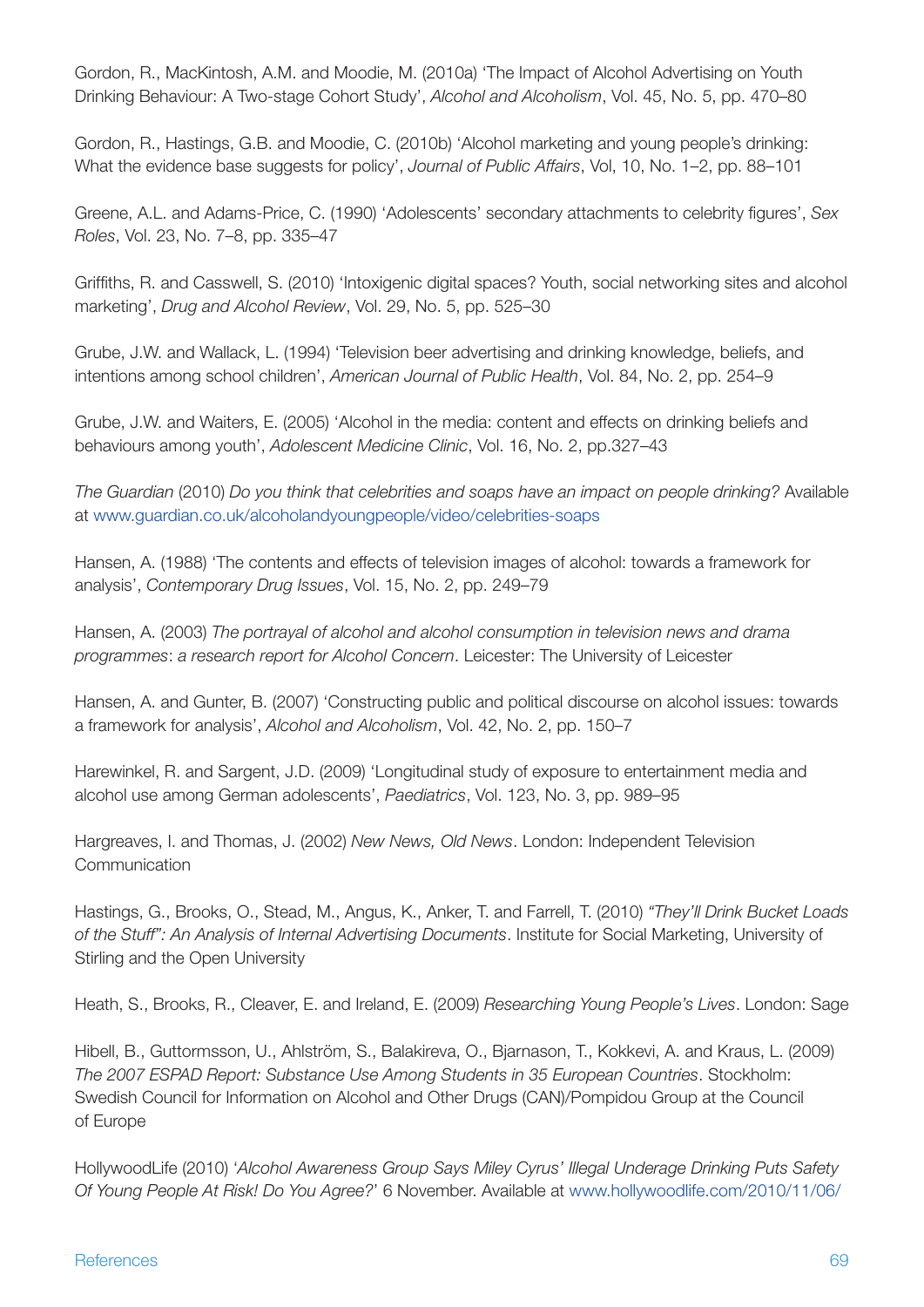[alcohol-awareness-group-says-miley-cyrus-illegal-underage-drinking-puts-safety-of-young-people-at](www.hollywoodlife.com/2010/11/06/alcohol-awareness-group-says-miley-cyrus-illegal-underage-drinking-puts-safety-of-young-people-at-risk/)[risk/](www.hollywoodlife.com/2010/11/06/alcohol-awareness-group-says-miley-cyrus-illegal-underage-drinking-puts-safety-of-young-people-at-risk/)

Holsti, O.R. (1969) *Content Analysis for the Social Sciences and Humanities*. Reading, MA: Addison-**Wesley** 

Homan, R. (1991) *The Ethics of Social Research*. Harlow: Longman

Home Office Government (2010) *Drug Strategy 2010. Reducing demand, restricting supply, building recovery: supporting people to live a drug-free life*. London: Home Office

House of Commons Culture, Media and Sport Committee (2004) *Drugs and role models in sport: making and setting examples*. London: House of Commons

House of Commons Health Committee (2010) *Alcohol First Report of Session 2009–10, Volume I*. London: House of Commons Health Committee

Hsieh, H.F. and Shannon, S.E. (2005) 'Three Approaches to Qualitative Content Analysis', *Qualitative Health Research*, Vol. 15, No. 9, pp. 1277–88

Independent Advisory Group on Sexual Health and HIV (2007) *Sex, Drugs, Alcohol and Young People: a review of the impact drugs and alcohol have on young people's sexual behaviour*. London: Independent Advisory Group on Sexual Health and HIV

International Narcotics Control Board (INCB) (2007) *Annual Report 2007*. Vienna: UN

Jackson, C. and Tinkler, P. (2007) ' "Ladettes" and "Modern Girls": "Troublesome" Young Femininities', *The Sociological Review*, Vol. 55, No. 2, pp. 251–72

Jernigan, D.H., Ostroff, J., Ross, C. and O'Hara, J.A. (2004) 'Sex Differences in Adolescent Exposure to Alcohol Advertising in Magazines', *Archives of Paediatrics and Adolescent Medicine*, Vol. 158, No. 7, pp. 629–35

Kotch, J.B., Coulter, M.L. and Lipsitz, A. (1986) 'Does televised drinking influence children's attitudes toward alcohol?', *Addictive Behaviors*, Vol. 11, No. 1, pp. 67–70

Krippendorff, K. (1980) *Content analysis: An introduction to its methodology*. Beverly Hills, CA: Sage

Lemmens, P.H., Vaeth, P.A. and Greenfield, T.K. (1999) 'Coverage of beverage alcohol issues in the print media in the United States, 1985–1991', *American Journal of Public Health*, Vol. 89, pp. 1555–60

Lindolf, T. (1995) *Qualitative Communication Research*. Thousand Oaks, CA: Sage

Lipsitz, A., Brake, G., Vincent, E.J. and Winters, M. (1993) 'Another round for the brewers: television ads and children's alcohol expectancies', *Journal of Applied Social Psychology*, Vol. 23, No. 6, pp. 439–50

Lunt, P. and Livingstone, S. (1996) *Rethinking the focus group in media and communications research*. London: LSE Research Online. Available at [http://eprints.lse.ac.uk/archive/00000409](http//:eprints.lse.ac.uk/archive/00000409)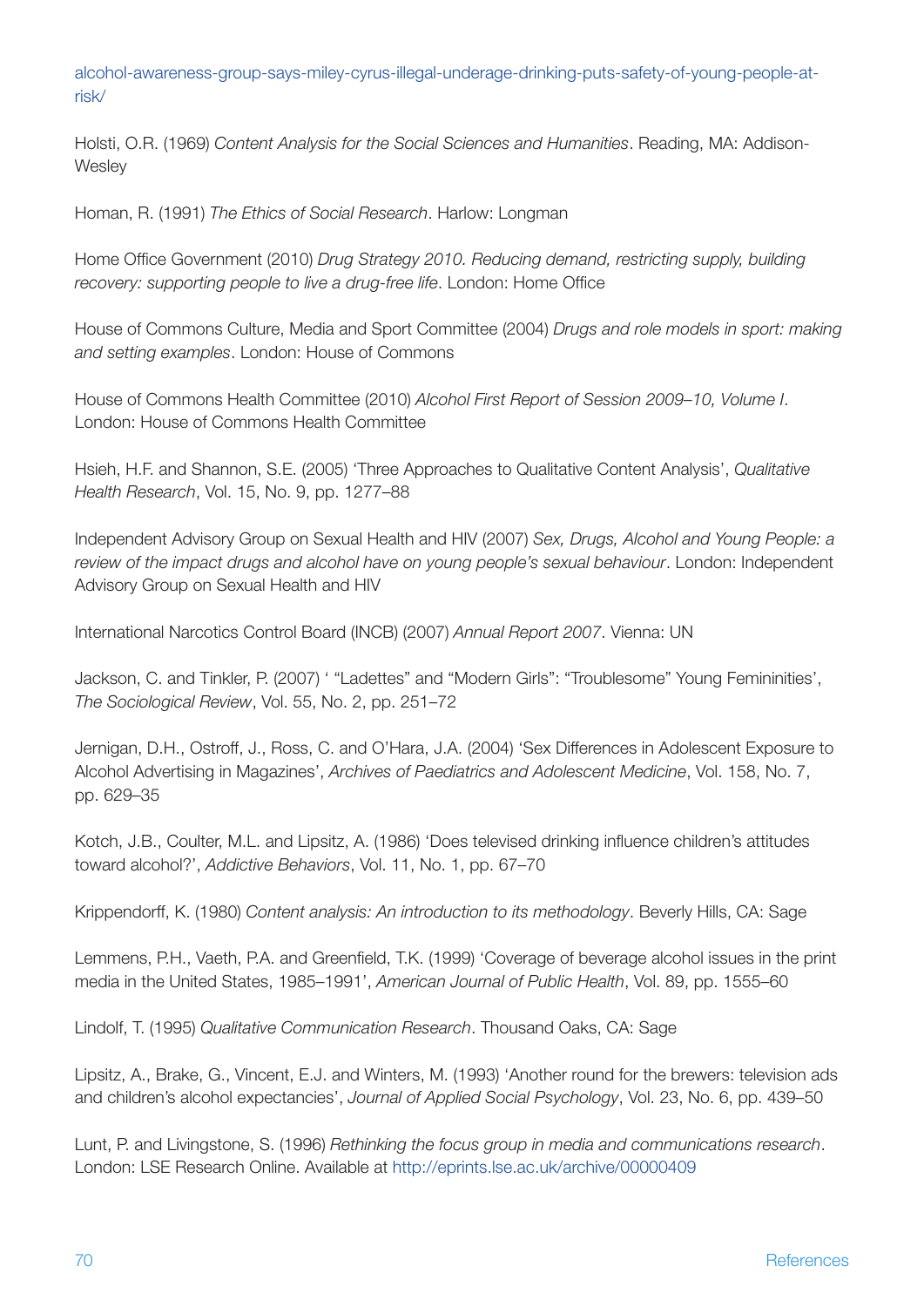Lyons, C., Dalton, S.I. and Hoy, A. (2006) 'Hardcore Drinking': portrayals of alcohol consumption in young women's and men's magazines', *Journal of Health Psychology*, Vol. 11, No. 2, pp. 223–33

Maltby, J., Day, L., McCutcheon, L.E., Martin, M.M. and Cayanus, J.L. (2004) 'Celebrity worship, cognitive flexibility, and social complexity', *Personality and Individual Differences*, Vol. 37, No. 7, pp. 1475–82

Maltby, J., Houran, J., Lange, R., Ashe, D. and McCutcheon, L.E. (2002) 'Thou shalt worship no other gods – unless they are celebrities: the relationship between celebrity worship and religious orientation', *Personality and Individual Differences*, Vol. 32, No. 7, pp. 1157–72

Mart, S.J. and Mergendoller, M.S. (2009) *Alcohol Promotion on Facebook*. San Rafael, California: Marin Institute. Available at [http://marininstitute.org/site/resources/reports/331-alcohol-promotion-on-facebook.](http://marininstitute.org/site/resources/reports/331-alcohol-promotion-on-facebook.html) [html](http://marininstitute.org/site/resources/reports/331-alcohol-promotion-on-facebook.html)

Martin, D. (2007) 'The ladette effect puts 40% more children in rehab for alcohol abuse', *Daily Mail*, 5 November. Available at [www.dailymail.co.uk/news/article-491701/The-ladette-effect-puts-40-children](www.dailymail.co.uk/news/article-491701/The-ladette-effect-puts-40-children-rehab-alcohol-abuse.html)[rehab-alcohol-abuse.html](www.dailymail.co.uk/news/article-491701/The-ladette-effect-puts-40-children-rehab-alcohol-abuse.html)

Matsueda, R.L. (1988) 'The Current State of Differential Association Theory', *Crime and Delinquency*, Vol. 34, pp. 277–306

McAlaney, J., Bewick, B.M. and Bauerle, J. (2010) *Social Norms Guidebook: A guide to implementing the social norms approach in the UK*. West Yorkshire: University of Bradford, University of Leeds, Department of Health

McCombs, M. (2004) *Setting the Agenda: The Mass Media and Public Opinion*. Cambridge: Polity Press

McQuail, D. (2005) *Mass Communication Theory* (5th ed.). London: Sage

Melrose, M., Turner, P., Pitts, J. and Barrett, D. (2007) *The impact of heavy cannabis use on young people: Vulnerability and youth transitions*. York: Joseph Rowntree Foundation

Miles, S. (2000) *Youth Lifestyles in a Changing World*. Buckingham: Open University Press

Montonen, M. (1996) *Alcohol and the Media*. Geneva: World Health Organisation

Moreira, M.T. and Foxcroft, D. (2010) *Social norms interventions to reduce alcohol misuse in University or College students (Review)*, Issue 1. The Cochrane Library

Moreno, M.A., Parks, M.R., Zimmerman, F.R, Brito, T.E and Christakis, D.A. (2009a) 'Display of Health Risk Behaviors on MySpace by Adolescents: Prevalence and Associations', *Arch Pediatr Adolesc Med*, Vol. 163, No. 1, pp. 27–34

Moreno, M.A., Briner, L.R, Williams, A., Walker, L. and Christakis, D.A. (2009b) 'Real Use or ''Real Cool'': Adolescents Speak Out About Displayed Alcohol References on Social Networking Websites', *Journal of Adolescent Health*, Vol. 45, No. 4, pp. 420–2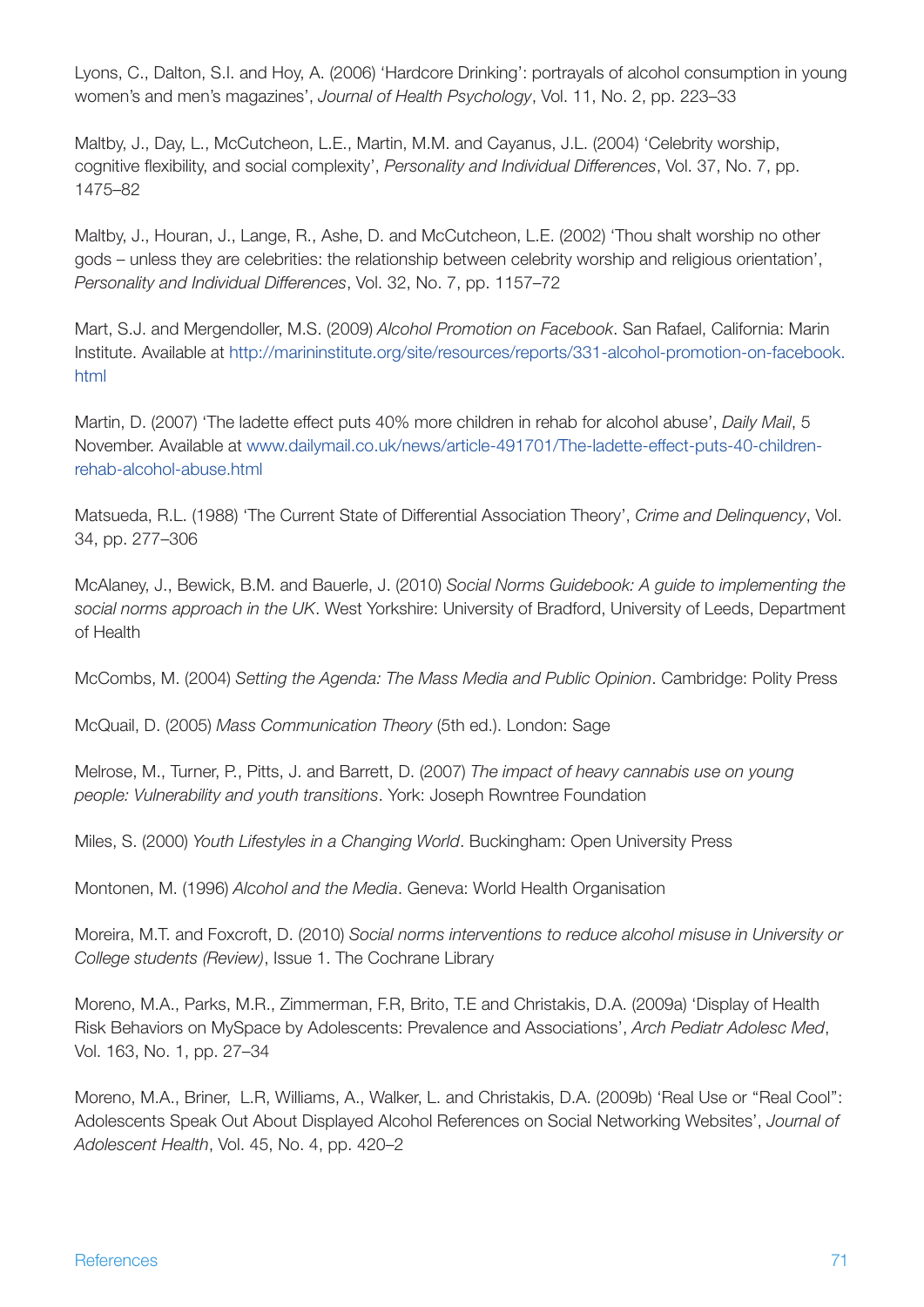Morley, D. (1993) 'Active Audience Theory: Pendulums and Pitfalls', *Journal of Communication*, Vol. 43, No. 4, pp. 13–19

Myhre, S., Saphir, M.N., Flora. J.A., Howard, K.A. and Gonzalez, E.M. (2002) 'Alcohol coverage in Californian Newspapers: Frequency, prominence and framing', *Journal of Public Health Policy*, Vol. 23, No. 2, pp. 172–90

National Literacy Trust (2005) *Children's and young people's reading habits and preferences: The who, what, why, where and when*. London: National Literacy Trust

National Literacy Trust (2008) *Read Up, Fed Up: exploring teenage reading habits in UK today*. London: National Literacy Trust

National Readership Survey (2009) *Report on the January–December 2008 NRS release*. London: National Readership Surveys Ltd

Nicholls, J. (2009) *Young people, alcohol and the news: preliminary findings*. Report for the Alcohol Education and Research Council

Nicholls, J. (2010) 'UK news reporting of alcohol: An analysis of television and newspaper coverage', *Drugs: education, prevention and policy*, Early Online: 1–7. ISSN: 0968-7637 print/1465-3370

Ofcom (2008) *Social Networking: A quantitative and qualitative research report into attitudes, behaviours and use*. London: Ofcom

Ofcom (2009) *Digital Lifestyles: Young adults aged 16–24*. London: Ofcom

Ofcom (2010) *UK Children's media literacy*. London: Ofcom

Pendleton, L.L., Smith, C. and Roberts, J.L. (1991) 'Drinking on television: a content analysis of recent alcohol portrayal', *British Journal of Addiction*, Vol. 86, No. 6, pp. 769–74

Perkins, H.W. (2003) 'The emergence and evolution of the social norms approach to substance abuse prevention'. In Perins, H.W. (ed) *The Social Norms Approach to Preventing School and College Age Substance Abuse: A Handbook for Educators, Counselors, and Clinicians*. San Francisco: Jossey-Bass

Perkins, H.W. and Berkowitz, A.D. (1986) 'Perceiving the Community Norms of Alcohol Use Among Students: Some Research Implications for Campus Alcohol Education Programming', *International Journal of the Addictions*, Vol. 21, No. 9–10, pp. 961–76

Perkins, H.W. and Wechsler, H. (1996) 'Variation in Perceived College Drinking Norms and Its Impact on Alcohol Abuse: A Nationwide Study', *Journal of Drug Issues*, Vol. 26, No. 4, pp. 961–74

Richards, L. (1999) *Using NVivo in Qualitative Research*. London: Sage

Richardson, J.E. (2007) *Analysing Newspapers: An Approach from Critical Discourse Analysis*. Basingstoke: Palgrave Macmillan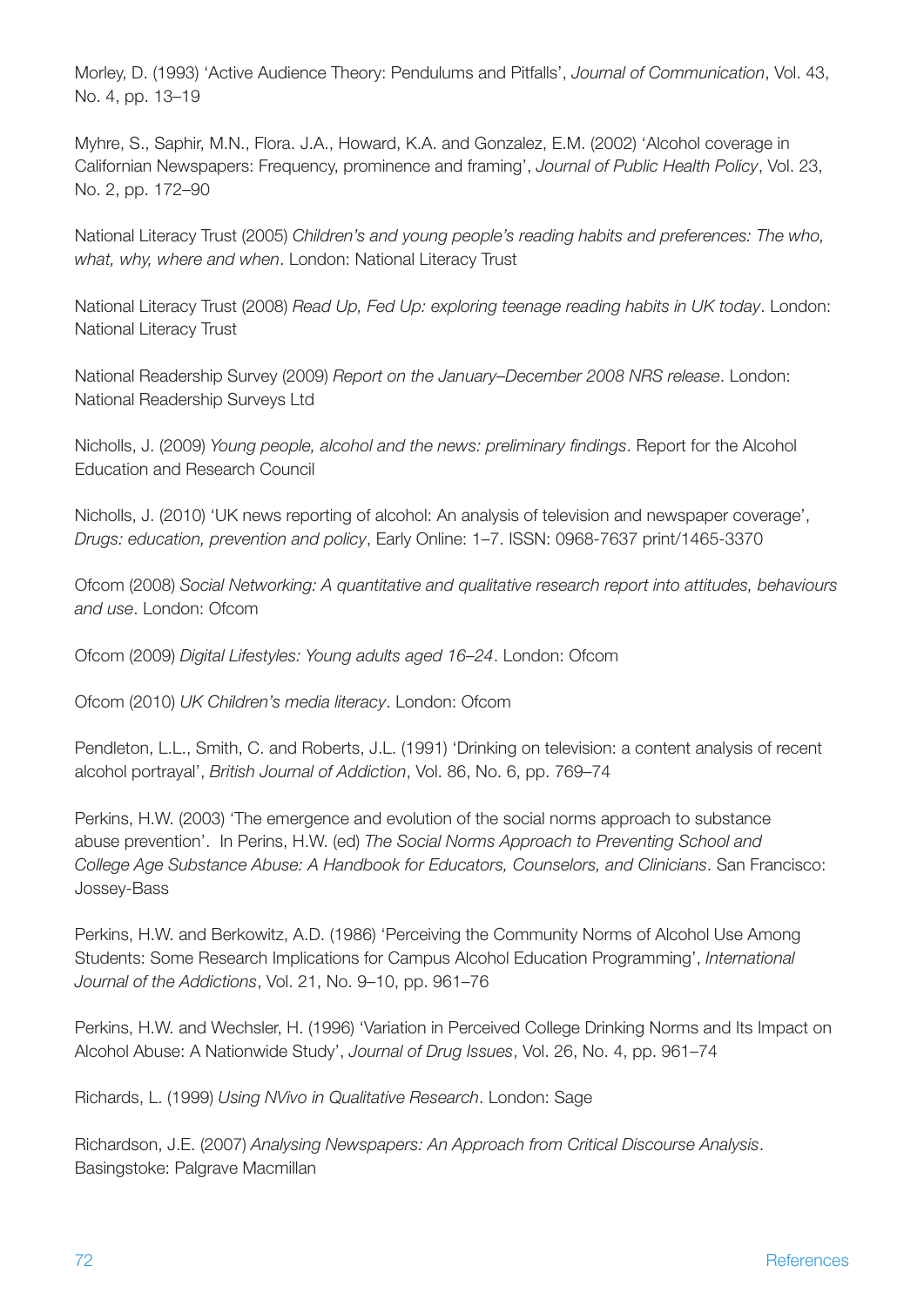Roberts, D. and Christensen, P. (2000) *'Here's looking at you, kid': Alcohol, drugs and tobacco in entertainment media*. New York: The National Center on Addiction and Substance Abuse at Columbia **University** 

Roberts, D.F., Henriksen, L. and Christensen, P. G. (1999) *Substance use in popular movies and music*. Washington, DC: Office of National Drug Control Policy

Robinson, T., Chen, H. and Killen, J. (1998) 'Television and music video exposure and risk of adolescent alcohol use', *Pediatrics*, Vol. 102, No. 54, e54–e59

Rychtarik, R.G., Fairbank, J.A., Allen, C.M., Foy, D.W. and Drabman, R.S. (1983) 'Alcohol use in television programming: Effects of children's behaviour', *Addictive Behaviors*, Vol. 8, No. 1, pp. 19–22.

Sargent. J.D., Wills, T.A, Stoolmiller, M., Gibson. J. and Gibbons, F.X. (2006) 'Alcohol Use in Motion Pictures and Its Relation with Early-Onset Teen Drinking', *Journal of Studies on Alcohol and Drugs*, Vol. 67, No. 1, pp. 54–65

Science Group of the European Alcohol and Health Forum (2009) *Does marketing communication impact on the volume and patterns of consumption of alcoholic beverages, especially by young people? A review of longitudinal studies*. Science Group of the European Alcohol and Health Forum

Scottish Government (2010) *Analysis of Responses to the Consultation on the Scottish Government's Strategic Approach to Changing Scotland's Relationship with Alcohol*. Scottish Government

Siegel, L.J. (2008) *Criminology*. Florence, KY: Wadsworth

Smith. C., Roberts, J.L. and Pendleton, L.L. (1988) 'Booze on the box: the portrayal of alcohol on British television: a content analysis', *Health Education Research*, Vol. 3, No. 3, pp. 267–72

Smith. K.C., Twum, D. and Gielen, A.C. (2009) 'Media coverage of celebrity DUIs: teachable moments or problematic social modelling?', *Alcohol and Alcoholism*, Vol. 44, No. 4, pp.1256–60

Smith, L.A. and Foxcroft, D.R. (2009a) *Drinking in the UK: An exploration of trends*. York: Joseph Rowntree Foundation

Smith, L.A. and Foxcroft, D.R. (2009b) 'The effect of alcohol advertising, marketing and portrayal on drinking behaviour in young people: systematic review of prospective cohort studies', *BMC Public Health*, Vol. 9, No. 51, pp. 1–11

Sobell, L.C., Sobell, M.B., Riley, D.M., Klajner, F., Leo, G.L., Pavan, D. and Cancilla, A. (1986) 'Effect of television programming and advertising on alcohol consumption in formal drinkers', *Journal of Studies on Alcohol*, Vol. 47, No. 4, pp. 333–40

Spijkerman, R., Van Den Eijnden, R., Overbeek, G. and Engels, R. (2007) 'The impact of peer and parental norms and behaviour on adolescent drinking: the role of drinker prototypes', *Psychology and Health*, Vol. 22, No. 1, pp. 7–29

Synder, L.B., Milici, F.F., Slater, M., Sun, H. and Strizhakova, Y. (2006) 'Effects of alcohol advertising exposure on drinking among youth', *Archives of Paediatrics and Adolescent Medicine*, Vol. 160, No.1, pp. 18–24

#### References and the contract of the contract of the contract of the contract of the contract of the contract of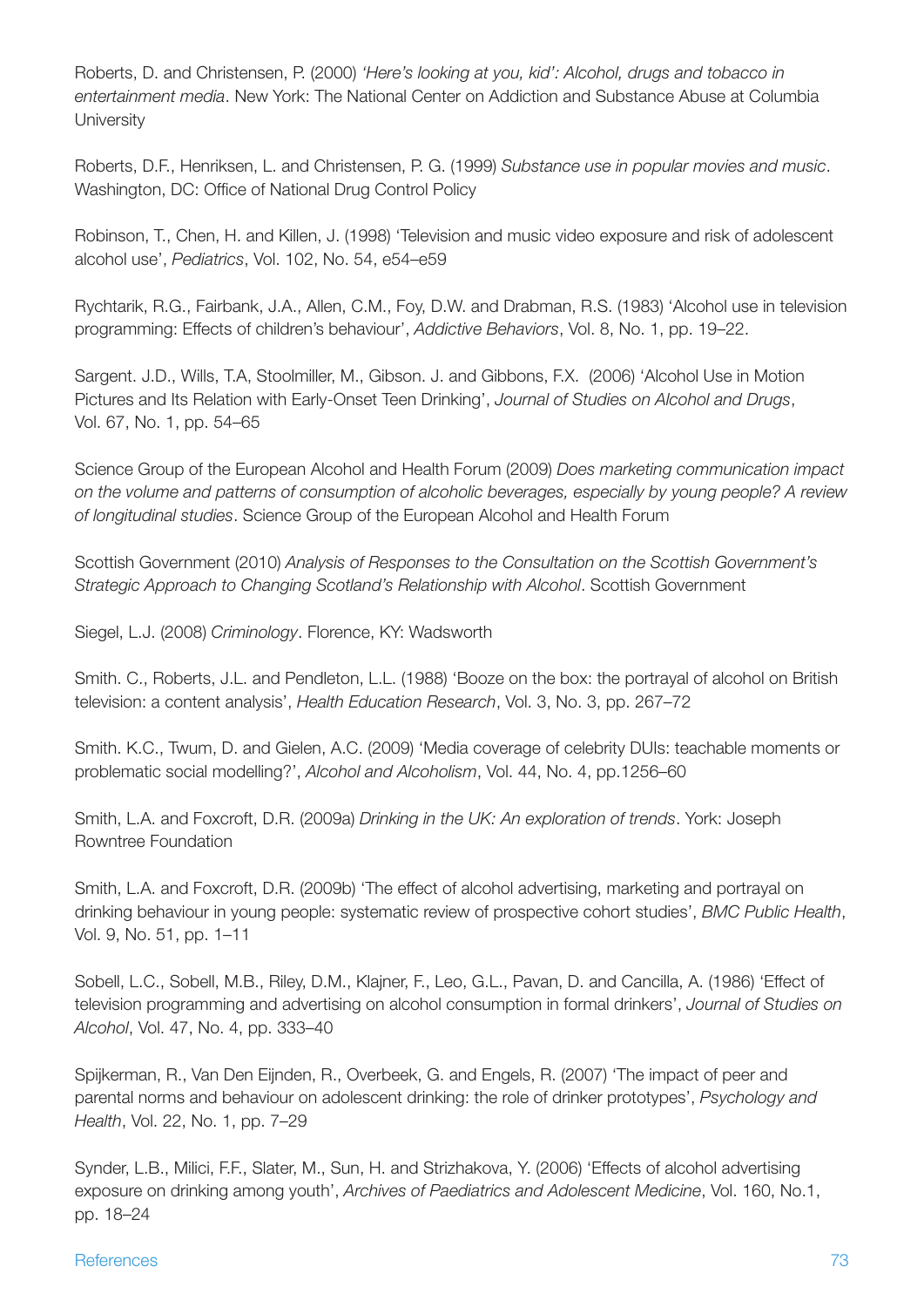Torronen. J. (2003) 'The Finnish press's political position on alcohol between 1993 and 2000', *Addiction*, Vol. 98, No. 3, pp. 281–90

Turner, G. (2004) *Understanding Celebrity*. London: Sage

Unger, J.B., Schuster, D., Zogg, J., Dent, C.W. and Stacey, A.W. (2003) 'Alcohol Advertising Exposure and Adolescent Alcohol Use: A Comparison of Exposure Measures', *Addiction Research Theory*, Vol. 11, No. 1, pp. 177–93

Van den Bulck, H., Simons, N. and Van Gorp, B. (2008) 'Let's Drink and Be Merry: The Framing of Alcohol in the Prime-Time American Youth Series *The OC', Journal of Studies on Alcohol and Drugs*, Vol. 69, No. 6, pp. 933–40

Van den Bulck, J. and Beullens, K. (2005) 'Television and music video exposure and adolescent alcohol use while going out', *Alcohol and Alcoholism*, Vol. 40, No. 3, pp. 249–53

Van Hoof, J.J., De Jong, M.D.T., Fennis, B.M. and Gosselt, J.F. (2009) 'There's alcohol in my soap: portrayal and effect of alcohol use in a popular television series', *Health Education Research*, Vol. 24, No. 3, pp. 421–9

Velleman, R. (2009) *Influences on how children and young people learn about and behave towards alcohol: A review of the literature*. York: Joseph Rowntree Foundation

Wallack, L., Grube, J.W., Madden, P.A. and Breed, W. (1990) 'Portrayals of Alcohol on Prime-Time Television', *Journal of Studies on Alcohol*, Vol. 51, No. 5, pp. 428–37

Wingood, G.M., DiClemente, R.J., Bernhardt, J.M., Harrington, K., Davies, S.L., Robillard, A. and Hook, E.W. (2003) 'A Prospective Study of Exposure to Rap Music Videos and African American Female Adolescents' Health', *American Journal of Public Health*, Vol. 93, No. 3, pp. 437–9

Yanovitzky, I. and Stryker, J. (2001) 'Mass Media, Social Norms, and Health Promotion Efforts. A Longitudinal Study of Media Effects on Youth Binge Drinking', *Communication Research*, Vol. 28, No. 2, pp. 208–39

Young, J. (2007) *The Vertigo of Late Modernity*. London: Sage

Youthnet (2010) *Life support: Young people's needs in a digital age*. London: Youthnet

YouTube (2010) *The Most Popular YouTube Videos and the Bloggers Who Embed Them*. Available at [www.readwriteweb.com/archives/whats\\_hot\\_on\\_youtube\\_and\\_who\\_is\\_embedding\\_those\\_vi.php](www.readwriteweb.com/archives/whats_hot_on_youtube_and_who_is_embedding_those_vi.php)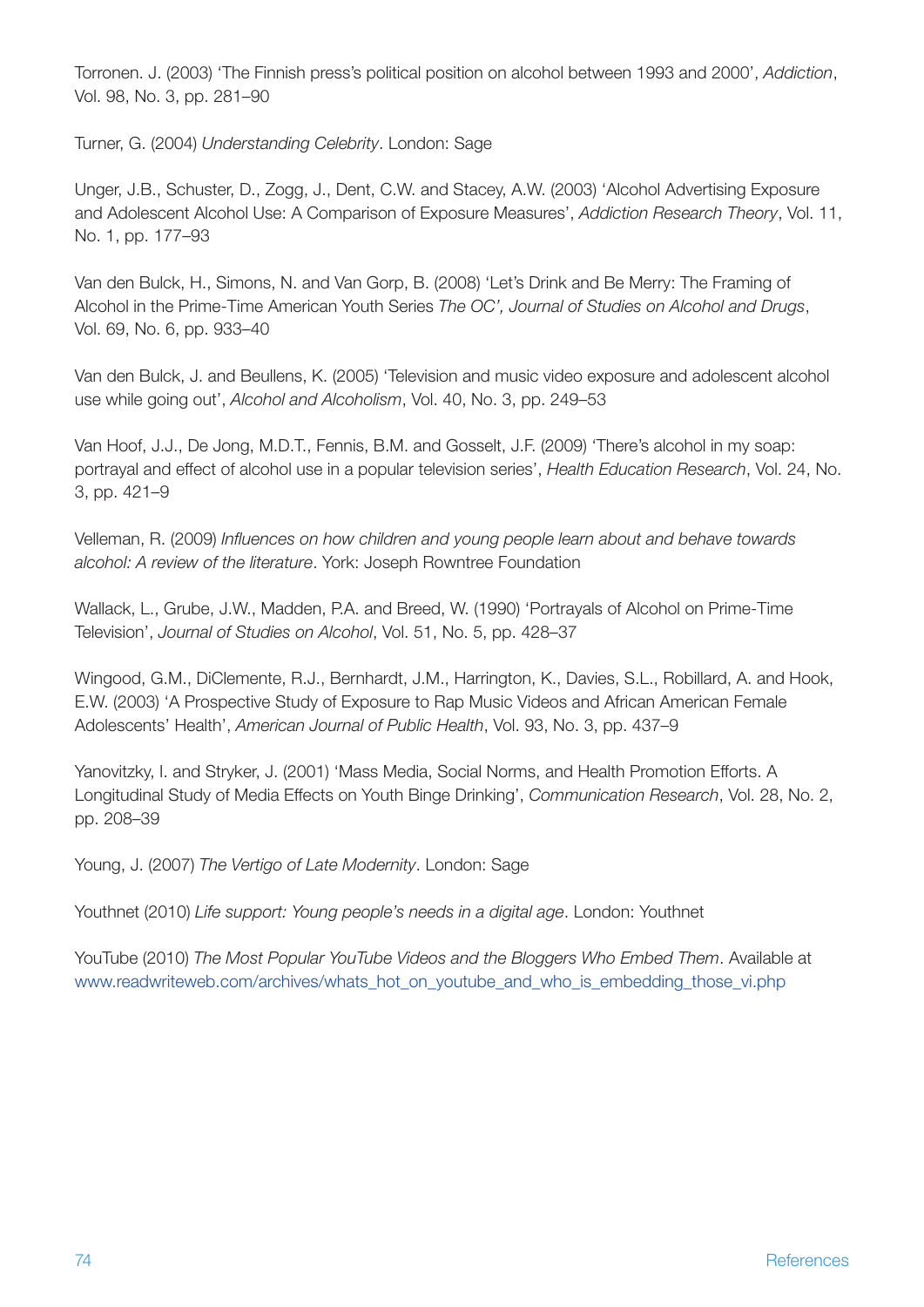# **Appendix I**

# **Study design and methodology**

The research was conducted in three stages of data collection and adopted both qualitative and quantitative methods. Methods used included content analysis (TV, magazines and SNS), focus groups and a survey questionnaire with young people, and interviews with media professionals. The research focused on young people aged 11–18 (school years 7–13; see Table 6) attending secondary schools, colleges and pupil referral units in a metropolitan county in the North West of England. The research was conducted in a metropolitan county in the North West of England. The specific location remains unnamed in the report to protect the confidentiality of the participating schools and young people. An overview of the methods employed in each stage of the project is provided below.

## **Stage 1: Content analysis of alcohol in media consumed by young people**

#### **Sample**

In the first stage of the study, a content analysis of alcohol depictions in media consumed by young people was conducted. The findings informed the subsequent primary research with young people (Stage 2). Previous studies have demonstrated that an initial examination of media content is an essential starting point in research aiming to illustrate the potential role of the media in influencing young people's attitudes to alcohol and drinking. Carefully selecting media content for analysis is therefore a crucial element of any study aiming to provide empirical findings on the potential influence of media coverage (Hansen and Gunter, 2007). A variety of existing data sources (National Literacy Trust, 2005, 2008; Ofcom, 2008; ABC, 2009; Broadcasters' Audience Research Board, 2009; National Readership Survey, 2009) and a survey questionnaire of school pupils (n=194) were used to explore what types of media young people consume. In combination with existing data, the survey results provided a clear picture of what magazines, TV programmes and SNS are popular among young people. While young people do consume news (i.e. print and broadcast news), it is less popular than other forms of media (Ofcom 2009; Hargreaves and Thomas, 2002). Moreover, at the time of data collection, it became known to us that other research was being conducted on the news media's portrayal of alcohol which showed that negative outcomes and celebrity (particularly female) alcohol use were most often portrayed, and that health has become central to the framing of alcohol in news stories (Nicholls, 2009, 2010). We therefore decided not to repeat this other work, but aimed to extend it by interviewing news journalists on the production of alcohol-related content (Stage 3).

| <b>School year</b> | <b>Age of pupils</b> |
|--------------------|----------------------|
|                    | $11 - 12$            |
| 8                  | $12 - 13$            |
| 9                  | $13 - 14$            |
| 10                 | $14 - 15$            |
|                    | $15 - 16$            |
| 12                 | $16 - 17$            |
| 13                 | $17 - 18$            |

#### **Table 6: Participating school years and corresponding age ranges**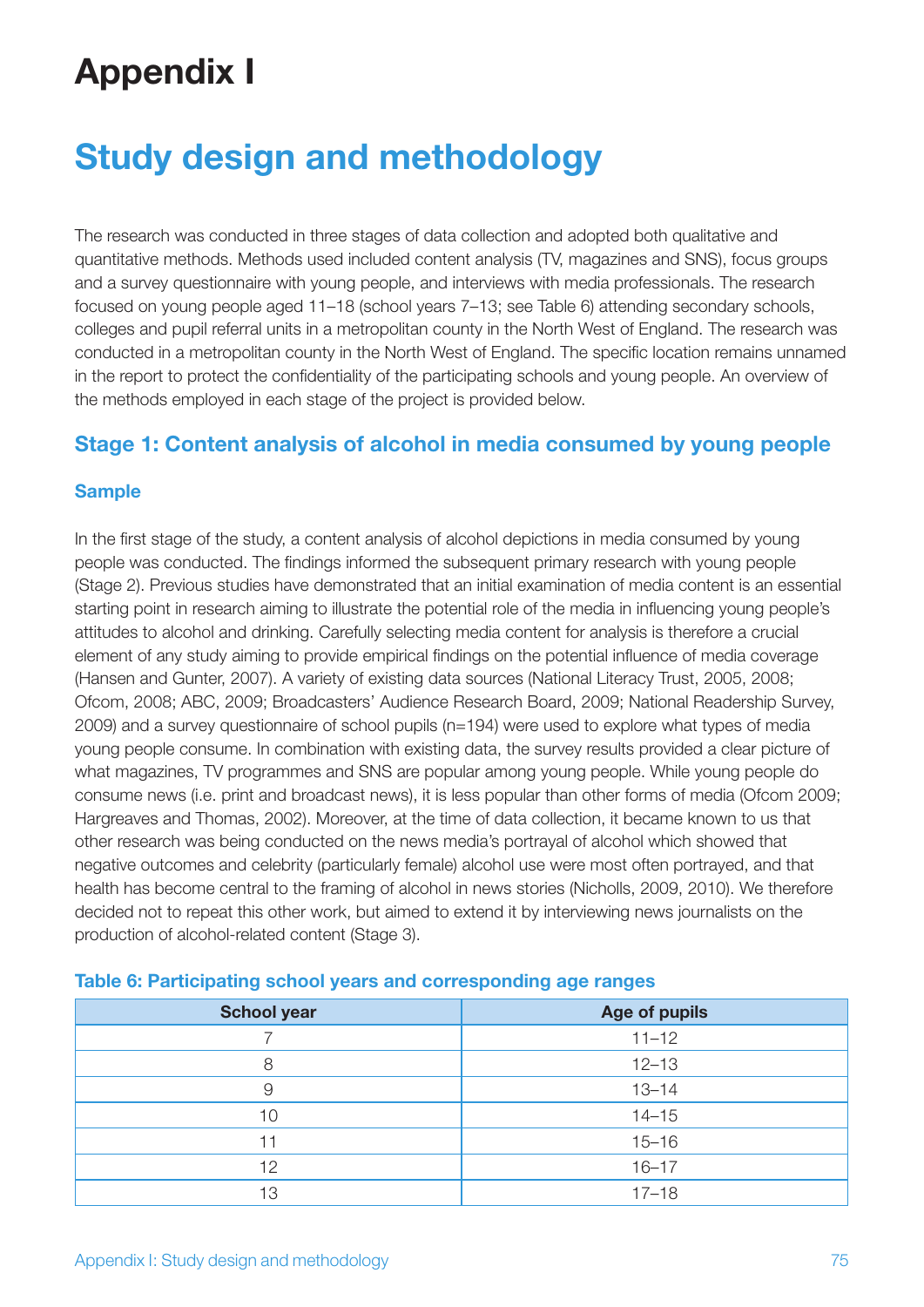Using a combination of survey results and existing data, specific magazines, television programmes and SNS were selected for analysis. The sample of magazines (N=23) (see Table 7) were collected over a one-month period in April–May 2009. Each broadcasted episode (N=41) of the top ten most popular TV programmes (see Table 8) was recorded over a one-week period (Monday 27 April– Sunday 3 May 2009), generating 20 hours of TV footage. Websites (Facebook, Myspace, Bebo, YouTube and alcohol brand websites<sup>15</sup>) (see Table 9) were analysed on the same day, due to the constantly changing nature of online content.

| Magazine (N=13)     | <b>Number of</b><br>copies included<br>in the sample<br>$(N=23)$ | <b>Target audience</b> | <b>Magazine weekly</b><br>circulation<br>figures (ABC,<br>2009) | Young people's<br>media consumption<br>questionnaire (read<br>once or more in the<br>last two weeks)<br>$(N=194)$ |
|---------------------|------------------------------------------------------------------|------------------------|-----------------------------------------------------------------|-------------------------------------------------------------------------------------------------------------------|
| Closer              | $\overline{2}$                                                   | Women, adults          | 529,671                                                         | 21.2%                                                                                                             |
| Glamour             | $\overline{2}$                                                   | Women, adults          | 498,840                                                         | 12.4%                                                                                                             |
| OK!                 | $\overline{2}$                                                   | Women, adults          | 480,071                                                         | 26.8%                                                                                                             |
| Heat                | $\overline{2}$                                                   | Women, adults          | 457,082                                                         | 23.3%                                                                                                             |
| Hello               | $\overline{2}$                                                   | Women, adults          | 354,459                                                         | 9.3%                                                                                                              |
| <b>FHM</b>          | 1                                                                | Men, adults            | 243,299                                                         | 8.8%                                                                                                              |
| <b>Nuts</b>         | $\overline{2}$                                                   | Men, adults            | 228,093                                                         | 14.9%                                                                                                             |
| <b>BBC Top Gear</b> | 1                                                                | Men, adults            | 180,620                                                         | 13.4%                                                                                                             |
| Sugar               | $\overline{2}$                                                   | Teenage girls          | 151,661                                                         | 7.7%                                                                                                              |
| Zoo                 | $\overline{2}$                                                   | Men, adults            | 141,750                                                         | 10.3%                                                                                                             |
| <b>Bliss</b>        | $\overline{2}$                                                   | Teenage girls          | 88,985                                                          | 12.9%                                                                                                             |
| Match               |                                                                  | Teenage boys           | 80,040                                                          | 17.0%                                                                                                             |
| <b>NME</b>          | $\overline{2}$                                                   | Men, adults            | 44,897                                                          | 11.3%                                                                                                             |

#### **Table 7: Sample of magazines analysed**

#### **Table 8: Sample of TV programmes analysed**

|                          | <b>BARB data (audience viewing</b><br>figures per episode) |               | Young people's media<br>consumption questionnaire<br>$(N=194)$                  |
|--------------------------|------------------------------------------------------------|---------------|---------------------------------------------------------------------------------|
| Programme                | $10-15$ years                                              | $16-19$ years | Young people aged 11-18 years<br>(viewed once or more in the last<br>two weeks) |
| <b>EastEnders</b>        | 558,824                                                    | 251,946       | 51.0%                                                                           |
| <b>Coronation Street</b> | 452,516                                                    | 244,568       | 53.6%                                                                           |
| The Simpsons             | 312,584                                                    | 143,299       | 71.1%                                                                           |
| Emmerdale                | 230,368                                                    | 166,238       | 32.5%                                                                           |
| The Bill                 | 264,838                                                    | 124,347       | 6.2%                                                                            |
| <b>Skins</b>             | 100,795                                                    | 246,822       | 39.7%                                                                           |
| Friends                  | N/A                                                        | 67,148        | 52.6%                                                                           |
| <b>Shameless</b>         | N/A                                                        | 142,481       | 49.5%                                                                           |
| Hollyoaks                | N/A                                                        | 107,712       | 45.9%                                                                           |
| Match of the Day         | N/A                                                        | 109,492       | 39.2%                                                                           |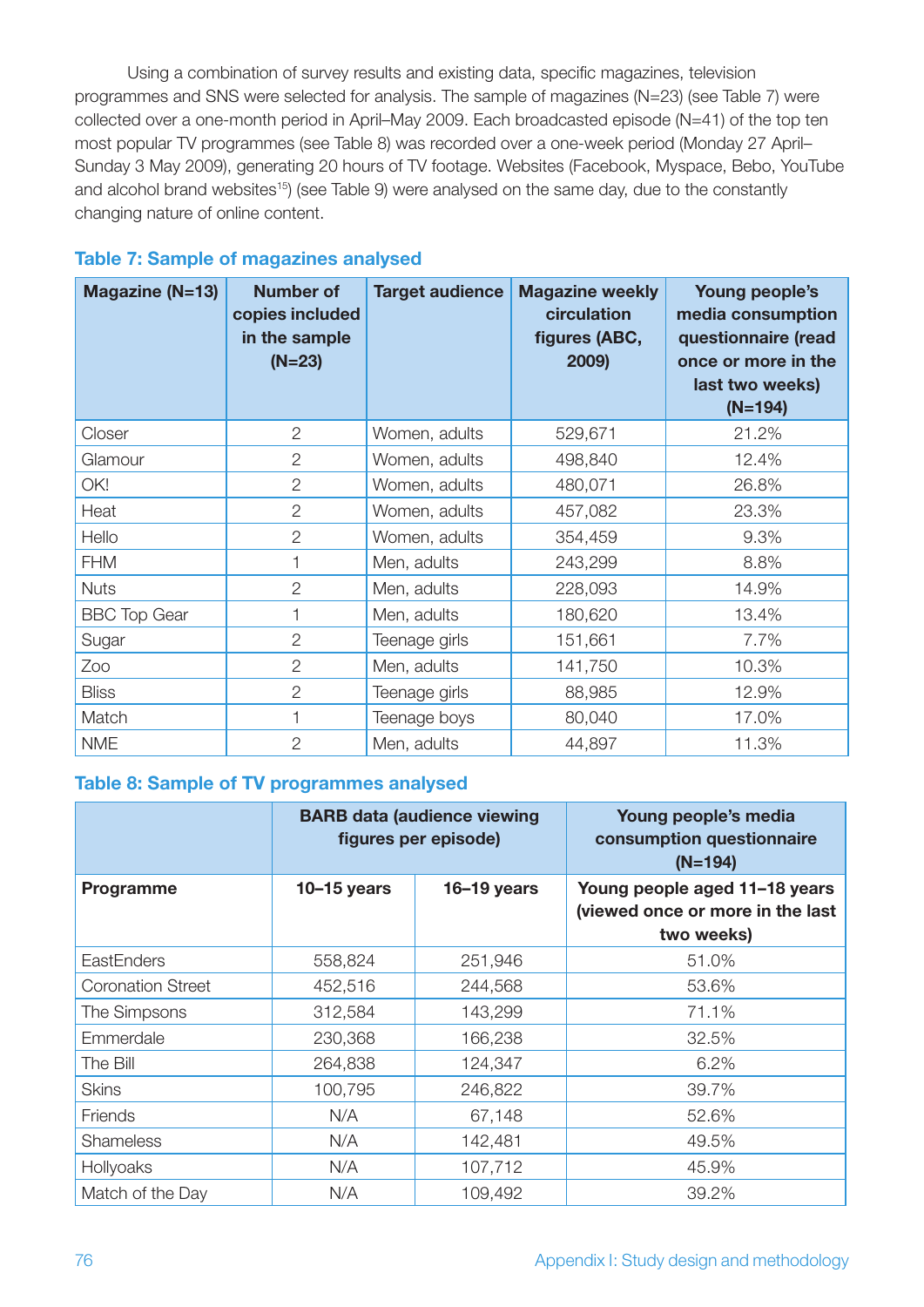#### **Table 9: Sample of SNS/video-sharing websites analysed**

| <b>Website</b> | <b>Most popular SNS used by</b><br>8-17-year-olds (N=653)<br>(Ofcom, 2008) | Young people's media<br>consumption survey results<br>(used once or more in the last<br>two weeks) (N=194) |
|----------------|----------------------------------------------------------------------------|------------------------------------------------------------------------------------------------------------|
| YouTube        | N/A                                                                        | 86.2%                                                                                                      |
| Facebook       | 18%                                                                        | 77.2%                                                                                                      |
| Myspace        | 37%                                                                        | 54.5%                                                                                                      |
| Bebo           | 63%                                                                        | 39.3%                                                                                                      |

#### **Analysing magazines and TV programme content**

Content analysis was used as a method of analysing the various media sources (Holsti, 1969; Altheide, 1996; Hsieh and Shannon, 2005). Definitions of content analysis usually focus on differentiating between quantitative and qualitative approaches. Quantitative content analysis involves coding text into explicit categories, which are then analysed using descriptive statistics. Pre-determined coding frames were developed for both the magazine and TV analysis, which were informed by the broad question, 'Who is portrayed as drinking what, where, with whom, for what reasons and with what effects and responses?' Addressing this broad question would provide a picture of the social context in which drinking was positioned in the magazines and TV programmes (Van den Bulck, *et al*., 2008). Drinkers' demographics, the type of alcohol consumed, the location and social dimension of drinking, alcohol effects/ consequences, and responses to alcohol use were recorded. The appearance of drugs, cigarettes and non-alcoholic beverages were also logged for comparative purposes. For the TV analysis, the number of scenes in which an alcohol representation appeared was recorded to allow comparison between genres. A new scene was defined as occurring when a storyline or narrative jumps to a different time or when the camera moves to a different narrative location. Scenes were coded for *drinking acts* and/or *visual references* (Table 10). Descriptive and Chi square statistics were conducted using SPSS 17. Significant associations are presented and were tested at the 0.05 level.

Using quantitative content analysis alone is problematic as it extracts the data from the wider content of the text, and cannot fully grasp the nature of the representations in the context in which they are framed (Lindolf, 1995; Richardson, 2007). Qualitative content analysis differs in that it goes beyond frequency counts to examine the language and nature of the text through the systematic classification of coding and theme identification (Holsti, 1969; Hsieh and Shannon, 2005). A qualitative content analysis was initially conducted separately from the quantitative analysis, with the aim of adding more contextual meaning to the quantitative results. Analysis consisted of reading and re-reading individual texts in depth, before cross- referencing and systematically establishing and examining themes across the texts using matrix tables (Altheide, 1996).

| <b>Visual references</b>               | Alcohol-related images such as unattended drinking<br>vessels, beer pumps and alcohol advertising on football<br>shirts and billboards. |
|----------------------------------------|-----------------------------------------------------------------------------------------------------------------------------------------|
| <b>Drinking acts</b>                   |                                                                                                                                         |
| <b>Active use</b>                      | A character being depicted as drinking an alcoholic                                                                                     |
|                                        | beverage or holding one to the mouth.                                                                                                   |
| Implied use (including verbal implied) | Preparations to drink such as pouring, accepting,                                                                                       |
|                                        | holding a drink or having one within reach.                                                                                             |

## **Table 10: Units of analysis for TV programmes**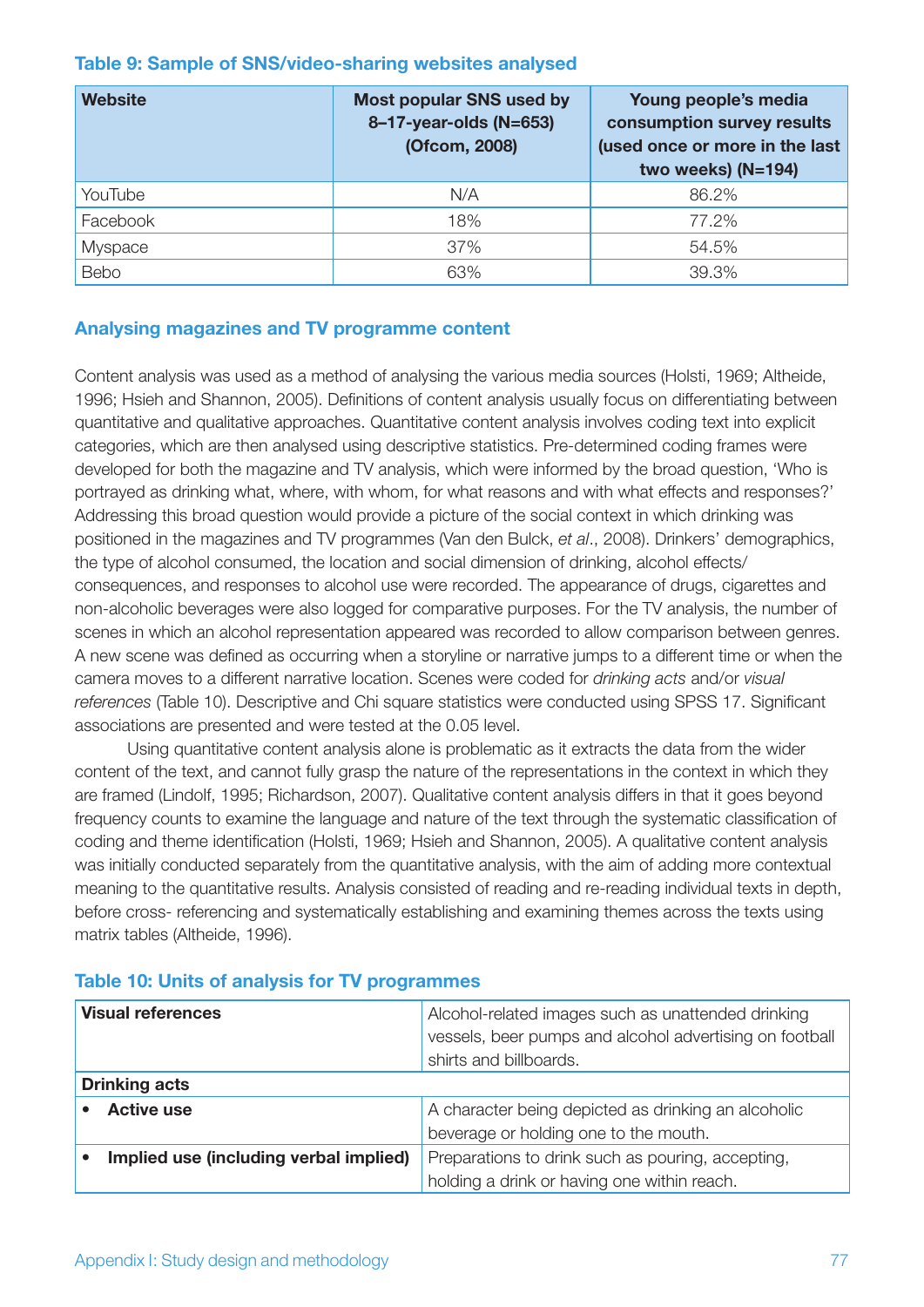In summary, both quantitative and qualitative content analysis were used to examine the extent and nature of alcohol depictions and specific questions posed prior to data analysis, while also allowing themes to emerge from the texts that had not been anticipated. The quantitative and qualitative data may differ in nature yet relate to the same texts, and, as such, should be read and interpreted as functioning alongside each other.

#### **Analysing SNS and video-sharing sites**

Given the widespread popularity of SNS and video-sharing sites and their youth appeal, the following websites were chosen for analysis: Facebook, Myspace, Bebo and YouTube (Ofcom, 2008; Brooks, 2010, ClickyMedia, 2010a, 2010b; YouTube, 2010). Each SNS was searched using four key terms derived via consultation with experts working in the area of young people's alcohol use. The researcher logged into the SNS with the fictitious age of 14<sup>16</sup>, to ensure that the search results were consistent with those viewed by a young person. For SNS, the total number of results were logged and the top ten results for each search term recorded for further examination (N=120, 40 pages per SNS). Each website was also searched using a list of leading alcohol brands to gain insight into the extent and nature of alcohol advertising on SNS. These brands were selected based on previous research (Brooks, 2010; EUCAM, 2010; House of Commons Health Committee, 2010) and conversations with young people about their drinking preferences. We were particularly interested in whether the images included official or user-generated content, alcohol sale links and links to alcohol-related health information.

The age verification system used by Facebook to ensure young people under the age of 18 are not exposed to official alcohol advertisements was also examined using a fictitious account for an underage user. For YouTube, a selection of alcohol brand search terms were used to retrieve UK videos relating to specific brands. The top ten most viewed video clips were also screened for alcohol content. We were also interested in whether SNS and YouTube were being used by official alcohol-related campaigns (e.g. Drinkaware, Talk to Frank) and therefore searched for their presence on the websites. Official websites for leading alcohol producers were also examined for the display of health information and the use of age verification devices.

## **Stage 2: Primary research with young people**

#### **Accessing participants**

Recruitment letters (n=105) detailing the research aims were sent to head teachers and principals of all secondary schools (both state and private), colleges and pupil referral units (PRU) in the study site. Five schools responded in the first instance, and other schools located in specific Indices of Multiple Deprivation (IMD) quintiles were followed up. We were therefore able to recruit nine education establishments from each of the five IMD quintiles. The sample included schools without a specified religion, Catholic schools, Jewish schools, mixed schools, one all-boys school and one all-girls school (see Table 11).

#### **Survey questionnaire**

In each school, one randomly selected, mixed-ability class from each school year group (Years 7–13, ages 11–18) took part. Young people in alternative education (e.g. PRUs, vocational training centres) were included in order to sample young people not attending mainstream education. Surveys were conducted during school time and administered by researchers under exam conditions. Of the 1,060 school pupils invited to take part, 19 opted not to participate (1.8%).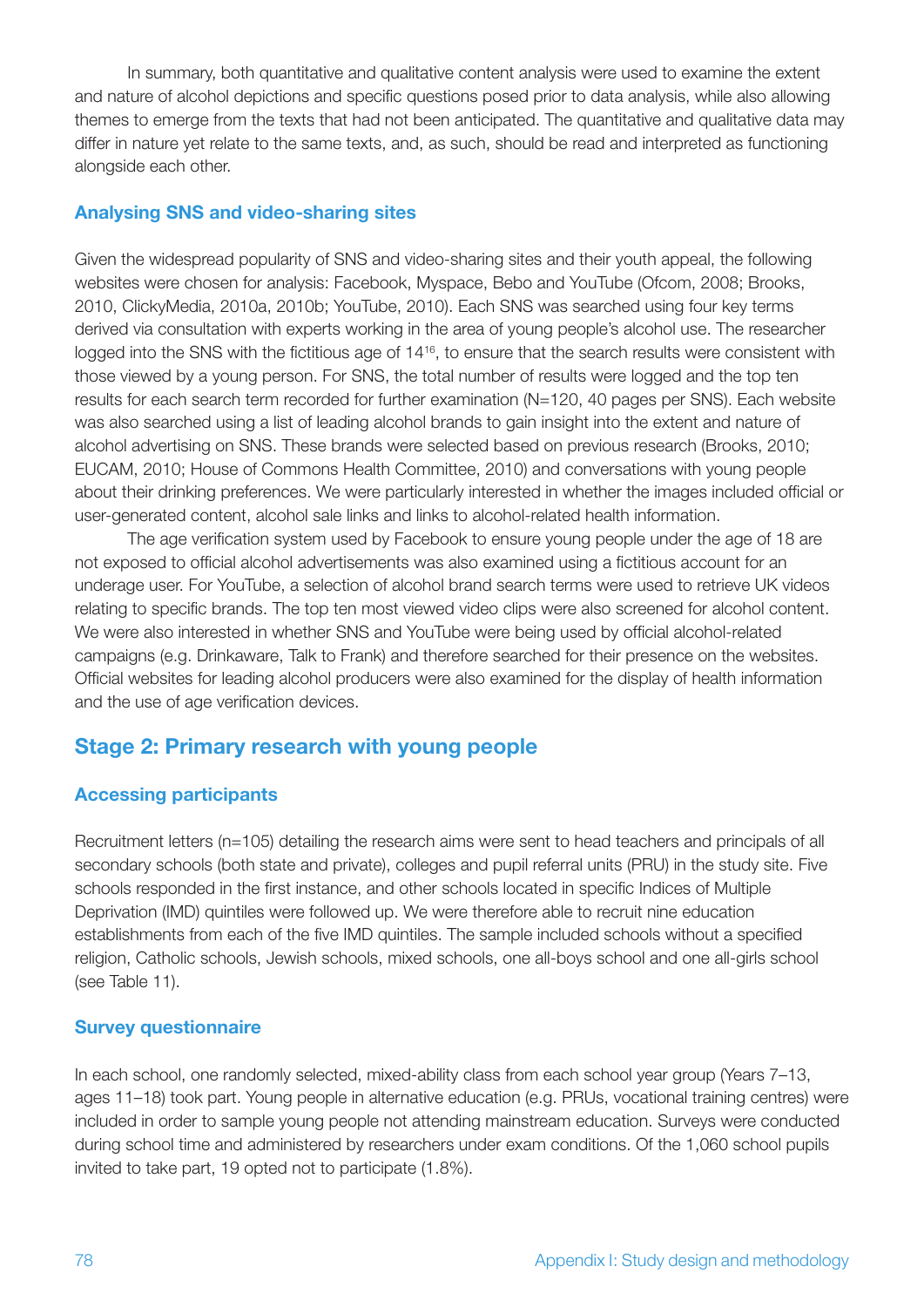| <b>Number</b><br>of school | <b>Establishment</b><br>category                 | <b>Religion</b> | <b>Sex</b> | <b>IMD</b><br>quintile | <b>Number</b><br>of classes | Age range | <b>Number of</b><br>participants<br>(final<br>sample) |
|----------------------------|--------------------------------------------------|-----------------|------------|------------------------|-----------------------------|-----------|-------------------------------------------------------|
| 1                          | Secondary<br>school                              | N/A             | Mixed      | $\mathbf{1}$           | 5                           | $11 - 16$ | 153                                                   |
| $\overline{2}$             | Secondary<br>school and<br>sixth-form<br>college | N/A             | Mixed      | $\mathbf{1}$           | 13                          | $16 - 18$ | 182                                                   |
| 3                          | Secondary<br>school                              | Jewish          | All boys   | $\overline{2}$         | $\overline{4}$              | $11 - 15$ | 80                                                    |
| $\overline{\mathbf{4}}$    | Further<br>Education<br>college                  | N/A             | Mixed      | $\overline{4}$         | 5                           | $16 - 18$ | 91                                                    |
| 5                          | Secondary<br>school and<br>sixth-form<br>college | Catholic        | Mixed      | 3                      | 5                           | $11 - 16$ | 131                                                   |
| 6                          | Pupil referral<br>unit                           | N/A             | Mixed      | 3                      | $\overline{2}$              | $14 - 15$ | $\overline{7}$                                        |
| $\overline{7}$             | Secondary<br>school                              | Catholic        | Mixed      | 3                      | $\overline{2}$              | $11 - 16$ | 66                                                    |
| 8                          | Secondary<br>school and<br>sixth-form<br>college | Catholic        | All girls  | 5                      | 6                           | $11 - 18$ | 133                                                   |
| 9                          | Secondary<br>school                              | N/A             | Mixed      | 5                      | $\overline{4}$              | $11 - 16$ | 98                                                    |
| $N=9$                      |                                                  |                 |            |                        | $N=46$                      |           | $N=941$                                               |

#### **Table 11: Sample of schools participating in the research**

The survey was initially piloted with 100 participants, and final amendments were made before the survey was launched. The survey was split into separate sections, each focusing on a different topic. Where possible, validated questionnaires were used, although for some novel and exploratory topics, researcher-derived questions were used. Items and scales used included:

- • **Demographics and background characteristics:** participants' demographics (age, gender, ethnicity, religion), weekly income (e.g. pocket money, part-time employment), participation in religious services outside of school, and extra-curricular activities.
- Media: media consumption questions were developed using the Ofsted/DCSF Tellus3 survey.<sup>17</sup> This covered young people's frequency of Internet use, magazine readership and TV viewing. Young people were also asked questions on other topics such as whether they should be allowed to view media they wish to consume, questions related to perceived 'media effects' and their opinions on the extent of the media's reporting on celebrities.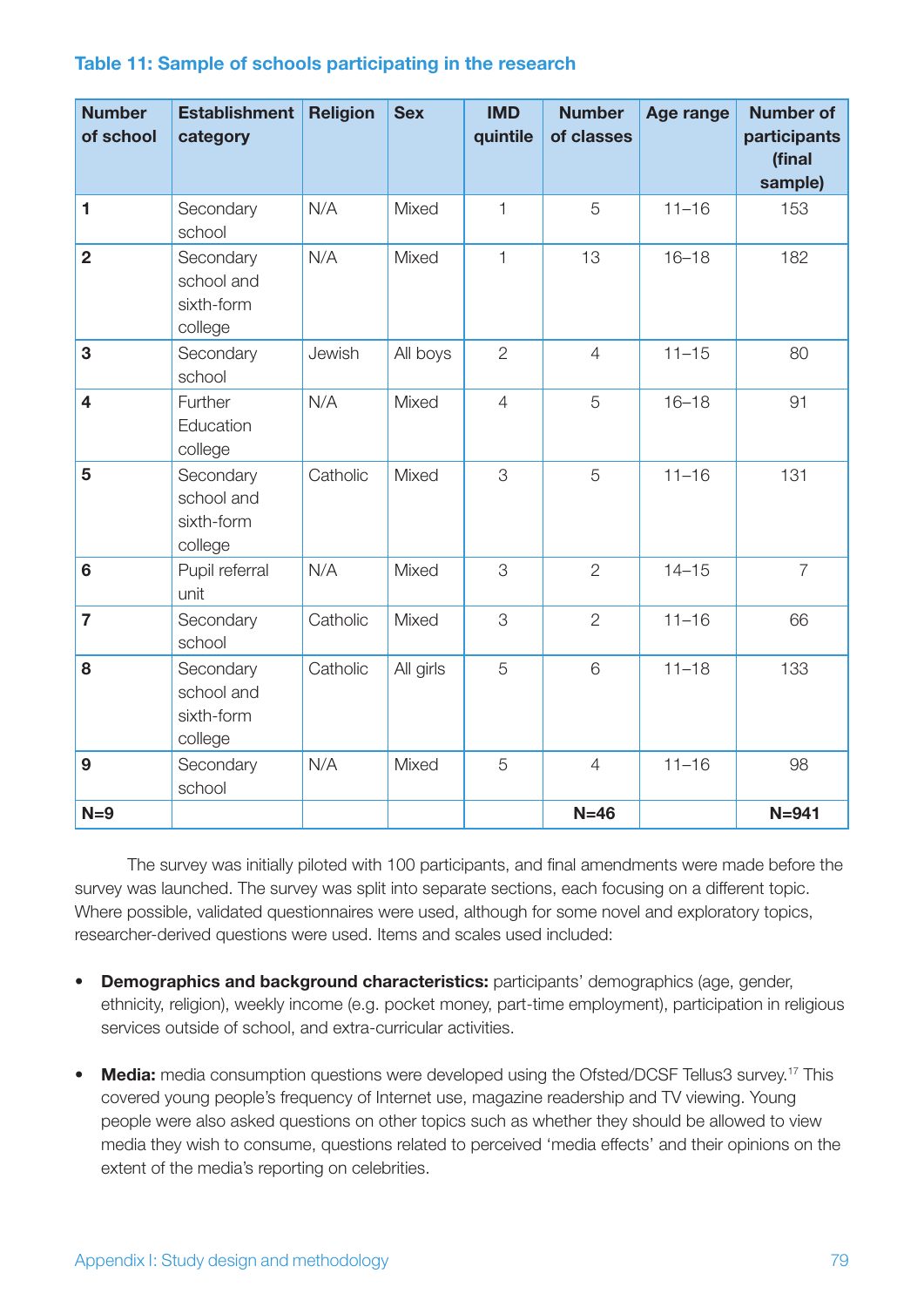- **Celebrity attachment:** the survey aimed to identify the celebrities that young people identified with, and whether they believed that such celebrities were associated with alcohol use. Celebrity attachment was assessed through a number of items. Using a five-point Likert scale they rated their strength of attraction, the size of personal investment in the celebrity (monetary and time expenditure) and how seriously they took their relationship with the celebrity. Four items were then included to provide a measure of celebrity attachment: whether the respondent had tried to change aspects of their personality, physical appearance, or attitudes and personal values to emulate the celebrity; and whether the celebrity's lifestyle had ever persuaded them to pursue a particular activity. A values checklist also assessed which of nine values or beliefs the participant believed the celebrity had influenced (e.g. education, family, alcohol use, sex, morality). Two further items assessed participants' belief regarding the extent to which they shared an intimate connection with their favourite celebrity (measure of knowing the celebrity; perceived closeness) and two items assessed the extent to which participants believed that the celebrity had influenced their sense of identity. Participants were also asked if they had ever seen or heard about their favourite celebrity drinking through the media.
- **Alcohol use:** assessment of alcohol use behaviours included identification of heavy episodic drinking (drinking five or more alcoholic drinks in one session, which is one frequently used measure of 'binge drinking') and frequency of drinking. The type of alcohol consumed, location of drinking, reasons for drinking/abstaining and access to alcohol were also examined. Young people's experience of alcoholrelated harm (through their own and others' use) was also measured. Alcohol norms were examined in relation to the perceived drinking of parents, friends, teachers and favourite celebrity, and the perceived reactions of these individuals to the participants' own drinking. Additional questions addressed participants' preferred sources of alcohol information. Young people's exposure to alcohol advertising was also measured, as were their attitudes towards the extent to which they believed the media influenced young people's drinking. For some analyses we computed a composite 'alcohol involvement' indicator, which comprised scores based on age of initiation, frequency of use, frequency of heavy episodic drinking, and harm from own and others' drinking. The use of this indicator reduced the chances of incurring statistical biases as a result of multiple testing.

### **Data analysis**

The data obtained from the surveys was analysed in two main ways:

- i) Firstly, we ran simple descriptive statistics (Chapter 3) on all the data, which allowed for a greater understanding of the background of the sample, the types of media they were exposed to, the identification and attachment to celebrities, and their alcohol use patterns and behaviours. Regression analysis was then used to identify those factors and constructs which best predicted particular behaviours.
- ii) Secondly, we used a technique called Latent Profile Analysis (LPA) to identify particular subpopulations of young people who were similar to one another with respect to the relationships between the variables of interest (e.g. alcohol use, celebrity attachment), but different from individuals in other subpopulations. Two separate LPA analyses were conducted. The first sought to identify subpopulations based on alcohol use characteristics, and the second on the basis of participants' relationship to, and response to, celebrities. This was then followed up by analysing differences between groups on their responses to key variables of interest. This allowed us to gain a better understanding of the diverse nature of young people's alcohol use, and to see whether this was also reflected in their media use, and the types of celebrity that they admired and felt close to.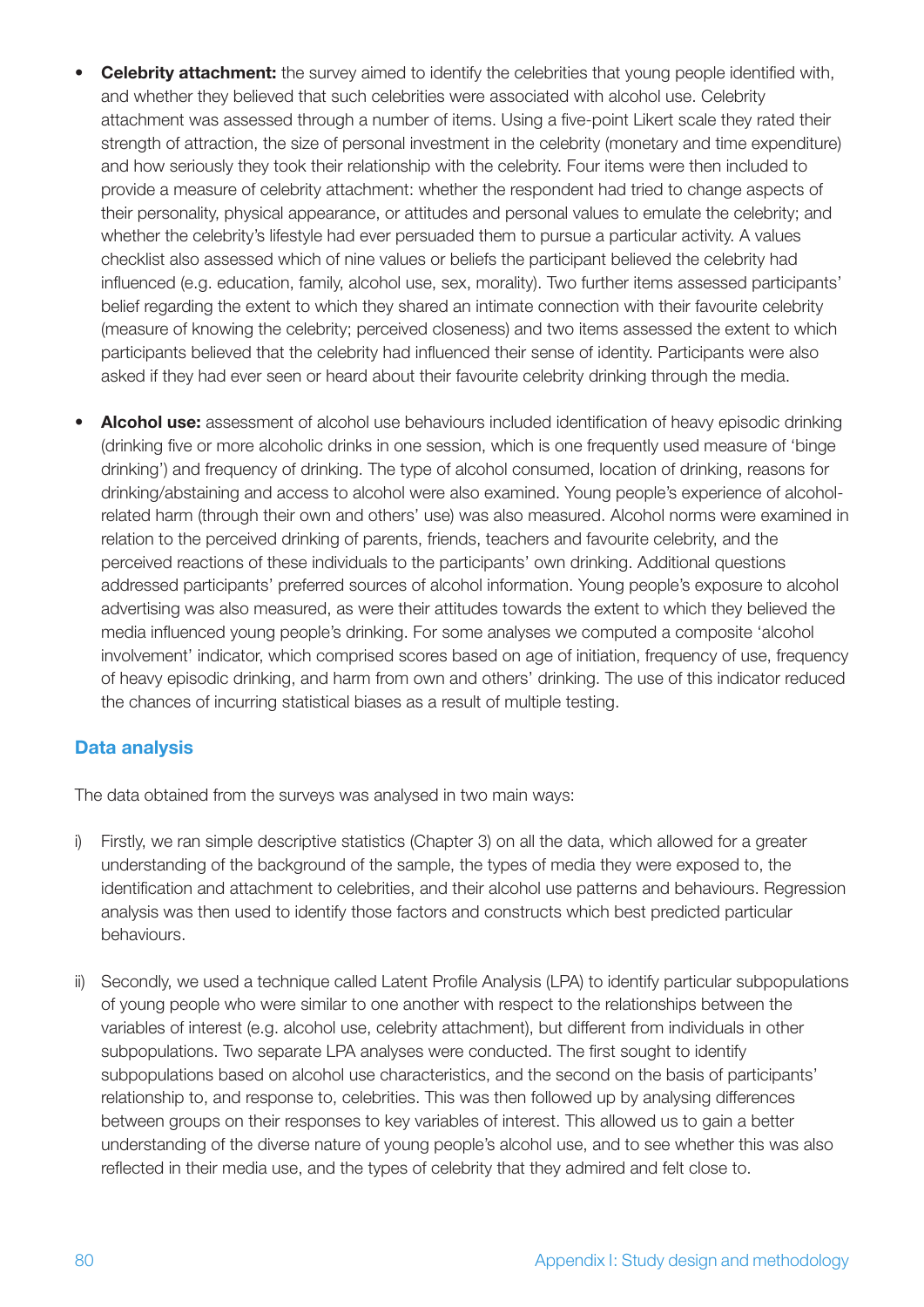| <b>Number of focus</b><br>group | <b>Number of</b><br>participants | <b>IMD</b> quintile | Age range | <b>Sex</b> |
|---------------------------------|----------------------------------|---------------------|-----------|------------|
|                                 | 5                                | 5                   | $14 - 15$ | Boys only  |
| $\overline{2}$                  | 8                                | 5                   | $11 - 12$ | Boys only  |
| 3                               | 8                                | 5                   | 13        | Boys only  |
| $\overline{4}$                  | $\overline{7}$                   | 5                   | $13 - 14$ | Boys only  |
| 5                               | 6                                |                     | $16 - 18$ | Girls only |
| 6                               | 6                                | 3                   | $14 - 15$ | Girls only |
| $\overline{7}$                  | 8                                | 3                   | 17        | Mixed      |
| 8                               | 3                                | 3                   | $14 - 16$ | Mixed      |
| 9                               | 12                               | 3                   | $15 - 17$ | Mixed      |
| 10                              | 8                                | 3                   | $17 - 18$ | Mixed      |
| 11                              | 11                               | 5                   | $11 - 12$ | Mixed      |
| 12                              | 12                               | 5                   | $12 - 13$ | Mixed      |
| 13                              | 11                               | 5                   | $13 - 14$ | Mixed      |
| 14                              | 3                                | 5                   | 13        | Mixed      |
| 15                              | 6                                | 5                   | $12 - 13$ | Mixed      |
| $N=15$                          | $N = 114$                        |                     |           |            |

#### **Table 12: Focus group sample**

#### **Focus groups with young people**

Young people from four of the educational establishments participating in the survey were recruited to take part in focus groups. In addition, a vocational training centre for young people aged16–18 also participated. Participating schools were located from low-, high- and mid-point IMD quintiles. A total of 15 focus groups were conducted with 114 individuals between March and September 2010. Focus groups were conducted during school hours and lasted between 45 and 90 minutes. The number of participants in each group ranged from 3 to 12 and included both mixed- and single-sex groups (see Table 12).

Focus groups were conducted in same-age groups to facilitate discussion and reduce any intimidation. Group discussions were also used to provide a variety of views on the same subject and to gain insight into young people's shared meanings and understandings (Lunt and Livingstone, 1996; Eder and Ferguson, 2003; Heath, *et al*., 2009). A representative selection of media content (e.g. magazine articles, TV programme clips) depicting alcohol was used in the focus groups in order to instigate conversation and gain an understanding of young people's interpretations. In practical terms, group interviews provide access to a large sample of young people in shorter periods of time. However, there are some limitations in conducting group interviews, such as reluctance among some participants to express their views in group settings, especially when discussing sensitive issues such as (underage) drinking (Gibbs, 1997; Homan, 1991; Melrose, *et al*., 2007; Bagnoli and Clark, 2010). However, all young people were familiar with each other and used to interacting and engaging in discussions with one another within the school context. A questionnaire was completed by each focus group participant in order to provide information on demographics and alcohol use. The questionnaire data was analysed using descriptive statistical tests conducted in SPSS 17.

#### **Sample details**

A total of 114 young people participated in the focus groups. The age of participants ranged from 11 to 18 years and the average age was 14.2 years. Of the sample, 60.5% (n=69) were male and 39.5% (n=45)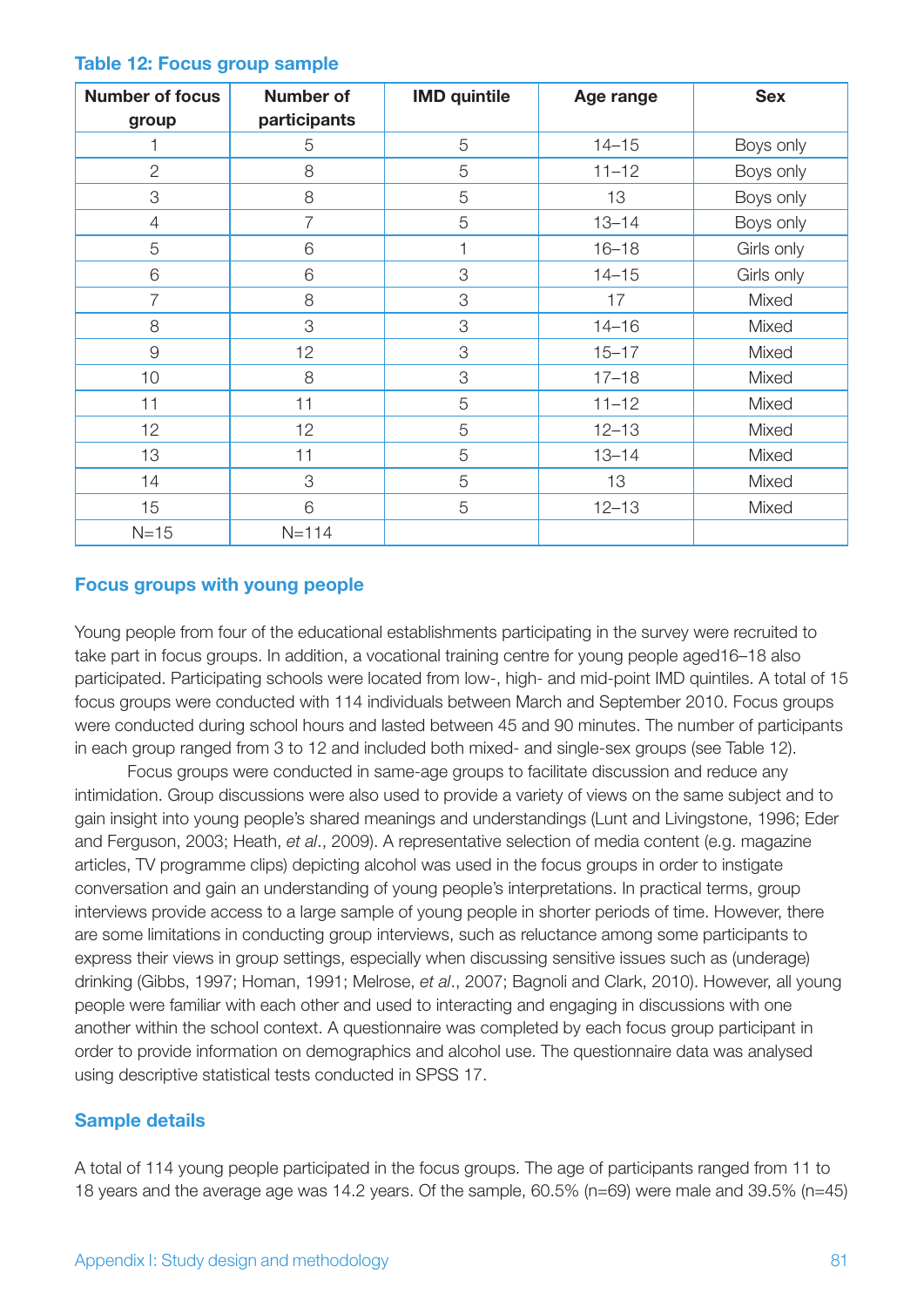female. The majority of the sample were White British (93%, n=106) and had drunk alcohol (84.2%, n=96). The age at which participants had first drunk alcohol ranged from 8 to 15 years and the average age of alcohol initiation was 12.1 years. Of those who reported frequency of alcohol use (n=105), 34.3%  $(n=36)$  drank a few times a year (e.g. on special occasions), 20% (n=21) once a month, 19.1% (n=20) every two weeks, 8.6% (n=9) once a week and 7.6% (n=8) twice a week. None reported drinking every day or nearly. Of those who had drunk alcohol, 55.2% (n=53) were male and 44.8% (n=43) female. Out of the full sample, 76.8% of males had drunk alcohol compared to 95.6% of females.

## **Stage 3: Interviews with media professionals**

In addition to the research with young people, the project consulted individuals working in the media industries at the national and local level. A total of twelve interviews were conducted with individuals in a number of professional roles (see Table 13). These included individuals working in TV, 'new' media, the magazine industry and those providing advice to media producers in the production of alcohol-related storylines. Although the project did not examine the portrayal of alcohol in the news print media, interviews were also conducted with news journalists due to the press and news media being discussed by participants within the focus groups. Moreover, at the start of the project it became known to us that other research was being conducted on the UK news media's portrayal of alcohol. This analysis showed that negative outcomes and celebrity alcohol use are frequently portrayed in the news media. (For a thorough analysis of the UK news media's portrayal of alcohol, see Nicholls, 2009, 2010.) We therefore decided not to repeat this work, but aimed to extend it by interviewing news journalists on the production of alcohol-related content. Participants worked within a range of organisations, including national tabloid and broadsheet newspapers, the local press and leading national broadcasting organisations. Journalists had extensive experience of working within the news media (5–20 years) as both freelance and contracted journalists. Although all participants had experience of producing alcohol-related content, they had produced news reports on a broad range of topics including politics, sport, mental health and broader young people's issues. All had produced a variety of news reports related to alcohol use. These included the reporting of trends in the nation's alcohol use, with a particular emphasis on the drinking of subgroups such as young people, women and celebrities. More policy-orientated stories were also discussed, including minimum pricing and licensing laws. Participants working within the TV industry included producers, scriptwriters and editors working on youth-targeted programmes, soaps and dramas. They had experience ranging between 10 and 30 years, and had worked on alcohol-related storylines. One individual with experience of advising TV programmes and the news media in the production of alcohol-related content was also interviewed. Recruitment of individuals working within both new media and the magazine industry was limited, and several attempts to recruit individuals from SNS, celebrity-based magazines and men's magazines failed. The final sample included one representative from a popular, legal music-sharing website that is funded by advertising, including alcohol advertisements. An editor from a leading teenage girls' magazine with experience of working for a number of female-targeted magazines also participated.

#### **Interview questions**

News media journalists were asked questions relating to the production of alcohol-related content. Questions were also asked to determine what an alcohol-related story should contain in order to be deemed newsworthy. Participants were also asked their views on the news media's reporting of celebrity alcohol use, the potential influence of the media on public perceptions and young people's attitudes and behaviour, and the role of the media in health promotion. Similar questions were asked of the teen magazine editor with a particular emphasis on the regulation of alcohol content and their role in providing advice and information on alcohol to young people. Questions asked with regard to the portrayal of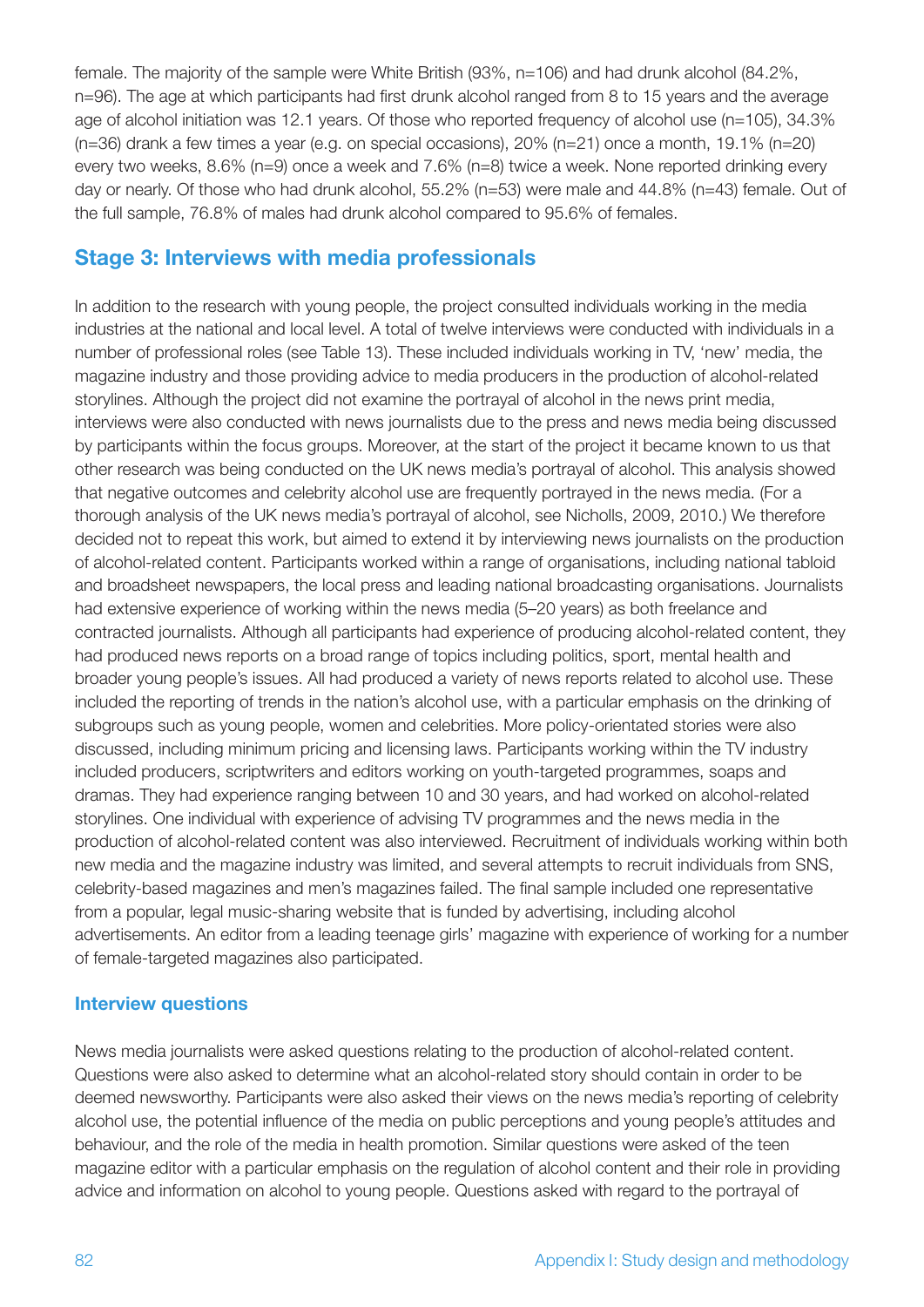| <b>Number of</b><br>interviewee<br>$(N=12)$ | <b>Sector</b>                                                | <b>Role</b>                                                                                                                | <b>Gender</b> |  |
|---------------------------------------------|--------------------------------------------------------------|----------------------------------------------------------------------------------------------------------------------------|---------------|--|
| 1                                           | TV                                                           | Female<br>Series editor of leading youth<br>soap                                                                           |               |  |
| $\overline{2}$                              | <b>TV</b>                                                    | Freelance scriptwriter for soap<br>operas                                                                                  | Female        |  |
| 3                                           | TV                                                           | Television producer, screenwriter<br>and professor of media studies                                                        | Male          |  |
| $\overline{4}$                              | News media                                                   | Ex health editor of a leading<br>British tabloid and freelance<br>journalist for both tabloid and<br>broadsheet newspapers | Female        |  |
| 5                                           | News media                                                   | Health editor of local paper                                                                                               | Female        |  |
| 6                                           | News media                                                   | Ex editor of local paper and<br>lecturer in journalism                                                                     | Male          |  |
| $\overline{7}$                              | News media                                                   | Political editor within national<br>broadcasting news                                                                      | Female        |  |
| 8                                           | News media                                                   | News journalist and video<br>producer in broadcasting news                                                                 | Female        |  |
| $\mathcal{G}$                               | News media                                                   | Freelance radio/print journalist                                                                                           | Male          |  |
| 10                                          | Magazine industry                                            | Editor of a leading teenage girls'<br>magazine                                                                             | Female        |  |
| 11                                          | New (online) media                                           | Representative from a legal<br>music-sharing website                                                                       | Male          |  |
| 12                                          | Advisory role for a substance-<br>use charity and journalist | Advisor to TV programmes and<br>news media on the portrayal of<br>alcohol and drugs                                        | Male          |  |

#### **Table 13: Sample of media professionals**

alcohol on TV aimed to explore the production of alcohol-related content and its regulation. Participants were also asked their views on whether television aimed to portray real-life drinking patterns, the potential influence of TV on young people and the role of TV in health promotion. One individual acting as an advisor to TV programmes and the news media in the production of alcohol-related content was also interviewed to gain insight into the sources television programmes and the news media use to inform their writing. Interviews with one participant working within new media focused on online alcohol advertising and its regulation.

#### **Analysis procedure for qualitative data**

Both focus groups and interviews were digitally recorded and transcribed verbatim. All identifiable data was anonymised in the transcripts. Transcripts were analysed using the NVivo (2.0) qualitative data analysis programme (Richards, 1999). The researchers who had conducted the interviews coded the transcripts. Although the focus groups and interviews were conducted based on a pre-determined, structured interview schedule, key patterns and themes emerging from the discussion were identified and coded using an inductive thematic analysis approach (Krippendorff, 1980; Boyatzis, 1998). In reporting quotations as examples of each theme, an effort has been made to ensure that the quotations used represent consensus in young people's views. Any inconstancies and contradictions have also been acknowledged.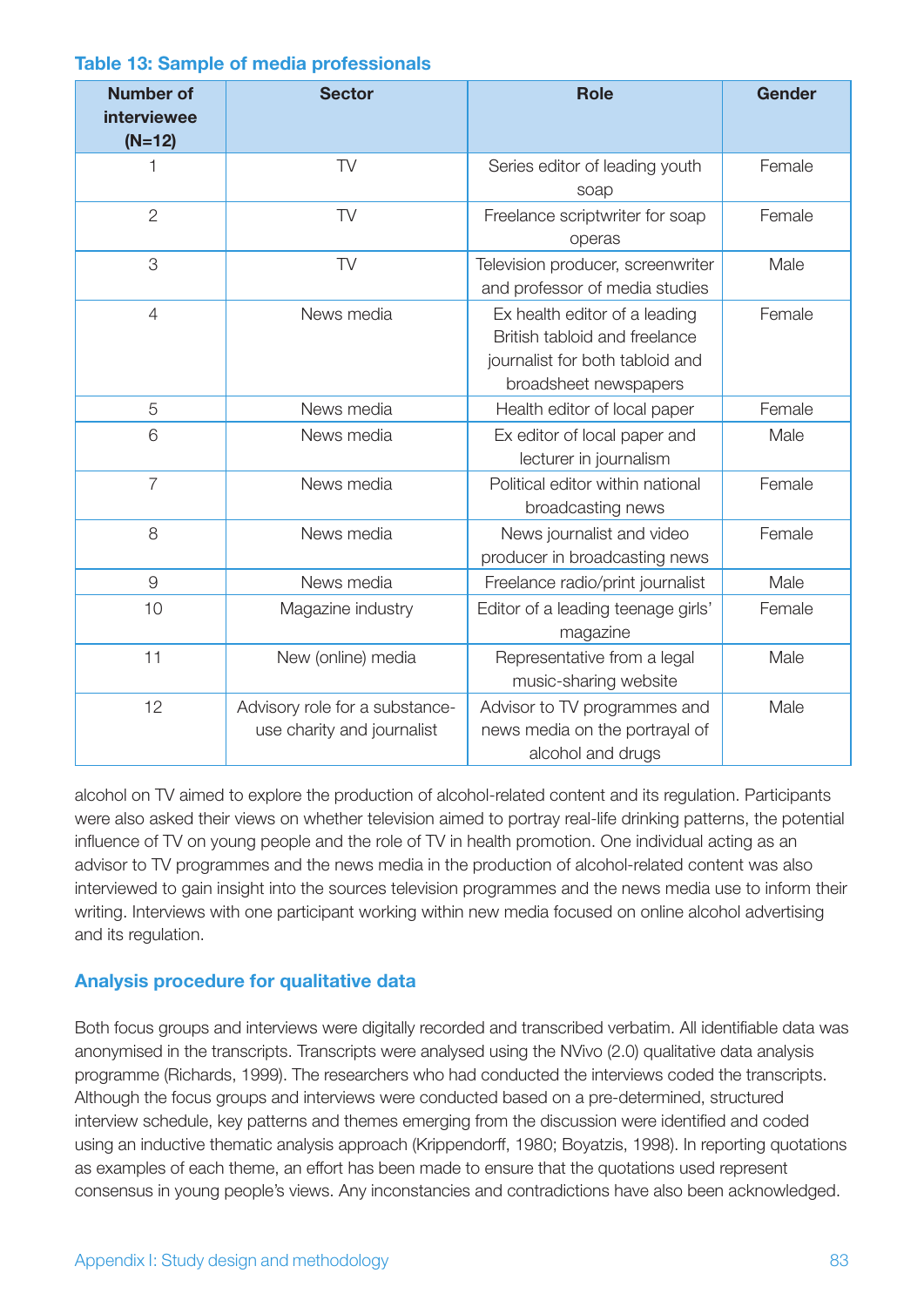#### **Ethical considerations**

Ethical approval for all stages of the research was granted by the university ethics committee. For the research with young people, parents of pupils under the age of 16 years were sent a letter detailing the aims and requirements of the study. Parents were provided with a parental 'opt out', which allowed them to withdraw their child from the research. A stamped addressed envelope to return the slip was provided. A total of four opt-out forms were received. Young people themselves also provided consent on the day of the survey. Young people were fully informed of the nature of both the survey and focus groups and that they were free to withdraw from the research at any time without providing a reason. Alternative activities were provided for those who did not wish to take part. Young people were informed that participation was voluntary and assured that anonymity would be protected. While using incentives in research is a contested area (Heath, *et al*., 2009), focus group participants received a £10 voucher for taking part in order to increase participation and to show our appreciation for their willingness to express their views and experiences. Similarly, consent was gained from media professionals and they were fully informed of the nature of the interviews and that they were free to withdraw from the research at any time. In writing the report, references to individuals, place names and organisations have been anonymised.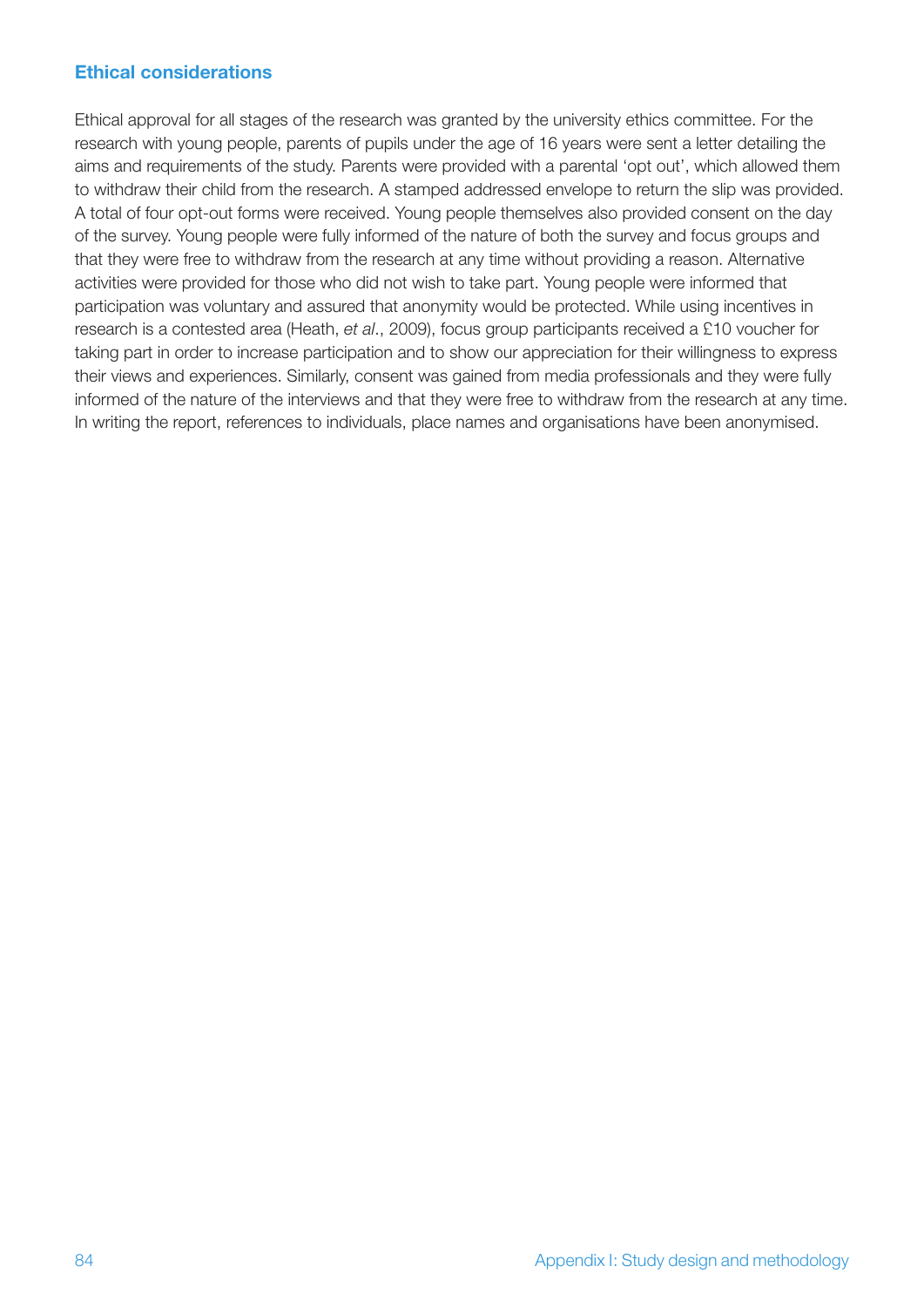# **Appendix II**

# **Media content analysis tables**

## **Magazine analysis**

### **Table 14: Reasons for drinking depicted in magazines read by young people**

| <b>Reason for drinking</b> | $\mathsf{n}$ | $\frac{0}{0}$ |
|----------------------------|--------------|---------------|
| Party                      | 124          | 48.2          |
| Celebration                | 33           | 12.8          |
| Single-sex bonding         | 24           | 9.3           |
| Love/romance               | 23           | 8.9           |
| Sexual facilitator         | 21           | 8.2           |
| With food                  | 15           | 5.8           |
| Alcohol dependence         | 10           | 3.9           |
| Personal crisis management |              | 2.7           |
| <b>Total</b>               | 257          | 99.8          |

### **Table 15: References to the consequences and effects of alcohol use in magazines read by young people**

| <b>Consequence/effect</b>                                | $\mathbf n$    | $\frac{0}{0}$ |
|----------------------------------------------------------|----------------|---------------|
| Intoxication                                             | 40             | 34.5          |
| Physical violence/antisocial behaviour/verbal aggression | 15             | 12.9          |
| Sexual behaviour/flirtation                              | 10             | 8.6           |
| Alcohol dependence                                       | 10             | 8.6           |
| Relationship problems                                    | $\overline{9}$ | 7.8           |
| Drink driving                                            | $\overline{4}$ | 3.4           |
| Work-related problems                                    | $\overline{4}$ | 3.4           |
| Hangover                                                 | 3              | 2.6           |
| Confidence                                               | 3              | 2.6           |
| Family/childcare problems                                | 3              | 2.6           |
| Weight gain                                              | 3              | 2.6           |
| Hallucinating                                            | $\overline{2}$ | 1.7           |
| Hunger                                                   | $\overline{2}$ | 1.7           |
| <b>Sickness</b>                                          | $\overline{2}$ | 1.7           |
| Slurring                                                 | $\overline{2}$ | 1.7           |
| Passing out                                              | $\mathbf{2}$   | 1.7           |
| Sleep problems                                           | $\overline{2}$ | 1.7           |
| <b>Total</b>                                             | 116            | 99.8          |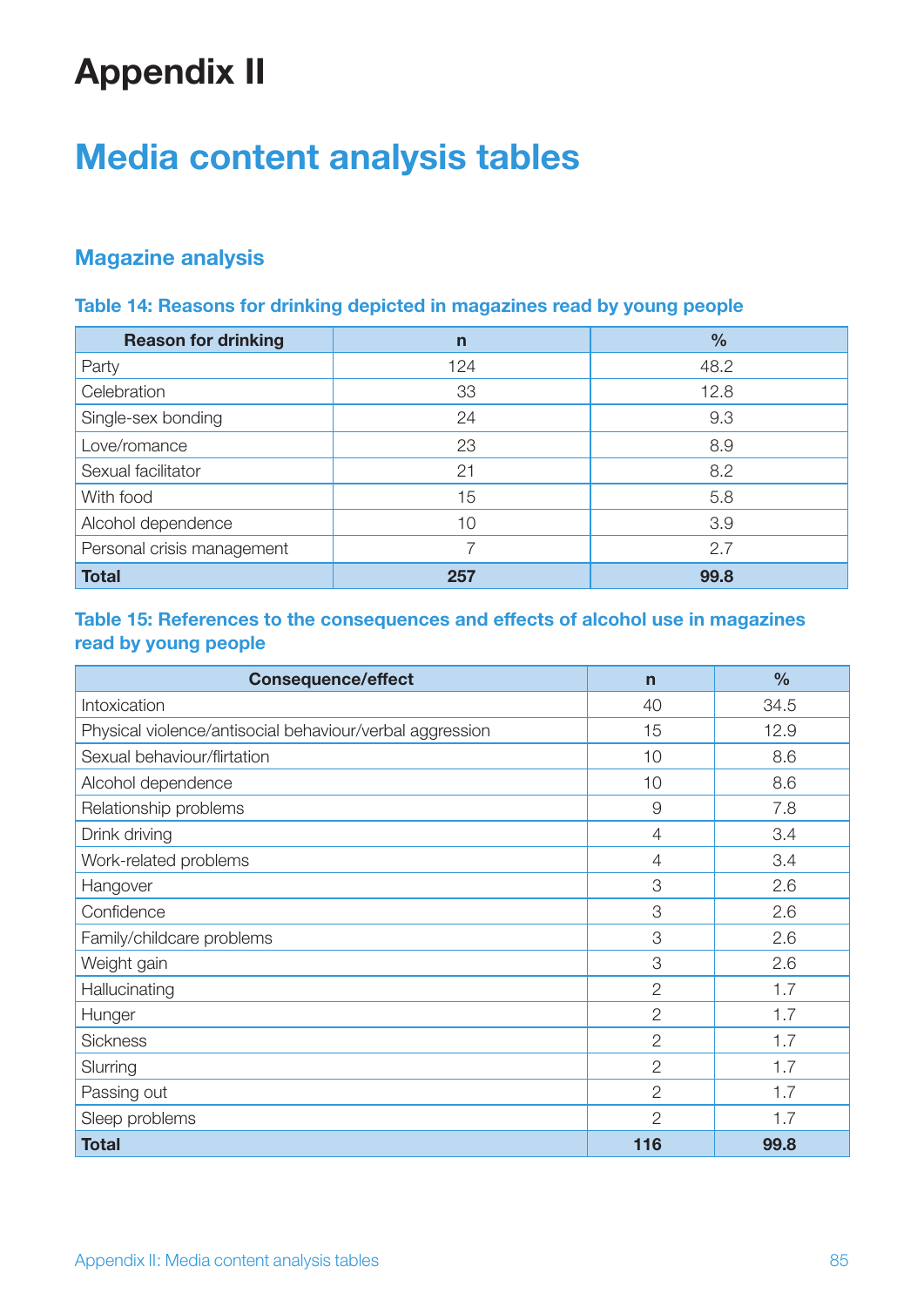## **Television analysis**

## **Table 16: Alcohol-related scenes by TV genre**

| <b>Genre</b> | <b>Total number of</b><br>programmes/<br>episodes | <b>Total number of</b><br>scenes | <b>Total number of</b><br>scenes involving<br>alcohol | % of alcohol-<br>related scenes<br>within genre |
|--------------|---------------------------------------------------|----------------------------------|-------------------------------------------------------|-------------------------------------------------|
| Soap         | 13                                                | 316                              | 101                                                   | 32.0                                            |
| Comedy       | 19                                                | 387                              | 97                                                    | 25.1                                            |
| Sport        |                                                   | 270                              | 53                                                    | 19.6                                            |
| Drama        | 8                                                 | 263                              | 36                                                    | 13.7                                            |
| <b>Total</b> | 41                                                | 1,236                            | 287                                                   |                                                 |

## **Table 17: Categories of alcohol reference in TV programmes viewed by young people**

| <b>Alcohol reference</b>                                      | <b>Frequency</b> | $\frac{9}{6}$ |
|---------------------------------------------------------------|------------------|---------------|
| Implied drinking act (including verbal reference to drinking) | 687              | 60.5          |
| Active drinking act                                           | 117              | 10.3          |
| Visual reference                                              | 331              | 29.2          |
| <b>Total</b>                                                  | 1,135            | 100           |

### **Table 18: Location of drinking depicted in TV programmes viewed by young people**

| <b>Setting</b>    | <b>Frequency</b> | $\frac{9}{6}$ |
|-------------------|------------------|---------------|
| Pub               | 401              | 51.3          |
| Home/other's home | 193              | 24.7          |
| Bar/club          | 91               | 11.7          |
| <b>Street</b>     | 54               | 6.9           |
| Restaurant/hotel  | 29               | 3.7           |
| Other (e.g. work) | 13               | 1.7           |
| <b>Total</b>      | 781              | 100           |

### **Table 19: Reasons for drinking portrayed in TV programmes viewed by young people**

| <b>Reason for drinking</b>              | <b>Frequency</b> | $\frac{0}{0}$ |
|-----------------------------------------|------------------|---------------|
| General socialising                     | 618              | 52.0          |
| Celebration                             | 217              | 18.3          |
| Party                                   | 64               | 5.4           |
| Student life                            | 57               | 4.8           |
| Single-sex bonding                      | 52               | 4.4           |
| With food/meal                          | 46               | 3.9           |
| Love/romance                            | 43               | 3.6           |
| Personal crisis management              | 35               | 2.9           |
| Alcohol dependence                      | 28               | 2.4           |
| Dutch courage (e.g. social facilitator) | 15               | 1.3           |
| Relaxation                              | 13               | 1.1           |
| <b>Total</b>                            | 1,188            | 100.1         |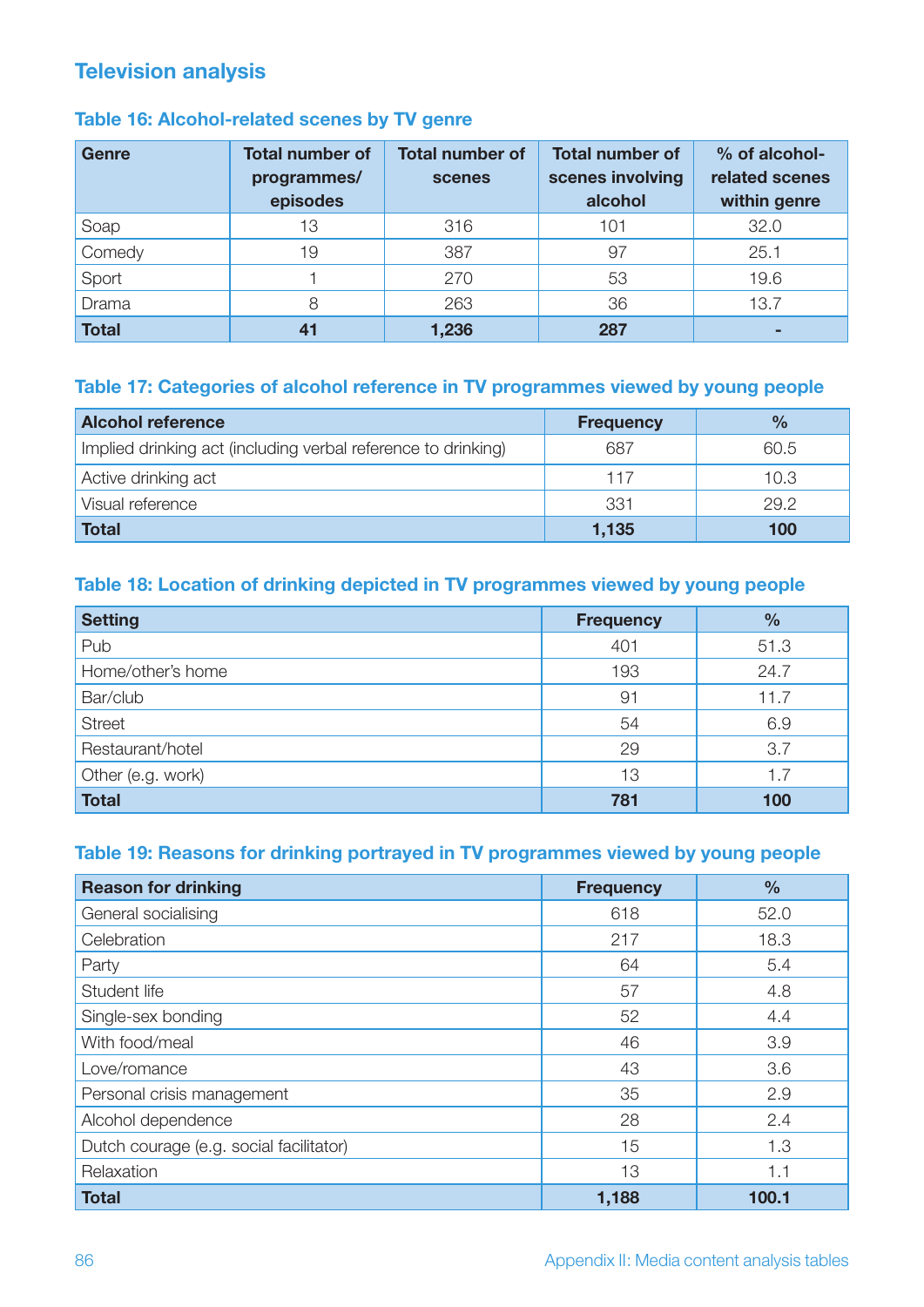## **Table 20: Consequences and effects of alcohol use portrayed in TV programmes viewed by young people**

| <b>Consequence/effect</b> | <b>Number</b>  | $\frac{0}{0}$ |
|---------------------------|----------------|---------------|
| Intoxication              | 96             | 39.9          |
| Sexual facilitation       | 28             | 11.6          |
| Alcohol dependence        | 25             | 10.4          |
| Laughing                  | 17             | 7.1           |
| Impact on family/children | 15             | 6.2           |
| Relationship problems     | 12             | 5.0           |
| Regretted drunken action  | 10             | 4.1           |
| Hangover                  | $\overline{9}$ | 3.7           |
| Aggression                | 8              | 3.3           |
| Vomiting                  | 7              | 2.9           |
| Sleep                     | 6              | 2.5           |
| Work-related problems     | 3              | 1.2           |
| Drink driving             | $\overline{2}$ | 0.8           |
| Alcohol poisoning         |                | 0.4           |
| Drunken and disorderly    |                | 0.4           |
| Homelessness              |                | 0.4           |
| <b>Total</b>              | 241            | 99.9          |

## **SNS and video file-sharing site analysis**

**Table 21: Total number of alcohol brand-related pages (official and unofficial) on SNS used by young people**

| <b>Alcohol brand</b> | <b>Social networking site</b> |                |             |
|----------------------|-------------------------------|----------------|-------------|
|                      | <b>Facebook</b>               | <b>Myspace</b> | <b>Bebo</b> |
| Smirnoff             | 390                           | 347            | 373         |
| After Shock          | 53                            | 75             | 95          |
| Jägermeister         | 89                            | 329            | 186         |
| Absolut Vodka        | 210                           | 358            | 28          |
| Stella Artois        | 397                           | 315            | 170         |
| <b>Budweiser</b>     | 415                           | 233            | 80          |
| Carling              | 122                           | 216            | 559         |
| Carlsberg            | 459                           | 258            | 142         |
| Coors                | 81                            | 78             | 24          |
| Lambrini             | 232                           | 321            | 168         |
| Jacob's Creek        | 11                            | 25             | ⊣           |
| Magners              | 143                           | 75             | 54          |
| Strongbow            | 174                           | 141            | 35          |
| <b>WKD</b>           | 527                           | 232            | 255         |
| <b>Total</b>         | 3,303                         | 3,003          | 2,170       |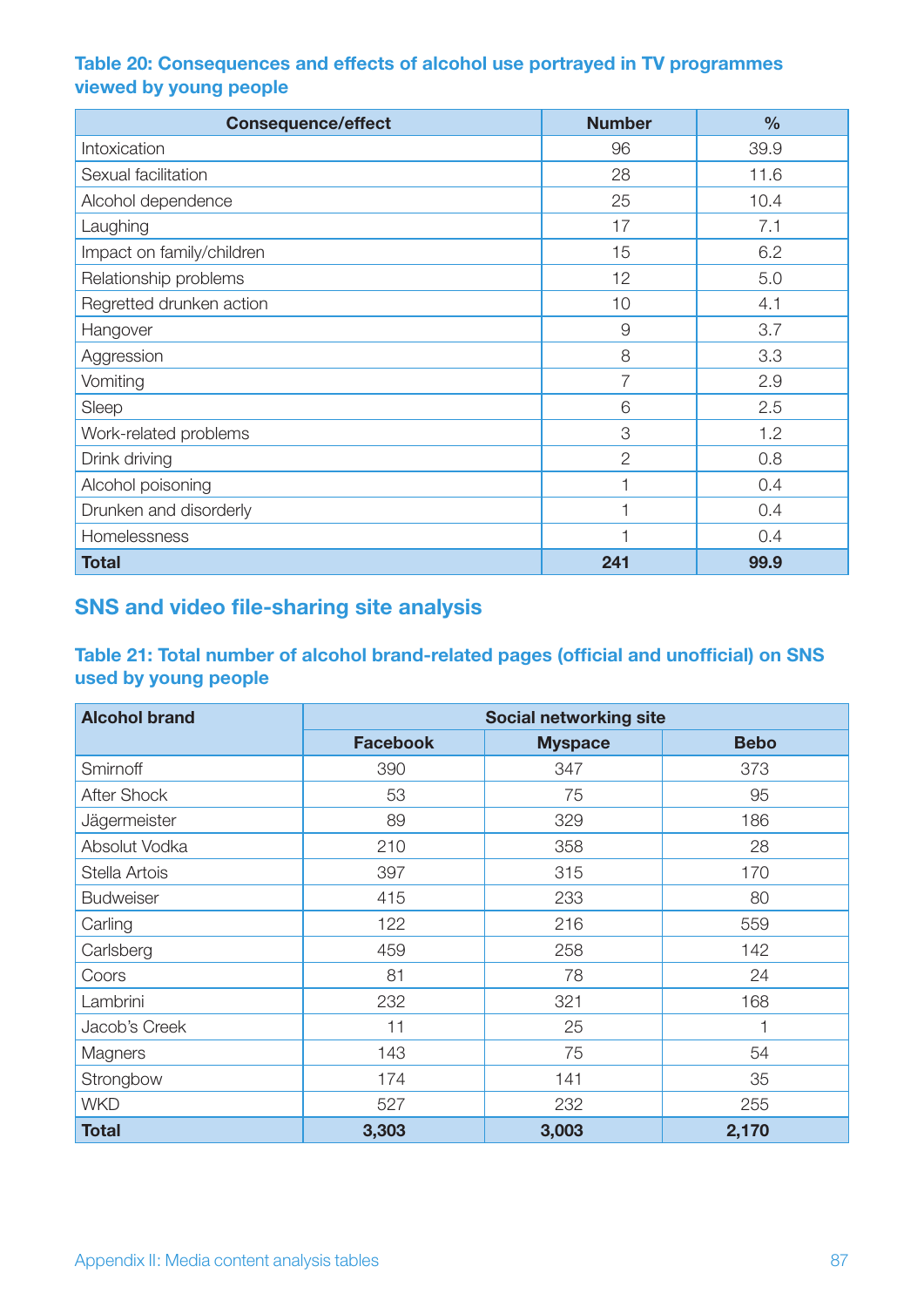## **Table 22: Total number of alcohol-related pages on SNS used by young people**

| <b>Search term</b> | <b>Social networking site</b> |                |             |
|--------------------|-------------------------------|----------------|-------------|
|                    | <b>Facebook</b>               | <b>Myspace</b> | <b>Bebo</b> |
| Alcohol            | 3,700                         | 454,000        | 4,699       |
| <b>Drunk</b>       | 15,000                        | 6,360,000      | 14,381      |
| <b>Drink</b>       | 7,100                         | 159,000        | 29,111      |
| <b>Booze</b>       | 3,400                         | 1,250,000      | 1,890       |
| <b>Total</b>       | 29,200                        | 8,223,000      | 50,081      |

## **Table 23: Alcohol-related brand search results for YouTube**

| <b>Alcohol brand</b> | <b>YouTube videos</b> |
|----------------------|-----------------------|
| Carling              | 3,560                 |
| <b>WKD</b>           | 543                   |
| Carlsberg            | 342                   |
| Smirnoff             | 341                   |
| Lambrini             | 321                   |
| <b>Budweiser</b>     | 285                   |
| Coors                | 211                   |
| Magners              | 175                   |
| Strongbow            | 165                   |
| Jägermeister         | 98                    |
| Stella Artois        | 90                    |
| After Shock          | 67                    |
| Absolut Vodka        | 33                    |
| Jacob's Creek        | 23                    |
| <b>Total</b>         | 6,254                 |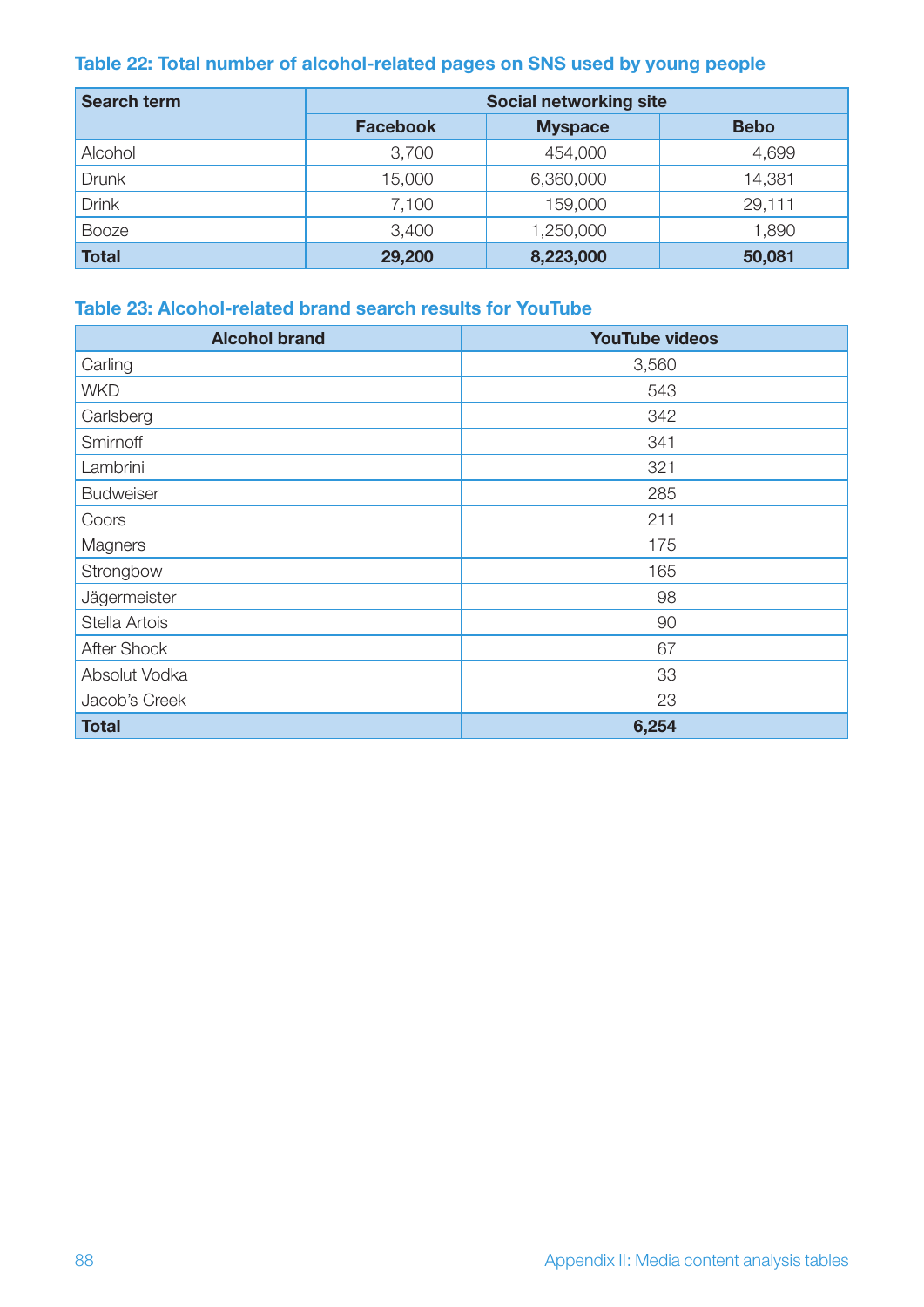# **Acknowledgements**

We would like to express our thanks and appreciation to all the young people who took part in this research for their willingness to express their views and experiences. We would also like to thank staff at the participating schools for their hospitality and flexibility in organising the fieldwork. Thanks also to the media professionals who provided valuable insight into the production of alcohol-related media content. Many thanks to the Advisory Group for their time, support and insightful contributions to the project. We would also like to thank Michela Morleo, Dr Penny Cook, Emma Begley and Nathan Gardner at the Centre for Public Health, Liverpool John Moores University for their valuable assistance. And finally, thanks to the Joseph Rowntree Foundation for supporting the research, and to Claire Turner and Charlie Lloyd for their guidance.

## **About the authors**

**Amanda Atkinson** is a Researcher in the Centre for Public Health at Liverpool John Moores University. Her research interests relate to youth leisure and health, gender, substance use and media representations of these issues. Previous research has included work in the area of drug and alcoholrelated violence and media representations of binge drinking. Ms Atkinson was lead researcher for this study.

**Gill Elliott** is a Researcher in the Centre for Public Health at Liverpool John Moores University and works on a range of alcohol-related research projects. She has a special interest in alcohol use among children and young people, and the prevention of underage drinking. Mrs Elliott contributed to the data collection in this study.

**Professor Mark Bellis**, OBE is Director of the Centre for Public Health at Liverpool John Moores University, the North West Public Health Observatory and the World Health Organization Collaborating Centre for Violence Prevention. His research interests relate to substance use, sexual health, violence and public health intelligence. Professor Bellis contributed to the research design.

**Dr Harry Sumnall** is a Reader in substance use within the Centre for Public Health at Liverpool John Moores University. His work covers all aspects of substance use but has a particular focus on young people's health issues. Dr Sumnall was Principal Investigator in this research.